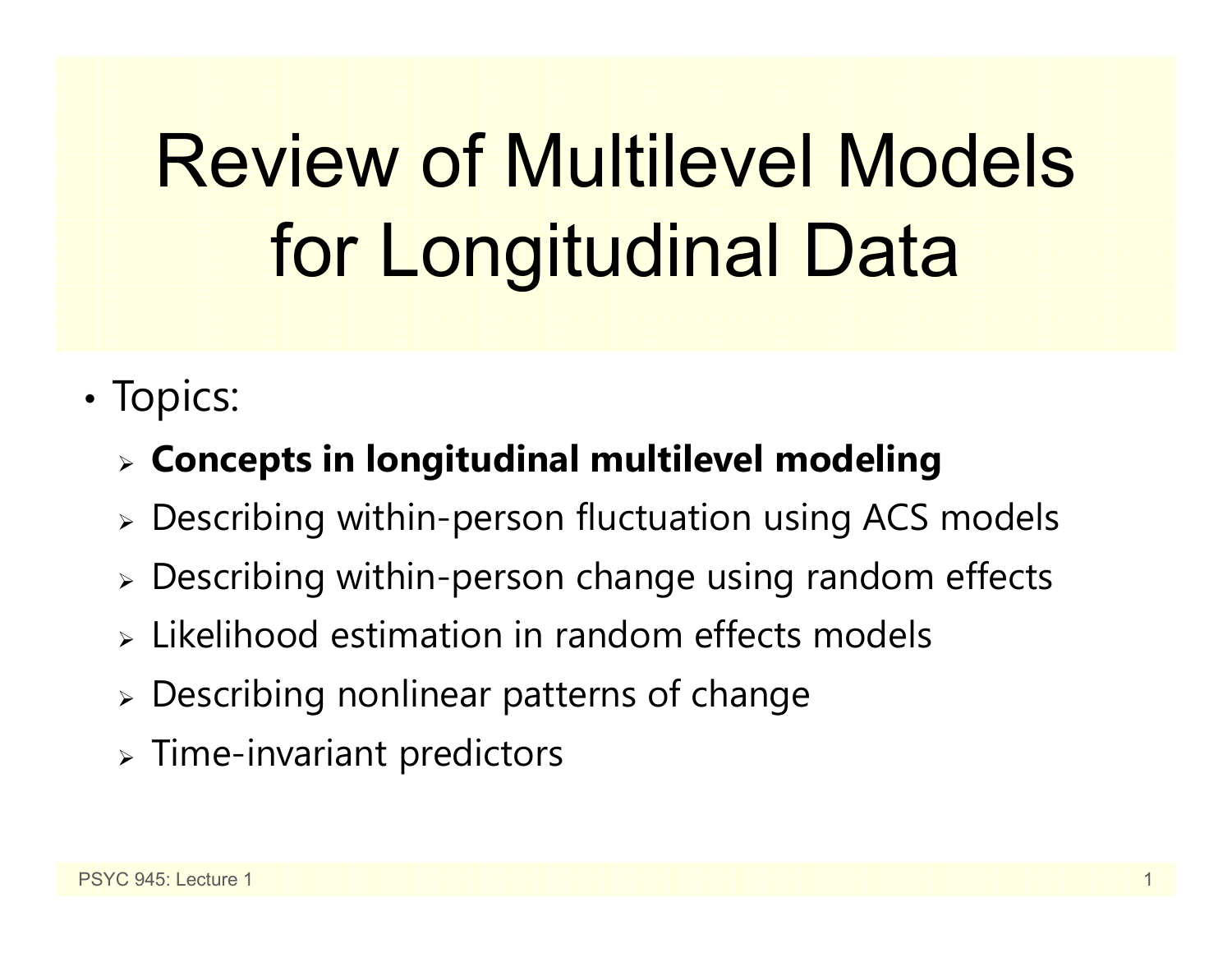# What is a Multilevel Model (MLM)?

- •• <u>Same as other terms you have heard of:</u>
	- **General Linear Mixed Model** (if you are from statistics)
		- *Mixed* = Fixed and Random effects
	- **Random Coefficients Model** (also if you are from statistics)
		- Random coefficients = Random effects
	- **Hierarchical Linear Model** (if you are from education)
		- Not the same as hierarchical regression
- •• <u>Special cases of MLM:</u>
	- Random Effects ANOVA or Repeated Measures ANOVA
	- $\triangleright$  (Latent) Growth Curve Model (where "Latent"  $\rightarrow$  SEM)
	- Within-Person Fluctuation Model (e.g., for daily diary data)
	- Clustered/Nested Observations Model (e.g., for kids in schools)
	- Cross-Classified Models (e.g., "value-added" models)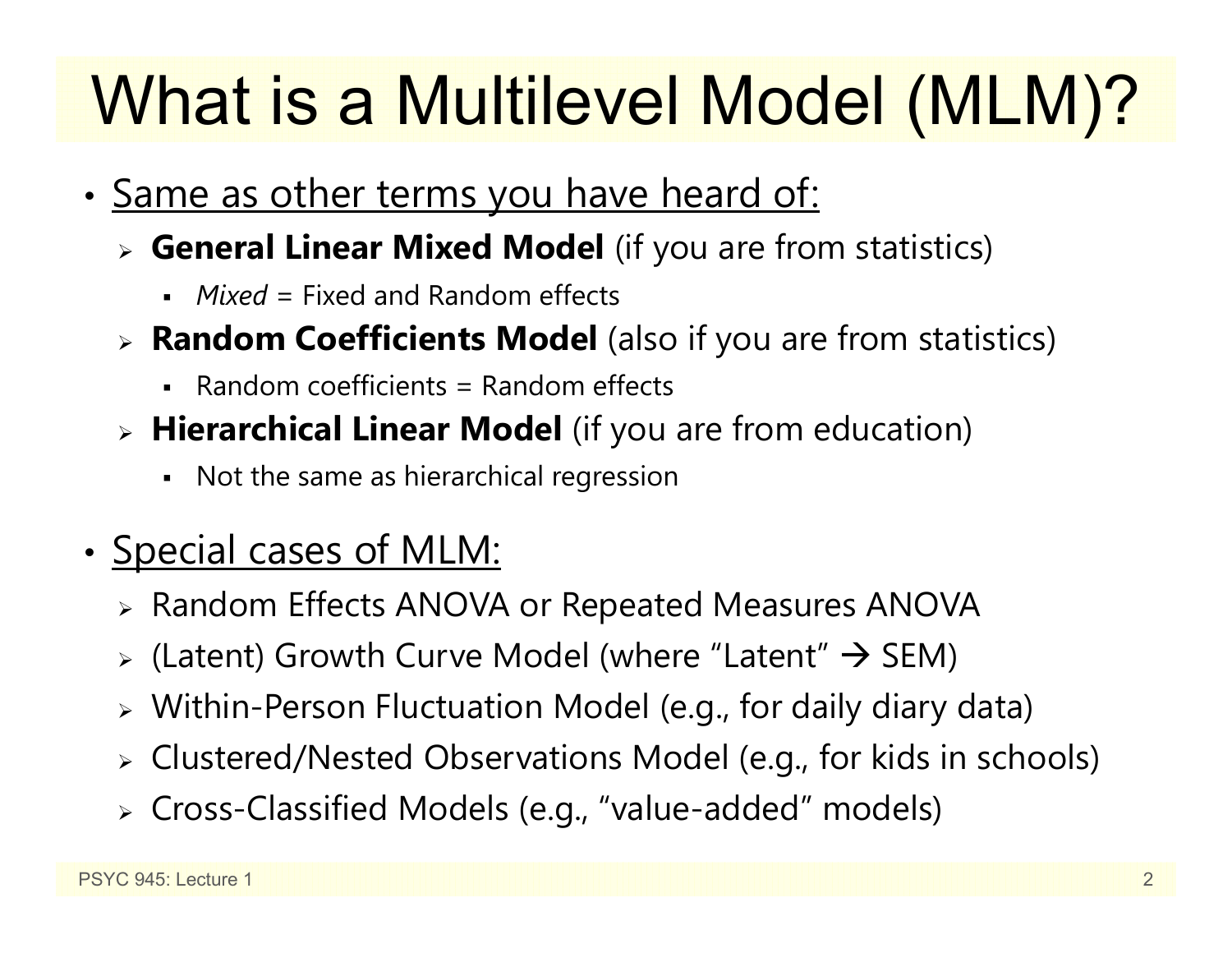### The Two Sides of Any Model

### • **Model for the Means:**

- *Aka* **Fixed Effects**, Structural Part of Model
- What you are used to **caring about for testing hypotheses**
- $\triangleright$  How the expected outcome for a given observation varies as a function of values on predictor variables

### • **Model for the Variance:**

- *Aka* **Random Effects and Residuals**, Stochastic Part of Model
- What you are used to **making assumptions about** instead
- $\triangleright$  How residuals are distributed and related across observations (persons, groups, time, etc.)  $\rightarrow$  these relationships are called "dependency" and *this is the primary way that multilevel models differ from general linear models (e.g., regression)*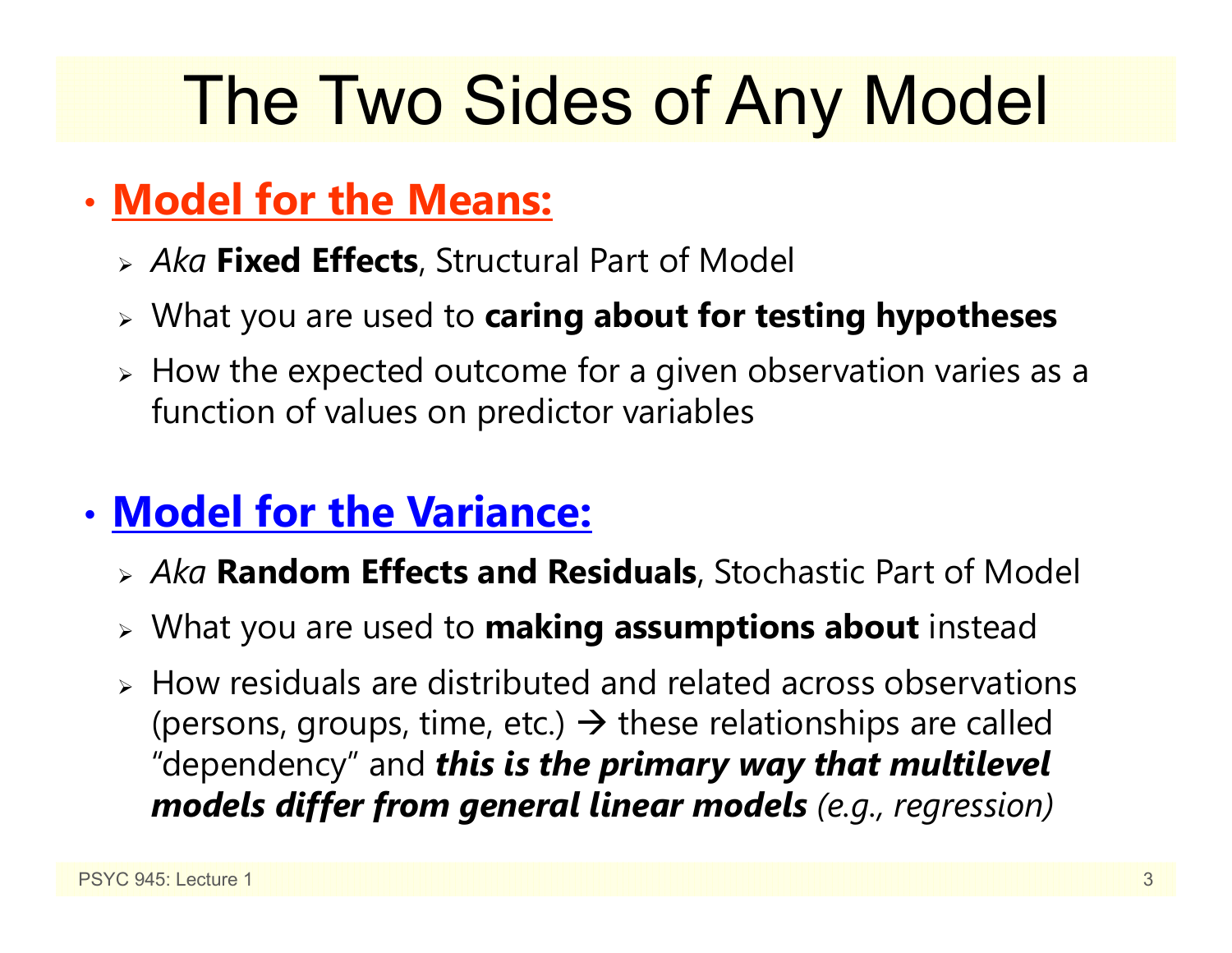### Review: Variances and Covariances

#### **Variance:**

Dispersion of y

Variance 
$$
(y_t) = \frac{\sum_{i=1}^{N} (y_{ti} - \hat{y}_{ti})^2}{N - k}
$$

#### **Covariance:**

How y's go together, unstandardized

Covariance 
$$
(y_1, y_2) = \frac{\sum_{i=1}^{N} (y_{1i} - \hat{y}_{1i})(y_{2i} - \hat{y}_{2i})}{N - k}
$$

#### **Correlation:**

How y's go together, standardized ( <sup>−</sup>1 to 1)  $_1$ ,  $y_2$ ) =  $\frac{\text{covariance}(y_1, y_2)}{\sqrt{x_1 + \cdots + x_n}}$  $\text{Correlation } (y_1, y_2) = \frac{\text{Covariance}(y_1, y_2)}{\sqrt{\text{Variance}(y_1)} * \sqrt{\text{Variance}(y_2)}}$ ═

N = # people, t = time, i = person  
k = # fixed effects, 
$$
\hat{y}_{ti}
$$
 = y predicted from fixed effects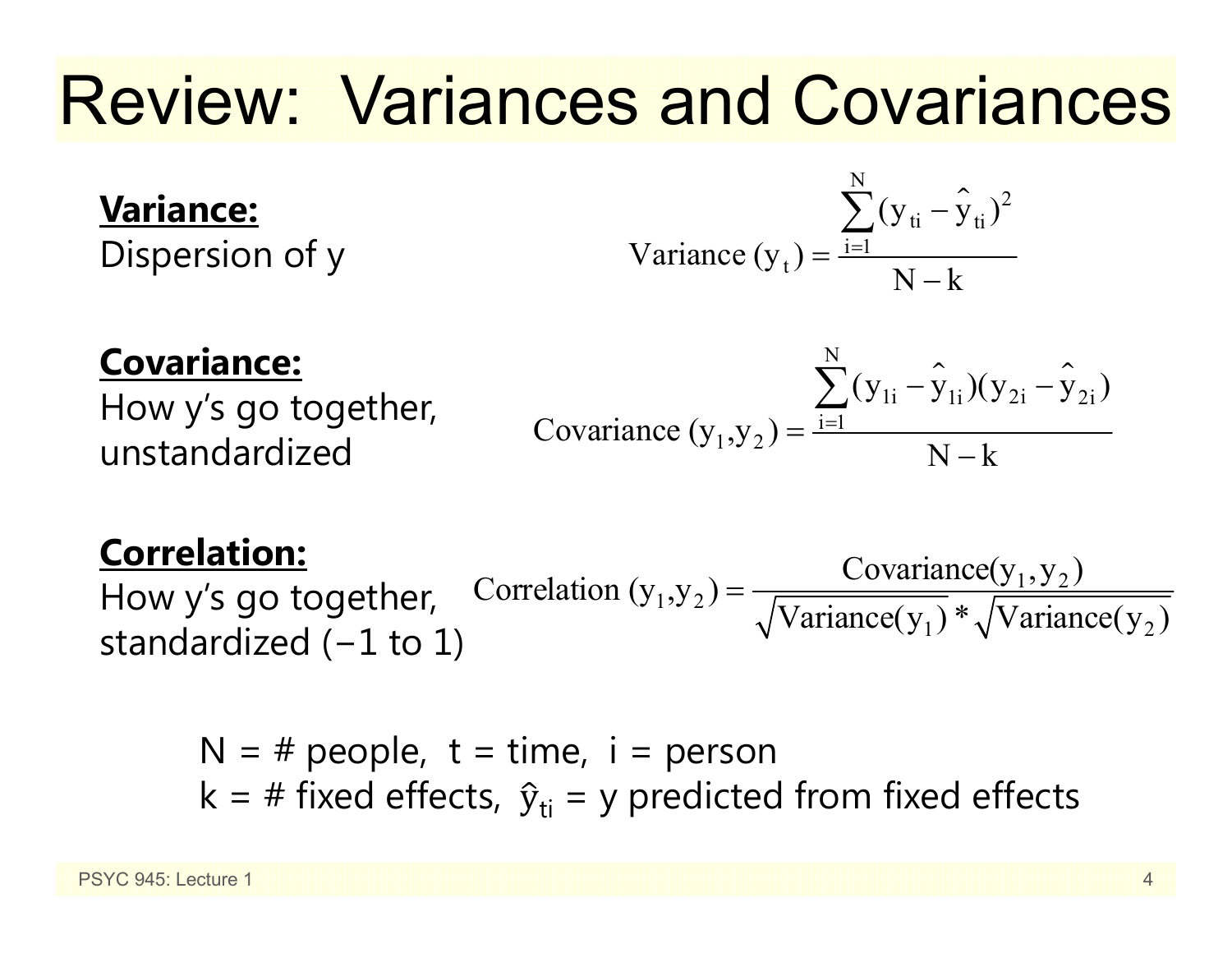# Dimensions for Organizing Models

- Outcome type: General (normal) vs. General*ized* (not normal)
- •• <u>Dimensions of sampling</u>: One (so one variance term per outcome) vs. **Multiple** (so multiple variance terms per outcome) → OUR WORLD
- **General Linear Models:** conditionally normal outcome distribution, **fixed effects** (identity link; only one dimension of sampling)

Note: Least Squares is only for GLM

- **General***ized* **Linear Models: any conditional outcome distribution**, **fixed** effects through **link functions**, no random effects (one dimension)
- • **General Linear Mixed Models:** conditionally normal outcome distribution, **fixed and random effects** (identity link, but multiple sampling dimensions)
- • **General***ized* **Linear Mixed Models: any conditional outcome distribution**, **fixed and random effects** through **link functions** (multiple dimensions)
- "Linear" means the fixed effects predict the *link-transformed* DV in a linear combination of (effect\*predictor) + (effect\*predictor)…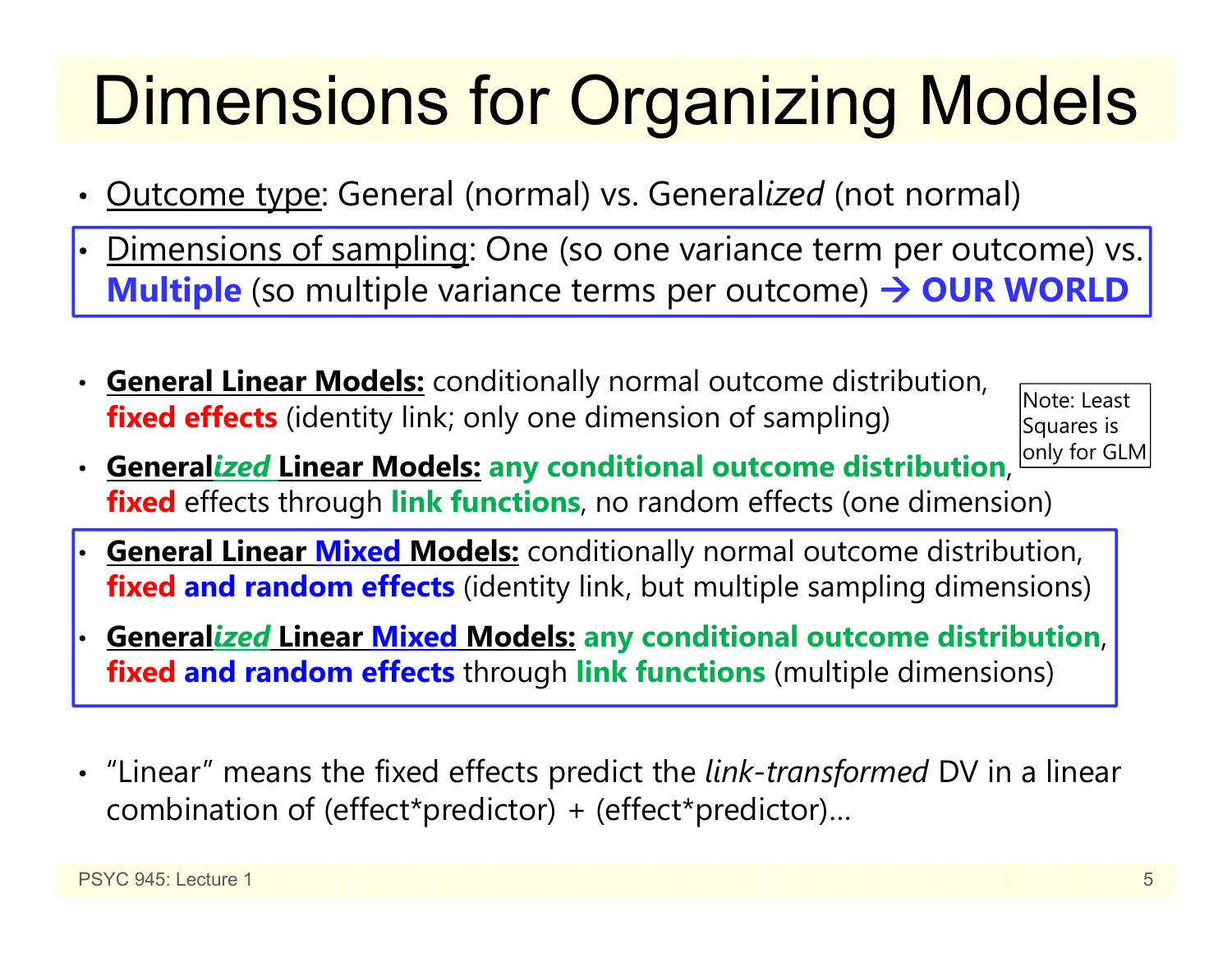## What can MLM do for you?

#### **1.Model dependency across observations**

- •Longitudinal, clustered, and/or cross-classified data? No problem!
- Tailor your model of sources of correlation to your data

#### **2.Include categorical or continuous predictors at any level**

- •Time-varying, person-level, group-level predictors for each variance
- •Explore reasons for dependency, don't just control for dependency

#### **3.Does not require same data structure for each person**

•Unbalanced or missing data? No problem!

#### **4.You already know how (or you will soon)!**

- •Use SPSS Mixed, **SAS Mixed**, Stata, Mplus, R, HLM, MlwiN…
- •What's an intercept? What's a slope? What's a pile of variance?

•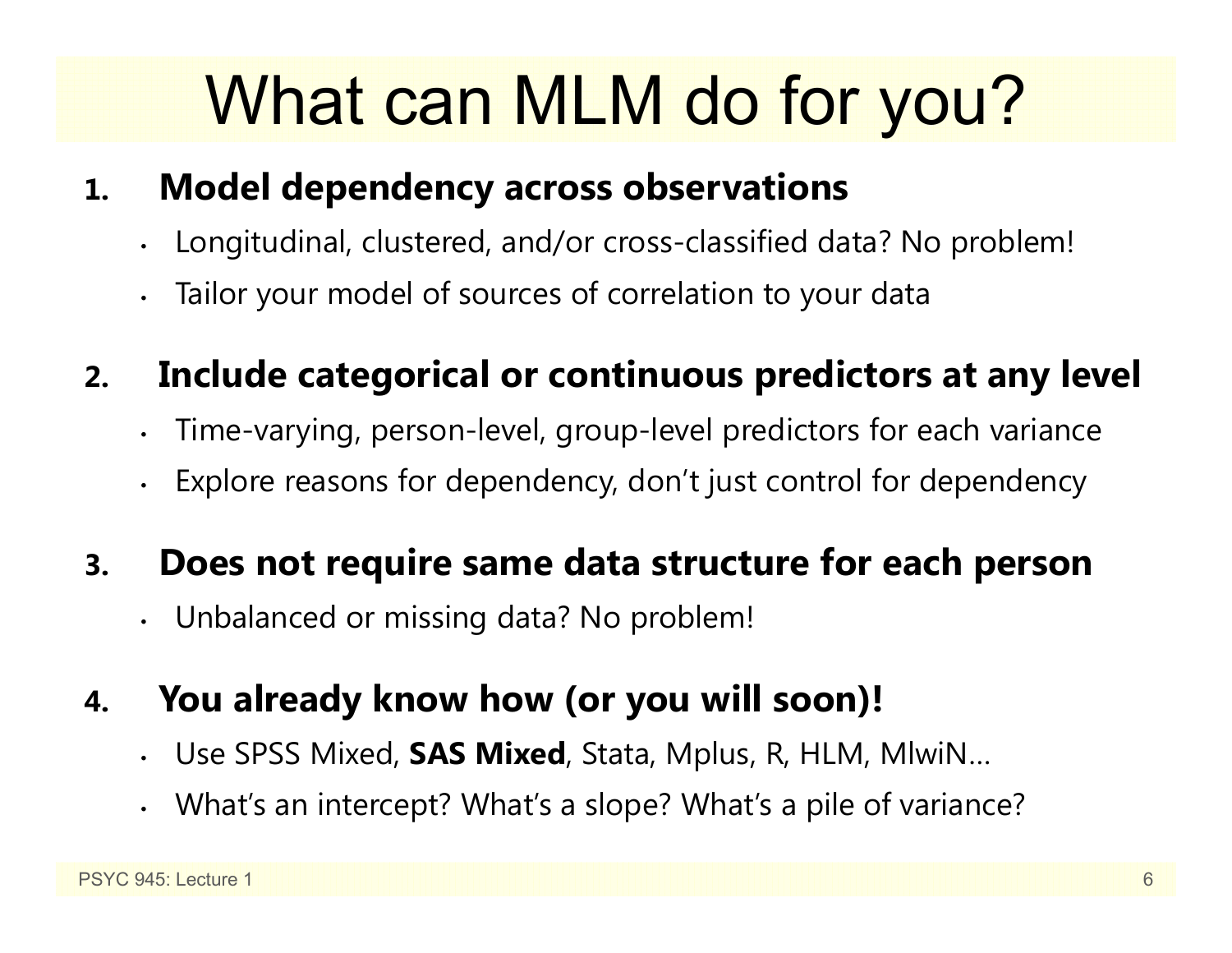### Levels of Analysis in Longitudinal Data

- •• Between-Person (BP) Variation:
	- **Level-2** "**INTER**-individual Differences" Time-Invariant
	- $\triangleright$  All longitudinal studies begin as cross-sectional studies
- •• <u>Within-Person (WP) Variation:</u>
	- **Level-1** "**INTRA**-individual Differences" Time-Varying
	- $\triangleright$  Only longitudinal studies can provide this extra information
- • Longitudinal studies allow examination of both types of relationships simultaneously (and their interactions)
	- $\triangleright$  Any variable measured over time usually has both BP and WP variation
	- $\triangleright$  BP = more/less than other people; WP = more/less than one's average
- • I use "person" here, but level-2 can be anything that is measured repeatedly (like animals, schools, countries…)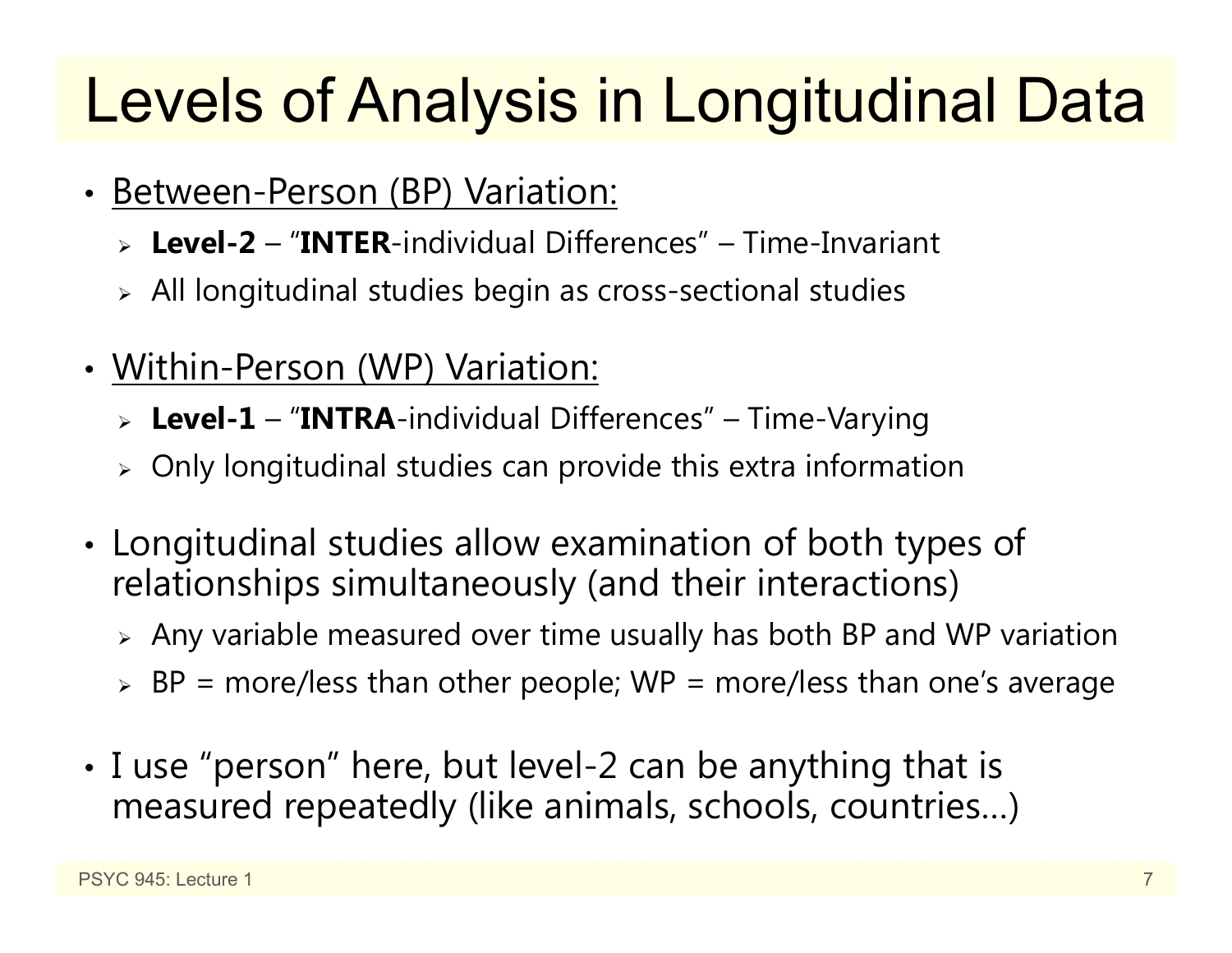## A Longitudinal Data Continuum

- • **Within-Person Change**: Systematic change
	- $\triangleright$  Magnitude or direction of change can be different across individuals
	- $\triangleright$  "Growth curve models"  $\rightarrow$  Time is meaningfully sampled
- • **Within-Person Fluctuation**: No systematic change
	- $\triangleright$   $\,$  Outcome just varies/fluctuates over time (e.g., emotion, stress)
	- $\triangleright\;$  Time is just a way to get lots of data per individual

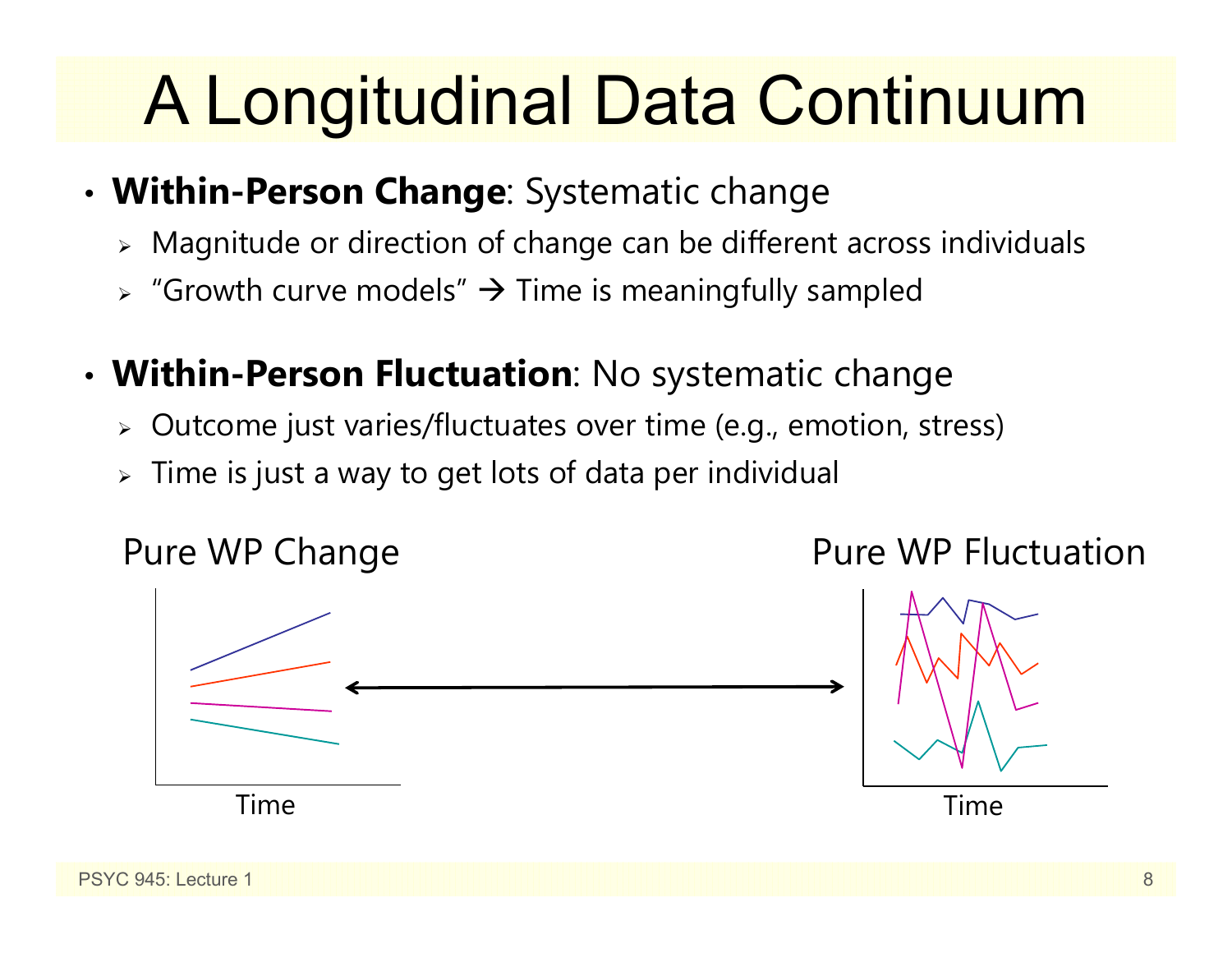## The Two Sides of a (BP) Model

$$
y_i = \boxed{\beta_0 + \beta_1 X_i + \beta_2 Z_i + \beta_3 X_i Z_i} + \boxed{e_i}
$$

•**Model for the Means (Predicted Values):** Our focus today

- Each person's expected (predicted) outcome is a weighted linear function of his/her values on X and Z (and here, their interaction), each measured once per person (i.e., this is a between-person model)
- Estimated parameters are called fixed effects (here,  $β_0$ ,  $β_1$ ,  $β_2$ , and  $β_3$ )
- • **Model for the Variance ("Piles" of Variance):**
	- $e_i \sim N(0, \sigma_e^2)$  $_{\rm e}^{2})$  $\rightarrow$  ONE residual (unexplained) deviation
	- $e_i$  has a mean of 0 with some estimated constant variance  $\sigma_e^2$  is normally distributed, is unrelated to X and Z, and is unrelated across 2<br>e i people (across all observations, just people here)
	- •**Estimated parameter is residual variance only in above BP model**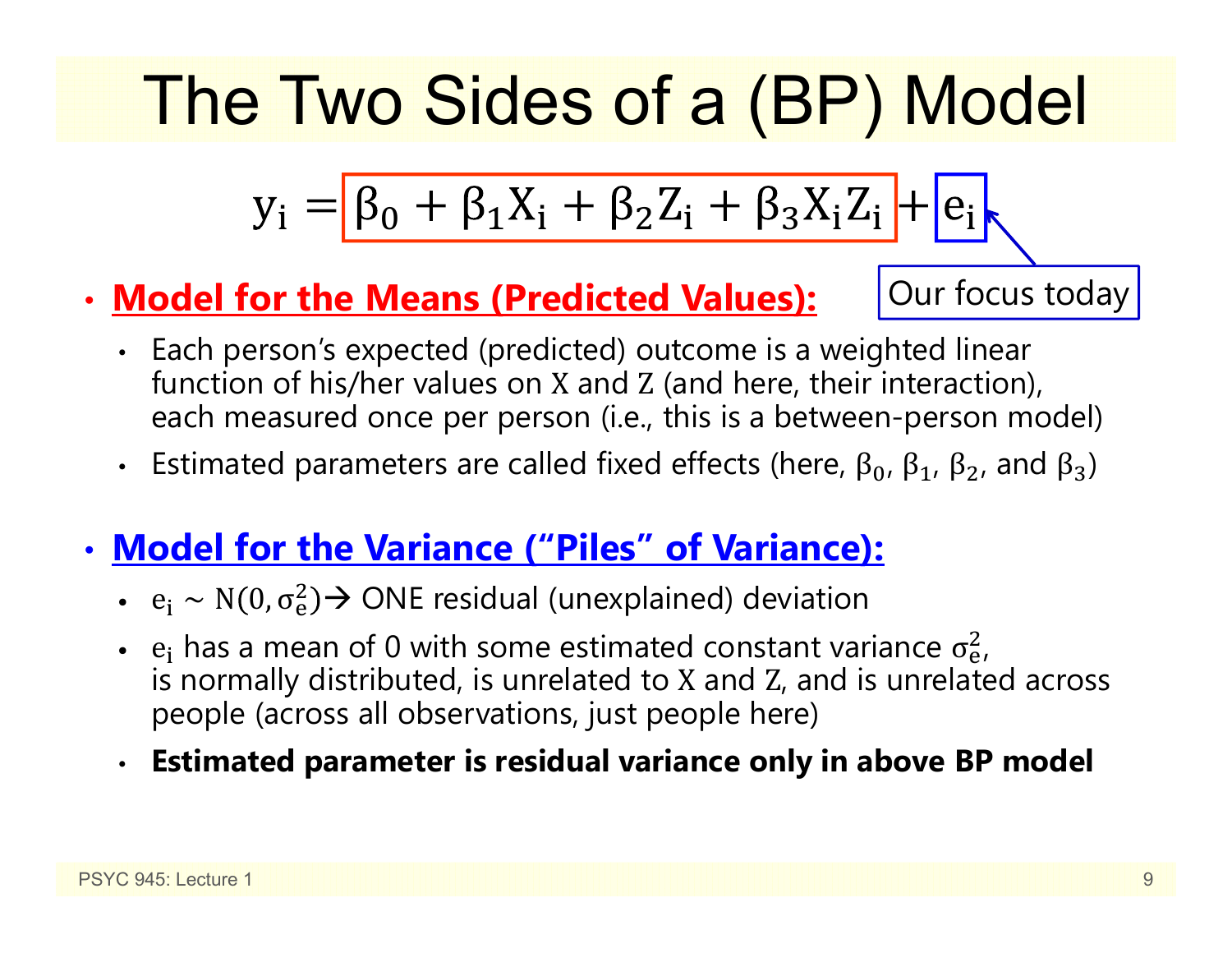### Empty +Within-Person Model



**Start off with Mean of Y as "best guess" for any value:**

- = Grand Mean
- = Fixed Intercept

**Can make better guess by taking advantage of repeated observations:**

- = Person Mean
- $\rightarrow$  Random Intercept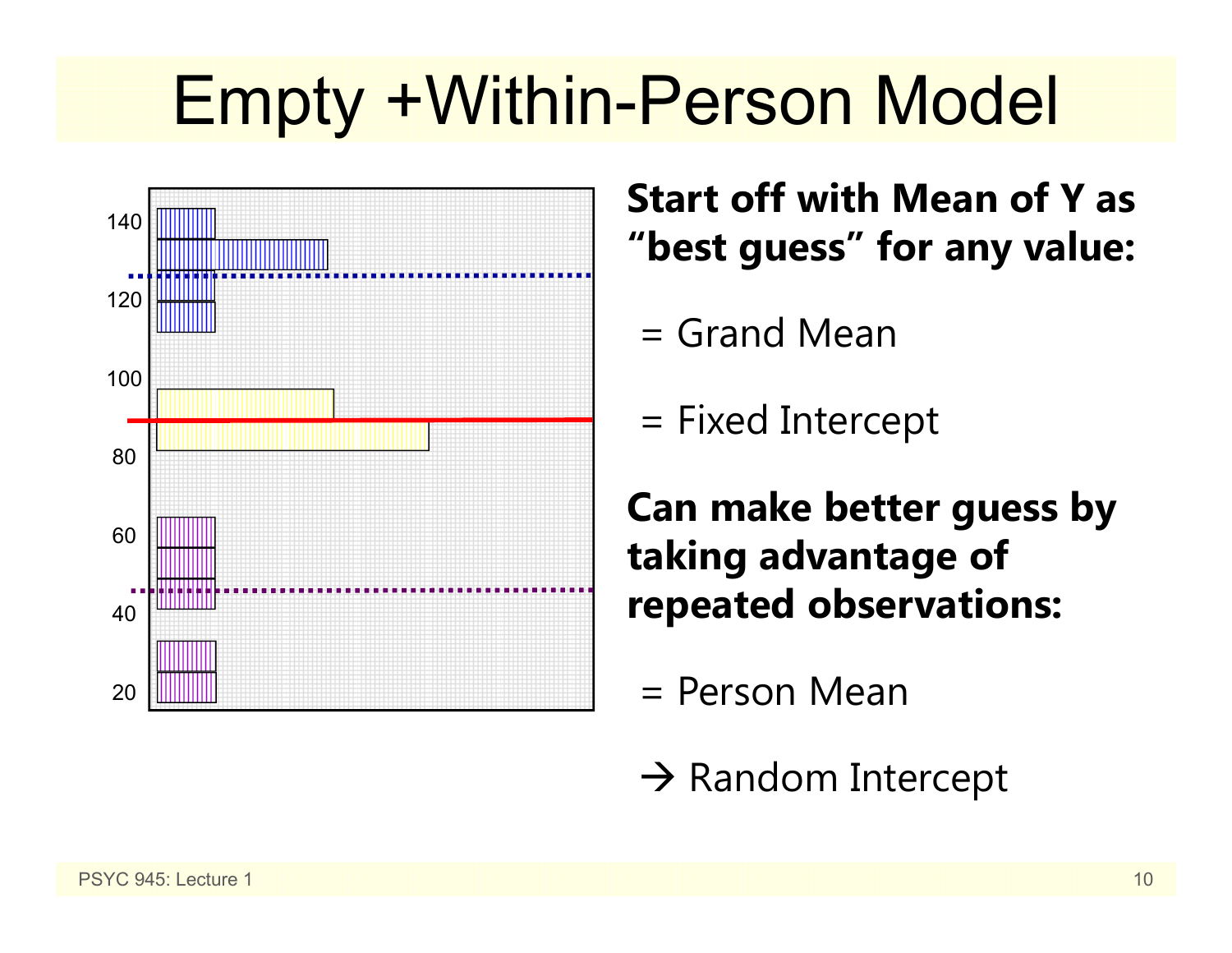## Empty +Within-Person Model



Variance of Y  $\rightarrow$  2 sources:

### **Between-Person (BP) Variance:**

- $\rightarrow$ Differences from **GRAND** mean
- $\rightarrow$ **INTER**-Individual Differences

### **Within-Person (WP) Variance:**

- $\rightarrow$ Differences from **OWN** mean
- $\rightarrow$ **INTRA**-Individual Differences
- $\rightarrow$  This part is only observable through longitudinal data.

### **Now we have 2 piles of variance in Y to predict.**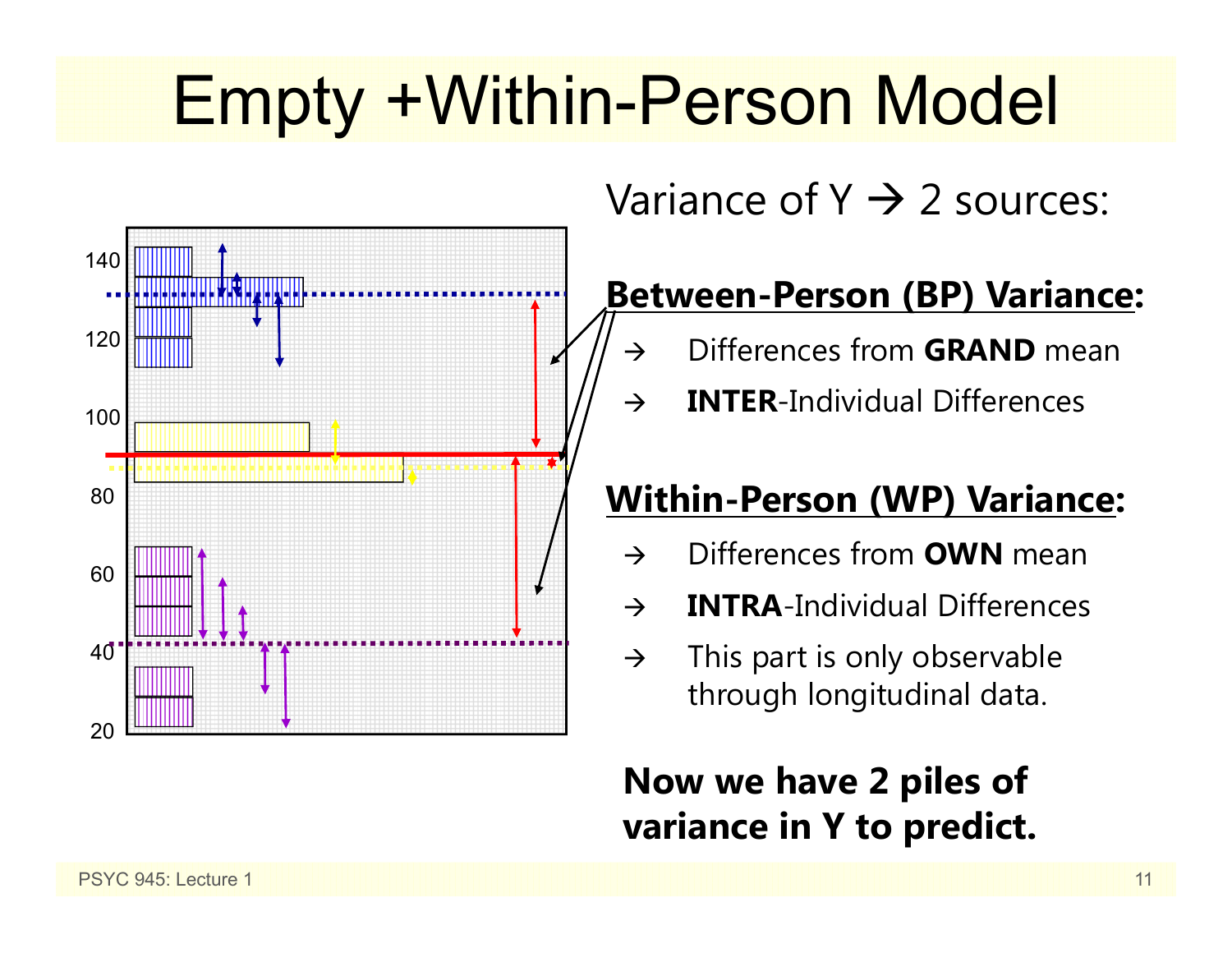### Hypothetical Longitudinal Data

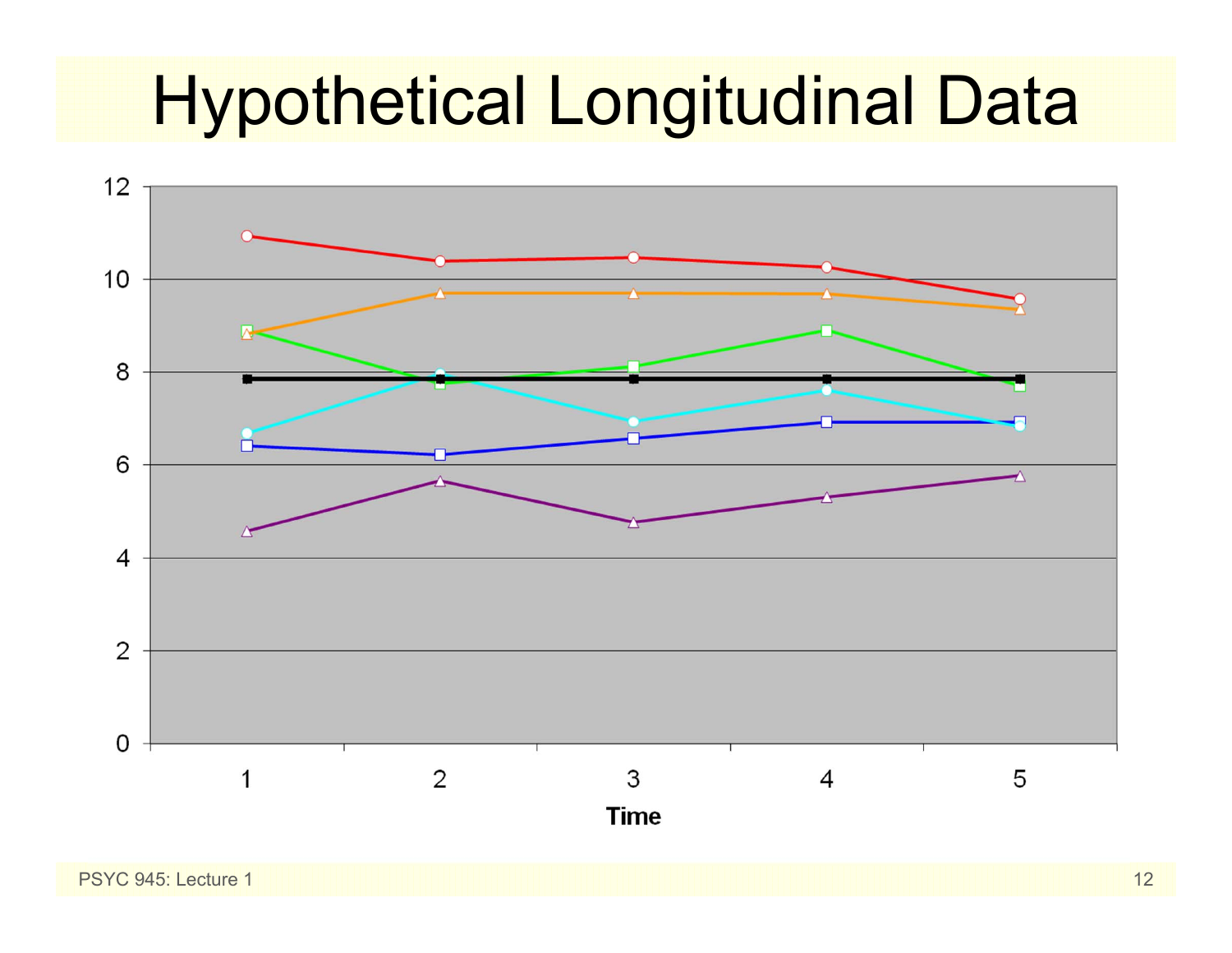### "Error" in a BP Model for the Variance: Single-Level Model

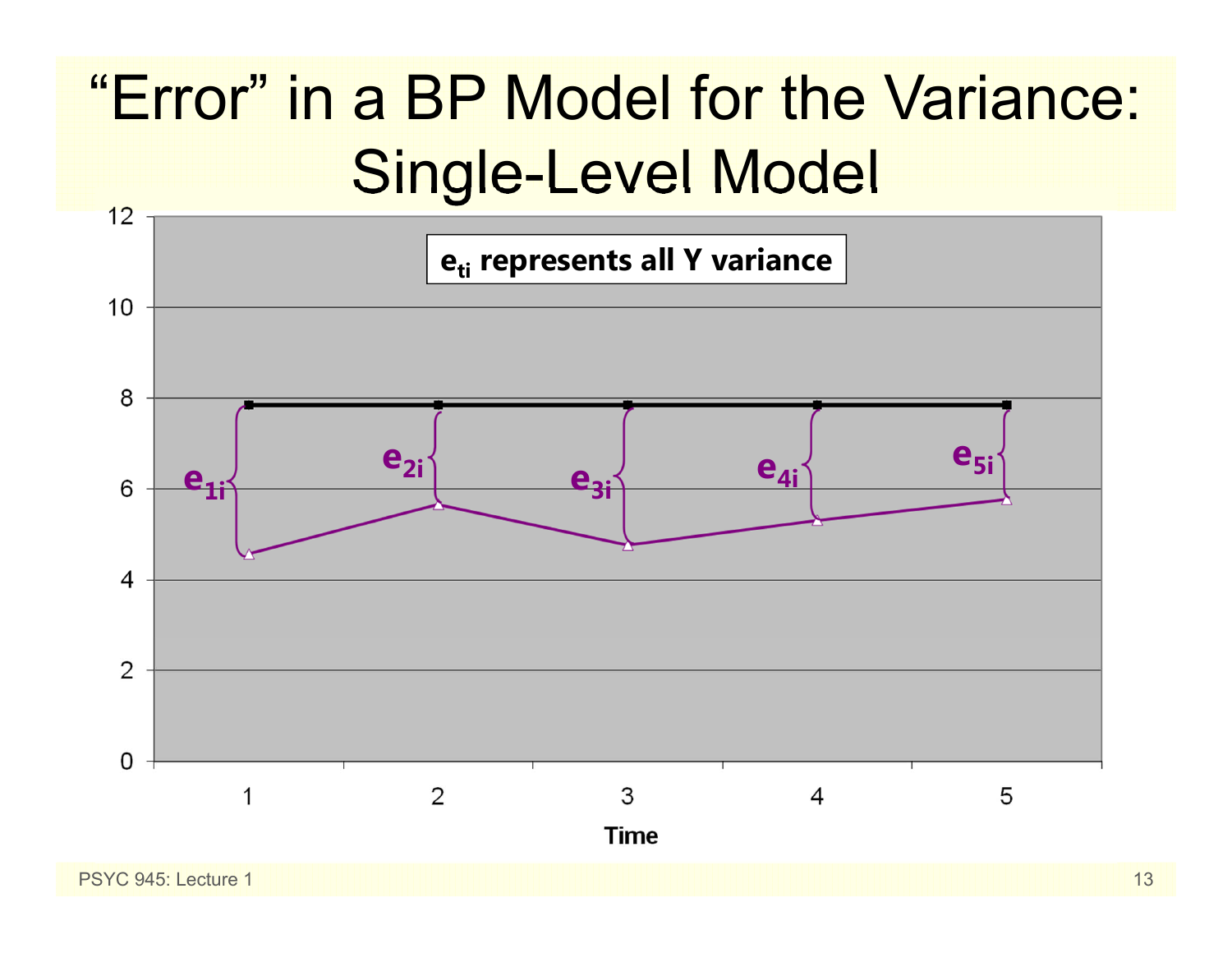### "Error" in a +WP Model for the Variance: Multilevel Model

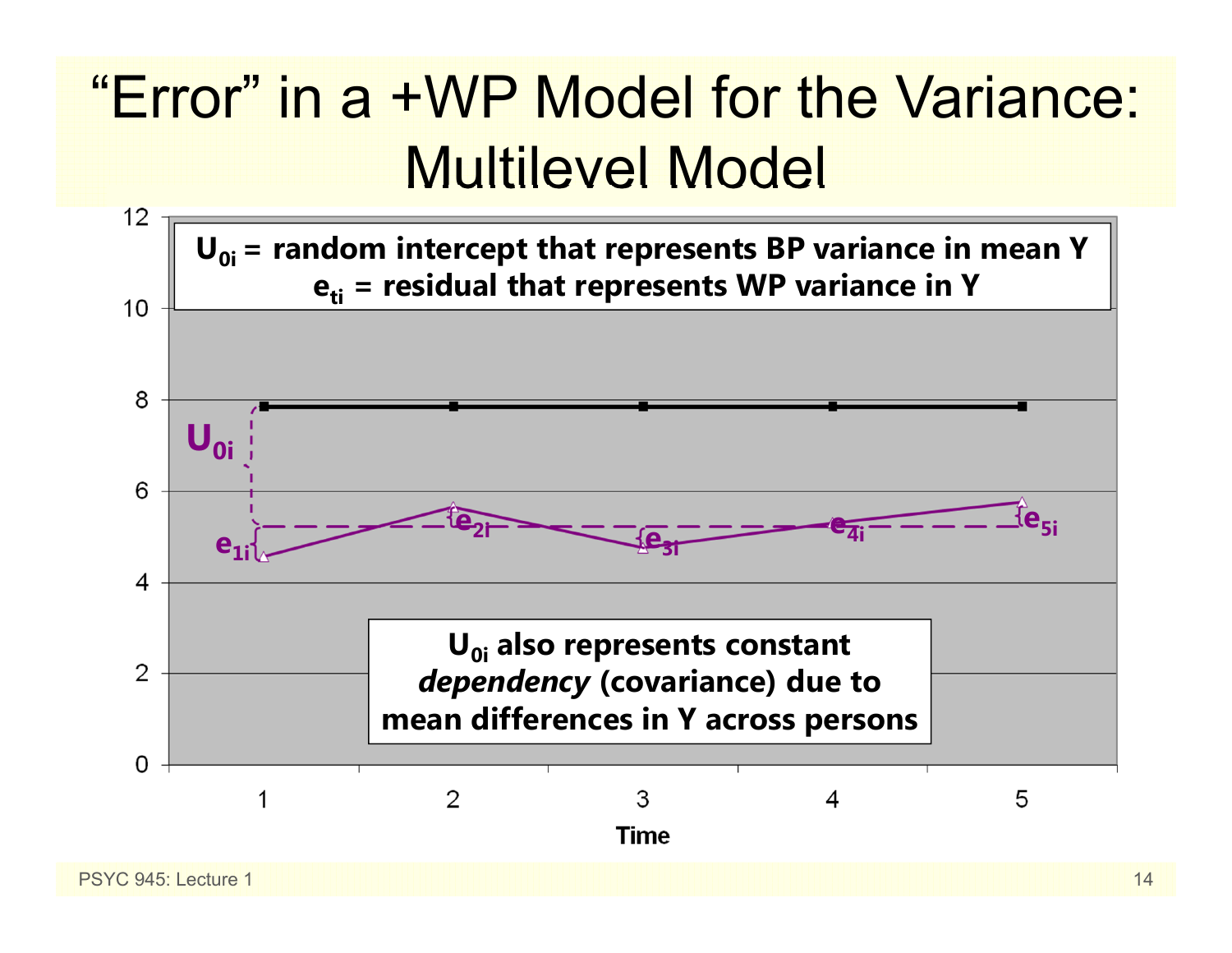### Empty +Within-Person Model

 $\rightarrow$ 



Variance of Y  $\rightarrow$  2 sources:

#### **Level 2 Random Intercept <u>Variance</u> (of U<sub>0i</sub>, as τ** $_0^2$ **):**

- **Between**-Person Variance
- $\rightarrow$ Differences from **GRAND** mean
- $\rightarrow$ **INTER**-Individual Differences

### **Level 1 Residual Variance** (of e<sub>ti</sub>, as  $\sigma_{\rm e}^2$ ):

- $\rightarrow$ **Within**-Person Variance
- $\rightarrow$ Differences from **OWN** mean
- $\rightarrow$ **INTRA**-Individual Differences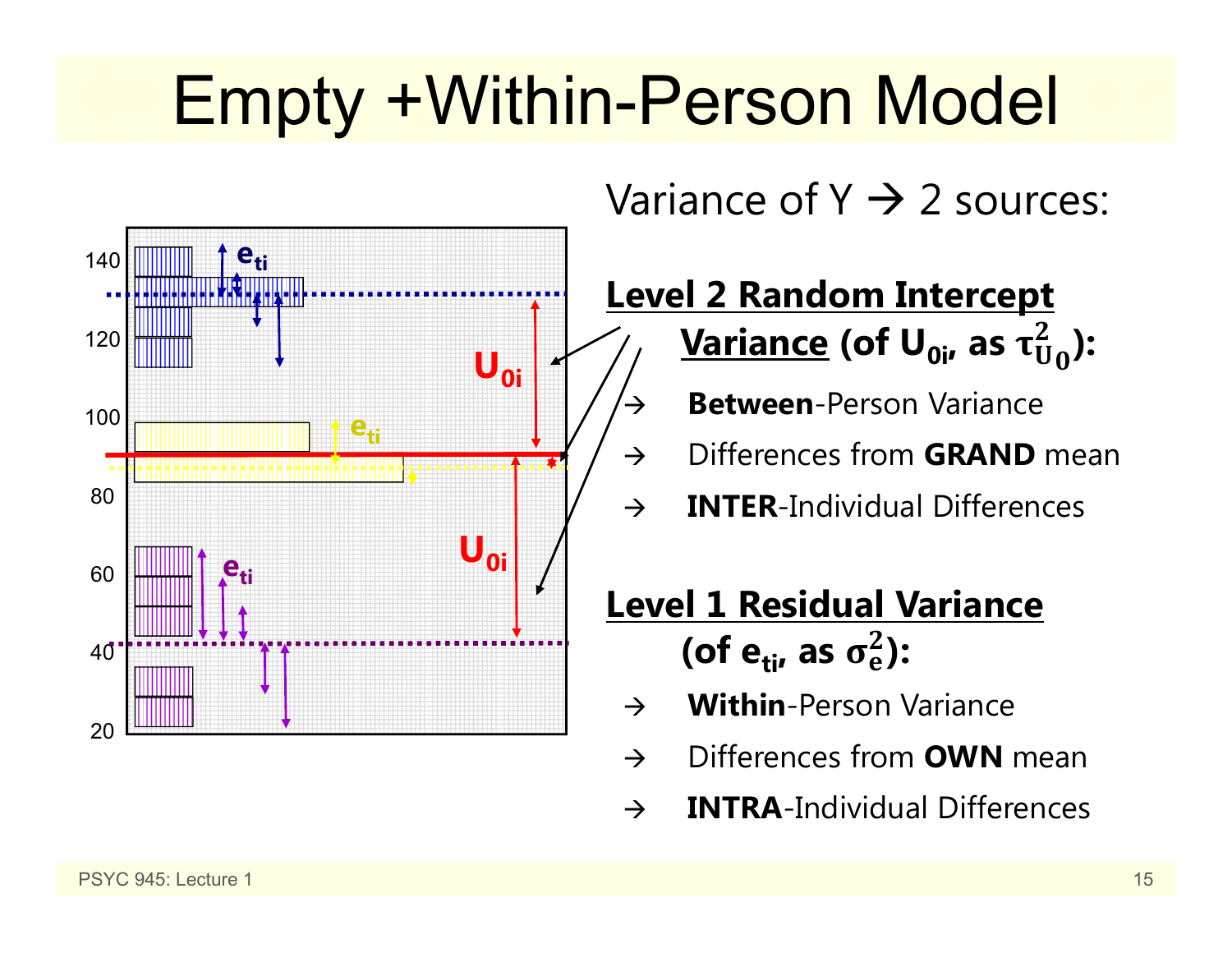## BP vs. +WP Empty Models

•Empty **Between-Person** Model (used for 1 occasion):

**yi <sup>=</sup> β 0 <sup>+</sup> ei**

- **β 0** = fixed intercept = grand mean
- **e**<sub>i</sub> = residual deviation from GRAND mean
- •Empty **+Within-Person** Model (>1 occasions):

### **y**<sub>ti</sub> = β<sub>0</sub> + U<sub>0i</sub> + e<sub>ti</sub>

- **β 0** = fixed intercept = grand mean
- **U**<sub>oi</sub> = random intercept = individual deviation from GRAND mean
- **e**<sub>ti</sub> = time-specific residual deviation from OWN mean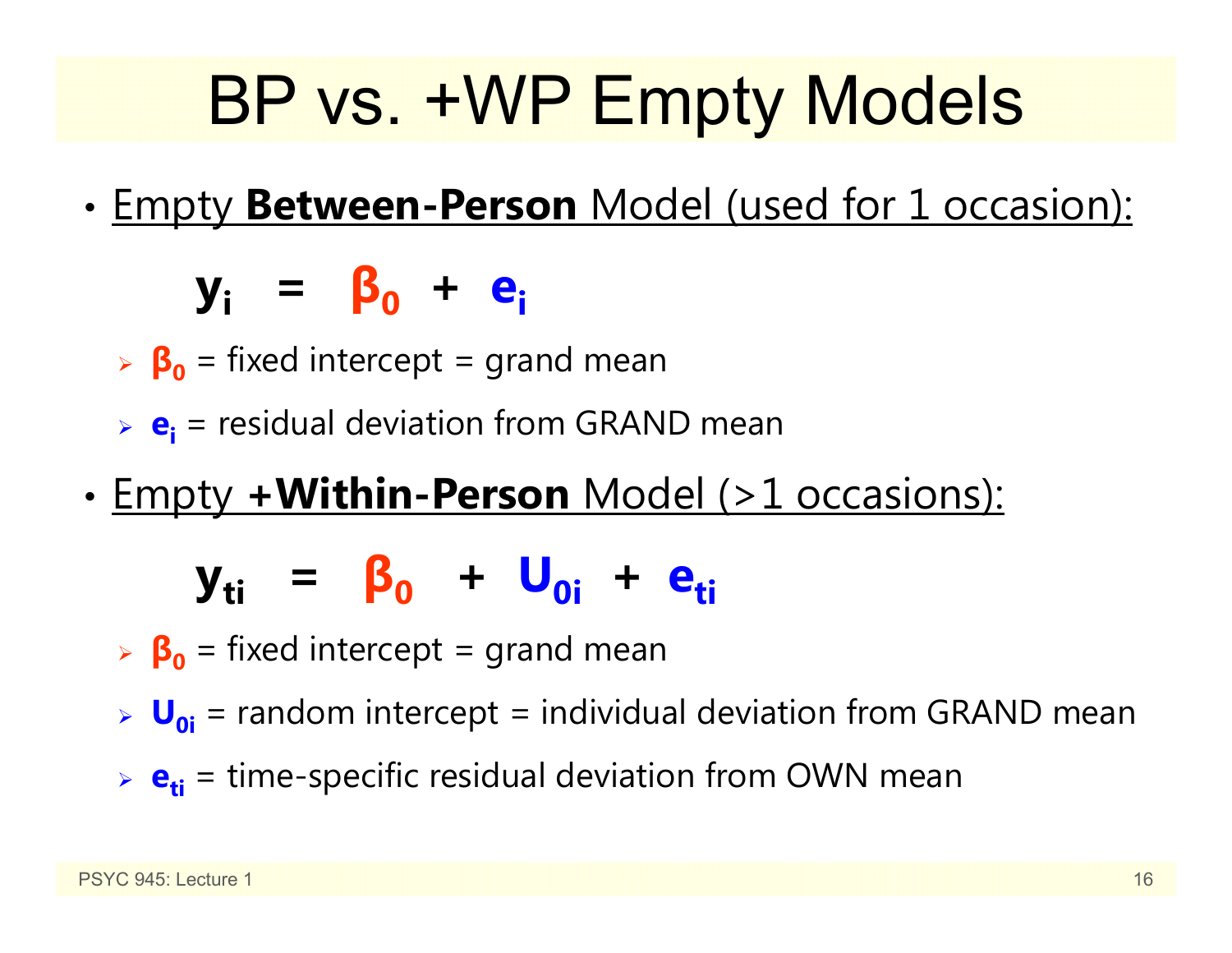### Intraclass Correlation (ICC)

### **Intraclass Correlation (ICC):**

$$
ICC = \frac{BP}{BP + WP} = \frac{Intercept Var.}{Intercept Var. + Residual Var.} = \frac{\tau_{U_0}^2}{\tau_{U_0}^2 + \sigma_e^2}
$$

$$
Corr(y_1, y_2) = \frac{Cov(y_1, y_2)}{\sqrt{Var(y_1)} * \sqrt{Var(y_2)}} \begin{bmatrix} \sigma_e^2 + \tau_{u_0}^2 & \tau_{u_0}^2 & \tau_{u_0}^2 \\ \tau_{u_0}^2 & \sigma_e^2 + \tau_{u_0}^2 & \tau_{u_0}^2 \end{bmatrix} \begin{bmatrix} 1 & ICC & ICC \\ ICC & I & ICC \\ ICC & I & ICC \\ ICC & ICC & I \end{bmatrix}
$$

- • $\bm{\cdot}$  ICC = Proportion of total variance that is between persons
- •• ICC = Average correlation among occasions (in RCORR)
- • ICC is a standardized way of expressing how much we need to worry about *dependency due to person mean differences* **(i.e., ICC is an effect size for constant person dependency)**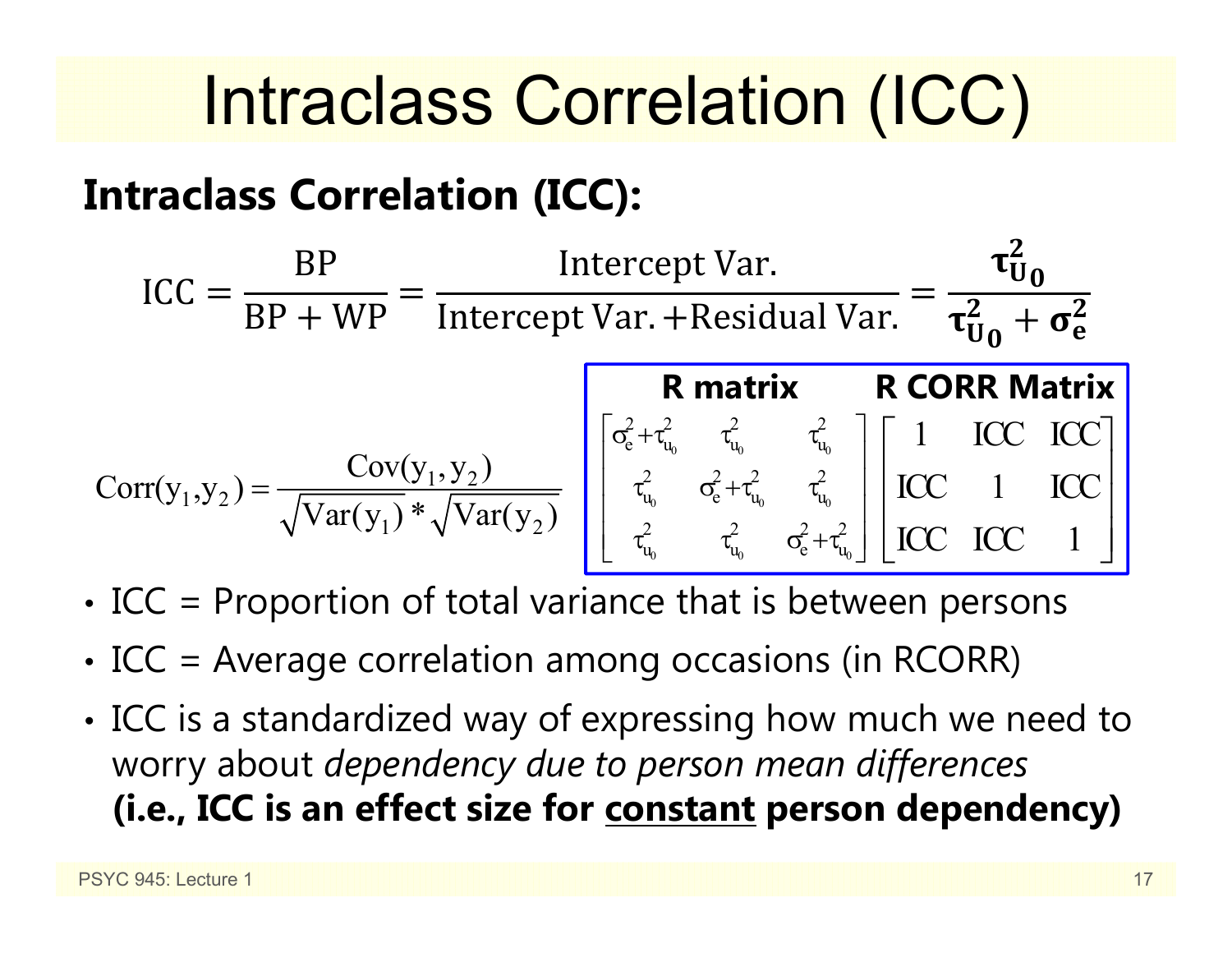#### Between-Person  $ICC =$ Between-Person+Within-Person

Counter-Intuitive: Between-Person Variance is in the numerator, but the ICC is the correlation over time!



- **ICC = BTW / BTW + within**
- $\rightarrow$  Large ICC
- $\rightarrow$  Large correlation over time

**ICC = btw / btw + WITHIN**

- $\rightarrow$  Small ICC
- $\rightarrow$  Small correlation over time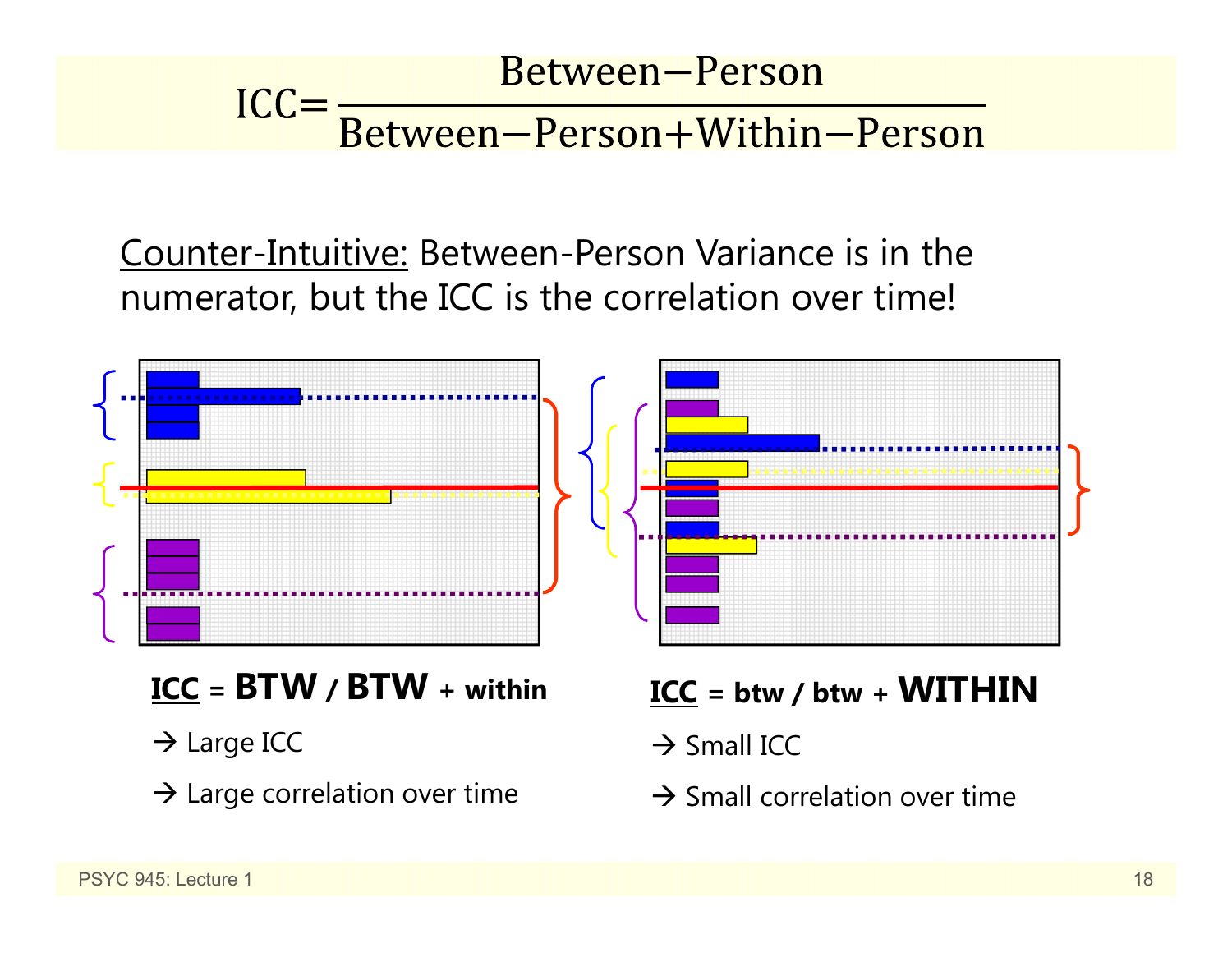### BP and +WP Conditional Models

- • Multiple Regression, **Between-Person** ANOVA: **1 PILE**
	- **yi = (β<sup>0</sup> <sup>+</sup>β1Xi <sup>+</sup>β2Zi…) + ei**
	- **► e<sub>i</sub>** → ONE residual, assumed uncorrelated with equal variance across observations (here, just persons)  $\rightarrow$  "**BP (all) variation**"
- • Repeated Measures, **Within-Person** ANOVA: **2 PILES**
	- **yti = (β<sup>0</sup> <sup>+</sup>β1Xi <sup>+</sup>β2Zi…) + U0i + eti**
	- **► U<sub>0i</sub>** → A random intercept for differences in person means, assumed uncorrelated with equal variance across persons  $\rightarrow$  "**BP (mean) variation**"=  $\tau_{U_0}^2$  is now "leftover" after predictors
	- $\triangleright$   $\mathbf{e}_{\mathbf{t}} \rightarrow$  A residual that represents remaining time-to-time variation, usually assumed uncorrelated with equal variance across observations (now, persons and time)  $\rightarrow$  "WP variation"  $=$   $\sigma_e^2$  is also now "leftover" after predictors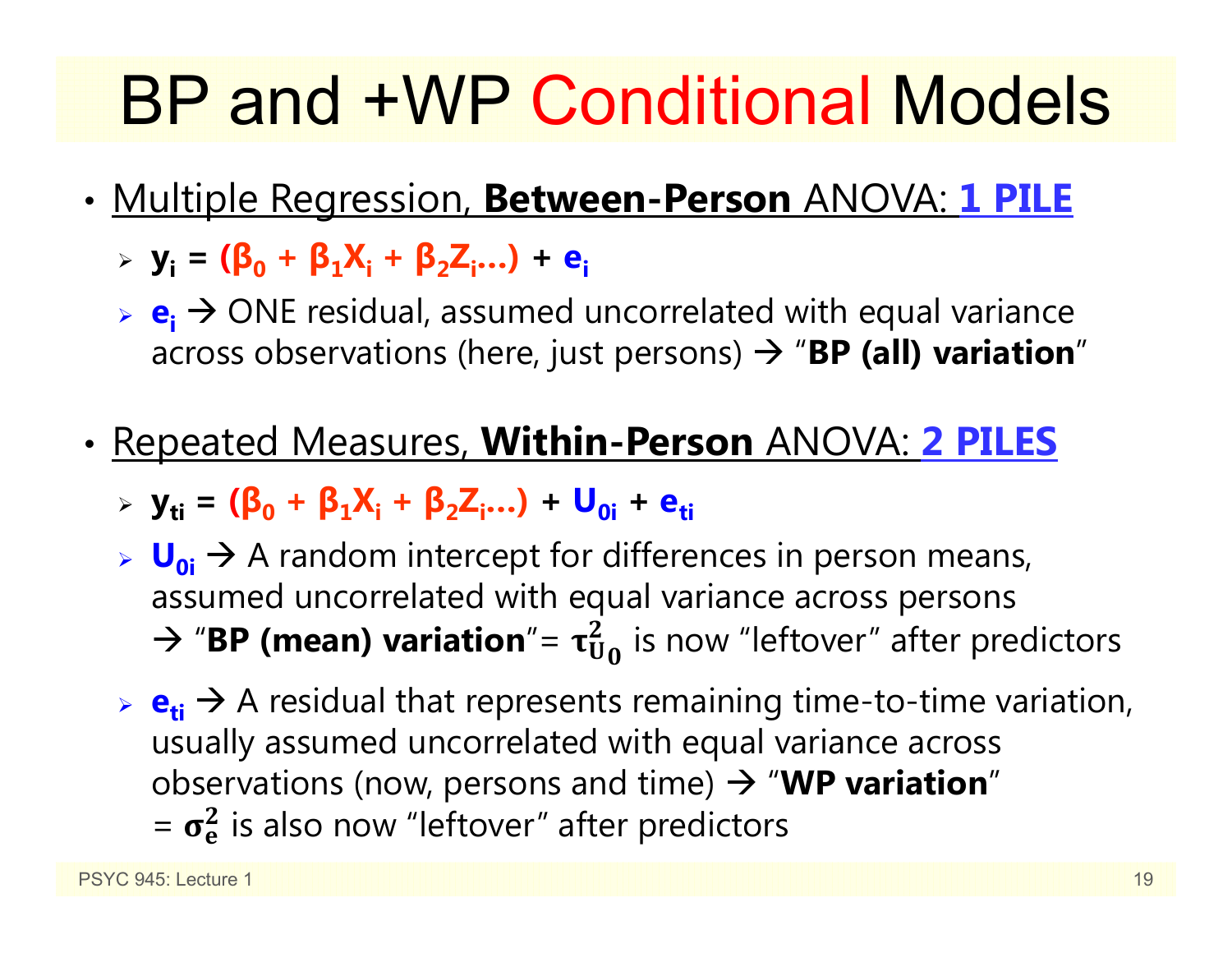# ANOVA for longitudinal data?

- • There are 3 possible "kinds" of ANOVAs we could use:
	- $\triangleright$  Between-Persons/Groups, Univariate RM, and Multivariate RM

### • **NONE OF THEM ALLOW:**

- **Missing occasions** (do listwise deletion due to least squares)
- **Time-varying predictors** (covariates are BP predictors only)
- Each includes the same model for the means for time: all possible mean differences (so 4 parameters to get to 4 means)
	- $\triangleright$  "Saturated means model":  $\beta_0 + \beta_1(T_1) + \beta_2(T_2) + \beta_3(T_3)$
	- **The** *Time* **variable must be balanced and discrete in ANOVA!**
- • These ANOVAs differ by what they predict for the correlation across outcomes from the same person in the model for the variance…
	- i.e., **how they "handle dependency"** due to persons, or what they says the variance and covariance of the  $\mathsf{y}_{\mathsf{t}\mathsf{i}}$  residuals should look like…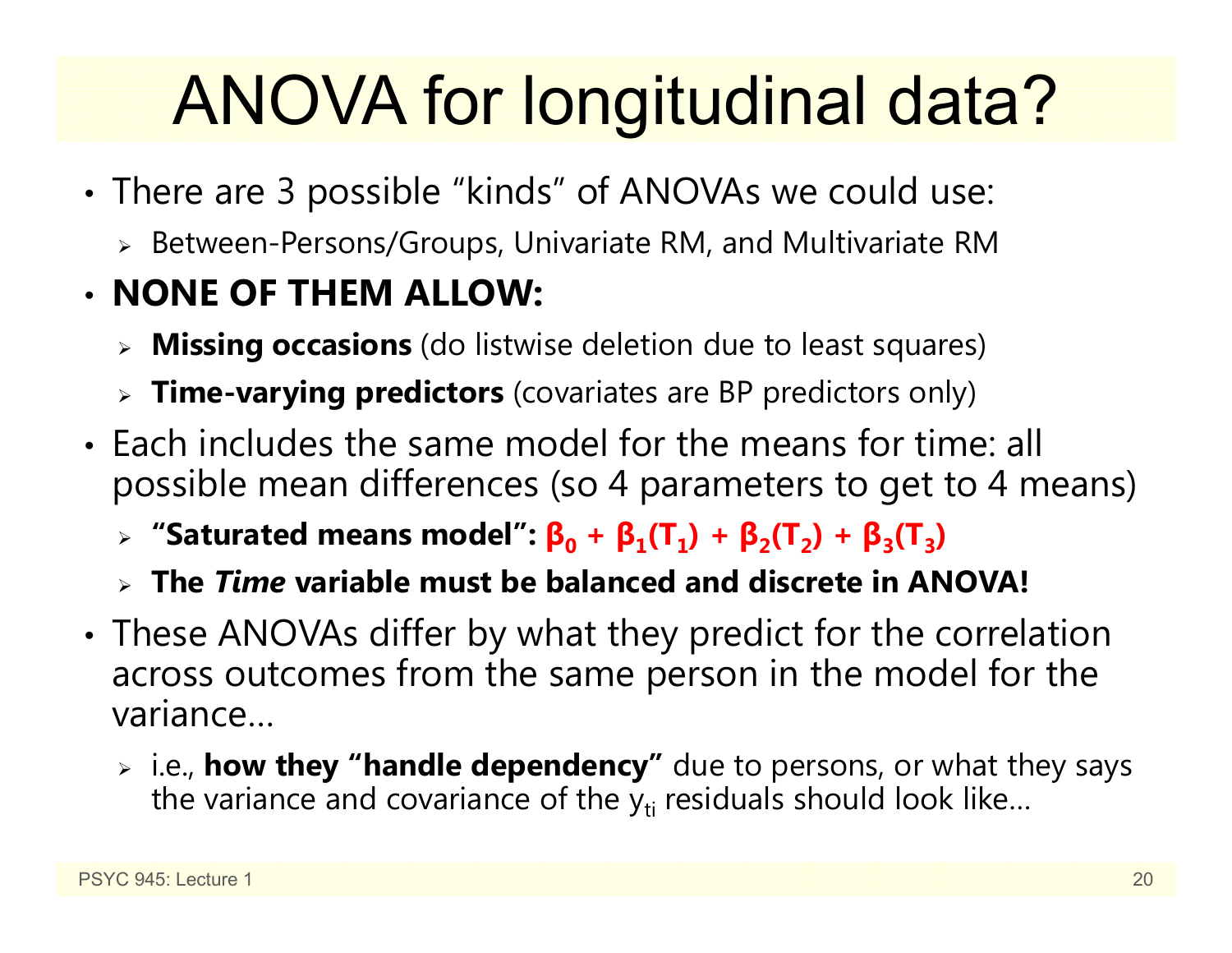### 1. Between-Groups ANOVA

- Uses  $e_{ti}$  only (total variance = a single variance term of  $\sigma_e^2$  $\overline{2}$ )
- • **Assumes no covariance** at all among observations from the same person: *Dependency? What dependency?*
- • Will usually be **very, very wrong** for longitudinal data
	- WP effects tested against wrong residual variance (significance tests will often be way too conservative)
	- Will also tend to be wrong for clustered data, but less so *(because the correlation among persons from the same group is not as strong as the correlation among occasions from the same person)*
- Predicts a variance-covariance matrix over time (here, 4 occasions) like this, called "**Variance Components** "( **R** matrix is TYPE=VC on REPEATED):

| <b>R</b> matrix |          |                              |                          |  |  |
|-----------------|----------|------------------------------|--------------------------|--|--|
| $\frac{2}{e}$   |          |                              | 1                        |  |  |
| ( )             | e        | H                            | $\overline{\phantom{a}}$ |  |  |
| 0               | $\theta$ | $\overline{\mathbf{c}}$<br>e |                          |  |  |
|                 |          |                              |                          |  |  |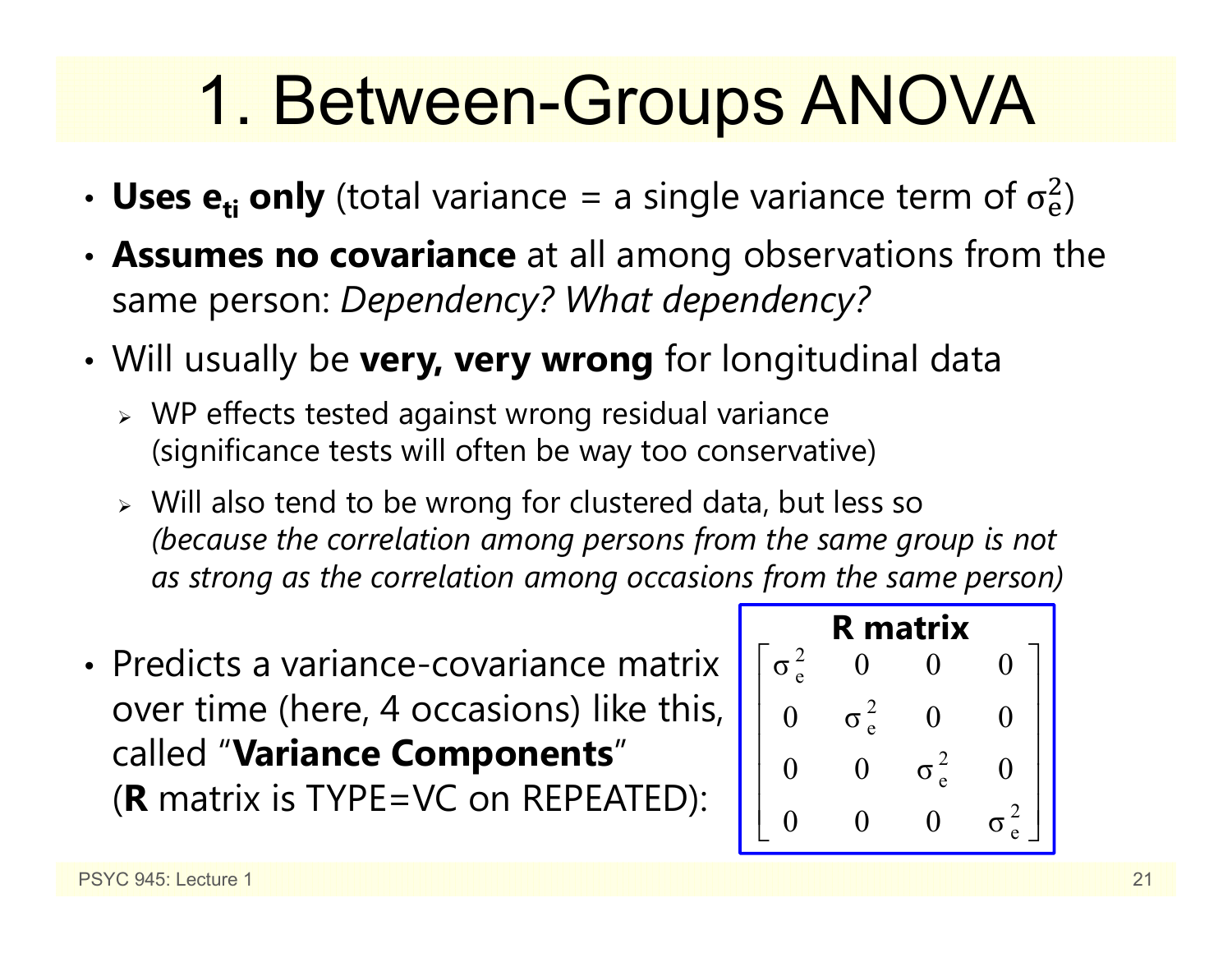### 2a. Univariate Repeated Measures

- • Separates total variance into **two** sources:
	- $\triangleright$  **Between-Person** (mean differences due to  $\mathsf{U}_{0i}$ , or  $\boldsymbol{\tau}_\mathbf{U}^2$  $_{\rm U_0}^2)$
	- $\triangleright$  Within-Person (remaining variance due to  $e_{ti}$ , or  $\sigma_e^2$ )
- Predicts a variance-covariance matrix over time (here, 4 occasions) like this, called "**Compound Symmetry** "( **R** matrix is TYPE=**CS** on REPEATED):
	- **Mean differences from U0i are the only reason why occasions are correlated**



- • Will usually be at least somewhat wrong for longitudinal data
	- $\triangleright$  If people change at different rates, the variances and covariances over time have to change, too



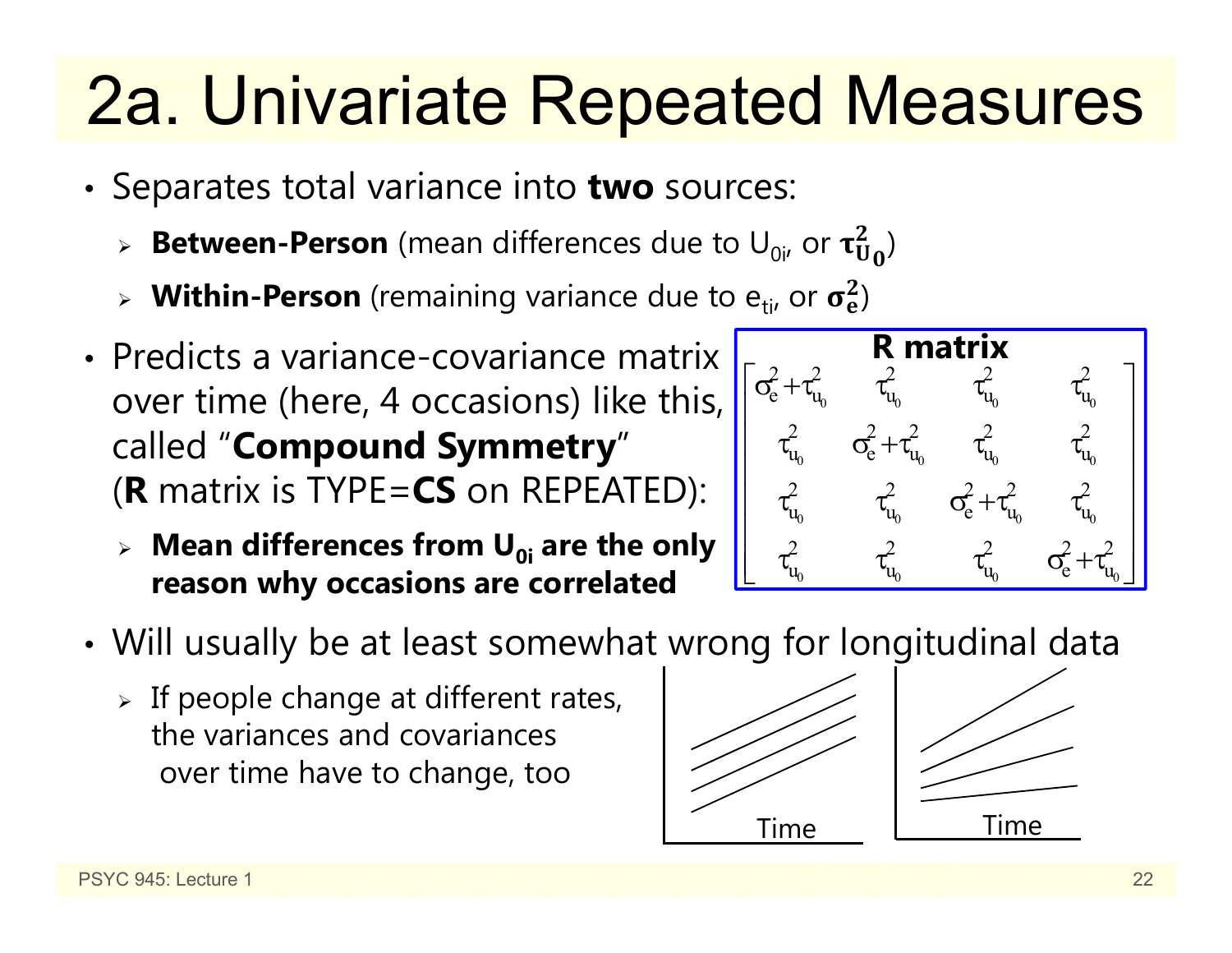### The Problem with Univariate RM ANOVA

- Univ. RM ANOVA  $(\tau^2_{\mathrm{U}}$  $^2_{\mathrm{U}_0} + \sigma^2_{\mathrm{e}}$  $^{2}_{\text{e}}$ ) predicts **compound symmetry:** 
	- $\triangleright$  All variances and all covariances are equal across occasions
	- $\triangleright$  In other words, the amount of error observed should be the same at any occasion, so a single, pooled error variance term makes sense
	- $\triangleright$  If not, tests of fixed effects may be biased (i.e., sometimes tested against too much or too little error, if error is not really constant over time)

### **COMPOUND SYMMETRY RARELY FITS FOR LONGITUDINAL DATA**

- • But to get the correct tests of the fixed effects, the data must only meet a less restrictive assumption of **sphericity**:
	- **⊳** In English → **pairwise differences** between adjacent occasions have equal variance and covariance (satisfied by default with only 2 occasions)
	- $\triangleright$  If compound symmetry is satisfied, so is sphericity (but see above)
	- $\triangleright$  Significance test provided in ANOVA for where data meet sphericity assumption
	- **Other RM ANOVA approaches are used when sphericity fails…**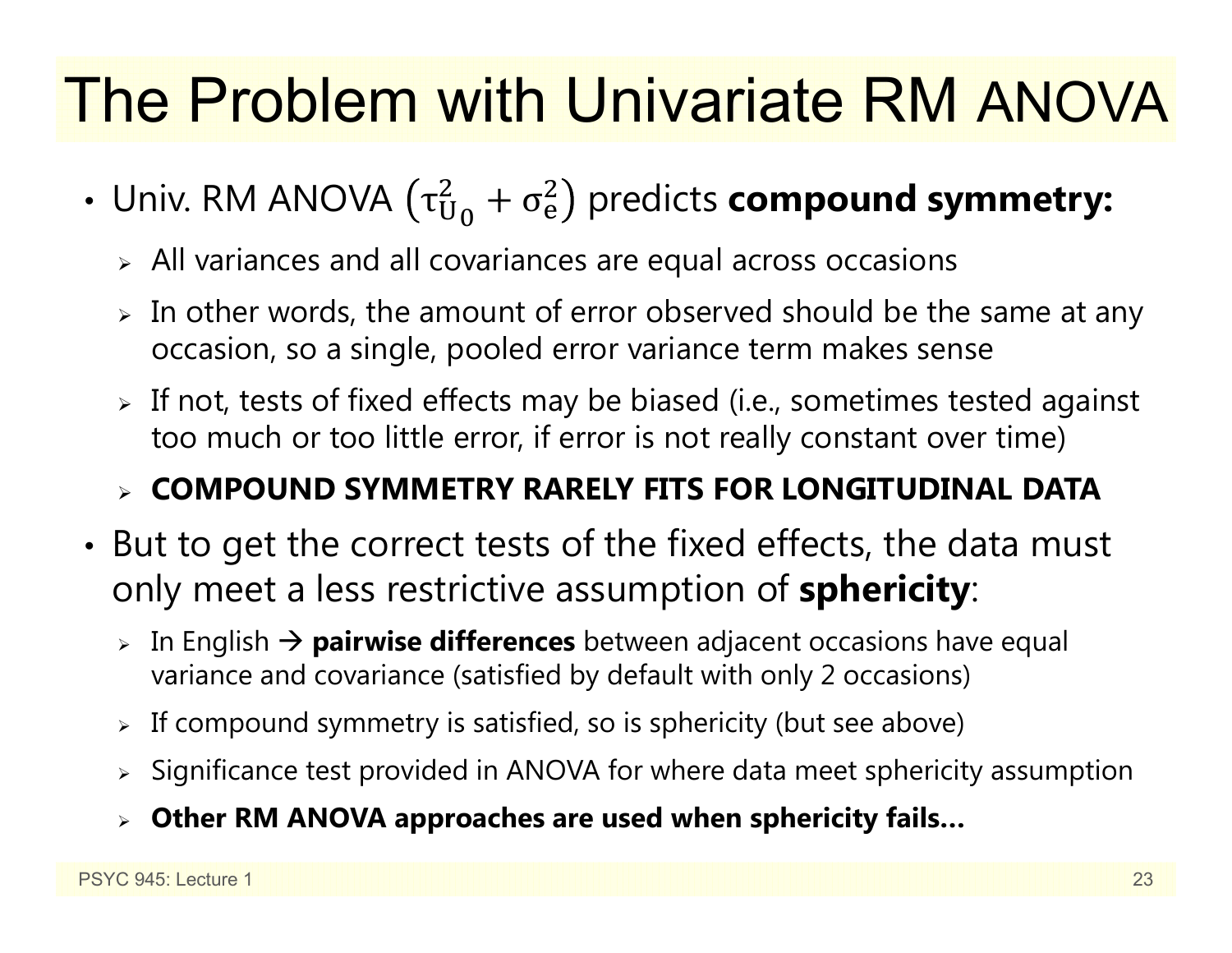### The Other Repeated Measures ANOVAs…

#### • 2b. **Univariate RM ANOVA with sphericity corrections**

- > Based on ε  $\rightarrow$  how far off sphericity (from 0-1, 1=spherical)
- $\triangleright$  Applies an overall correction for model df based on estimated ε, but it doesn't really address the problem that data ≠ model

#### • 3. **Multivariate Repeated Measures ANOVA**

- $\triangleright$  All variances and covariances are estimated separately over time (here, 4 occasions), called "**Unstructured**" ( **R** matrix is TYPE=UN on REPEATED)—it's not a model, it IS the data:
- Because it can never be wrong, UN can be useful for **complete and balanced longitudinal data** with few occasions (e.g., 2-4)

 $\triangleright$  Parameters = #occasions \* (#occasions +1) 2 so can be hard to estimate

- $\triangleright$  Unstructured can also be specified to include random intercept variance  $\tau_{\mathrm{U}}^2$ 2<br>U 0
- $\triangleright$  Every other model for the variances is nested within Unstructured (we can do model comparisons to see if all other models are NOT WORSE)

| R matrix      |                 |                   |               |  |
|---------------|-----------------|-------------------|---------------|--|
|               | $\sigma_{12}$   | $\sigma_{13}$     | $\sigma_{14}$ |  |
| $\sigma_{21}$ | $\sigma^2_{22}$ | $\sigma_{23}$     | $\sigma_{24}$ |  |
| $\sigma_{31}$ | $\sigma_{32}$   | $\sigma_{33}^{2}$ | σ<br>43       |  |
| $0\,$ $41$    | $\sigma_{42}$   | $\sigma_{43}$     |               |  |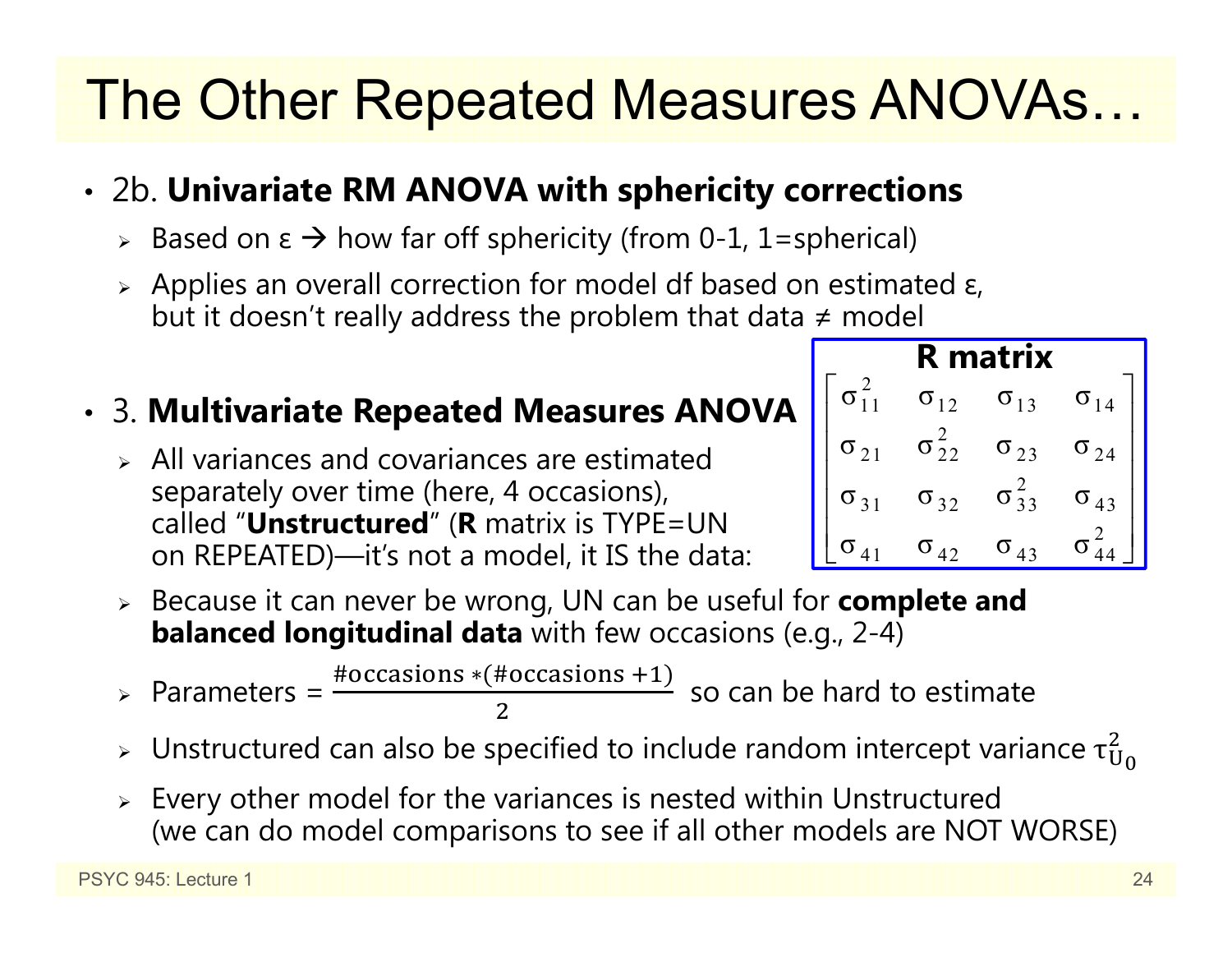### Summary: ANOVA approaches for longitudinal data are "one size fits most"

- •**Saturated Model for the Means** (balanced time required)
	- $\triangleright$  All possible mean differences
	- $\triangleright$  Unparsimonious, but best-fitting (is a description, not a model)
- • **3 kinds of Models for the Variances** (complete data required)
	- $\triangleright$  BP ANOVA ( $\sigma_{\rm e}^2$  $_{{\rm e}}^2$  only)  $\bm{\rightarrow}$  assumes independence and constant variance over time
	- $>$  Univ. RM ANOVA (τ $_\mathrm{U}^2$  $_{\rm U_0}^2 + \sigma_{\rm e}^2$  $_0^2$ )  $\rightarrow$  assumes constant variance and covariance
	- $\triangleright$  Multiv. RM ANOVA (whatever)  $\rightarrow$  no assumptions; is a description, not a model

there is no structure that shows up in a scalar equation (i.e., the way  $\sf{U}_{0i}$  +  $\sf{e}_{\sf{ti}}$  does)  $\sf{}$ 

- $\bullet$  **MLM will give us more flexibility in both parts of the model:**
	- Fixed effects that *predict* the pattern of means (polynomials, pieces)
	- $\triangleright$  Random intercepts and slopes and/or alternative covariance structures that *predict* intermediate patterns of variance and covariance over time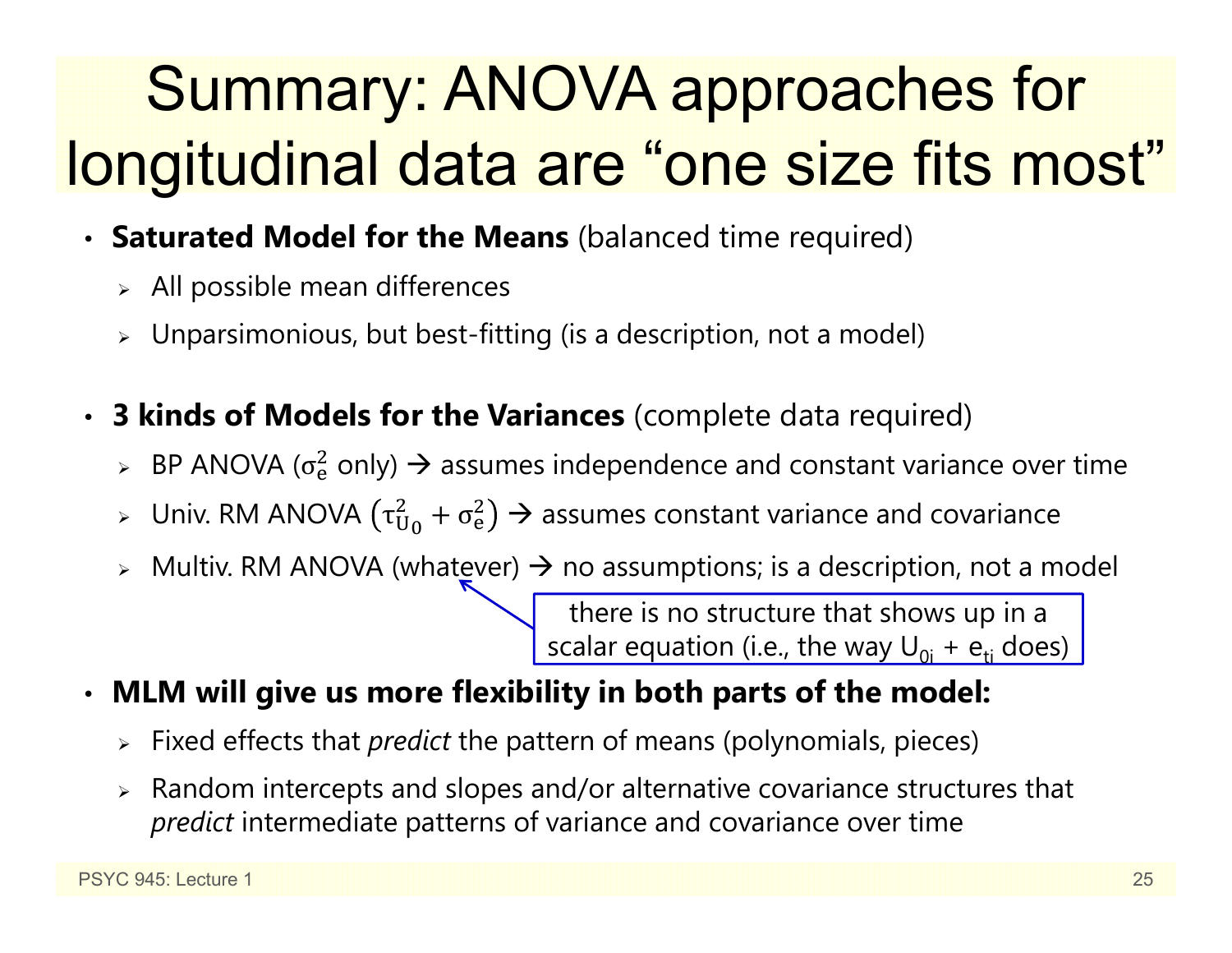# Review of Multilevel Models for Longitudinal Data

- •• Topics:
	- $\triangleright$  Concepts in longitudinal multilevel modeling
	- **Describing within-person fluctuation using ACS models**
	- Describing within-person change using random effects
	- $\triangleright$  Likelihood estimation in random effects models
	- Describing nonlinear patterns of change
	- $\triangleright$  Time-invariant predictors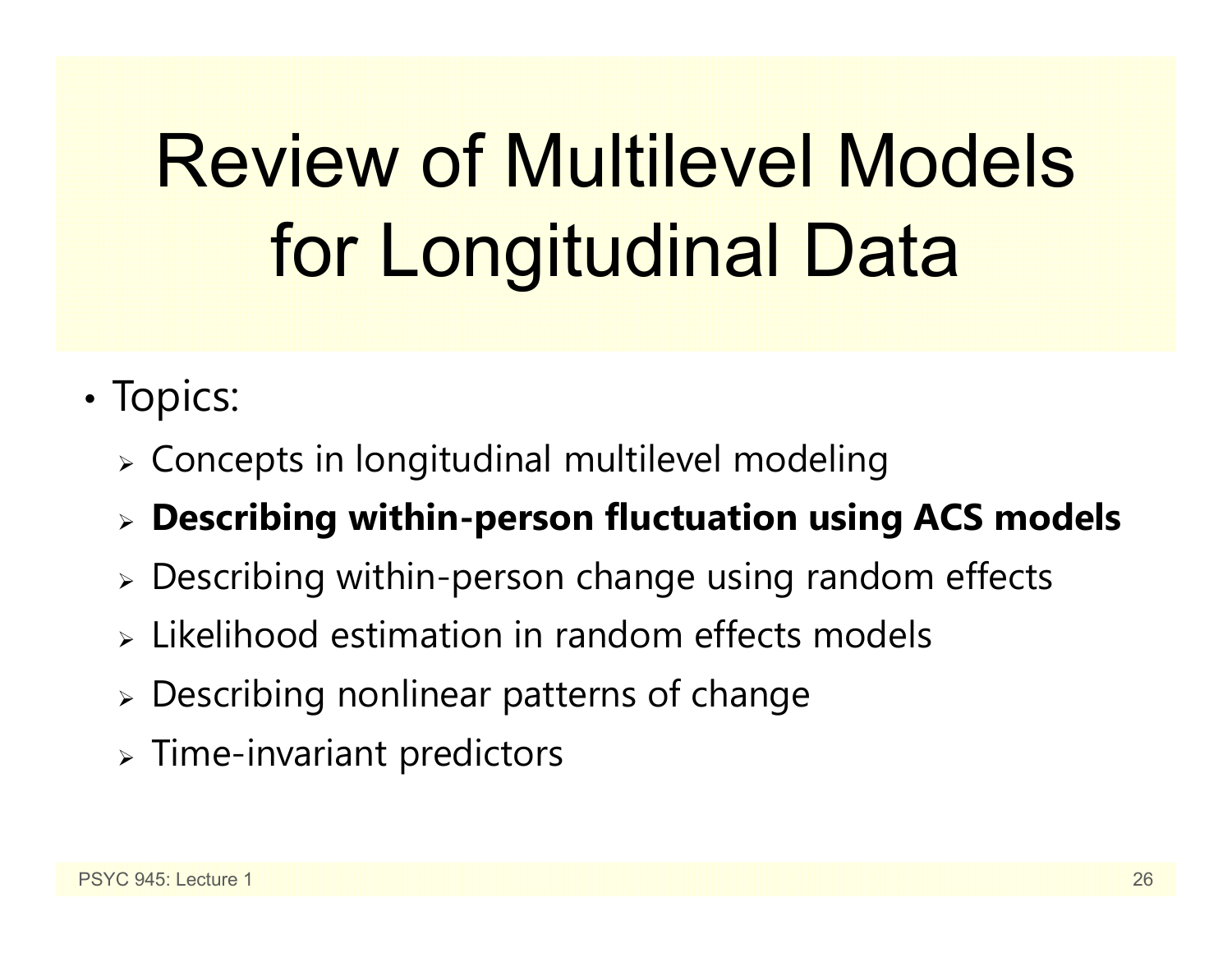# Modeling Change vs. Fluctuation



### **Model for the Means:**

- WP Change  $\;\rightarrow$  describe pattern of *average* change (over "time")
- WP Fluctuation  $\rightarrow$  \*may\* not need anything (if no systematic change)

### **Model for the Variances:**

- WP Change  $\,\rightarrow$  describe *individual differences* in change (random effects)  $\rightarrow$  this allows variances and covariances to differ over time
- $\cdot$  WP Fluctuation  $\rightarrow$  describe pattern of variances and covariances over time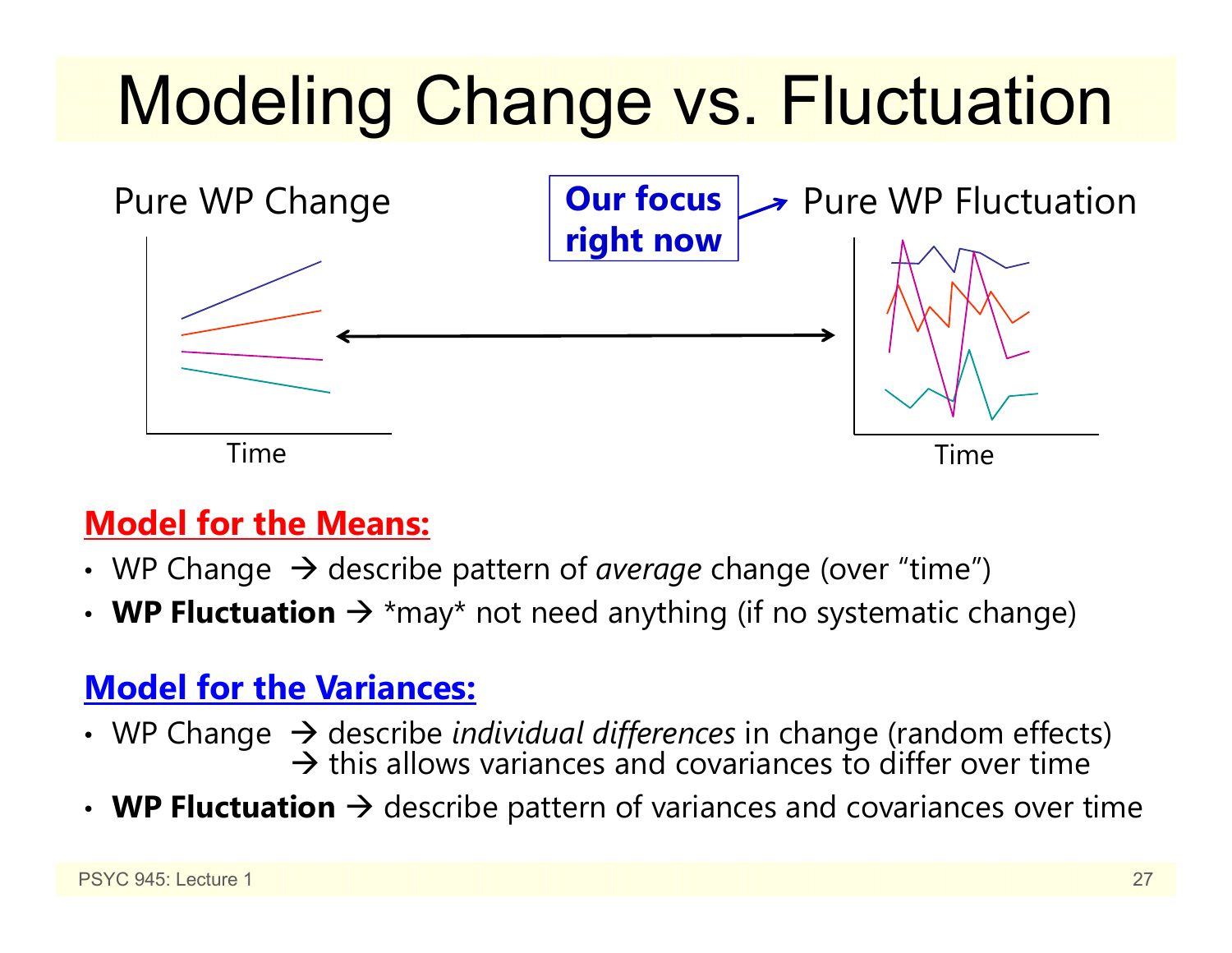### Big Picture Framework: Models for the Variance in Longitudinal Data



#### *What is the pattern of variance and covariance over time?*

CS and UN are just two of the many, many options available within MLM, including *random effects models* (for change) and *alternative covariance structure models* (for fluctuation).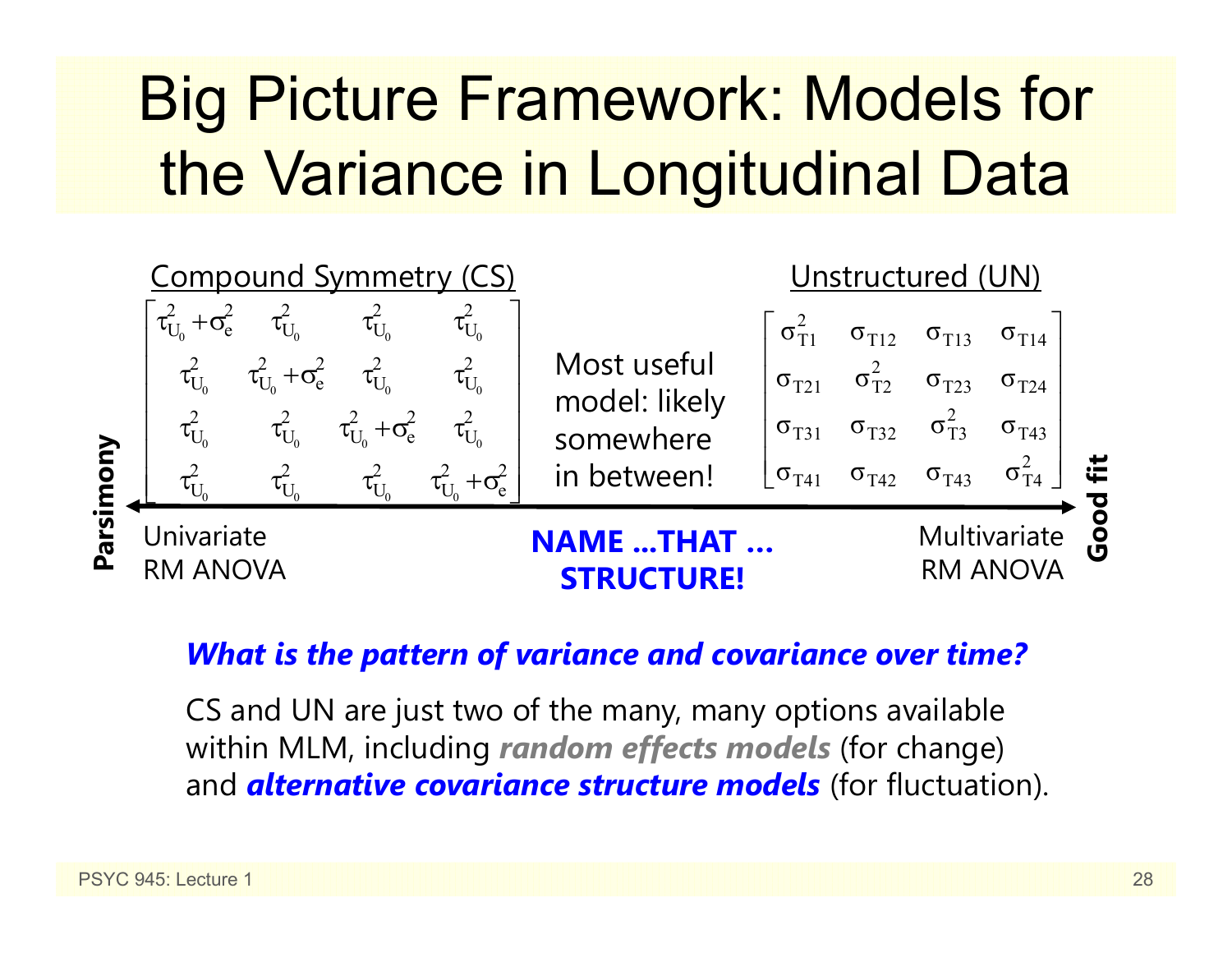### Alternative Covariance Structure Models

- • Useful in predicting patterns of variance and covariance that arise from fluctuation in the outcome over time:
	- **Variances**: Same (homogeneous) or different (heterogeneous)?
	- **Covariances**: Same or different? If different, what is the pattern?
		- n Models with heterogeneous variances predict correlation instead of covariance
	- $\triangleright$  Often don't need any fixed effects for systematic effects of time in the model for the means (although this is always an empirical question)
- Limitations for most of the ACS models:
	- Require **equal-interval** occasions (they are based on idea of "time lag")
	- Require **balanced** time across persons (no intermediate time values)
	- But **do not require complete data** (unlike when CS and UN are estimated via least squares in ANOVA instead of ML/REML in MLM)
- •ACS models do require some new terminology to introduce…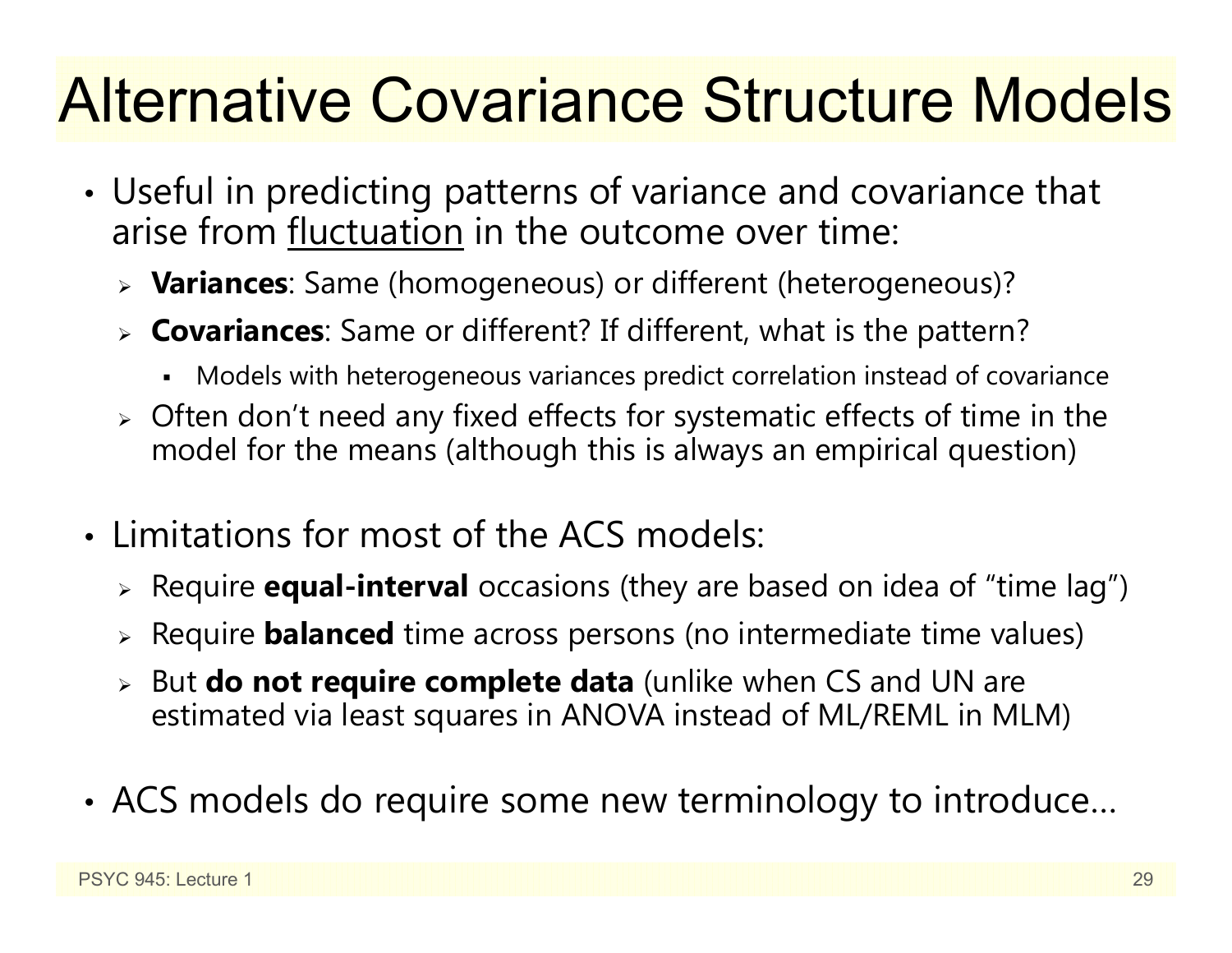## Two Families of ACS Models

- So far, we've referred to the variance and covariance matrix of the longitudinal outcomes as the **R** matrix
	- We now refer to these as **"R-only models"** (use **REPEATED** statement only)
	- Although the **R** matrix is actually specified per individual, ACS models usually assume the same **R** matrix for everyone
	- **R** matrix is symmetric with dimensions *n* x *<sup>n</sup>*, in which *n* = # occasions per person (although people can have missing data, the same set of *possible* occasions is required across people to use most **R**-only models)

### • **3 other matrices we'll see in "G and R combined" ACS models:**

- **G** = matrix of random effects variances and covariances (stay tuned)
- **Z** = matrix of values for predictors that have random effects (stay tuned)
- **V** = symmetric *n* x *n* matrix of **total** variance and covariance over time
	- If the model includes random effects, then **G** and **Z** get combined with **R** to make **V** as  $\mathbf{V} = \mathbf{ZGZ}^{\mathrm{T}} + \mathbf{R}$  (accomplished by adding the  $\mathbf{RANDOM}$  statement)
	- **E** If the model does NOT include random effects in **G**, then **V** = **R**... so, **R**-only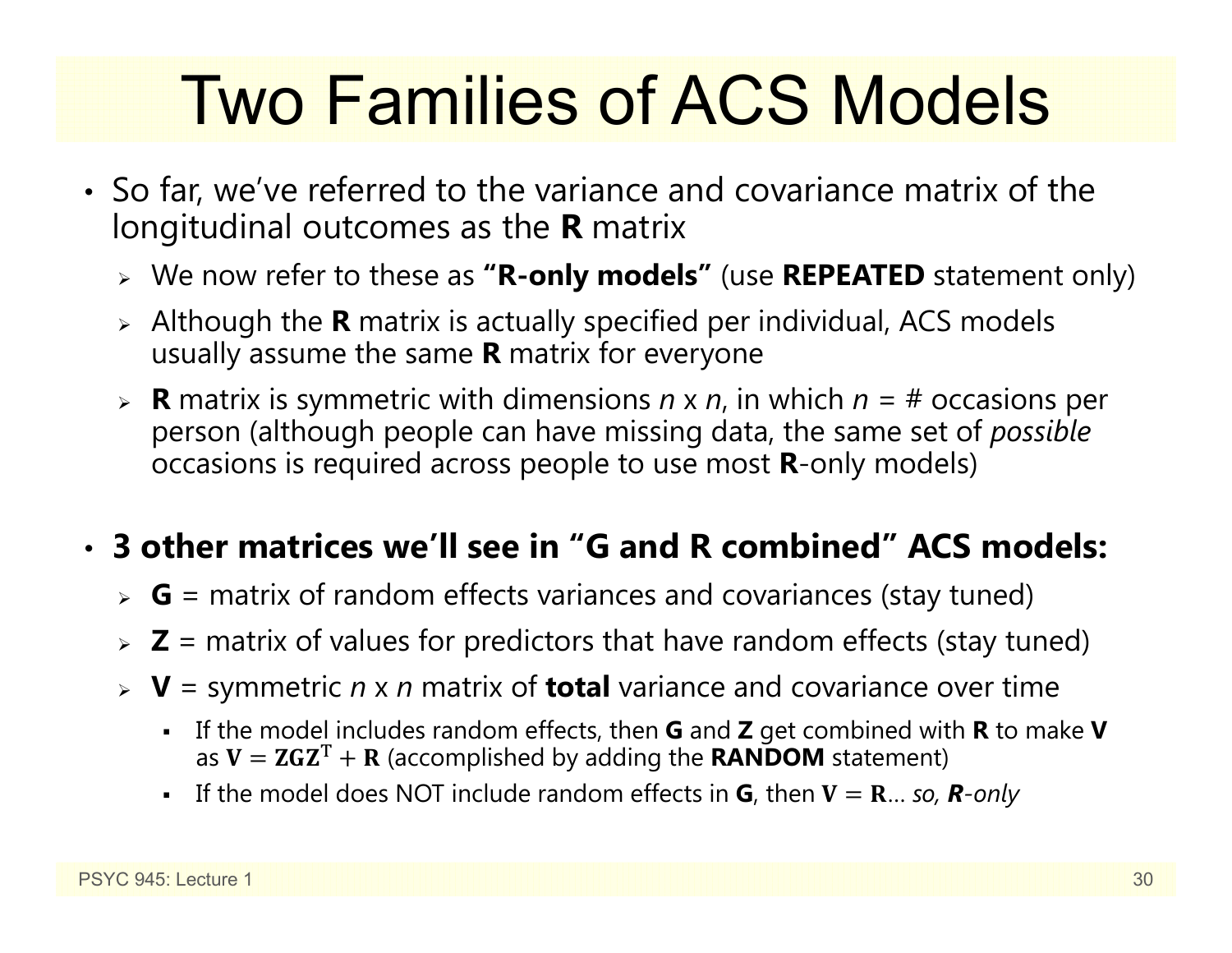# **R**-Only ACS Models

- • The **R-only** models to be presented next are all specified using the **REPEATED** statement only (no RANDOM statement)
- They are explained by showing their predicted **<sup>R</sup>** matrix, which provides the **total** variances and covariances across occasions
	- $\triangleright\;$  Total variance per occasion on diagonal
	- $\triangleright$  Total covariances across occasions on off-diagonals
	- $\triangleright$  I've included in " " the labels SAS uses for each parameter
- Correlations across occasions can be calculated given variances and covariances, which would be shown in the **RCORR** matrix (available in SAS PROC MIXED)
	- 1's on diagonal (standardized variables), correlations on off-diagonal

#### •**Unstructured (TYPE=UN) will always fit best by −2LL**

- $\triangleright$  All ACS models are nested within Unstructured (UN = the data)
- Goal: find an ACS model that is **simpler** but **not worse fitting** than UN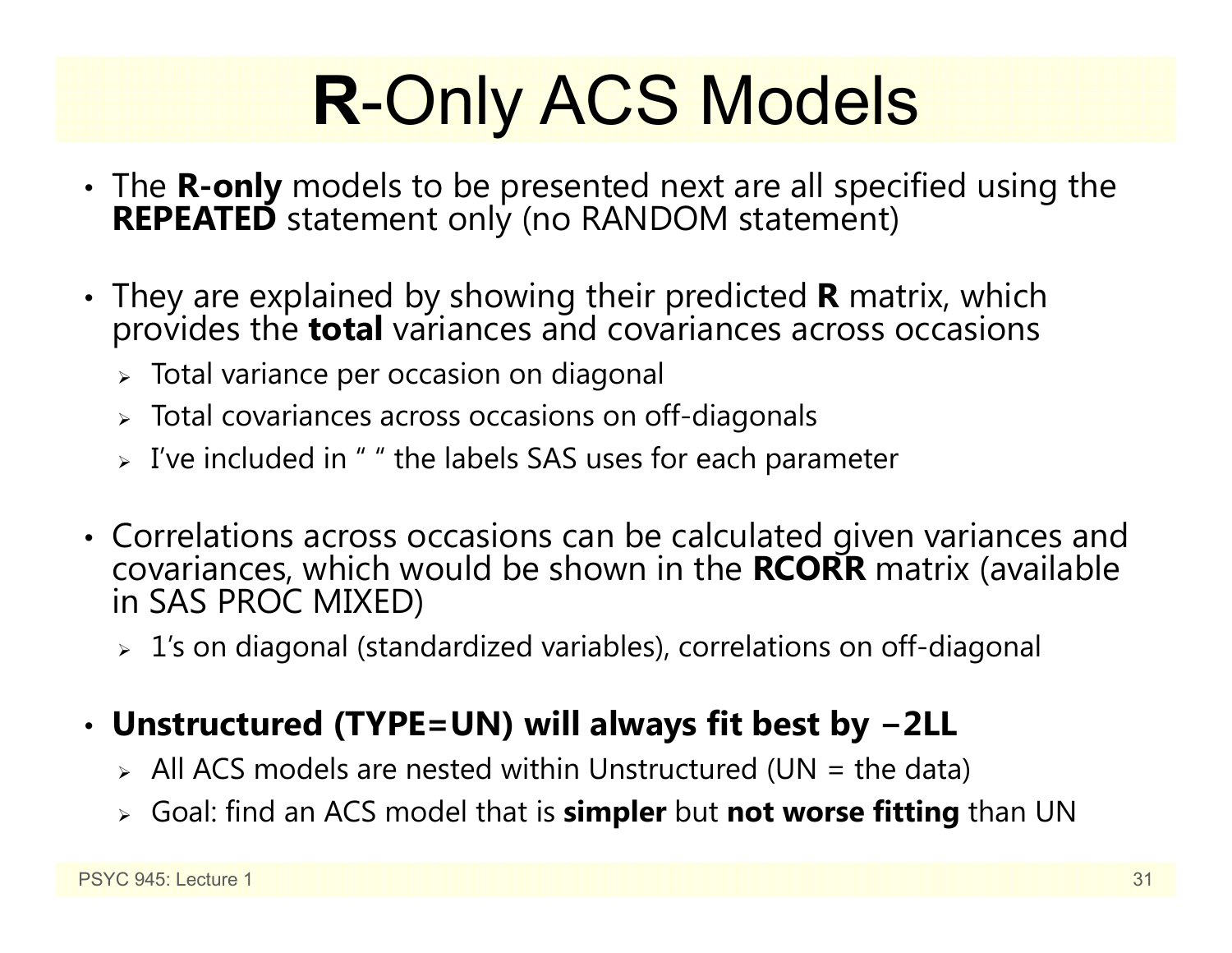## **R**-Only ACS Models: CS/CSH

### • **Compound Symmetry: TYPE=CS**

- 2 parameters:
	- **1 "residual" variance** ો܍
	- **1 "CS" covariance**  across occasions
- $\triangleright$  Constant total variance: CS +  $\sigma_{\rm e}^2$
- Constant total covariance: CS

### • **Compound Symmetry Heterogeneous: TYPE=CSH**

- *<sup>n</sup>*+1 parameters:
	- *n* **separate "Var(***n***)" total variances**  $\sigma_{\text{Tn}}^2$
	- **1 "CSH" total correlationacross occasions**

| $\sigma_{\scriptscriptstyle\rm T1}^2$ |                                                                                                                                                                           | $\text{CSH}\sigma_{\text{T1}}\sigma_{\text{T2}}$ $\text{CSH}\sigma_{\text{T1}}\sigma_{\text{T3}}$ $\text{CSH}\sigma_{\text{T1}}\sigma_{\text{T4}}$                        |
|---------------------------------------|---------------------------------------------------------------------------------------------------------------------------------------------------------------------------|---------------------------------------------------------------------------------------------------------------------------------------------------------------------------|
|                                       |                                                                                                                                                                           | $\text{CSH}\sigma_{\text{T2}}\sigma_{\text{T1}}$ $\sigma_{\text{T2}}^2$ $\text{CSH}\sigma_{\text{T2}}\sigma_{\text{T3}}$ $\text{CSH}\sigma_{\text{T2}}\sigma_{\text{T4}}$ |
|                                       | $\text{CSH}\sigma_{\text{T3}}\sigma_{\text{T1}}$ $\text{CSH}\sigma_{\text{T3}}\sigma_{\text{T2}}$ $\sigma_{\text{T3}}^2$ $\text{CSH}\sigma_{\text{T3}}\sigma_{\text{T4}}$ |                                                                                                                                                                           |
|                                       | $\vert$ CSH $\sigma_{T4}\sigma_{T1}$ CSH $\sigma_{T4}\sigma_{T2}$ CSH $\sigma_{T4}\sigma_{T3}$ $\sigma_{T4}^2$                                                            |                                                                                                                                                                           |

 $CS + \sigma_e^2$  CS CS CS

 $CS$   $CS + \sigma_e^2$  CS CS

 $\begin{bmatrix} \nCS + \sigma_e^2 & CS & CS & CS \\
CS & CS + \sigma_e^2 & CS & CS \\
CS & CS & CS + \sigma_e^2 & CS \\
CS & CS & CS + \sigma_e^2 & CS \\
CS & CS & CS & CS + \sigma_e^2\n\end{bmatrix}$ 

**CS** 

 $CS$   $CS$   $CS + \sigma_e^2$   $CS$ 

2 e

CS CS CS CS

- $\triangleright$  Separate total variances are estimated directly
- Still constant total correlation: CSH (but has non-constant covariances)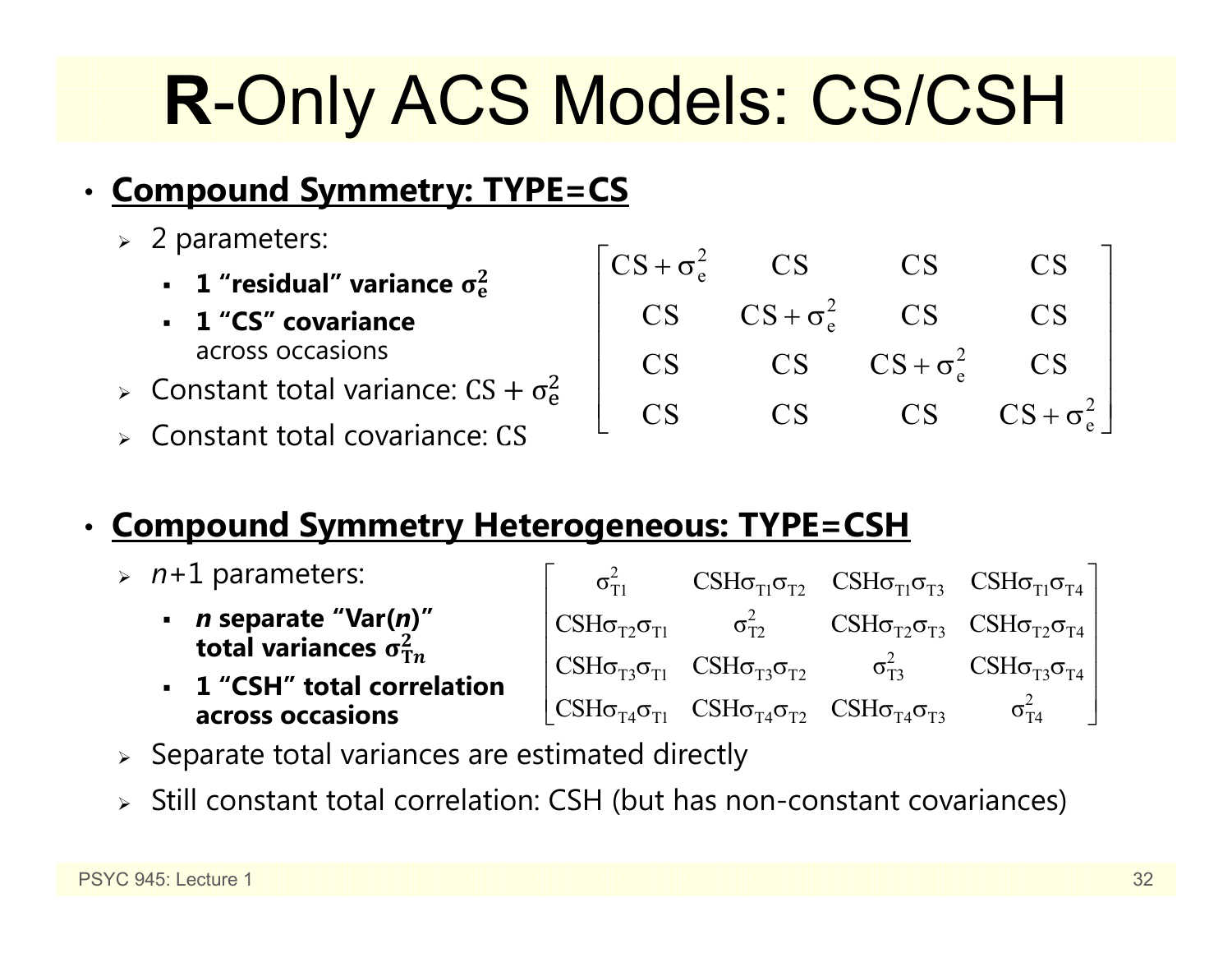# **R**-Only ACS Models: AR1/ARH1

#### •**1st Order Auto-Regressive: TYPE=AR(1)**

- 2 parameters:
	- **1 constant total variance**   $\sigma_T^2$  (mislabeled "residual")
	- **-** 1 "AR1" total auto-correlation r<sub>T</sub> across occasions

$$
\left[ \begin{matrix} \sigma_T^2 & r_T^1 \sigma_T^2 & r_T^2 \sigma_T^2 & r_T^3 \sigma_T^2 \\ r_T^1 \sigma_T^2 & \sigma_T^2 & r_T^1 \sigma_T^2 & r_T^2 \sigma_T^2 \\ r_T^2 \sigma_T^2 & r_T^1 \sigma_T^2 & \sigma_T^2 & r_T^1 \sigma_T^2 \\ r_T^3 \sigma_T^2 & r_T^2 \sigma_T^2 & r_T^1 \sigma_T^2 & \sigma_T^2 \end{matrix} \right]
$$

**•**  $r_T^1$  is lag-1 correlation,  $r_T^2$  is lag-2 correlation,  $r_T^3$  is lag-3 correlation....

#### •**1st Order Auto-Regressive Heterogeneous: TYPE=ARH(1)**

- *<sup>n</sup>*+1 parameters:
	- *n* **separate "Var(***n***)" total variances**  $\sigma_{\text{T}n}^2$
	- **1 "ARH1" total autocorrelation r<sub>T</sub> across occasions**
- $\sigma_{\text{T1}}^2$   $\text{r}_\text{T}^1 \sigma_{\text{T1}} \sigma_{\text{T2}}$   $\text{r}_\text{T}^2 \sigma_{\text{T1}} \sigma_{\text{T3}}$   $\text{r}_\text{T}^3 \sigma_{\text{T1}} \sigma_{\text{T4}}$  $\rm r_I^{1}\sigma_{T2}\sigma_{T1}^{ }$   $\rm \sigma_{T2}^{2}$   $\rm \sigma_{T2}^{1}\sigma_{T2}\sigma_{T3}^{ }$   $\rm \sigma_{T}^{2}\sigma_{T2}\sigma_{T4}^{ }$  $\mathrm{r_{T}^{2}\sigma_{T3}\sigma_{T1}}$   $\mathrm{r_{T}^{1}\sigma_{T3}\sigma_{T2}}$   $\mathrm{\sigma_{T3}^{2}}$   $\mathrm{r_{T}^{1}\sigma_{T3}\sigma_{T4}}$  ${\rm r}_{\rm T}^3 \sigma_{\rm T4} \sigma_{\rm T1}$   ${\rm r}_{\rm T}^2 \sigma_{\rm T4} \sigma_{\rm T2}$   ${\rm r}_{\rm T}^1 \sigma_{\rm T4} \sigma_{\rm T3}$   ${\rm r}_{\rm T4}^2$  $\begin{bmatrix} \sigma_{T1}^2 & r_T^1 \sigma_{T1} \sigma_{T2} & r_T^2 \sigma_{T1} \sigma_{T3} & r_T^3 \sigma_{T1} \sigma_{T4} \ 1 & 2 & 1 \end{bmatrix}$  $\left[ \begin{matrix} r_{T}^{2}\sigma_{T2}\sigma_{T1} & \sigma_{T2}^{2} & r_{T}^{2}\sigma_{T2}\sigma_{T3} & r_{T}^{2}\sigma_{T2}\sigma_{T4} \ r_{T}^{2}\sigma_{T3}\sigma_{T1} & r_{T}^{1}\sigma_{T3}\sigma_{T2} & \sigma_{T3}^{2} & r_{T}^{1}\sigma_{T3}\sigma_{T4} \ r_{T}^{3}\sigma_{T4}\sigma_{T1} & r_{T}^{2}\sigma_{T4}\sigma_{T2} & r_{T}^{1}\sigma_{T4}\sigma_{T3} & \sigma_{T4}^{2} \end{matrix} \right]$ 
	- **•**  $r_T^1$  is lag-1 correlation,  $r_T^2$  is lag-2 correlation,  $r_T^3$  is lag-3 correlation....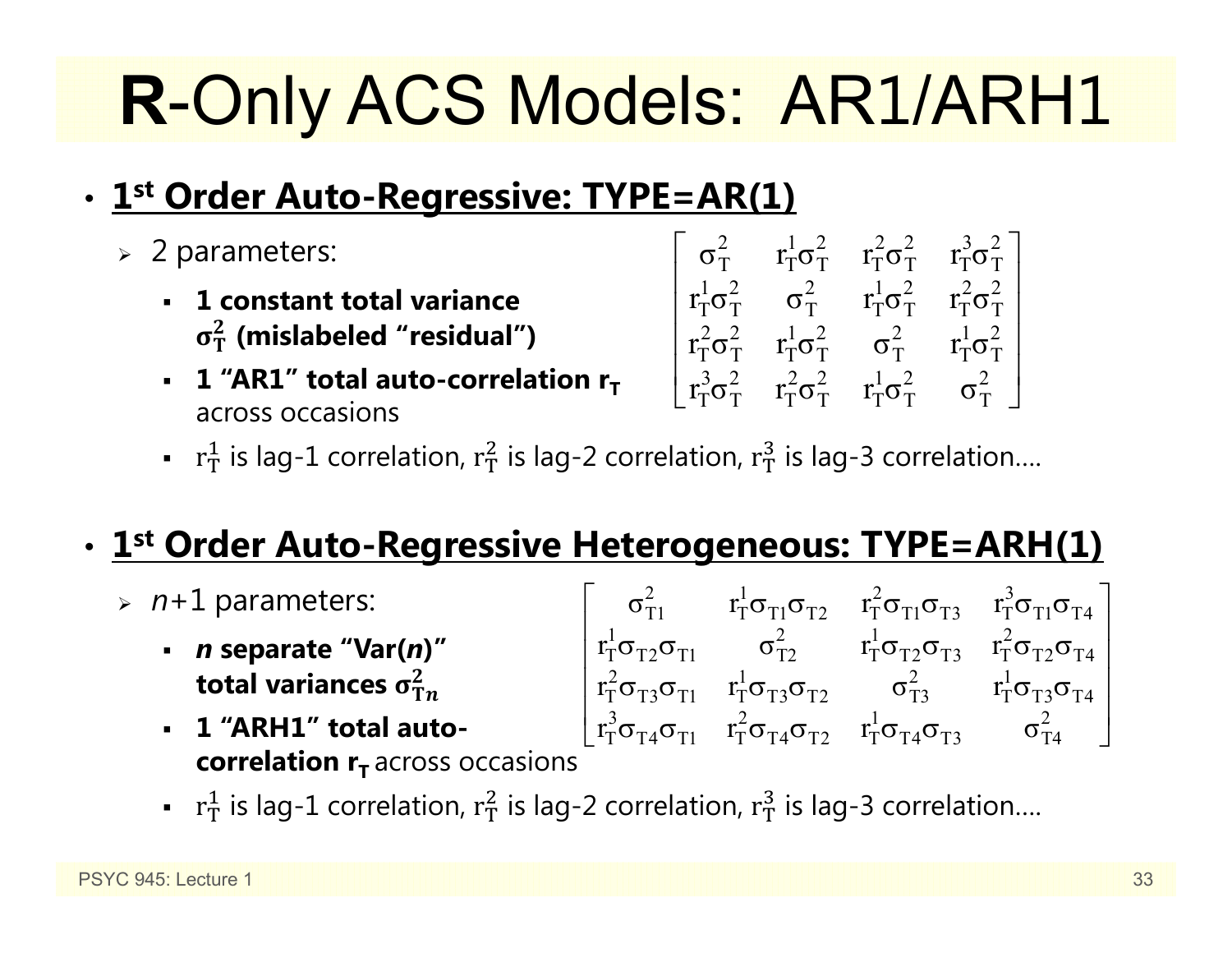### **R**-Only ACS Models: TOEP*n*/TOEPH*<sup>n</sup>*

#### •**Toeplitz(***n***): TYPE=TOEP(***n***)**

- *<sup>n</sup>* parameters:
	- **1 constant total variance**   $\sigma_T^2$  (mislabeled "residual")
	- **∙** *n−*1 "TOEP(*lag*)" c<sub>T*n*</sub> banded **total covariances** across occasions

$$
\begin{bmatrix}\n\sigma_T^2 & & & & \\
c_{T1} & \sigma_T^2 & & & \\
c_{T2} & c_{T1} & \sigma_T^2 & \\
c_{T3} & c_{T2} & c_{T1} & \sigma_T^2\n\end{bmatrix}
$$

-  $\,$   $\,$   $\rm c_{T1}$  is lag-1 covariance,  $\rm c_{T2}$  is lag-2 covariance  $\rm c_{T3}$  is lag-3 covariance….

#### •**Toeplitz Heterogeneous(***n***): TYPE=TOEPH(***n***)**

- *n + (n*−1) parameters: *n* **separate "Var(***n***)" total variances**  $\sigma_{\text{Tn}}^2$ *∙ n−*1 "TOEPH(*lag*)" r<sub>T*n*</sub> **banded total correlations**  $\begin{bmatrix} r_{T1}\sigma_{T2}\sigma_{T1} & \sigma_{T2}^2 & r_{T1}\sigma_{T2}\sigma_{T3} & r_{T2}\sigma_{T2}\sigma_{T4} \ r_{T2}\sigma_{T3}\sigma_{T1} & r_{T1}\sigma_{T3}\sigma_{T2} & \sigma_{T3}^2 & r_{T1}\sigma_{T3}\sigma_{T4} \end{bmatrix}$ <br> **banded total correlations**  $\begin{bmatrix} r_{T2}\sigma_{T3}\sigma_{T1} & r_{T1}\sigma_{T3}\sigma_{T$ across occasions $\sigma_{\text{T1}}^2$  r<sub>t1</sub> $\sigma_{\text{T1}}\sigma_{\text{T2}}$  r<sub>t2</sub> $\sigma_{\text{T1}}\sigma_{\text{T3}}$  r<sub>t3</sub> $\sigma_{\text{T1}}\sigma_{\text{T4}}$  $\rm r_{T1}\sigma_{T2}\sigma_{T1} \qquad \, \sigma_{T2}^2 \qquad \, \rm r_{T1}\sigma_{T2}\sigma_{T3} \quad \, \rm r_{T2}\sigma_{T2}\sigma_{T4}$  $\rm r_{T2}\sigma_{T3}\sigma_{T1}$   $\rm r_{T1}\sigma_{T3}\sigma_{T2}$   $\rm \sigma_{T3}^2$   $\rm \sigma_{T1}\sigma_{T3}\sigma_{T4}$  $\begin{bmatrix} \sigma_{T1}^2 & r_{T1}\sigma_{T1}\sigma_{T2} & r_{T2}\sigma_{T1}\sigma_{T3} & r_{T3}\sigma_{T1}\sigma_{T4} \ 2 & 1 & 1 \end{bmatrix}$ 
	- **•**  $r_{T1}$ is lag-1 correlation,  $r_{T2}$  is lag-2 correlation,  $r_{T3}$  is lag-3 correlation….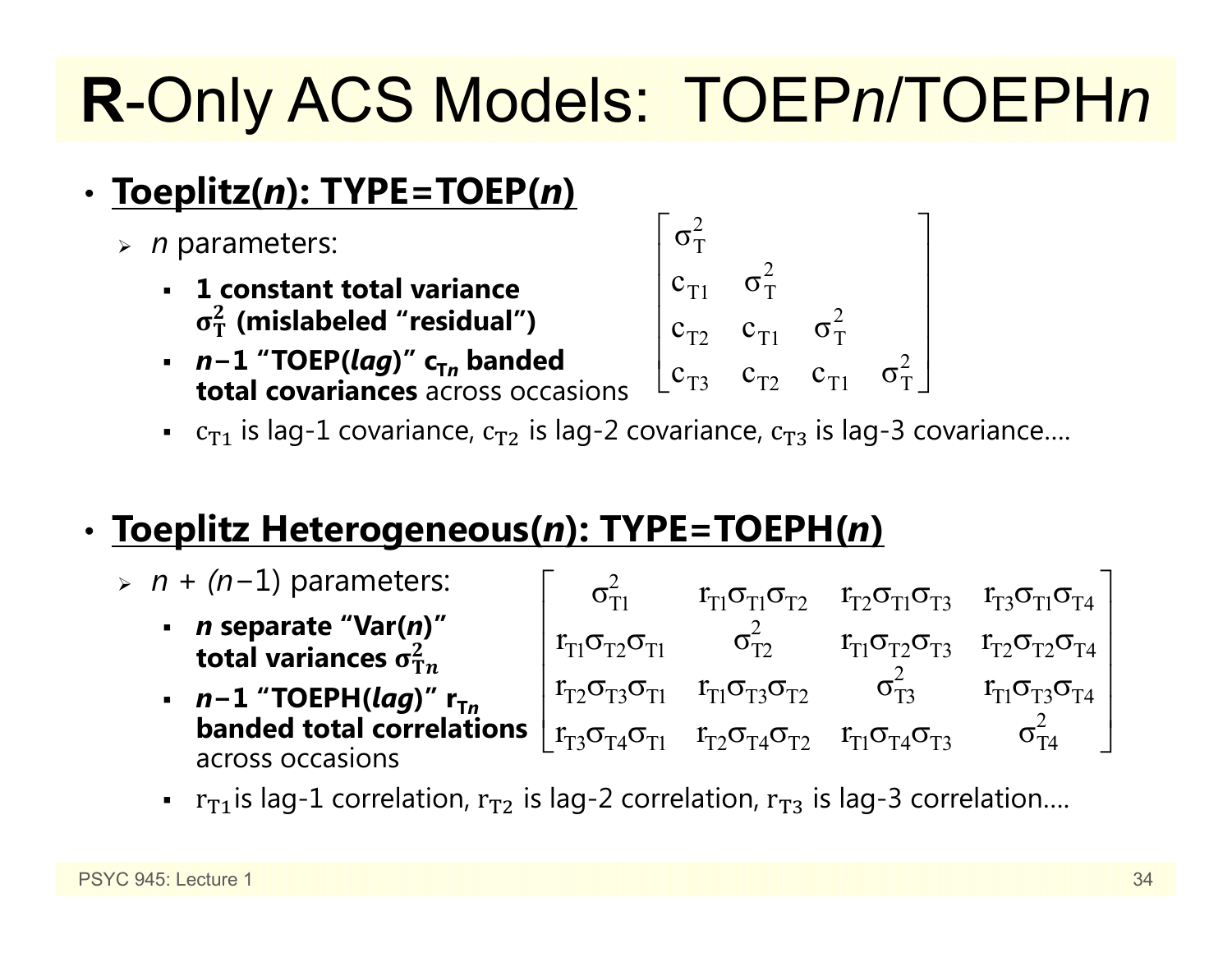# Comparing **R**-only ACS Models

- • Baseline models: **CS =simplest**, **UN = most complex**
	- $\triangleright$  Relative to CS, more complex models fit "better" or "not better"
	- $\triangleright$  Relative to UN, less complex models fit "worse" or "not worse"
- • Other rules of nesting and model comparisons:
	- $\triangleright$  Homogeneous variance models are nested within heterogeneous variance models (e.g., CS in CSH, AR1 in ARH1, TOEP in TOEPH)
	- CS and AR1 are each nested within TOEP (i.e., TOEP can become CS or AR1 through restrictions of its covariance patterns)
	- CS and AR1 are not nested (because both have 2 parameters)
	- **R**-only models differ in unbounded parameters, so can be compared using regular −2∆LL tests (instead of mixture −2∆LL tests)
	- $\triangleright$  Good idea to start by assuming heterogeneous variances until you settle on the covariance pattern, then test if het. var. are still necessary
	- When in doubt, just compare AIC and BIC (useful even with −2∆LL tests)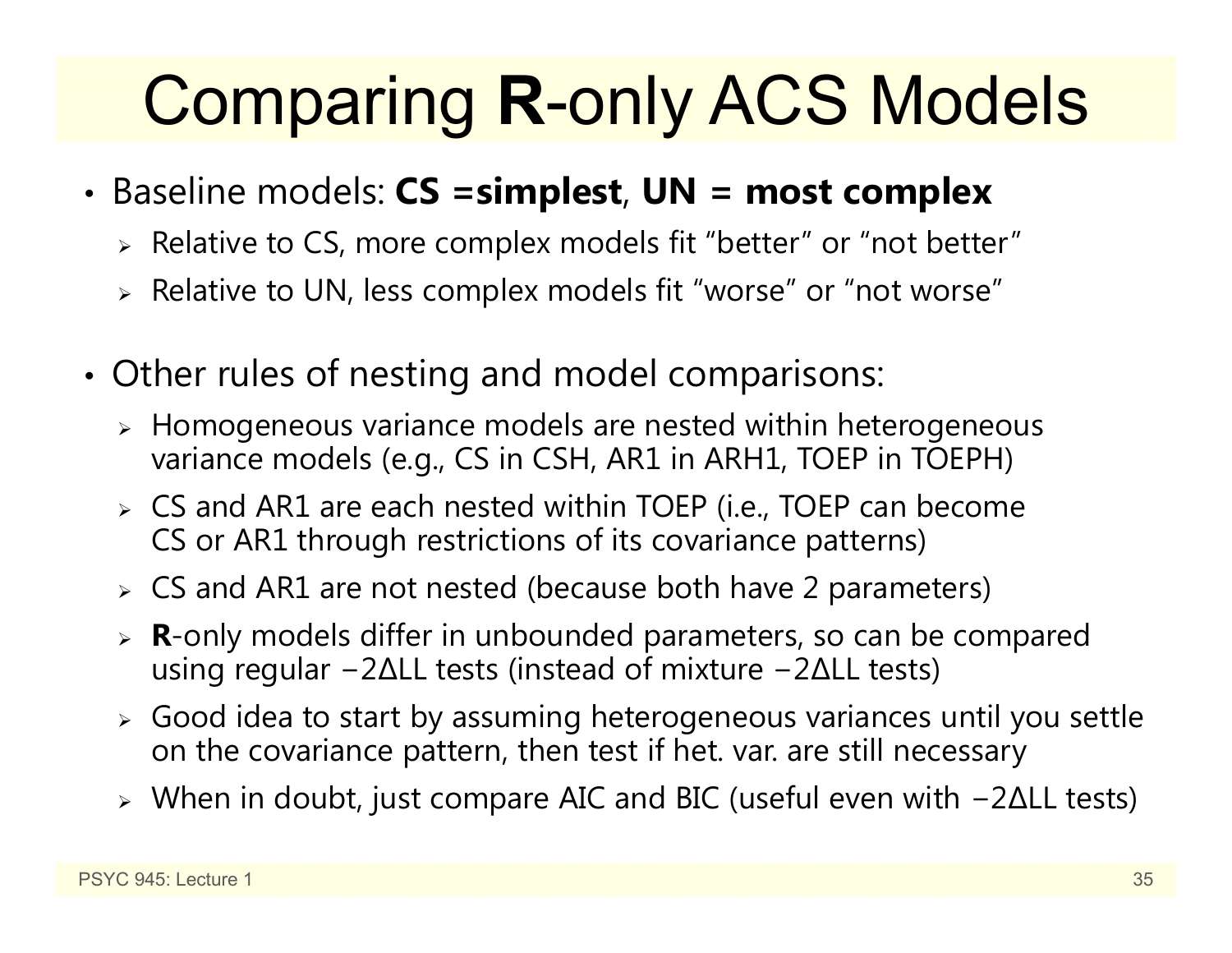# The Other Family of ACS Models

- **R**-only models *directly* predict the **total** variance and covariance
- **G** and **R** models *indirectly* predict the total variance and covariance through **between-person (BP)** and **within-person (WP)** sources of variance and covariance → So, for this model:  $y_{ti}$  =  $β_0 + ∪_{0i} + e_{ti}$ 
	- > BP = G matrix of level-2 random effect (U<sub>0i</sub>) variances and covariances
		- Which effects get to be random (whose variance and covariances are then included in **G**) is specified using the **RANDOM** statement (always TYPE=UN)
		- Our ACS models have a random intercept only, so **G** is 1x1 scalar of  $[\tau_U^2]$  $_{\rm U_0}^2]$
	- **WP** = **R** matrix of **level-1 (e<sub>ti</sub>) residual** variances and covariances
		- ٠ The *n* x *n***R** matrix of **residual** variances and covariances **that remain** after controlling for random intercept variance is then modeled with **REPEATED**
	- > **Total** = **V** = *n* x *n* matrix of **total** variance and covariance over time that results from putting **G** and **R** together:  $\mathbf{V} = \mathbf{ZGZ}^\mathrm{T} + \mathbf{R}$ 
		- **Z** is a matrix that holds the values of predictors with random effects, but **Z** will be an *n* x 1 column of 1's for now (random intercept only)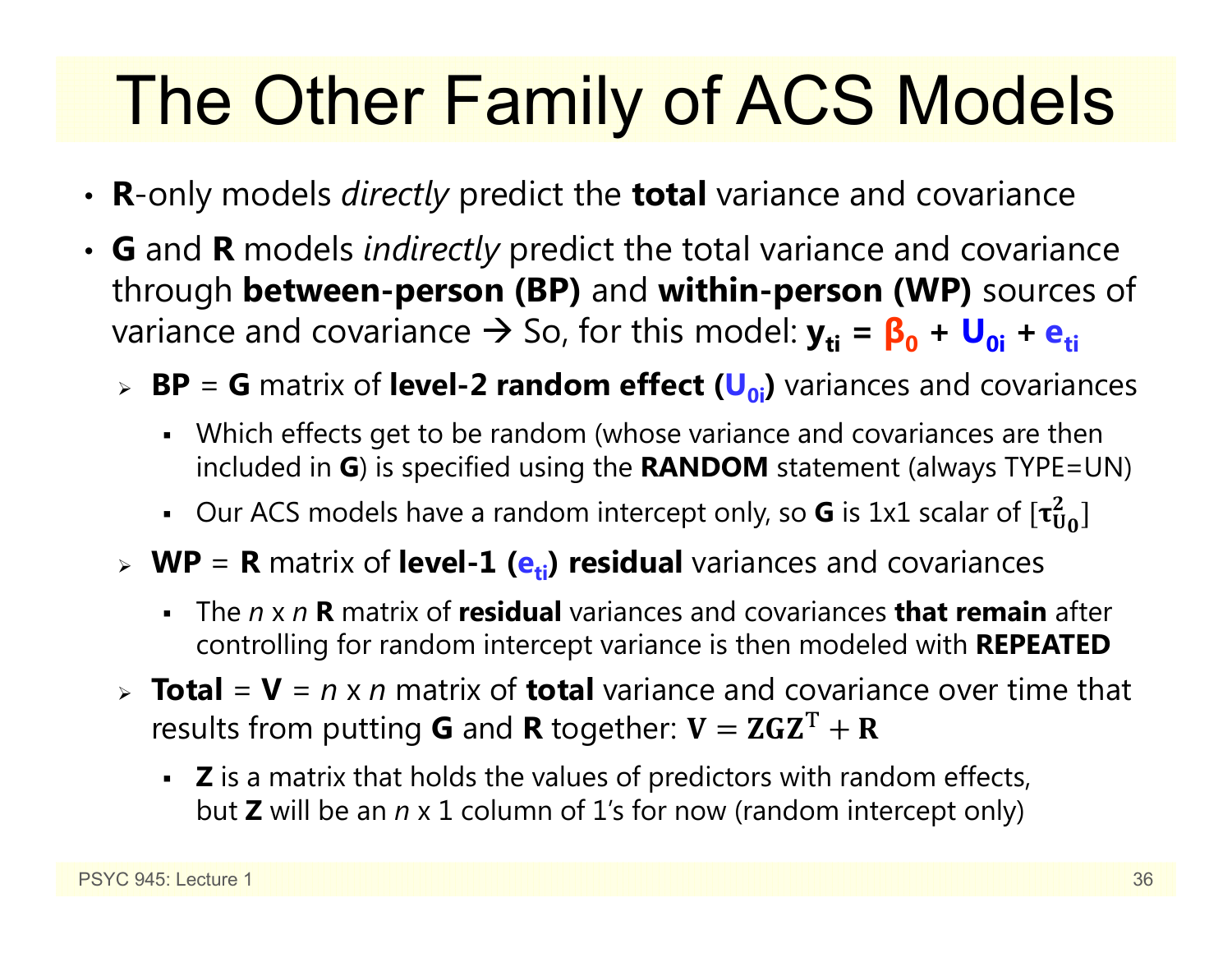# A "Random Intercept" ( **G** and **R**) Model

 $\begin{array}{ccc} 0 & \mathbf{c} & \mathbf{c}_0 & \mathbf{c}_0 \end{array}$ 

 $\tau^2_{\rm U_o}$  +  $\sigma^2_{\rm e}$  +  $\tau^2_{\rm U_o}$  +  $\tau^2_{\rm U_o}$ 

 $\tau^2_{\rm U_o} \qquad \tau^2_{\rm U_o} \qquad \tau^2_{\rm U_o} + \sigma^2_{\rm e} \qquad \tau^2_{\rm U_o}$  $\left[ \begin{matrix} \tau_{U_0}^2 + \sigma_{e}^2 & \tau_{U_0}^2 & \tau_{U_0}^2 & \tau_{U_0}^2 \ \tau_{U_0}^2 & \tau_{U_0}^2 + \sigma_{e}^2 & \tau_{U_0}^2 & \tau_{U_0}^2 \ \tau_{U_0}^2 & \tau_{U_0}^2 & \tau_{U_0}^2 + \sigma_{e}^2 & \tau_{U_0}^2 \ \tau_{U_0}^2 & \tau_{U_0}^2 & \tau_{U_0}^2 & \tau_{U_0}^2 + \sigma_{e}^2 \end{matrix} \right]$ 

 $\tau_{\rm U_{_0}}^2 + \sigma_{\rm e}^2$   $\tau_{\rm U_{_0}}^2$   $\tau_{\rm U_{_0}}^2$   $\tau_{\rm U_{_0}}^2$ 

0  $\sigma_0$  c  $\sigma_0$  c  $\sigma_0$ 

0  $\cup_0$   $\cup_0$   $\cup_0$   $\cup_0$ 

0  $\cup_0$   $\cup_0$   $\cup_0$ 

**Total Predicted Data Matrix is called V Matrix**

#### Unstructured **G Matrix**(RANDOM statement) Each person has same **1 x 1 G** matrix (no covariance across persons in two-level model) **Level 2, BP Variance Level 1, WP Variance**

0 $\left[\, \tau_{\mathrm{U}_{{}_{0}}}^2\,\right]$ Random Intercept Variance only

Diagonal (VC) **R Matrix** (REPEATED statement) Each person has same *n* **x**  *n* **R** matrix **equal variances and 0 covariances** across time (no covariance across persons)

Residual Variance only 2 e 2 e 2 e  $\sigma_{0}^{2}$  0 0 0  $0 \quad \sigma_{\circ}^2 \quad 0 \quad 0$  $0$   $0$   $σ<sup>2</sup>$   $0$ 000 σ  $\left[ \begin{matrix} \sigma_{\rm e}^2 & 0 & 0 & 0 \ 0 & \sigma_{\rm e}^2 & 0 & 0 \ 0 & 0 & \sigma_{\rm e}^2 & 0 \ 0 & 0 & 0 & \sigma_{\rm e}^2 \end{matrix} \right]$ 

2 e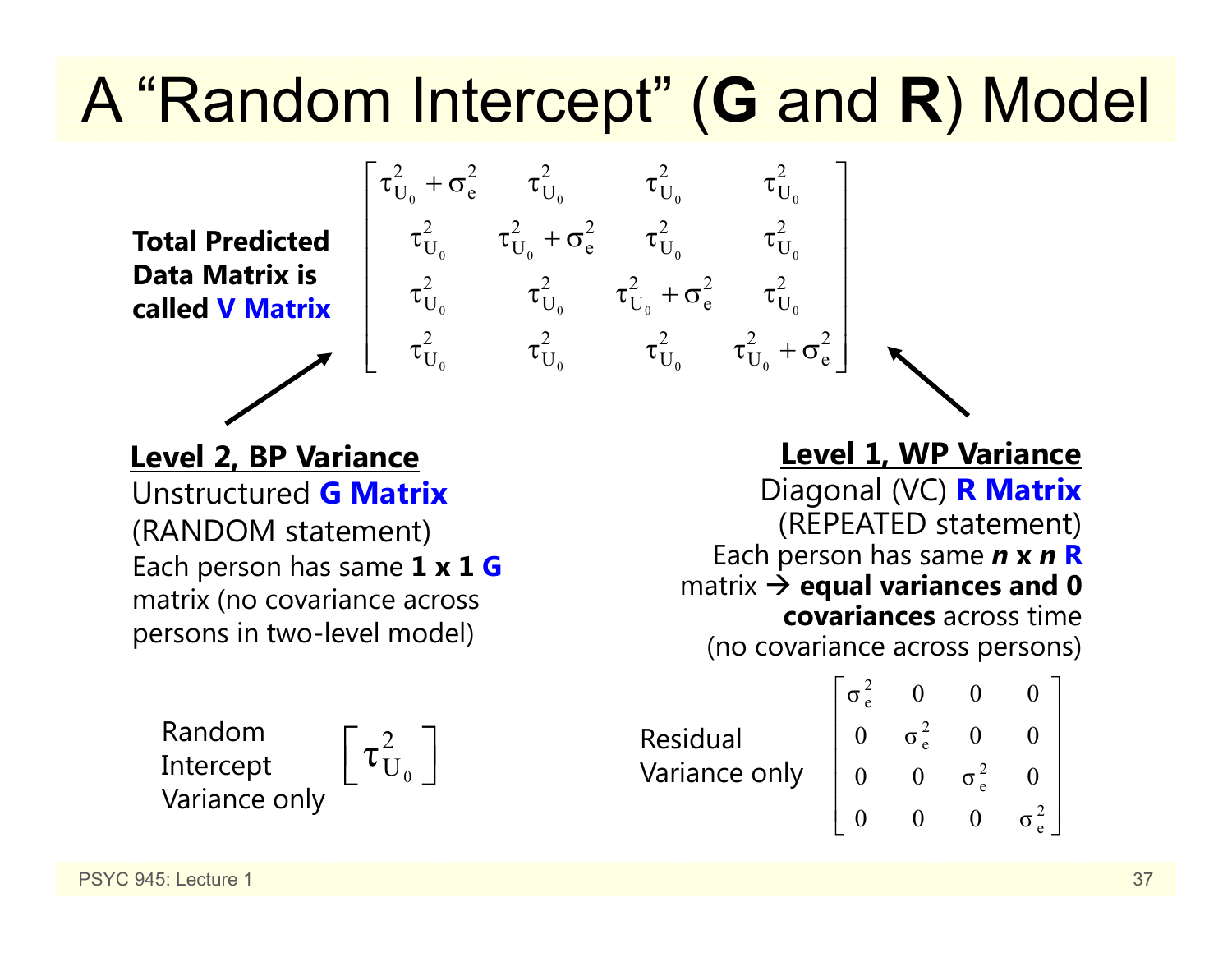# CS as a "Random Intercept" Model

**RI and DIAG: Total predicted data matrix is called V matrix, created from the G [TYPE=UN] and R [TYPE=VC] matrices as follows:**

$$
\mathbf{V} = \mathbf{Z} \cdot \mathbf{G} \cdot \mathbf{Z}^{T} + \mathbf{R} = \mathbf{V}
$$
\n
$$
\mathbf{V} = \begin{bmatrix} 1 \\ 1 \\ 1 \\ 1 \end{bmatrix} \begin{bmatrix} \tau_{U_{0}}^{2} \end{bmatrix} \begin{bmatrix} 1 & 1 & 1 & 1 \end{bmatrix} + \begin{bmatrix} \sigma_{e}^{2} & 0 & 0 & 0 \\ 0 & \sigma_{e}^{2} & 0 & 0 \\ 0 & 0 & \sigma_{e}^{2} & 0 \\ 0 & 0 & \sigma_{e}^{2} & 0 \end{bmatrix} = \begin{bmatrix} \tau_{U_{0}}^{2} + \sigma_{e}^{2} & \tau_{U_{0}}^{2} & \tau_{U_{0}}^{2} & \tau_{U_{0}}^{2} \\ \tau_{U_{0}}^{2} & \tau_{U_{0}}^{2} + \sigma_{e}^{2} & \tau_{U_{0}}^{2} & \tau_{U_{0}}^{2} \\ \tau_{U_{0}}^{2} & \tau_{U_{0}}^{2} + \sigma_{e}^{2} & \tau_{U_{0}}^{2} \\ \tau_{U_{0}}^{2} & \tau_{U_{0}}^{2} & \tau_{U_{0}}^{2} & \tau_{U_{0}}^{2} + \sigma_{e}^{2} \end{bmatrix}
$$

**Does the end result V look**  familiar? It should:  $\mathsf{CS} = \mathsf{\tau}^2_\mathsf{U}$ 2<br>U 0

 $CS + \sigma_e^2$  CS CS CS  $CS$   $CS + \sigma_e^2$  CS CS  $CS$   $CS$   $CS + \sigma_e^2$   $CS$  $CS$  CS CS  $CS + \sigma_e^2$  $CS$  $\begin{bmatrix} \nCS + \sigma_e^2 & CS & CS & CS \\
CS & CS + \sigma_e^2 & CS & CS \\
CS & CS & CS + \sigma_e^2 & CS \\
CS & CS & CS & CS + \sigma_e^2\n\end{bmatrix}$  So if the **R-only CS model**  (the simplest baseline) can be specified equivalently using **G and R**, can we do the same for the **R-only UN model** (the most complex baseline)?

Absolutely! *...with one small catch*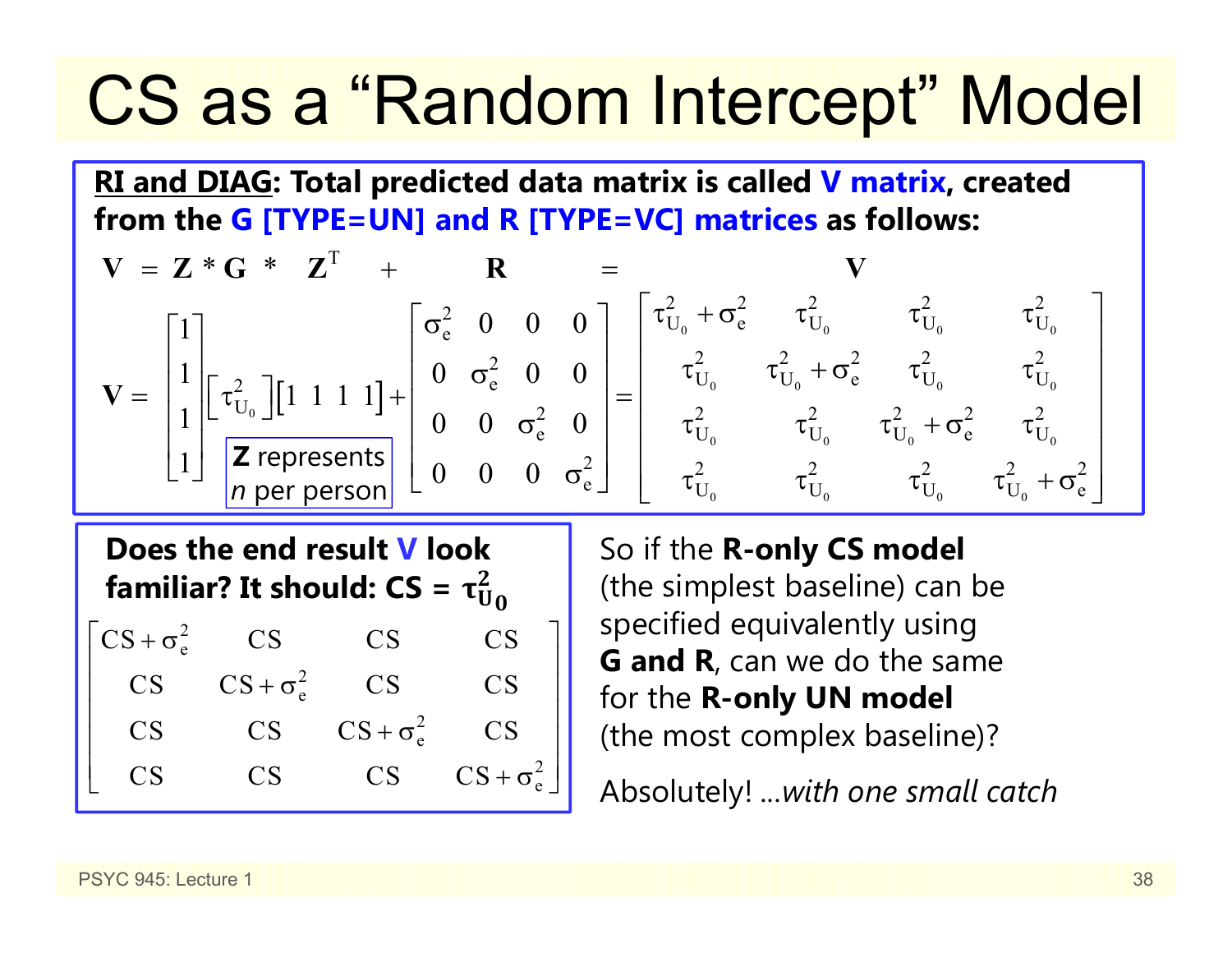# UN via a "Random Intercept" Model

**RI and UN** *n* **<sup>−</sup>1: Total predicted data matrix is called V matrix, created from the G [TYPE=UN] and R [TYPE=UN(** *n* **<sup>−</sup>1)] matrices as follows:**

$$
\mathbf{V} = \mathbf{Z} \cdot \mathbf{G} \cdot \mathbf{Z}^{T} + \mathbf{R} = \mathbf{V}
$$
\n
$$
\mathbf{V} = \begin{bmatrix} 1 \\ 1 \\ 1 \end{bmatrix} \begin{bmatrix} \tau_{U_{0}}^{2} \end{bmatrix} \begin{bmatrix} 1 & 1 & 1 & 1 \end{bmatrix} + \begin{bmatrix} \sigma_{e1}^{2} & \sigma_{e13} & \sigma_{e13} & \sigma_{e13} \\ \sigma_{e21} & \sigma_{e23}^{2} & \sigma_{e24} \\ \sigma_{e31} & \sigma_{e32} & \sigma_{e33}^{2} \\ \sigma_{e42} & \sigma_{e43} & \sigma_{e4}^{2} \end{bmatrix} = \begin{bmatrix} \tau_{U_{0}}^{2} + \sigma_{e1}^{2} & \tau_{U_{0}}^{2} + \sigma_{e12} & \tau_{U_{0}}^{2} + \sigma_{e13} & \tau_{U_{0}}^{2} + \sigma_{e24} \\ \tau_{U_{0}}^{2} + \sigma_{e21} & \tau_{U_{0}}^{2} + \sigma_{e22} & \tau_{U_{0}}^{2} + \sigma_{e23} & \tau_{U_{0}}^{2} + \sigma_{e24} \\ \tau_{U_{0}}^{2} + \sigma_{e31} & \tau_{U_{0}}^{2} + \sigma_{e32} & \tau_{U_{0}}^{2} + \sigma_{e33} & \tau_{U_{0}}^{2} + \sigma_{e34} \\ \tau_{U_{0}}^{2} & \tau_{U_{0}}^{2} + \sigma_{e42} & \tau_{U_{0}}^{2} + \sigma_{e43} & \tau_{U_{0}}^{2} + \sigma_{e4}^{2} \end{bmatrix}
$$

This **RI and UN** *n* **<sup>−</sup>1 model** is equivalent to (makes same predictions as) the **R-only UN model**. But it shows the *residual* (not total) covariances.

Because we can't estimate all possible variances and covariances in the **R** matrix and also estimate the random intercept variance  $\tau_\mathrm{U}^2$  $^2_{\mathrm{U}_\mathrm{0}}$  in the **G** matrix, we have to eliminate the last **R** matrix covariance by setting it to 0.

Accordingly, in the **RI and UN** *n* **<sup>−</sup>1** model, the random intercept variance  $\tau_{\rm U}$  $_{\rm U_0}^2$  takes on the value of the covariance for the first and last occasions.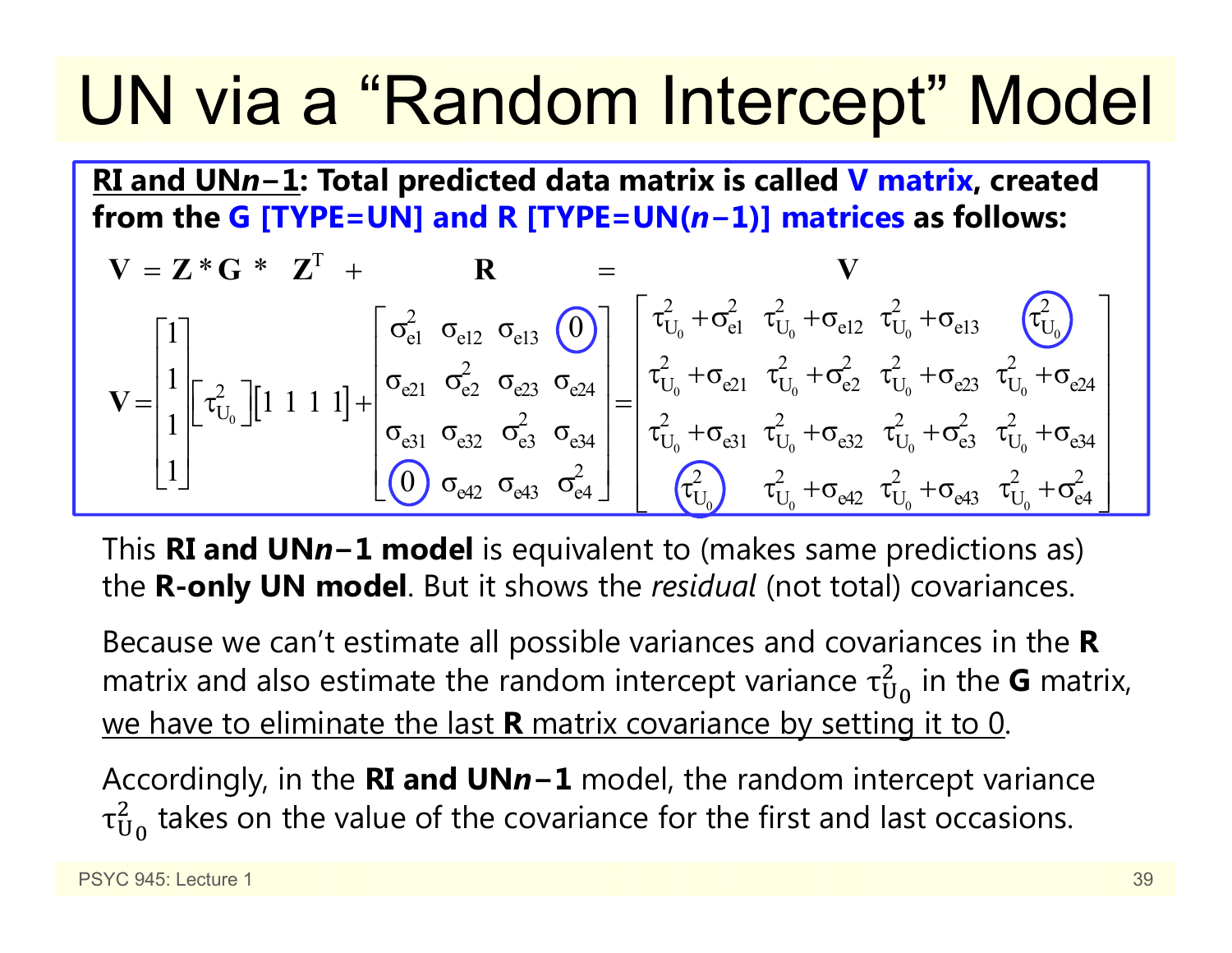# Rationale for **G** and **R** ACS models

- • Modeling WP fluctuation traditionally involves using **R** only (no **G**) **Total** BP + WP variance described by just **R** matrix (so **R**=**V**)
	- $\triangleright$  Correlations would still be expected even at distant time lags because of constant individual differences (i.e., the BP random intercept)
	- Resulting **R**-only model may require lots of estimated parameters as a result e.g., 8 time points? Pry need a 7-lag Toeplitz(8) model
- • **Why not take out the primary reason for the covariance across occasions (the random intercept variance) and see what's left?**
	- $\triangleright$  Random intercept variance  $\tau^2_{\mathrm{U_0}}$ in **G**  $\rightarrow$  control for person mean differences
	- THEN predict just the **residual** variance/covariance in **R**, not the **total**
	- $\triangleright$  Resulting model may be more parsimonious (e.g., maybe only lag1 or lag2  $\,$ occasions are still related after removing  $\boldsymbol{\tau_{U_0}^2}$  as a source of covariance)
	- $\triangleright$  Has the advantage of still distinguishing BP from WP variance (useful for descriptive purposes and for calculating effect sizes later)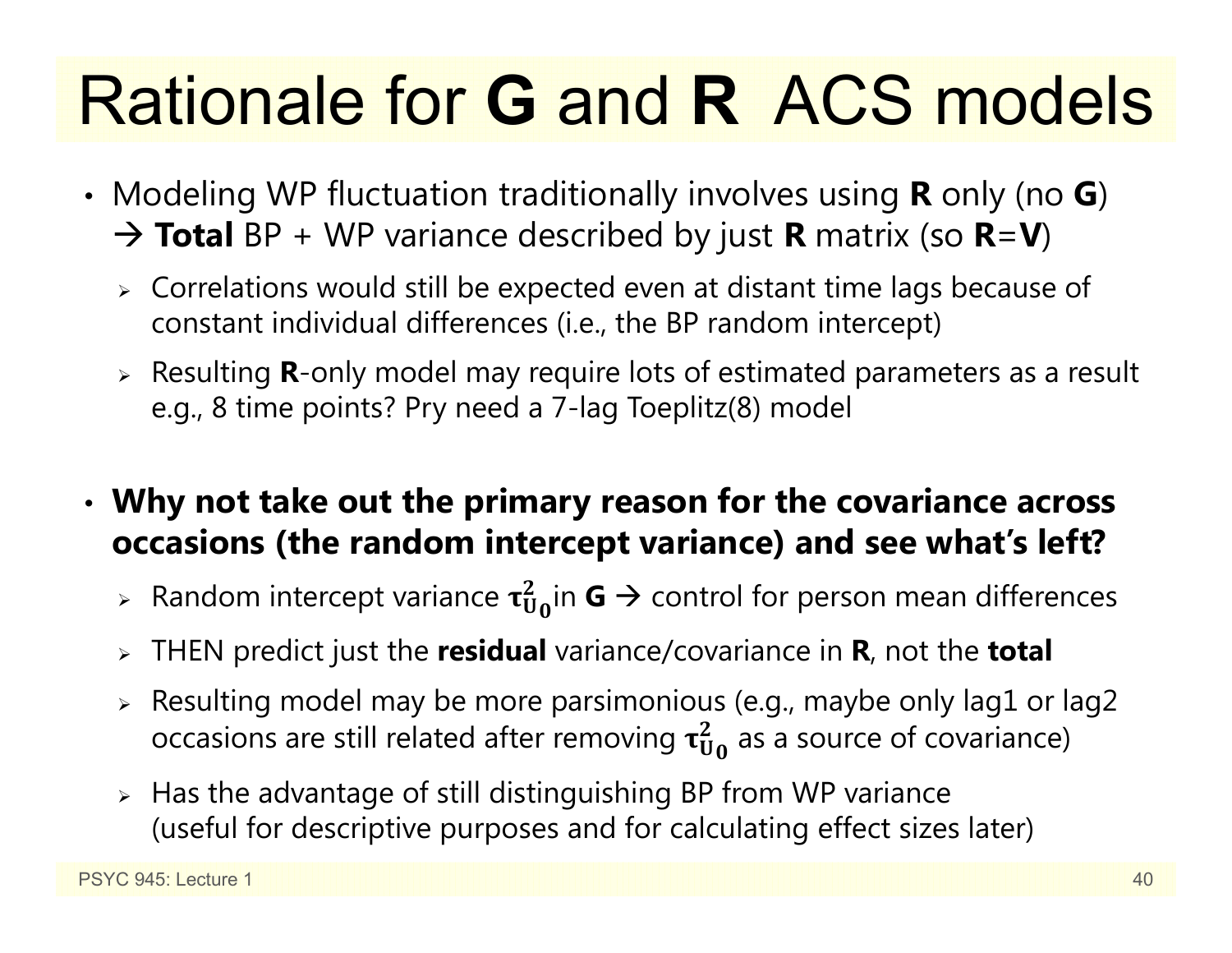## Random Intercept + Diagonal **R** Models

| RI and DIAG: V is created from G [TYPE=UN] and R [TYPE=VC]:                                                                                                                                                                                                                                                                                                                                                                                                                                                                                                                                                             |             |           |
|-------------------------------------------------------------------------------------------------------------------------------------------------------------------------------------------------------------------------------------------------------------------------------------------------------------------------------------------------------------------------------------------------------------------------------------------------------------------------------------------------------------------------------------------------------------------------------------------------------------------------|-------------|-----------|
| homogeneous residual variances; no residual covariances                                                                                                                                                                                                                                                                                                                                                                                                                                                                                                                                                                 | Same fit as |           |
| $V = Z * G * Z^{T} + R = V$                                                                                                                                                                                                                                                                                                                                                                                                                                                                                                                                                                                             | R           | R-only CS |
| $V = \begin{bmatrix} 1 \\ 1 \\ 1 \end{bmatrix} \begin{bmatrix} \tau_{U_0}^{2} \end{bmatrix} [1 \ 1 \ 1 \ 1] + \begin{bmatrix} \sigma_e^{2} & 0 & 0 & 0 \\ 0 & \sigma_e^{2} & 0 & 0 \\ 0 & 0 & \sigma_e^{2} & 0 \\ 0 & 0 & \sigma_e^{2} & 0 \end{bmatrix} = \begin{bmatrix} \tau_{U_0}^{2} + \sigma_e^{2} & \tau_{U_0}^{2} & \tau_{U_0}^{2} & \tau_{U_0}^{2} \\ \tau_{U_0}^{2} & \tau_{U_0}^{2} + \sigma_e^{2} & \tau_{U_0}^{2} & \tau_{U_0}^{2} \\ \tau_{U_0}^{2} & \tau_{U_0}^{2} & \tau_{U_0}^{2} & \tau_{U_0}^{2} \\ \tau_{U_0}^{2} & \tau_{U_0}^{2} & \tau_{U_0}^{2} & \tau_{U_0}^{2} + \sigma_e^{2} \end{bmatrix}$ |             |           |

**RI and DIAGH: V** is created from **G [TYPE=UN] and R [TYPE=UN(1)]:** *heterogeneous residual variances; no residual covariances* **NOT same fit** 

$$
\mathbf{V} = \mathbf{Z} \cdot \mathbf{G} \cdot \mathbf{Z}^{\mathrm{T}} + \mathbf{R} = \begin{bmatrix} 1 \\ 1 \\ 1 \\ 1 \end{bmatrix} \begin{bmatrix} \tau_{U_0}^2 \end{bmatrix} \begin{bmatrix} 1 & 1 & 1 & 1 \end{bmatrix} + \begin{bmatrix} \sigma_{e1}^2 & 0 & 0 & 0 \\ 0 & \sigma_{e2}^2 & 0 & 0 \\ 0 & 0 & \sigma_{e3}^2 & 0 \\ 0 & 0 & 0 & \sigma_{e4}^2 \end{bmatrix} = \begin{bmatrix} \tau_{U_0}^2 + \sigma_{e1}^2 & \tau_{U_0}^2 & \tau_{U_0}^2 & \tau_{U_0}^2 \\ \tau_{U_0}^2 & \tau_{U_0}^2 + \sigma_{e2}^2 & \tau_{U_0}^2 & \tau_{U_0}^2 \\ \tau_{U_0}^2 & \tau_{U_0}^2 & \tau_{U_0}^2 & \tau_{U_0}^2 \\ \tau_{U_0}^2 & \tau_{U_0}^2 & \tau_{U_0}^2 & \tau_{U_0}^2 \\ \end{bmatrix}
$$

PSYC 945: Lecture 1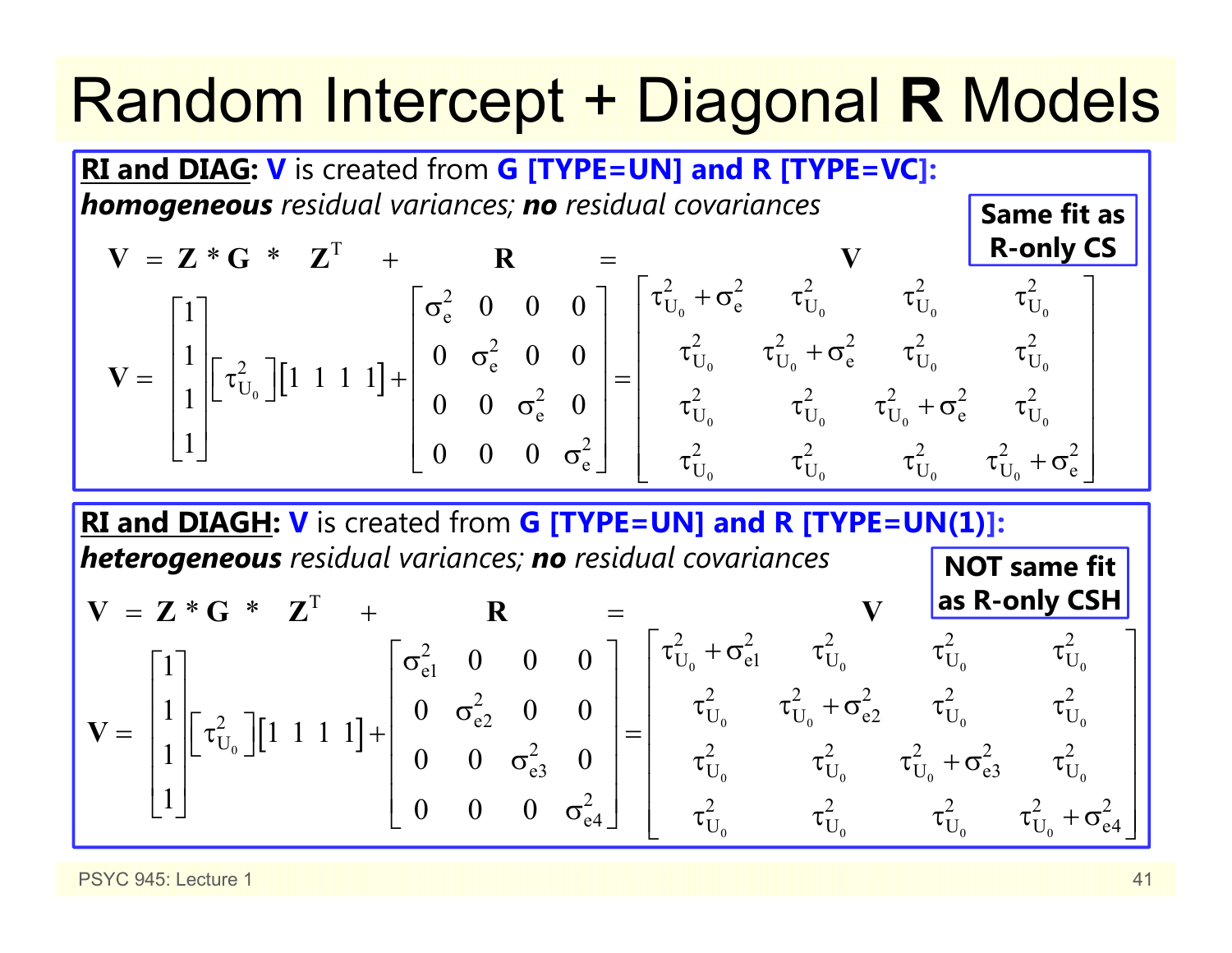# Random Intercept + AR1 **R** Models

**RI and AR1: V** is created from **G [TYPE=UN] and R [TYPE=AR(1)]:** *homogeneous residual variances; auto-regressive lagged residual covariances*

$$
\mathbf{V} = \begin{bmatrix} 1 \\ 1 \\ 1 \end{bmatrix} \begin{bmatrix} \tau_{U_0}^2 \end{bmatrix} \begin{bmatrix} 1 & 1 & 1 & 1 \end{bmatrix} + \begin{bmatrix} \sigma_e^2 & r_e^1 \sigma_e^2 & r_e^2 \sigma_e^2 & r_e^1 \sigma_e^2 & \sigma_e^2 \end{bmatrix} = \begin{bmatrix} \tau_{U_0}^2 + \sigma_e^2 & \tau_{U_0}^2 + r_e^1 \sigma_e^2 & \tau_{U_0}^2 + r_e^2 \sigma_e^2 & \tau_{U_0}^2 + r_e^3 \sigma_e^2 \end{bmatrix}
$$

$$
\mathbf{V} = \begin{bmatrix} 1 \\ 1 \\ 1 \end{bmatrix} \begin{bmatrix} \tau_{U_0}^2 \end{bmatrix} \begin{bmatrix} 1 & 1 & 1 & 1 \end{bmatrix} + \begin{bmatrix} \tau_{e}^2 & \tau_{e}^2 & r_e^2 \sigma_e^2 & r_e^2 \sigma_e^2 & r_e^2 \sigma_e^2 & r_e^2 \sigma_e^2 & r_e^1 \sigma_e^2 & r_e^1 \sigma_e^2 & r_e^1 \sigma_e^2 & r_e^1 \sigma_e^2 & r_e^1 \sigma_e^2 & r_e^1 \sigma_e^2 & r_e^1 \sigma_e^2 & r_e^1 \sigma_e^2 & r_e^1 \sigma_e^2 & r_e^1 \sigma_e^2 & r_e^1 \sigma_e^2 & r_e^1 \sigma_e^2 & r_e^1 \sigma_e^2 & r_e^1 \sigma_e^2 & r_e^1 \sigma_e^2 & r_e^1 \sigma_e^2 & r_e^1 \sigma_e^2 & r_e^1 \sigma_e^2 & r_e^1 \sigma_e^2 & r_e^1 \sigma_e^2 & r_e^1 \sigma_e^2 & r_e^1 \sigma_e^2 & r_e^1 \sigma_e^2 & r_e^1 \sigma_e^2 & r_e^1 \sigma_e^2 & r_e^1 \sigma_e^2 & r_e^1 \sigma_e^2 & r_e^1 \sigma_e^2 & r_e^1 \sigma_e^2 & r_e^1 \sigma_e^2 & r_e^1 \sigma_e^2 & r_e^1 \sigma_e^2 & r_e^1 \sigma_e^2 & r_e^1 \sigma_e^2 & r_e^1 \sigma_e^2 & r_e^1 \sigma_e^2 & r_e^1 \sigma_e^2 & r_e^1 \sigma_e^2 & r_e^1 \sigma_e^2 & r_e^1 \sigma_e^2 & r_e^1 \sigma_e
$$

**RI and ARH1: V** is created from **G [TYPE=UN] and R [TYPE=ARH(1)]:** *heterogeneous residual variances; auto-regressive lagged residual covariances*

$$
\mathbf{V} = \begin{bmatrix} 1 \\ 1 \\ 1 \end{bmatrix} \begin{bmatrix} \tau_{U_0}^2 \end{bmatrix} [1 \ 1 \ 1 \ 1 \ 1] + \begin{bmatrix} \sigma_{e1}^2 & \tau_e^1 \sigma_{e1} \sigma_{e2} & \tau_e^2 \sigma_{e1} \sigma_{e3} & \tau_e^3 \sigma_{e1} \sigma_{e4} \\ \tau_e^2 \sigma_{e3} \sigma_{e1} & \tau_e^1 \sigma_{e2} \sigma_{e3} & \tau_e^1 \sigma_{e3} \sigma_{e4} \\ \tau_e^3 \sigma_{e4} \sigma_{e1} & \tau_e^2 \sigma_{e4} \sigma_{e2} & \tau_e^1 \sigma_{e4} \sigma_{e3} & \tau_e^1 \sigma_{e3} \sigma_{e4} \end{bmatrix} = \begin{bmatrix} \tau_{U_0}^2 + \sigma_{e1}^2 & \tau_{U_0}^2 + \tau_e^1 \sigma_{e1} \sigma_{e2} & \tau_{U_0}^2 + \tau_e^2 \sigma_{e1} \sigma_{e3} & \tau_{U_0}^2 + \tau_e^3 \sigma_{e1} \sigma_{e4} \\ \tau_{U_0}^2 + \tau_e^1 \sigma_{e2} \sigma_{e1} & \tau_{U_0}^2 + \tau_e^2 \sigma_{e2} \sigma_{e3} & \tau_{U_0}^2 + \tau_e^2 \sigma_{e2} \sigma_{e4} \\ \tau_e^3 \sigma_{e4} \sigma_{e1} & \tau_e^2 \sigma_{e4} \sigma_{e2} & \tau_e^1 \sigma_{e4} \sigma_{e3} & \sigma_{e4}^2 \end{bmatrix} = \begin{bmatrix} \tau_{U_0}^2 + \sigma_{e1}^2 & \tau_{U_0}^2 + \tau_e^1 \sigma_{e1} \sigma_{e2} & \tau_{U_0}^2 + \tau_e^1 \sigma_{e1} \sigma_{e3} & \tau_{U_0}^2 + \tau_e^2 \sigma_{e2} \sigma_{e3} & \tau_{U_0}^2 + \tau_e^2 \sigma_{e2} \sigma_{e4} \\ \tau_{U_0}^2 + \tau_e^3 \sigma_{e4} \sigma_{e1} & \tau_{U_0}^2 + \tau_e^2 \sigma_{e4} \sigma_{e2} & \tau_{U_0}^2 + \tau_e^1 \sigma_{e4} \sigma_{e3} & \tau_{U_0}^2 + \tau
$$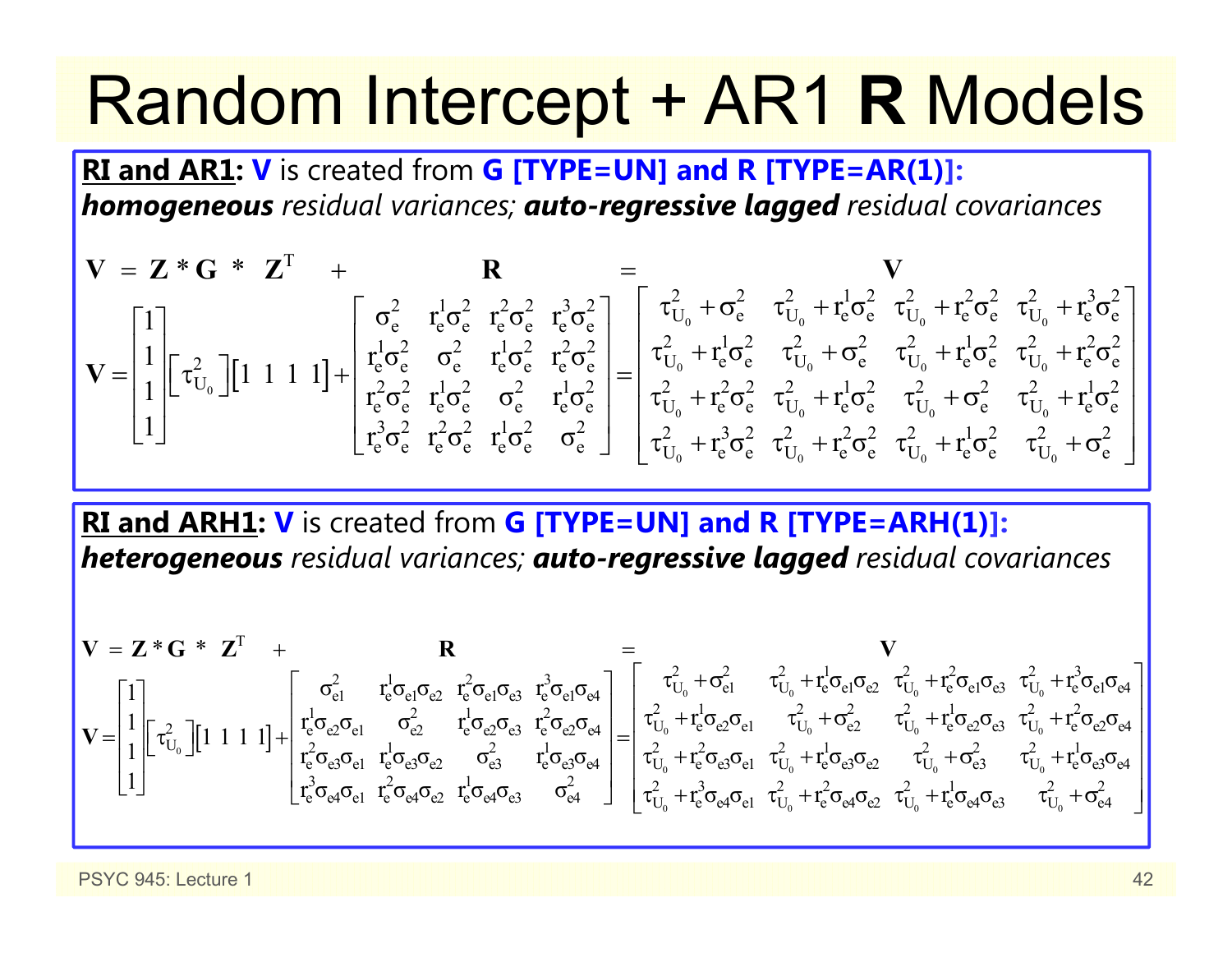#### Random Intercept + TOEP *n −1* **R** Models

**RI and TOEPn−1: V** is created from G [TYPE=UN] and R [TYPE=TOEP(n−1)]: *homogeneous residual variances; banded residual covariances*  $\begin{bmatrix} 1 & 1 & 1 & 1 \end{bmatrix}$ 0 c  $C_0$  c  $C_0$  c  $C_2$  or  $\boldsymbol{0}$  $<sup>0</sup>$ </sup> T  $\begin{array}{ccc} \text{2} & \text{c}_{\text{e1}} & \text{c}_{\text{e2}} \end{array}$  (0)  $\begin{array}{ccc} \text{1} & \tau_{\text{U}_0}^2 + \sigma_{\text{e}}^2 & \tau_{\text{U}_0}^2 + \text{c}_{\text{e1}} & \tau_{\text{U}_0}^2 + \text{c}_{\text{e2}} \end{array}$  ( $\tau_{\text{U}}^2$  $\begin{bmatrix} 2 \\ U_0 \end{bmatrix} [1 \; 1 \; 1 \; 1] + \begin{bmatrix} c_{e1} & \sigma_e^2 & c_{e1} & c_{e2} \\ c_{e2} & c_{e1} & \sigma_e^2 & c_{e1} \end{bmatrix} = \begin{bmatrix} \tau_U^2 \\ \tau_{U}^2 \end{bmatrix}$  $_{\rm e2}$   $\rm c_{\rm e1}$   $\rm \sigma_{\rm e}^2$  $Z^*G^*$ 1  $\sigma_{\rm e}^2$  c<sub>el</sub> c<sub>e2</sub> (0)  $\sigma_{\rm U_0}^2 + \sigma_{\rm e}^2$   $\tau_{\rm U_0}^2 + \sigma_{\rm e}^2$   $\tau_{\rm U_0}^2 + \sigma_{\rm C}^2$  $\begin{array}{ccc} 1 & - \end{array}$  c  $\begin{array}{ccc} 0 & \alpha & \alpha \\ 0 & \alpha & \alpha \end{array}$  c  $\frac{1}{1}$  $\left[\begin{matrix} \tau_{U_0}^2 \end{matrix}\right]$  $\left[\begin{matrix} 1 & 1 & 1 & 1 \end{matrix}\right]$  $+ \left[\begin{matrix} c_1 & c_2 & c_1 \ c_{22} & c_{21} & \sigma_2^2 & c_1 \end{matrix}\right]$  $\begin{bmatrix} 1 \end{bmatrix}$   $\begin{bmatrix} 0 \end{bmatrix}$   $c_{\circ}$   $c_{\circ}$   $c_{\circ}$   $\sigma$  $= L^*G \cdot L^* + K =$  $= \begin{bmatrix} 1 \\ 1 \\ 1 \end{bmatrix} \begin{bmatrix} \tau_{U_0}^2 \end{bmatrix} \begin{bmatrix} 1 & 1 & 1 & 1 \end{bmatrix} + \begin{bmatrix} \sigma_e^2 & c_{e1} & c_{e2} & 0 \\ c_{e1} & \sigma_e^2 & c_{e1} & c_{e2} \\ c_{e2} & c_{e1} & \sigma_e^2 & c_{e1} \\ 0 & c_{e2} & c_{e1} & \sigma_e^2 \end{bmatrix} = \begin{bmatrix} \tau_{U_0}^2 + \sigma_e^2 & \tau_{U_0}^2 + c_{e1} & \tau_{U_0}^2 + c_{e2$  $V = Z * G * Z' + R = V$  $\mathbf{V} = \begin{bmatrix} 1 & 1 & 1 & 1 & 1 & 1 \end{bmatrix} + \begin{bmatrix} 1 & 1 & 1 & 1 & 1 \end{bmatrix} + \begin{bmatrix} 1 & 1 & 1 & 1 & 1 \end{bmatrix} + \begin{bmatrix} 1 & 1 & 1 & 1 & 1 & 1 \end{bmatrix} + \begin{bmatrix} 1 & 1 & 1 & 1 & 1 & 1 \end{bmatrix} + \begin{bmatrix} 1 & 1 & 1 & 1 & 1 & 1 \end{bmatrix} + \begin{bmatrix} 1 & 1 & 1 & 1 & 1 & 1 & 1 \end{bmatrix} + \begin{bmatrix}$ 0  $C_2$   $C_0$   $C_1$   $C_0$   $C_0$  $0 = 0$   $0 = 0$   $0 = 0$   $0 = 0$  $C_{\text{U}_0}^2 + C_{\text{e}1} \quad \tau_{\text{U}_0}^2 + \sigma_{\text{e}}^2 \quad \tau_{\text{U}_0}^2 + C_{\text{e}1} \quad \tau_{\text{U}_0}^2 + C_{\text{e}2}$  $C_{U_0}^2 + C_{e2} \tau_{U_0}^2 + C_{e1} \tau_{U_0}^2 + \sigma_e^2 \tau_{U_0}^2 + C_{e1}$  $\begin{pmatrix} 2 \\ U_0 \end{pmatrix}$   $\tau_{U_0}^2 + c_{e2} \tau_{U_0}^2 + c_{e1} \tau_{U_0}^2 + \sigma_e^2$  $c_{\scriptscriptstyle{\alpha1}}$   $\tau_{\scriptscriptstyle{\text{II}}}$   $+ \sigma_{\scriptscriptstyle{\alpha}}$   $\tau_{\scriptscriptstyle{\text{II}}}$   $+ c_{\scriptscriptstyle{\alpha1}}$   $\tau_{\scriptscriptstyle{\text{II}}}$   $+ c$  $c_{.2}$ ,  $\tau_{\text{II}}$  +  $c_{.1}$ ,  $\tau_{\text{II}}$  +  $\sigma_{.0}$ ,  $\tau_{\text{II}}$  +  $c$  $C_{\alpha2}$   $\tau_{11}$  +  $C$  $\begin{bmatrix} \tau_{U_0}^2 + \sigma_e^2 & \tau_{U_0}^2 + c_{e1} & \tau_{U_0}^2 + c_{e2} & \tau_{U_0}^2 \ \tau_{U_0}^2 + c_{e1} & \tau_{U_0}^2 + \sigma_e^2 & \tau_{U_0}^2 + c_{e1} & \tau_{U_0}^2 + c_{e2} \ \tau_{U_0}^2 + c_{e2} & \tau_{U_0}^2 + c_{e1} & \tau_{U_0}^2 + \sigma_e^2 & \tau_{U_0}^2 + c_{e1} \ \tau_{U_0}^2 & \tau_{U_0}^2 + c_{e2} & \tau$ **Same fit as R-only TOEP( )** *n* Because of  $\tau^z_\mathsf{U}$  $\begin{bmatrix} 2 \\ U_0 \end{bmatrix}$ highest lag covariance in **R** must be set to 0 for model to be identified

**RI and TOEPHn−1: V** is created from G [TYPE=UN] and R [TYPE=TOEPH(n−1)]: *homogeneous residual variances; banded residual covariances* **NOT same fit as R-only TOEPH(** *n* **)**

$$
\mathbf{V} = \begin{bmatrix} 1 \\ 1 \\ 1 \\ 1 \end{bmatrix} \begin{bmatrix} \sigma_{e1}^2 & r_{e1} \sigma_{e1} \sigma_{e2} & r_{e2} \sigma_{e1} \sigma_{e3} & r_{e1} \sigma_{e2} \sigma_{e4} \\ r_{e1} \sigma_{e2} \sigma_{e1} & \sigma_{e2}^2 & r_{e1} \sigma_{e2} \sigma_{e3} & r_{e2} \sigma_{e2} \sigma_{e4} \\ r_{e2} \sigma_{e3} \sigma_{e1} & r_{e1} \sigma_{e3} \sigma_{e2} & r_{e1} \sigma_{e3} \sigma_{e4} \end{bmatrix} = \begin{bmatrix} \tau_{U_0}^2 + \sigma_{e1}^2 & \tau_{U_0}^2 + r_{e1} \sigma_{e1} \sigma_{e2} & \tau_{U_0}^2 + r_{e2} \sigma_{e1} \sigma_{e3} & r_{U_0} \tau_{U_0}^2 + r_{e2} \sigma_{e2} \sigma_{e3} & r_{U_0} \tau_{U_0}^2 + r_{e2} \sigma_{e2} \sigma_{e4} \\ r_{e2} \sigma_{e3} \sigma_{e1} & r_{e1} \sigma_{e3} \sigma_{e2} & r_{e1} \sigma_{e3} \sigma_{e4} \end{bmatrix} = \begin{bmatrix} \tau_{U_0}^2 + \sigma_{e1}^2 & \tau_{U_0}^2 + r_{e1} \sigma_{e1} \sigma_{e2} & \tau_{U_0}^2 + r_{e1} \sigma_{e2} \sigma_{e3} & \tau_{U_0}^2 + r_{e2} \sigma_{e3} \sigma_{e4} \\ r_{U_0}^2 + r_{e2} \sigma_{e3} \sigma_{e1} & \tau_{U_0}^2 + r_{e1} \sigma_{e3} \sigma_{e2} & \tau_{U_0}^2 + r_{e1} \sigma_{e4} \sigma_{e3} & \tau_{U_0}^2 + r_{e1} \sigma_{e4} \sigma_{e3} & \tau_{U_0}^2 + r_{e1} \sigma_{e4} \sigma_{e3} & \tau_{U_0}^2 + r_{e1} \sigma_{e4} \sigma_{e3} & \tau_{U_0}
$$

PSYC 945: Lecture 1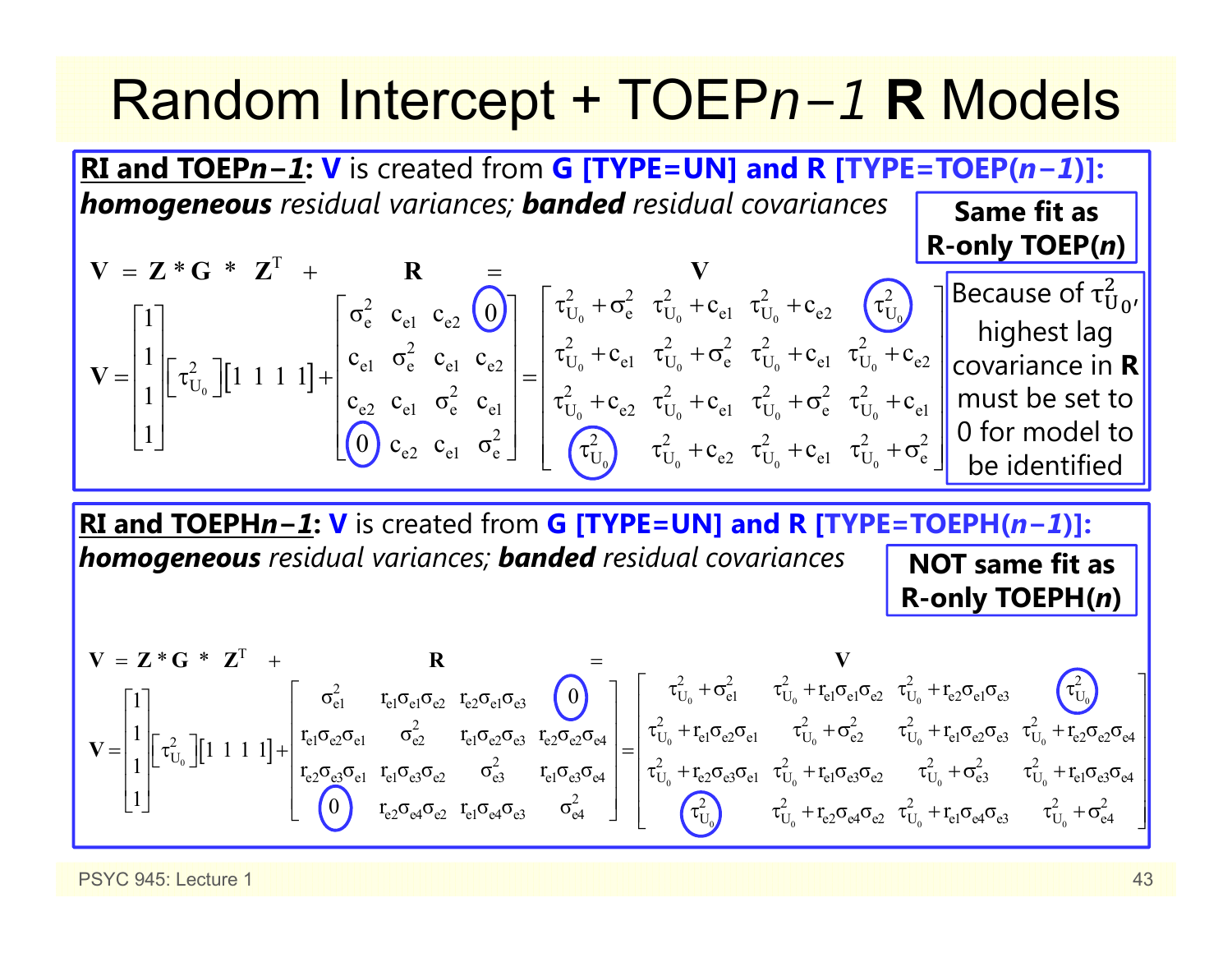## Random Intercept + TOEP *2* **R** Models

**RI and TOEP** *2***: V** is created from **G [TYPE=UN] and R [TYPE=TOEP(** *2***)]:**  *homogeneous residual variances; banded residual covariance at lag1 only*

$$
\mathbf{V} = \mathbf{Z} \cdot \mathbf{G} \cdot \mathbf{Z}^{\mathrm{T}} + \mathbf{R} = \mathbf{V}
$$
  
\n
$$
\mathbf{V} = \begin{bmatrix} 1 \\ 1 \\ 1 \end{bmatrix} [\tau_{U_0}^2][1 \ 1 \ 1 \ 1] + \begin{bmatrix} \sigma_e^2 & c_{e1} & 0 & 0 \\ c_{e1} & \sigma_e^2 & c_{e1} & 0 \\ 0 & c_{e1} & \sigma_e^2 & c_{e1} \\ 0 & 0 & c_{e1} & \sigma_e^2 \end{bmatrix} = \begin{bmatrix} \tau_{U_0}^2 + \sigma_e^2 & \tau_{U_0}^2 + c_{e1} & \tau_{U_0}^2 & \tau_{U_0}^2 \\ \tau_{U_0}^2 + c_{e1} & \tau_{U_0}^2 + c_{e1} & \tau_{U_0}^2 + c_{e1} & \tau_{U_0}^2 \\ \tau_{U_0}^2 & \tau_{U_0}^2 + c_{e1} & \tau_{U_0}^2 + c_{e1} & \tau_{U_0}^2 + c_{e1} \end{bmatrix} \begin{bmatrix} \text{Now we can} \\ \text{to reisidual} \\ \text{covariances at} \\ \text{higher lags} \end{bmatrix}
$$

**RI and TOEPH** *1***: V** is created from **G [TYPE=UN] and R [TYPE=TOEPH(** *2***)]:**  *homogeneous residual variances; banded residual covariance at lag1 only*

$$
\mathbf{V} = \begin{bmatrix} 1 \\ 1 \\ 1 \\ 1 \end{bmatrix} \begin{bmatrix} \tau_{U_0}^2 \end{bmatrix} \begin{bmatrix} 1 & 1 & 1 & 1 \end{bmatrix} + \begin{bmatrix} \sigma_{e1}^2 & \tau_{e1} \sigma_{e2} \sigma_{e1} & \sigma_{e2}^2 & \tau_{e1} \sigma_{e2} \sigma_{e3} & 0 \\ 0 & \tau_{e1} \sigma_{e3} \sigma_{e2} & \sigma_{e3}^2 & \tau_{e1} \sigma_{e3} \sigma_{e4} \end{bmatrix} = \begin{bmatrix} \tau_{U_0}^2 + \sigma_{e1}^2 & \tau_{U_0}^2 + \tau_{e1} \sigma_{e1} \sigma_{e2} & \tau_{U_0}^2 & \tau_{U_0}^2 \\ \tau_{U_0}^2 + \tau_{e1} \sigma_{e2} \sigma_{e1} & \tau_{U_0}^2 + \tau_{e1} \sigma_{e2} \sigma_{e3} & \tau_{U_0}^2 \\ \tau_{U_0}^2 + \tau_{e1} \sigma_{e3} \sigma_{e2} & \tau_{U_0}^2 + \tau_{e1} \sigma_{e3} \sigma_{e2} & \tau_{U_0}^2 + \tau_{e1} \sigma_{e3} \sigma_{e4} \end{bmatrix}
$$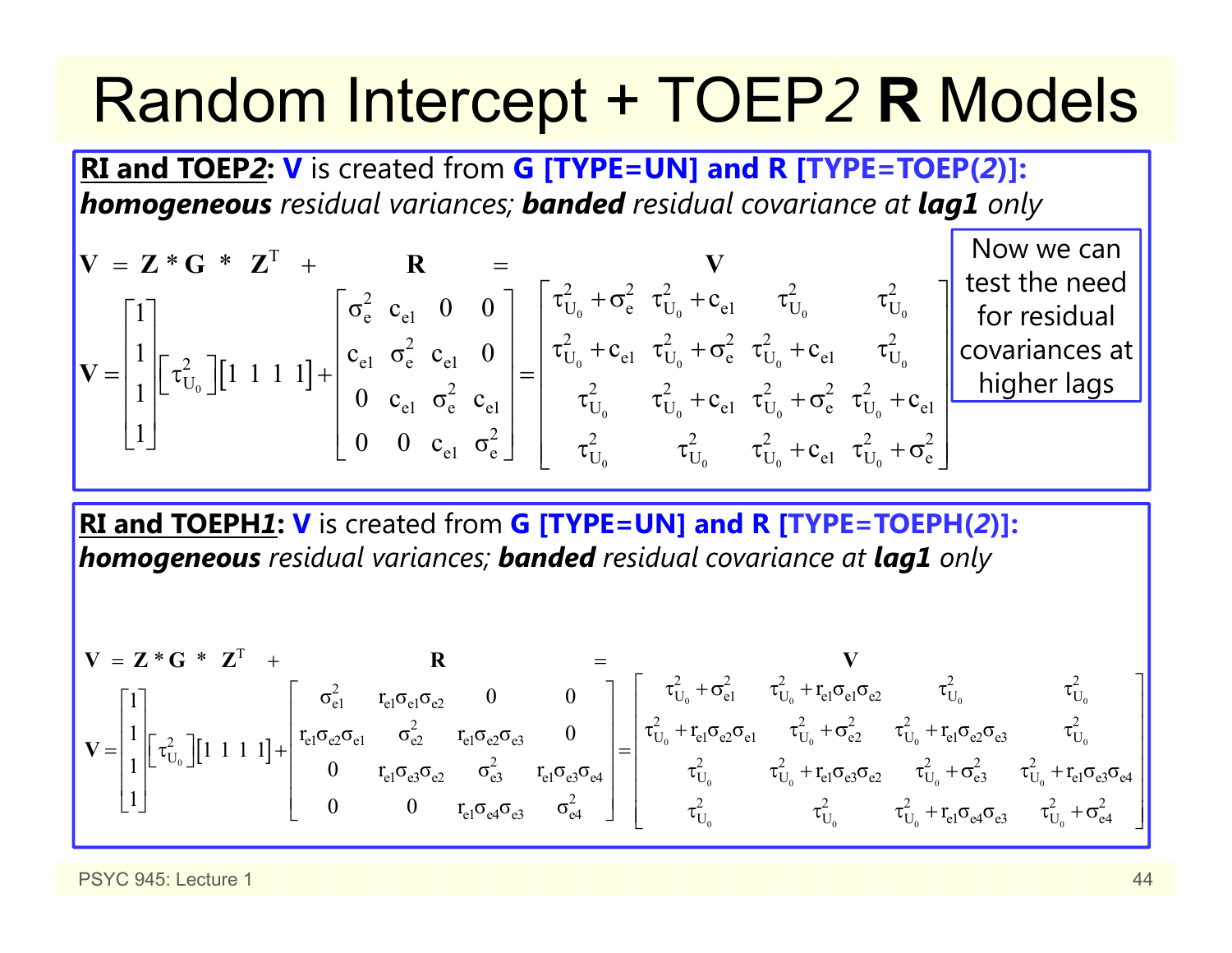# Map of **R**-only and **G** and **R** ACS Models

*Arrows indicate nesting (end is more complex model)*



PSYC 945; Lecture 1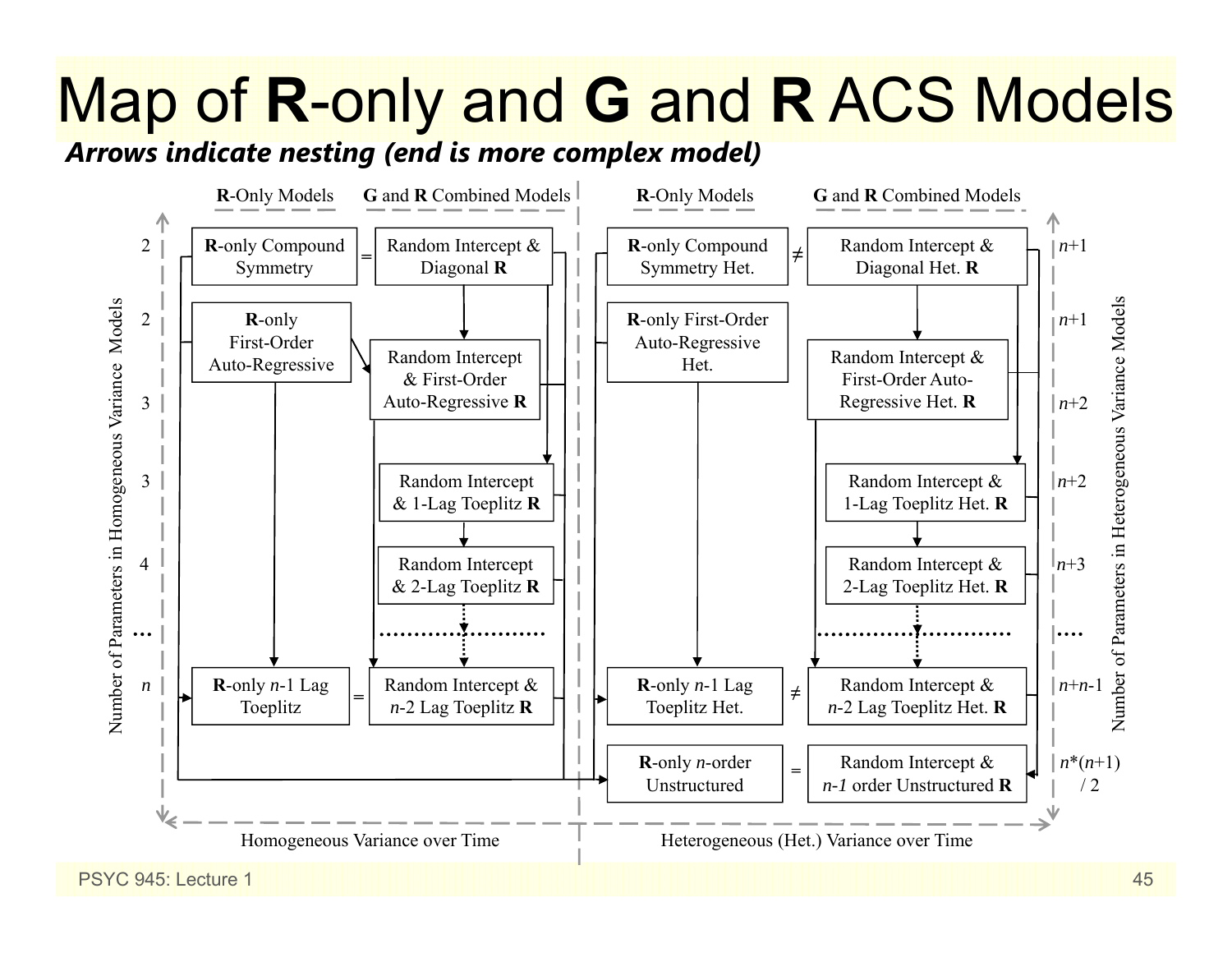# Stuff to Watch Out For…

#### • **If using a random intercept, don't forget to drop 1 parameter in:**

- *<sup>n</sup>***-1 order UN R**: Can't get all possible elements in **R**, plus τ  $^2_{\mathrm{U}_\mathrm{0}}$  in  $\mathsf{G}$
- **TOEP** *n* **− 1**: Have to eliminate last lag covariance
- If using a random intercept…
	- Can't do RI + CS **R**: Can't get a constant in **R**, and then another constant in **G**
	- $\triangleright$   $\;$  Can often test if random intercept helps (e.g., AR1 is nested within RI + AR1)
- If "**time**" is treated as **continuous** in the fixed effects, you will need another variable for **time** that is **categorical** to use in the syntax: variable for **time** that is **categorical** to use in the syntax:
	- $\rightarrow$  "Continuous Time"  $\rightarrow$  on MODEL statement
	- $\triangleright$  "Categorical Time"  $\rightarrow$  on CLASS and REPEATED statements
- Most alternative covariance structure models assume **time is balanced across persons with equal intervals across occasions**
	- $\triangleright$  If not, holding correlations of same lag equal doesn't make sense
	- $\triangleright$  Other structures can be used for unbalanced time
		- SP(POW)(time) = AR1 for unbalanced time (see SAS REPEATED statement for others)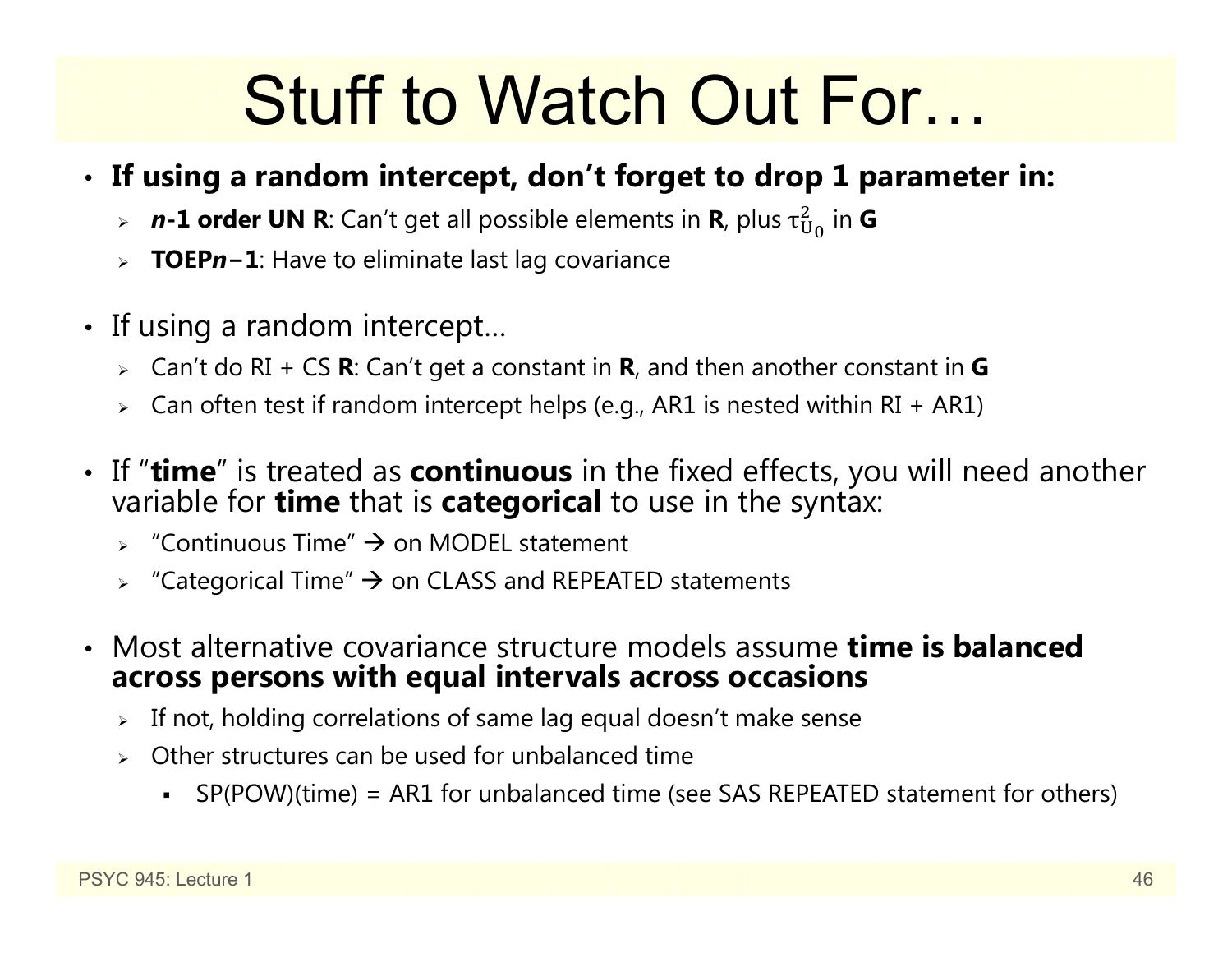# Summary: Two Families of ACS Models

- **R**-only models:
	- Specify **R** model on REPEATED statement without any random effects variances in **G** (so no RANDOM statement is used)
	- Include UN, CS, CSH, AR1, AR1H, TOEP *<sup>n</sup>*, TOEPH*n* (among others)
	- *Total* variance and *total* covariance kept in **R**, so **R** = **V**
	- $\triangleright$  Other than CS, does not partition total variance into BP vs. WP
- $\cdot$  **G** and **R** combined models (so **G** and  $\mathbf{R} \to \mathbf{V}$ ):
	- » Specify random intercept variance  $\tau^2_{\mathrm{U}}$  $^2_{{\mathsf U}_0}$  in **G** using RANDOM statement, then specify **R** model using REPEATED statement
	- $\triangleright$  **G** matrix = Level-2 BP variance and covariance due to U<sub>0i</sub>, so  **= Level-1 WP variance and covariance of the**  $e_{ti}$  **residuals**
	- **R** models what's left after accounting for mean differences between persons (via the random intercept variance  $\tau_{\mathrm{U}}^2$  $^2_{\mathrm{U}_\mathrm{0}}$  in **G**)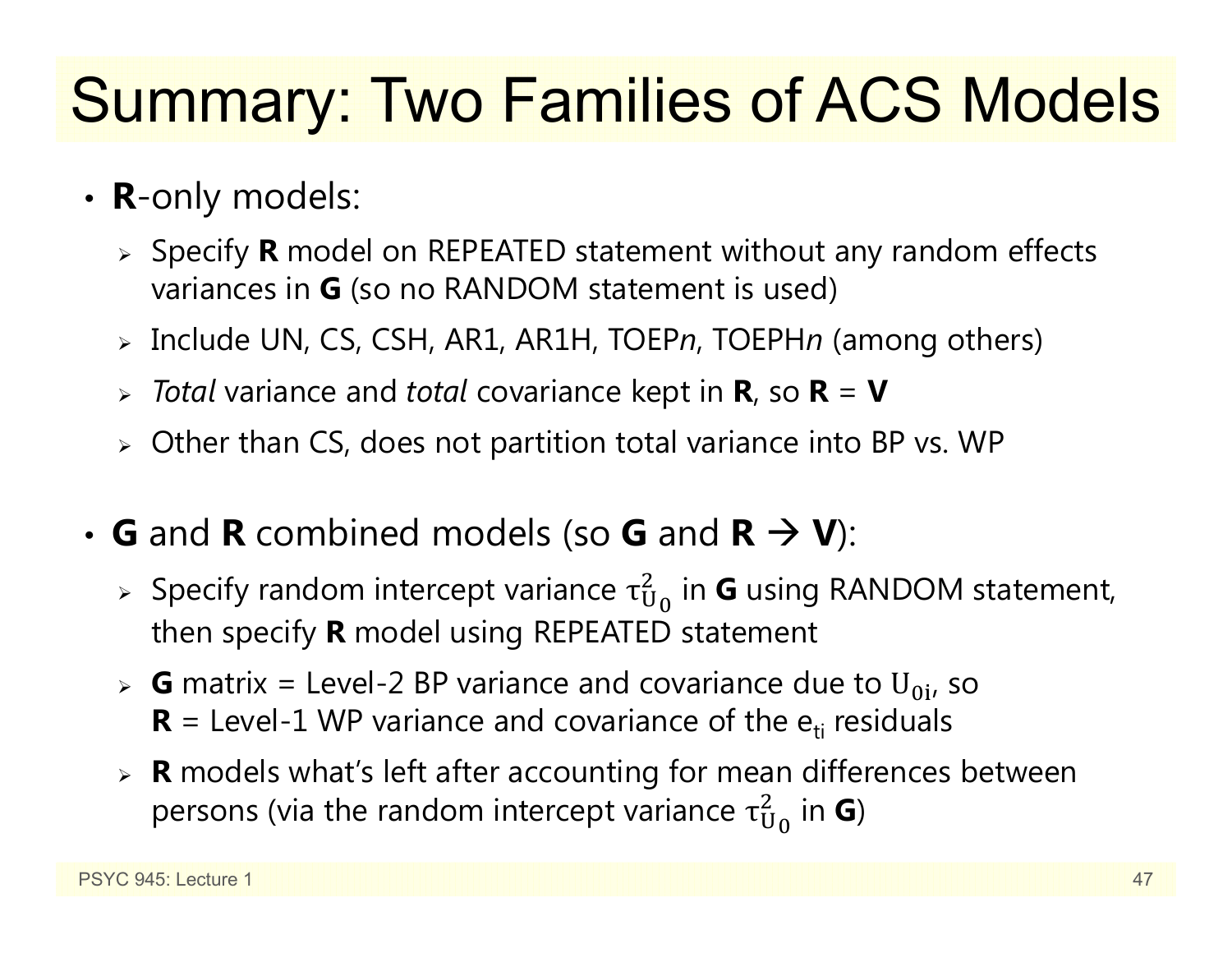# Syntax for Models for the Variance

- Does your model include r**andom intercept variance τ**ά  $\frac{2}{\bm{\mathsf{U}}_{\bm{0}}}$  (for U<sub>0i</sub>) ?
	- Use the **RANDOM** statement **G matrix**
	- $\triangleright$  Random intercept models BP interindividual differences in mean Y
- **What about residual variance**  $\sigma_{\rm e}^2$ <mark>2</mark> (for e<sub>ti</sub>) ?
	- Use the **REPEATED** statement **R matrix**
		- n • WITHOUT a RANDOM statement: R is BP and WP variance together = σ<del>՞ր</del>  $\mathbf 2$  $\rightarrow$  Total variances and covariances (to model all variation, so **R** = **V**)
		- n **• WITH a RANDOM statement: R is WP variance only**  $= \sigma_e^2$  $\mathbf 2$  $\rightarrow$  Residual variances and covariances to model WP intraindividual variation → G and R put back together = V matrix of total variances and covariances
- The **REPEATED** statement is always there implicitly…
	- Any model **always** has at least one residual variance in **R** matrix
- But the **RANDOM** statement is only there if you write it
	- **G** matrix isn't always necessary (don't always need random intercept)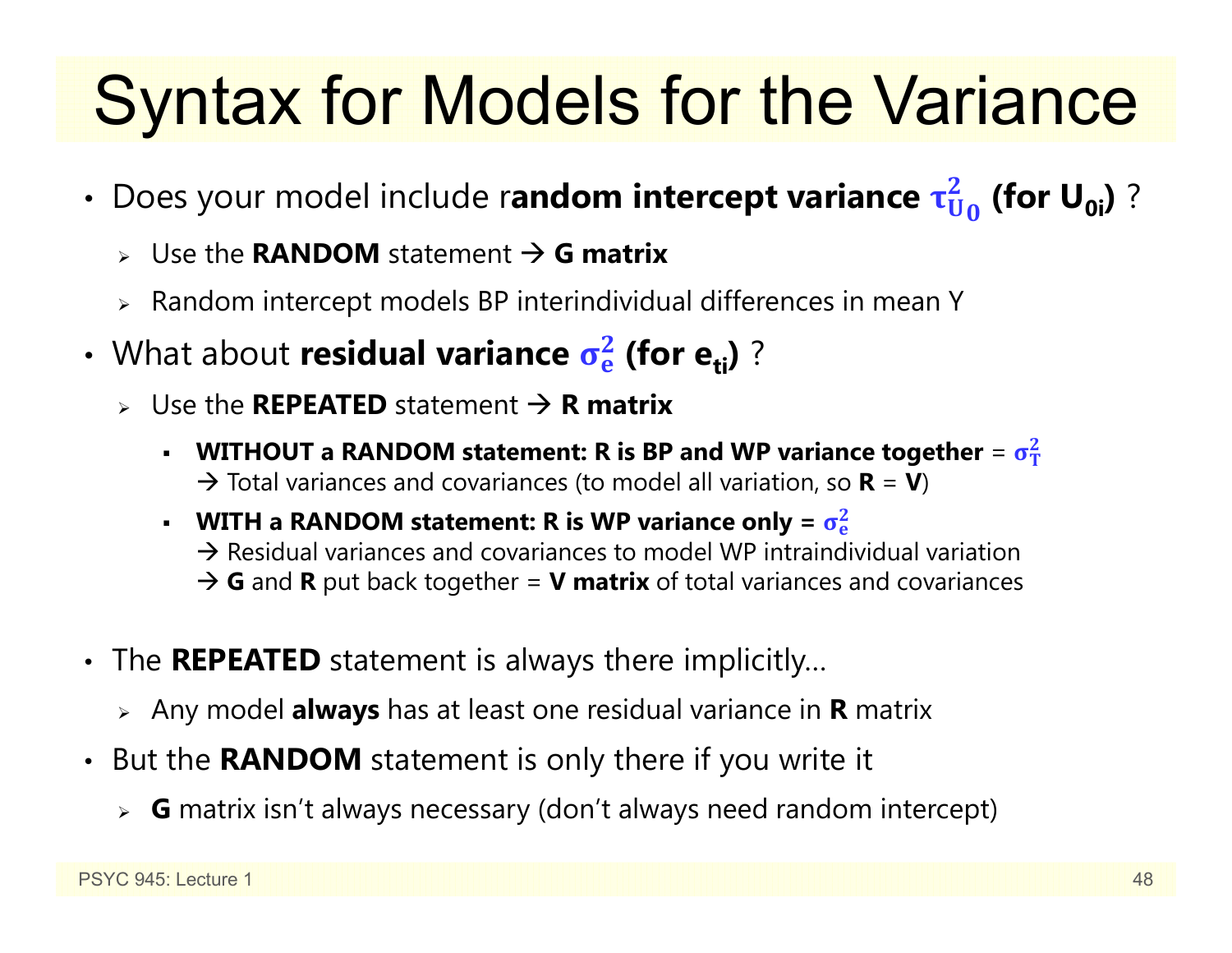# Wrapping Up: ACS Models

- • $\bm{\cdot}$  Even if you just expect fluctuation over time rather than change, you still should be concerned about accurately predicting the variances and covariances across occasions
- • Baseline models (from ANOVA least squares) are CS & UN:
	- Compound Symmetry: Equal variance and covariance over time
	- $\triangleright$  Unstructured: All variances & covariances estimated separately
	- $\triangleright\;$  CS and UN via ML or REML estimation allows missing data
- • MLM gives us choices in the middle
	- $\triangleright$  Goal: Get as close to UN as parsimoniously as possible
	- **R**-only: Structure TOTAL variation in one matrix ( **R** only)
	- **G** + **R**: Put constant covariance due to random intercept in **G**, then structural RESIDUAL covariance in **R** (so that **G** and **R V** TOTAL)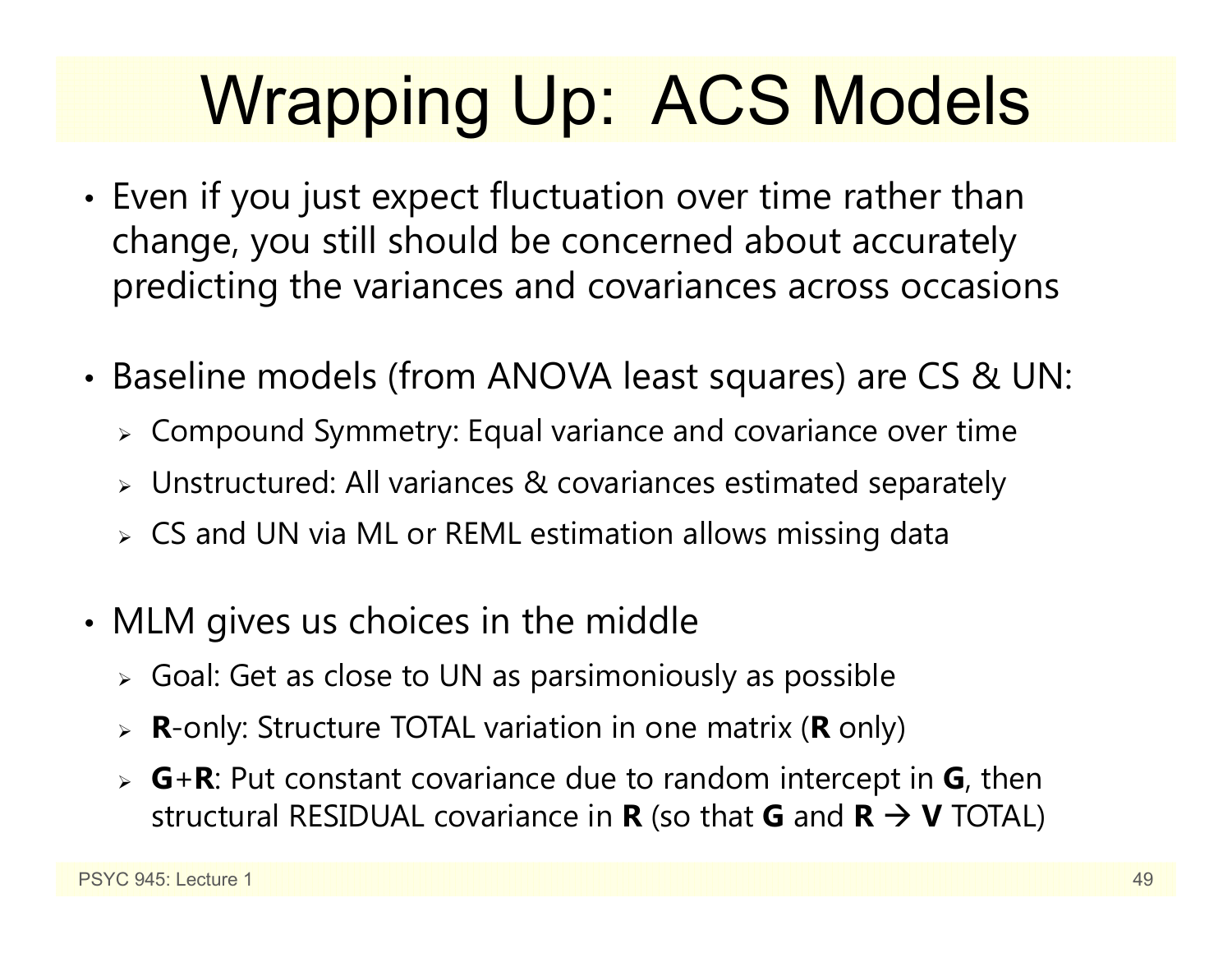# Review of Multilevel Models for Longitudinal Data

- •• Topics:
	- $\triangleright$  Concepts in longitudinal multilevel modeling
	- Describing within-person fluctuation using ACS models
	- **Describing within-person change using random effects**
	- $\triangleright$  Likelihood estimation in random effects models
	- Describing nonlinear patterns of change
	- $\triangleright$  Time-invariant predictors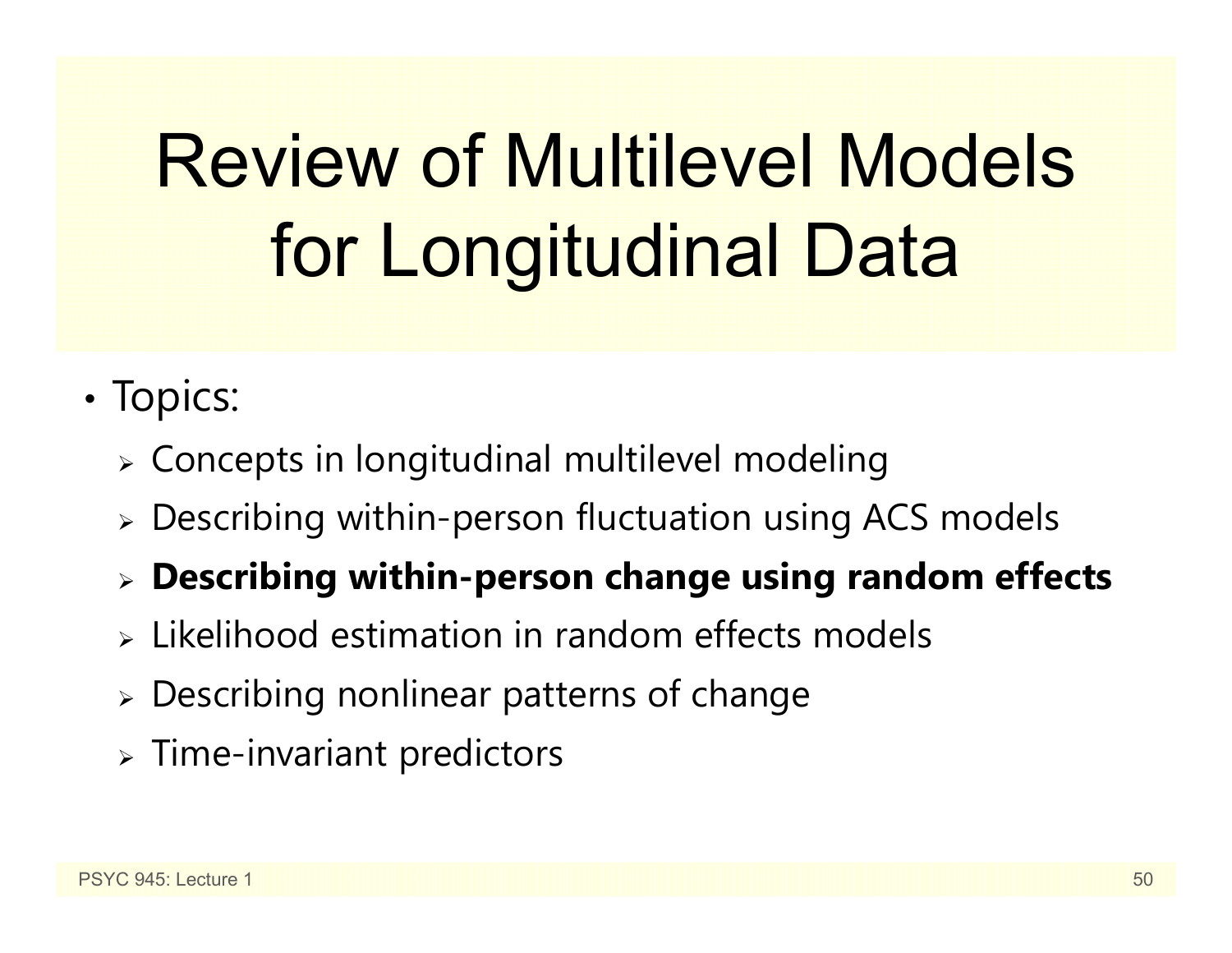# Modeling Change vs. Fluctuation



#### **Model for the Means:**

- WP Change  $\rightarrow$  describe pattern of *average* change (over "time")
- WP Fluctuation  $\bm{\rightarrow}$  \*may\* not need anything (if no systematic change)

#### **Model for the Variance:**

- WP Change  $\rightarrow$  describe *individual differences* in change (random effects)  $\rightarrow$  this allows variances and covariances to differ over time
- WP Fluctuation  $\bm{\rightarrow}$  describe pattern of variances and covariances over time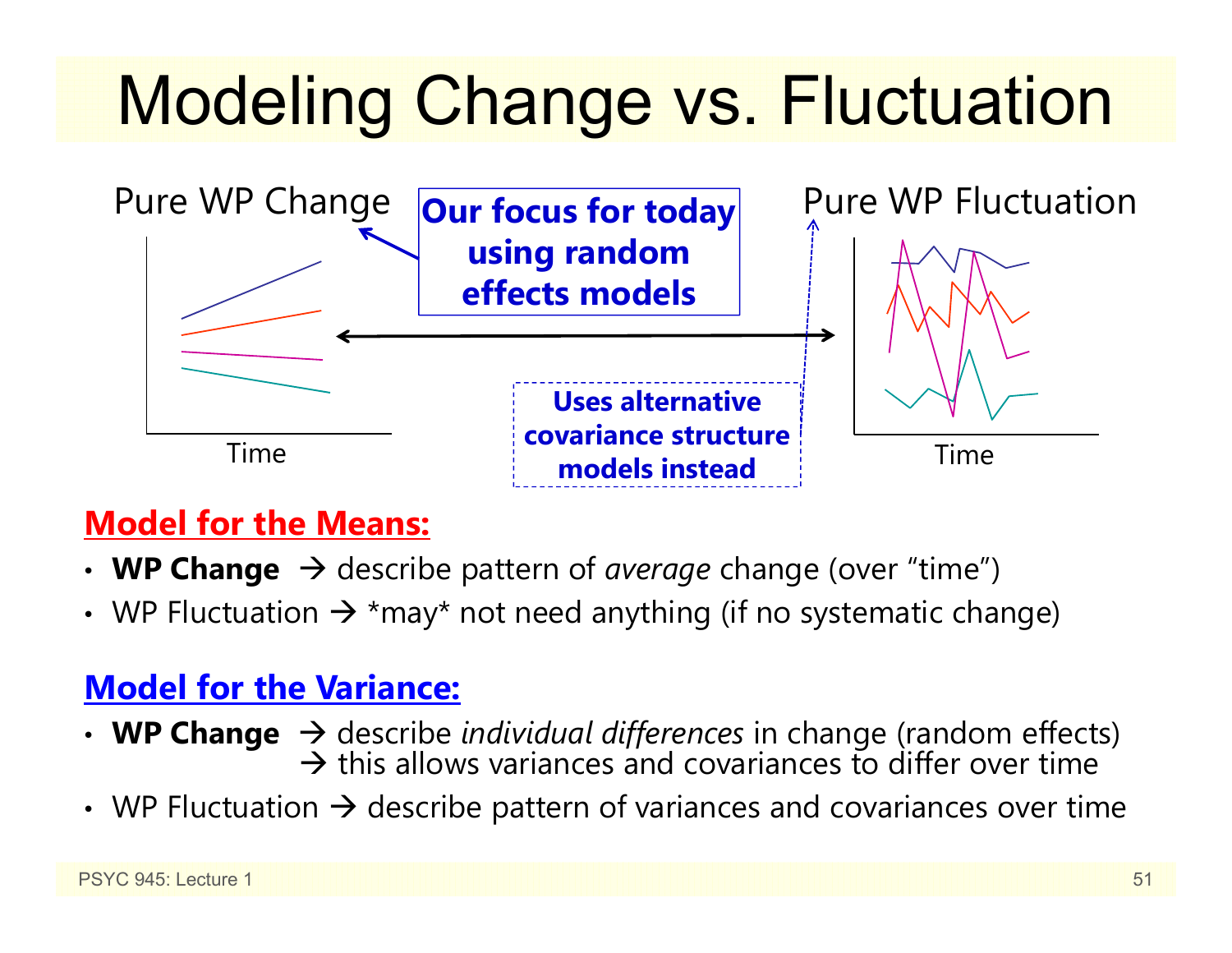# The Big Picture of Longitudinal Data: **Models for the Means**

- • What kind of change occurs on average over "time"? There are two baseline models to consider:
	- > "**Empty**" → only a fixed intercept (predicts no change)
	- $\triangleright$  "Saturated"  $\rightarrow$  all occasion mean differences from time 0 (ANOVA model that uses # fixed effects= *n* ) *\*\*\* may not be possible in unbalanced data*



In-between options: polynomial slopes, piecewise slopes, nonlinear models…

#### **Saturated Means:**

Reproduces mean at each occasion

**# Fixed Effects** 

**= # Occasions**

### Good fit **Good fit**

#### *Name… that… Trajectory!*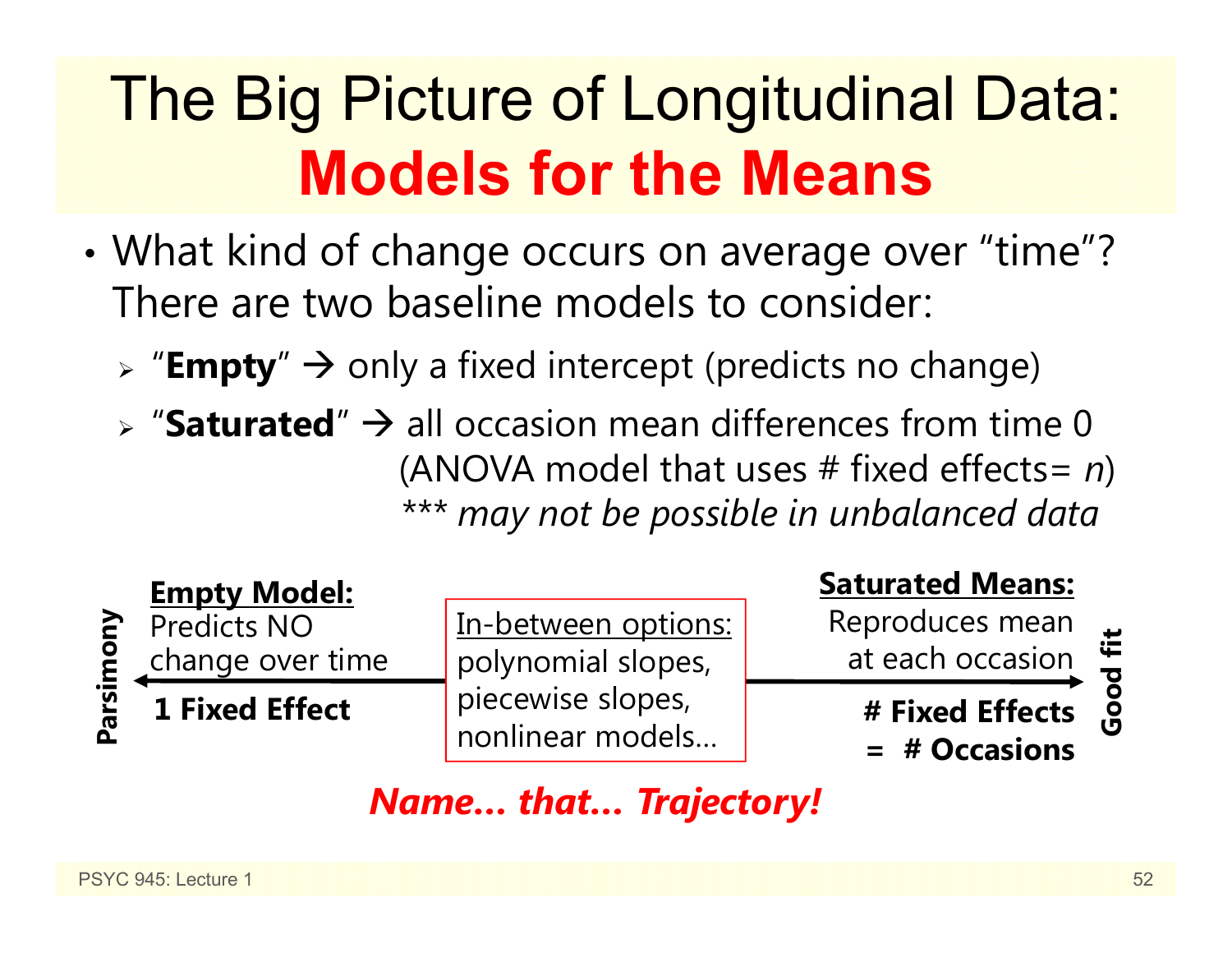# The Big Picture of Longitudinal Data: **Models for the Variance**

![](_page_52_Figure_1.jpeg)

#### *What is the pattern of variance and covariance over time?*

CS and UN are just two of the many, many options available within MLM, including *random effects models* (for change) and *alternative covariance structure models* (for fluctuation).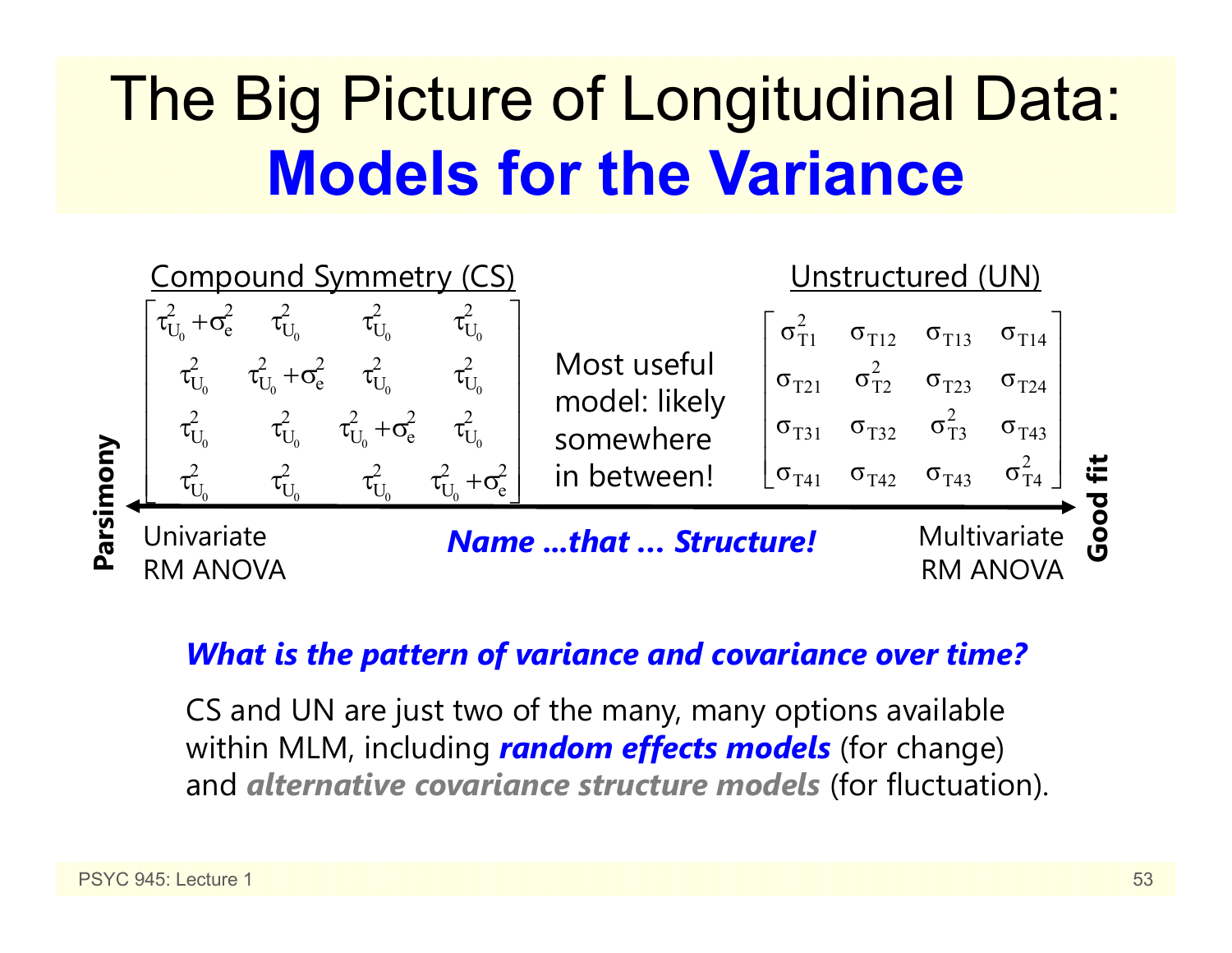# Empty Means, Random Intercept Model

### GLM Empty Model:

•**yi = β<sup>0</sup> <sup>+</sup> ei**

### MLM Empty Model:

• Level 1:

$$
\mathbf{y}_{ti} = \mathbf{\beta}_{0i} + \mathbf{e}_{ti}
$$

• Level 2:

$$
\beta_{0i} = \gamma_{00} + U_{0i}
$$

**Fixed Intercept =grand mean (because no predictors yet)** 

**Random Intercept = individual-specific deviation from predicted intercept**

### **3** Total Parameters: **Model for the Means (1):**

•**·** Fixed Intercept **γ**<sub>00</sub>

**Model for the Variance (2):**

•• Level-1 Variance of  $\mathrm{e_{\scriptscriptstyle{t\mathrm{i}}}} \rightarrow \sigma_{\mathrm{e}}^2$ 

• Level-2 Variance of 
$$
U_{0i} \rightarrow \tau_{U_0}^2
$$

**Residual = time-specific deviation from individual's predicted outcome** 

> **Composite equation: yti = (γ<sup>00</sup> + U0i ) + eti**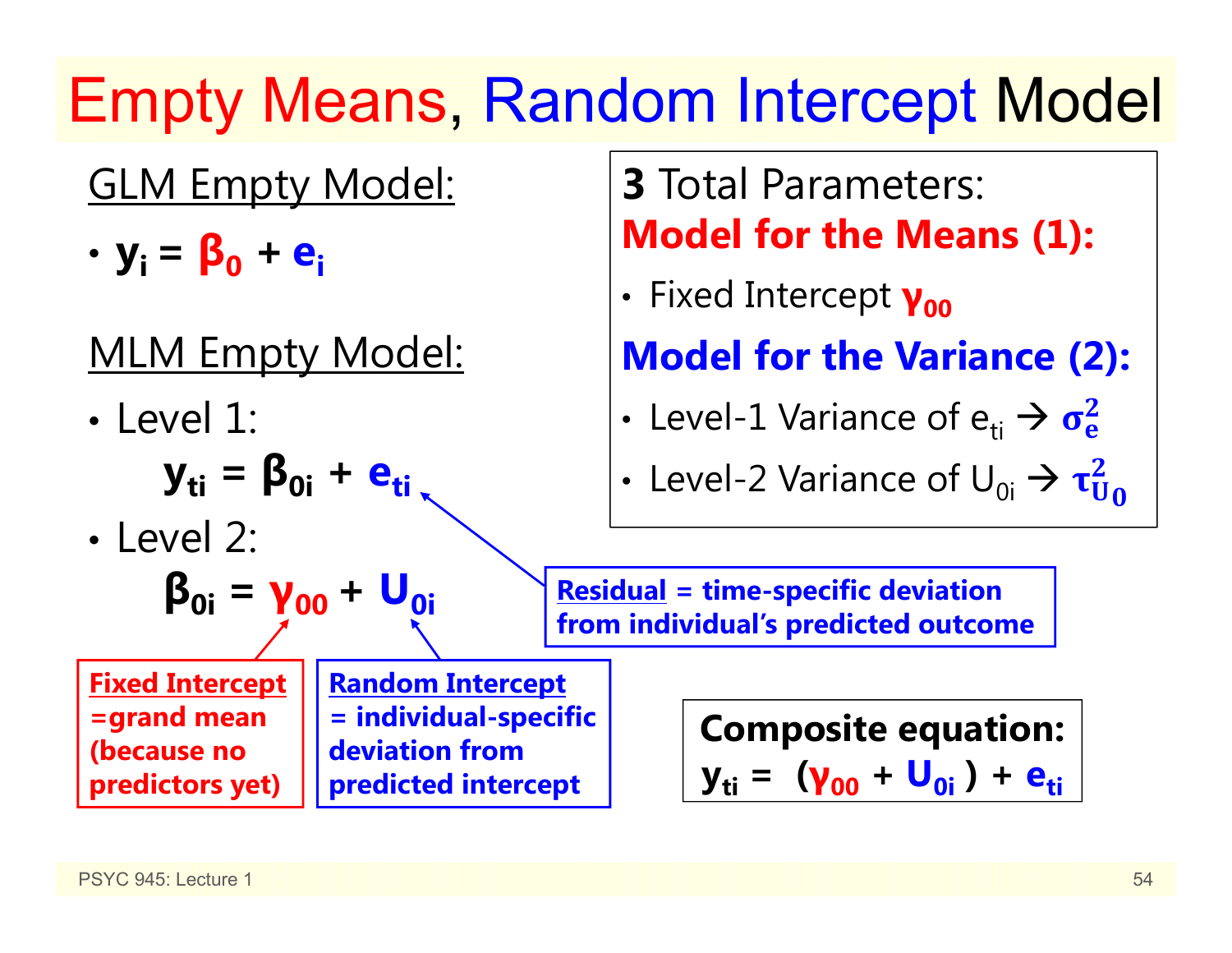# Augmenting the empty means, random intercept model with *time*

•2 questions about the possible effects of *time*:

### **1. Is there an effect of time on average?**

- $\triangleright$  If the line describing the sample means not flat?
- Significant **FIXED** effect of time

### **2. Does the average effect of time vary across individuals?**

- Does each individual need his or her own line?
- Significant **RANDOM** effect of time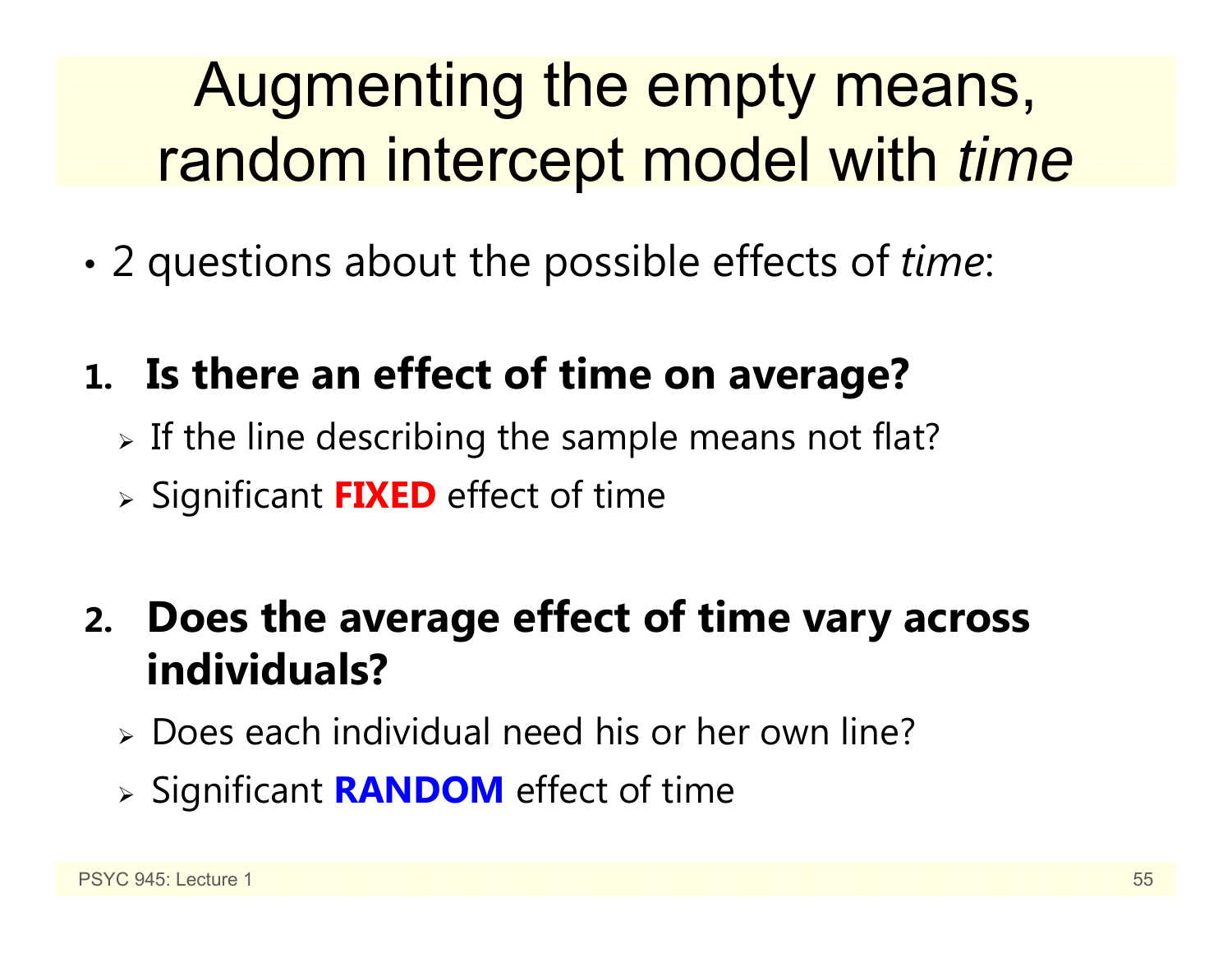## Fixed and Random Effects of Time(Note: The intercept is random in every figure)

![](_page_55_Figure_1.jpeg)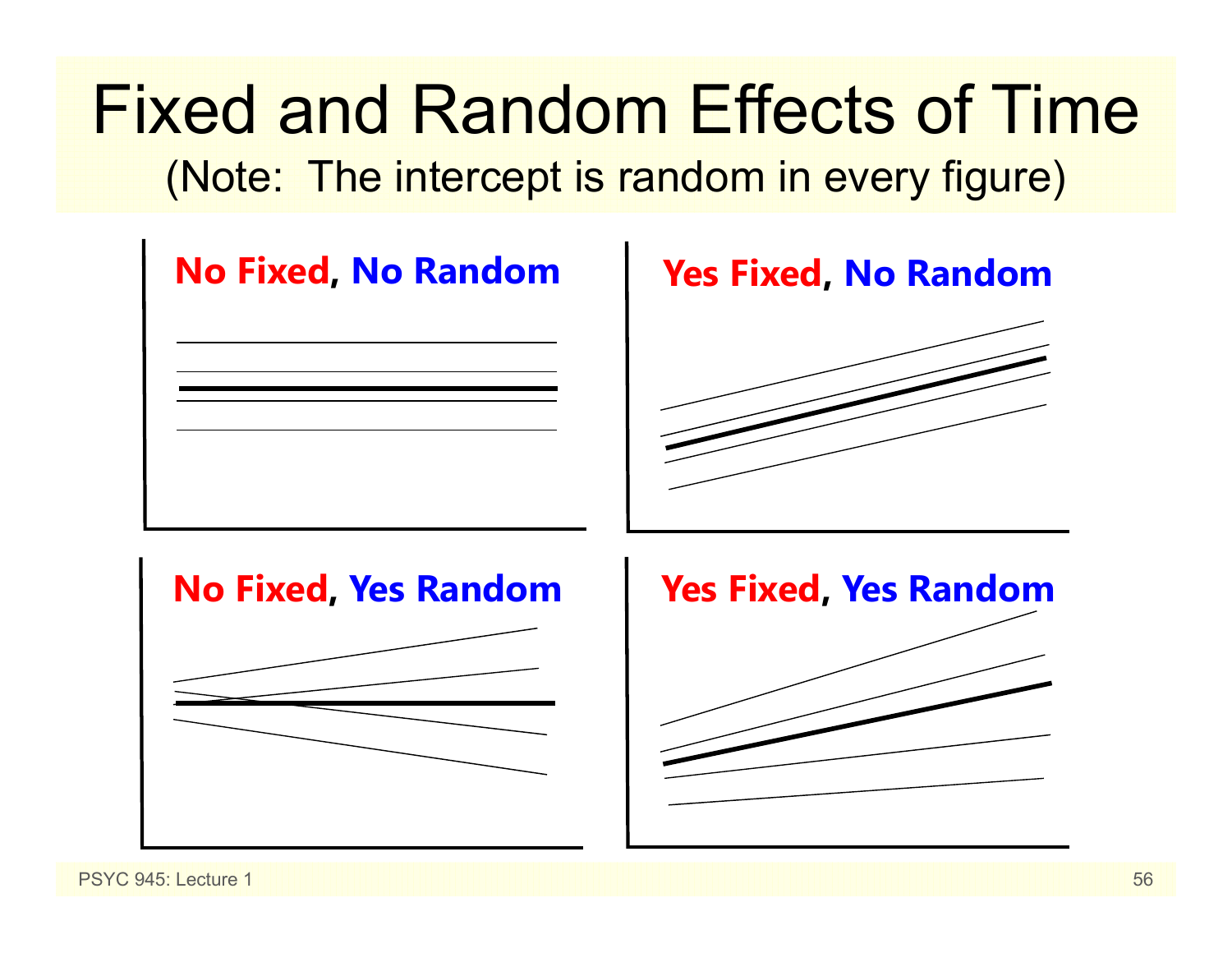### Fixed Linear Time, Random Intercept Model (4 total parameters: effect of time is FIXED only)

![](_page_56_Figure_1.jpeg)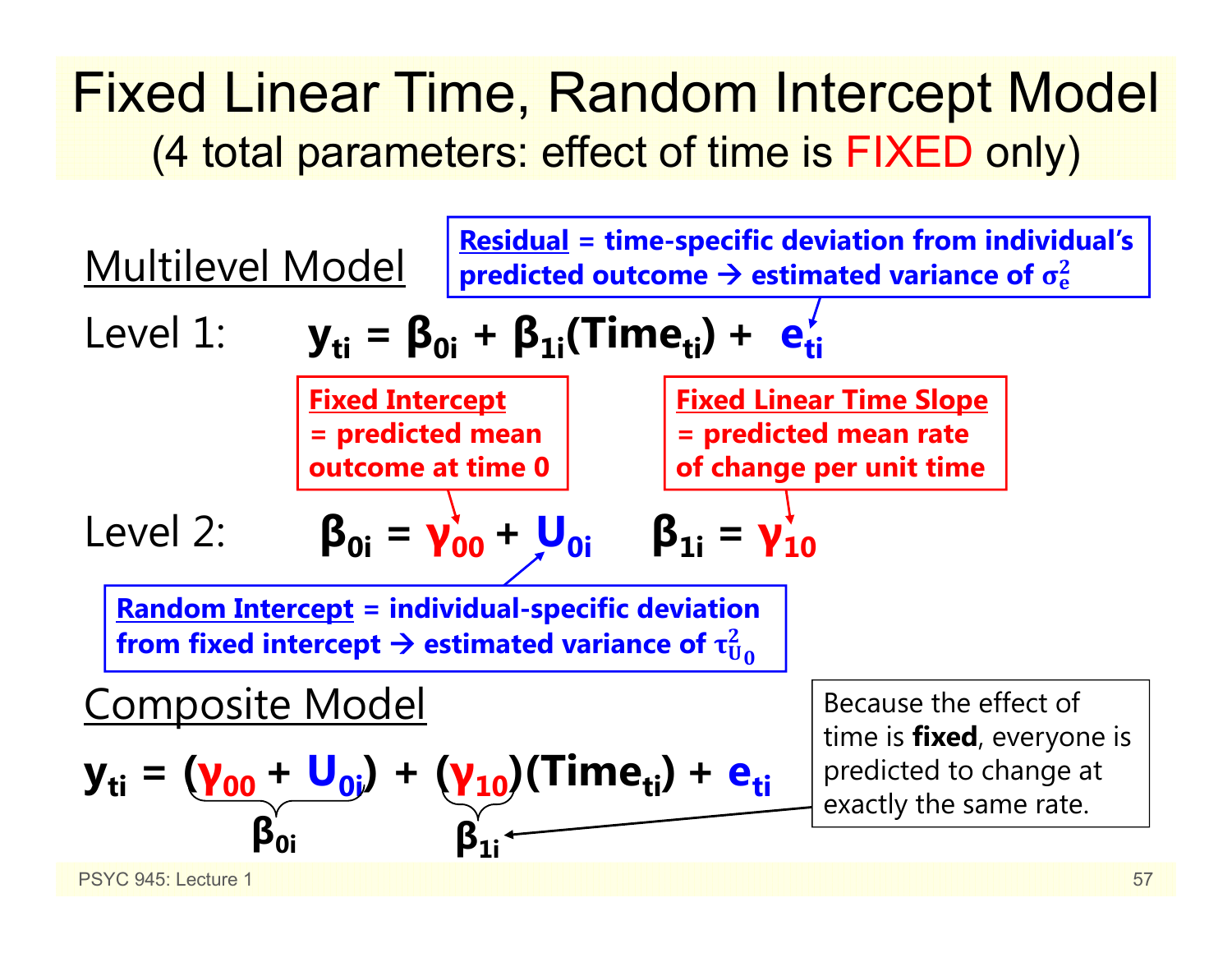## Explained Variance from Fixed Linear Time

- Most common measure of effect size in MLM is Pseudo-R 2
	- $\triangleright$  Is supposed to be variance accounted for by predictors
	- $\triangleright$  Multiple piles of variance mean multiple possible values of pseudo R<sup>2</sup> (can be calculated per variance component or per model level)
	- $>$  A fixed linear effect of time will reduce level-1 residual variance  $\sigma_{\rm e}^2$  $\frac{2}{6}$  in **R**
	- $\triangleright$  By how much is the residual variance  $\sigma_{\rm e}^2$  $<sup>2</sup>$  reduced?</sup>

 $\epsilon_{\text{e}}^2 = \frac{\text{residual variance}_{\text{fewer}} - \text{residual variance}_{\text{move}}}{\text{residual variance}_{\text{fewer}}}$ residual variance - residual variancePseudo  $R_e^2 = \frac{7.65 \text{ rad}}{2} \cdot \frac{1.65 \text{ rad}}{2} \cdot \text{residual variance}}$ 

 $\triangleright$  If time varies between persons, then level-2 random intercept variance  $\tau_{\rm U}$  $^2_{{\mathsf U}_0}$  in **G** may also be reduced:

 $\frac{2}{U0} = \frac{1 \text{ and on inductor per variable}}{\text{random intercept variance}}$ Pseudo  $R_{U0}^2 = \frac{\text{random intercept variance}_{\text{fewer}} - \text{random intercept variance}}{\text{random intercept variance}_{\text{fewer}}}$ 

 $\triangleright$  But you are likely to see a (net) INCREASE in  $\tau_{\mathrm{U}}^2$  $^2_{\mathrm{U}_\mathrm{0}}$  instead.... Here's why: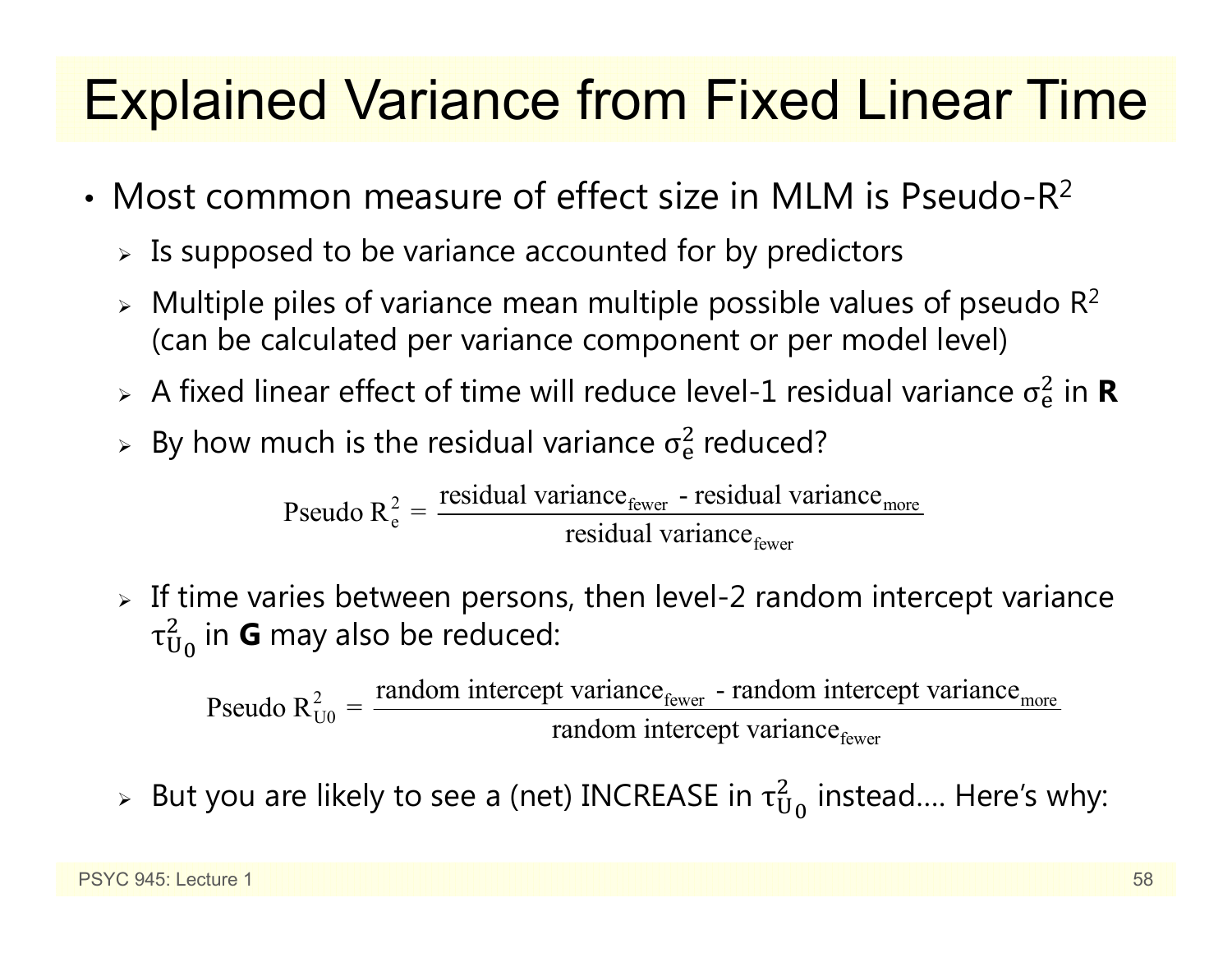## Increases in Random Intercept Variance

- •• Level-2 random intercept variance  $\tau^2_U$  $_{\rm U_0}^2$  will often increase as a consequence of reducing level-1 residual variance  $\sigma_{\rm e}^2$  $\overline{2}$
- Observed level-2  $\tau^2_{\mathrm{U}}$  $_{\rm U_0}^2$  is NOT just between-person variance
	- > Also has a small part of within-person variance (level-1  $\sigma_{\rm e}^2$ ), or: Observed  $\bm{\tau}^2_{\text{U}}$  $_{\rm U_0}^2$  = True  $\tau_{\rm U}^2$  $\frac{2}{\mu_0}$  + (σ<sup>2</sup><sub>e</sub>  $^{2}_{e}$ /n)
		- **As** *n* occasions increases, bias of level-1  $\sigma_{\rm e}^2$  $\frac{2}{9}$  is minimized
	- $\triangleright$  Likelihood-based estimates of "true"  $\tau_{\mathrm{U}}^2$  $_{\rm U_0}^2$  use ( $\sigma_{\rm e}^2$  $\frac{2}{e}$ /n) as correction factor: True  $\bm{\tau}^{\text{{\tiny \it L}}}_{\text{U}}$  $_{\rm U_0}^2$  = Observed  $\tau_{\rm U}^2$  $\frac{2}{\mathsf{U}_0}$  – ( $\sigma_{\rm e}^2$  $^{2}_{e}$ /n)
- •• For example: observed level-2  $\tau^2_{\mathrm{U}}$  $\overline{2}$ <sub>0</sub>=4.65, level-1 σ $^2$ e=7.06, *n*=4
	- $\triangleright$  True τ $_\mathrm{U}^2$ ଶ = 4.65 <sup>−</sup>(**7.60**/4) = **2.88** in empty means model
	- $\triangleright$  Add fixed linear time slope  $\rightarrow$  reduce  $\sigma_{\rm e}^2$  $^{2}_{6}$  from 7.06 to 2.17 (R<sup>2</sup> = .69)
	- $>$  But now True  $\tau^2_{\mathrm{U}}$ ଶ = 4.65 <sup>−</sup>(**2.17**/4) = **4.10** in fixed linear time model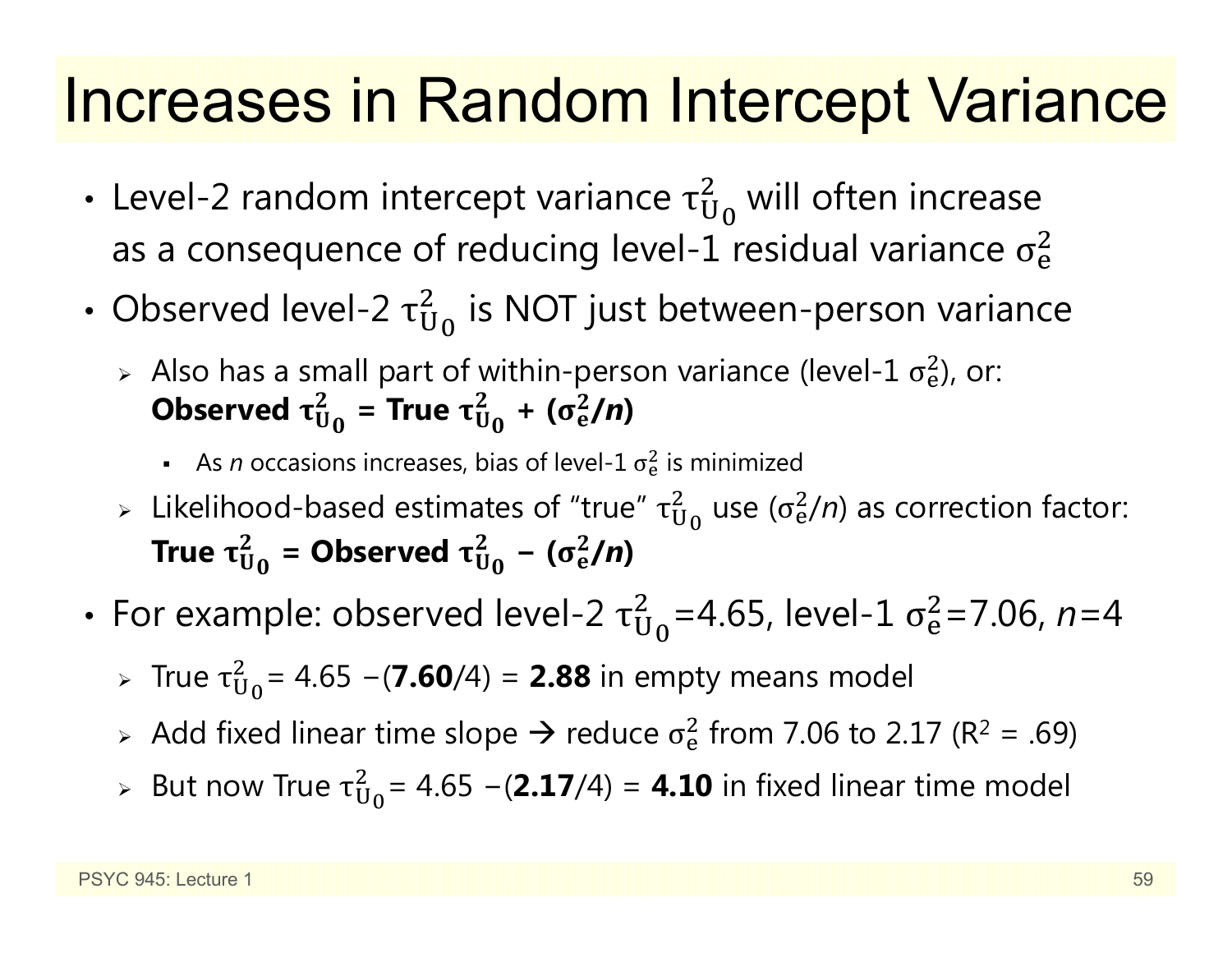# Random Intercept Models Imply…

- • **People differ from each other systematically in only ONE way**  $\mathcal{L}(\mathcal{L})$ in intercept  $(U_{0i})$ , which implies **ONE kind of BP variance**, which translates to **ONE source of person dependency** (covariance or correlation in the outcomes from the same person)
- •• If so, after controlling for BP intercept differences (by estimating the variance of  $\sf{U}_{0i}$  as  $\tau^2_U$  $\overline{2}$  $_{\rm 0}$ in the  $\bf G$  matrix), the  $\bf e_{ti}$  residuals (whose  $_{\rm 0}$ variance and covariance are estimated in the **R** matrix) should be **uncorrelated with homogeneous variance across time**, as shown:

| Level-2<br><b>G</b> matrix:                           | Level-1 <b>R</b> matrix:<br><b>REPEATED TYPE=VC</b>    | <b>G</b> and <b>R</b> matrices combine to create<br>a total <b>V</b> matrix with CS pattern                                   |
|-------------------------------------------------------|--------------------------------------------------------|-------------------------------------------------------------------------------------------------------------------------------|
|                                                       | $\sigma^2$ 0 0 0                                       | $\tau_{U_0}^2 + \sigma_e^2$ $\tau_{U_0}^2$ $\tau_{U_0}^2$<br>$\tau_{\rm U_{o}}^2$                                             |
| <b>RANDOM</b>                                         |                                                        |                                                                                                                               |
| $TYPE=UN$                                             | $0 \quad \sigma^2$ $0 \quad 0$                         | $\tau_{U_0}^2$ $\tau_{U_0}^2 + \sigma_e^2$ $\tau_{U_0}^2$<br>$\tau^2_{\rm U_o}$                                               |
| $\begin{bmatrix} \tau_{\mathrm{U}_0}^2 \end{bmatrix}$ | $\sigma_e^2$<br>$\overline{0}$                         | $\tau_{\rm U_o}^2 + \sigma_{\rm e}^2$<br>$\tau^2_{\rm U_{\rm o}}$<br>$\tau^2_{\rm U_{\alpha}}$<br>$\tau^2_{\mathrm{U}_\circ}$ |
|                                                       | $\begin{bmatrix} 0 & 0 & 0 & \sigma_e^2 \end{bmatrix}$ | $\tau_{\rm U_o}^2 + \sigma_{\rm e}^2$<br>$\tau^2_{\rm U_{_0}}$<br>$\tau^2_{\rm U_o}$                                          |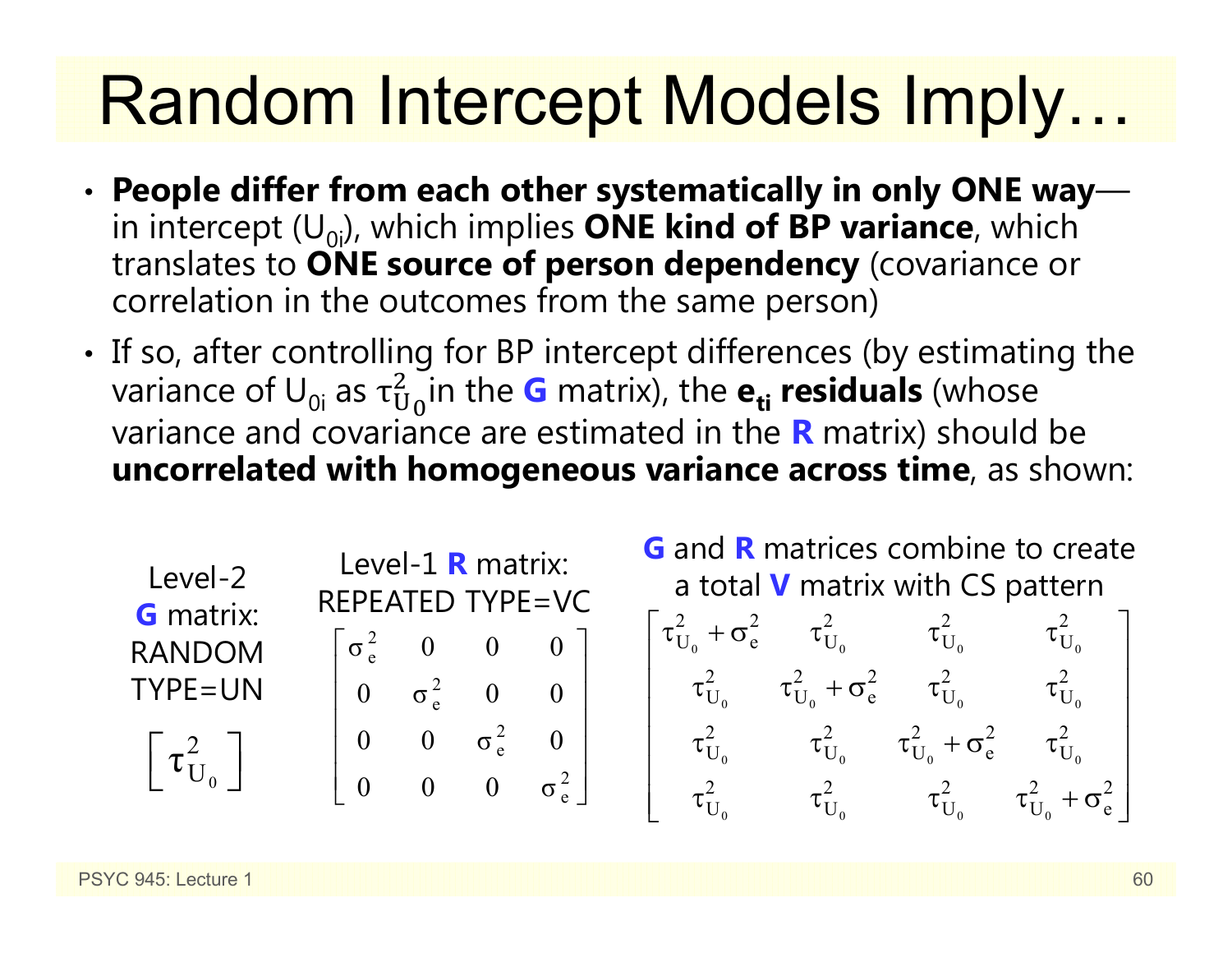## Matrices in a Random Intercept Model

**Total predicted data matrix is called V matrix, created from the G [TYPE=UN] and R [TYPE=VC] matrices as follows:**

$$
\mathbf{V} = \mathbf{Z} \cdot \mathbf{G} \cdot \mathbf{Z}^{T} + \mathbf{R} = \mathbf{V}
$$
  
\n
$$
\mathbf{V} = \begin{bmatrix} 1 \\ 1 \\ 1 \\ 1 \end{bmatrix} \begin{bmatrix} \tau_{U_{0}}^{2} \end{bmatrix} [1 \ 1 \ 1 \ 1] + \begin{bmatrix} \sigma_{e}^{2} & 0 & 0 & 0 \\ 0 & \sigma_{e}^{2} & 0 & 0 \\ 0 & 0 & \sigma_{e}^{2} & 0 \\ 0 & 0 & 0 & \sigma_{e}^{2} \end{bmatrix} = \begin{bmatrix} \tau_{U_{0}}^{2} + \sigma_{e}^{2} & \tau_{U_{0}}^{2} & \tau_{U_{0}}^{2} & \tau_{U_{0}}^{2} \\ \tau_{U_{0}}^{2} & \tau_{U_{0}}^{2} + \sigma_{e}^{2} & \tau_{U_{0}}^{2} & \tau_{U_{0}}^{2} \\ \tau_{U_{0}}^{2} & \tau_{U_{0}}^{2} & \tau_{U_{0}}^{2} + \sigma_{e}^{2} & \tau_{U_{0}}^{2} \\ \tau_{U_{0}}^{2} & \tau_{U_{0}}^{2} & \tau_{U_{0}}^{2} & \tau_{U_{0}}^{2} + \sigma_{e}^{2} \end{bmatrix}
$$

**VCORR then provides the intraclass correlation, calculated as:** 

 $\mathbf{ICC} = \mathbf{\tau_U^2}$  $\frac{2}{\mathsf{U}_\mathsf{0}}$  /  $(\tau_\mathsf{U}^2$  $\frac{2}{\mathsf{U}_{{\bf 0}}}$  $+$   $\sigma_{e}^{2}$ **)**

1 ICC ICC ICC ICC 1 ICC ICC ICC ICC 1 ICCICC ICC ICC 1 $\begin{bmatrix} 1 & \text{ICC} & \text{ICC} & \text{ICC} \\ \text{ICC} & 1 & \text{ICC} & \text{ICC} \\ \text{ICC} & \text{ICC} & 1 & \text{ICC} \\ \text{ICC} & \text{ICC} & \text{ICC} & 1 \end{bmatrix}$ assumes a constant correlation over time

#### **For any random effects model:**

**G matrix** = BP variances/covariances

**R matrix** = WP variances/covariances

**Z matrix** = values of predictors with random effects (just intercept here), which can vary per person

**V matrix** = Total variance/covariance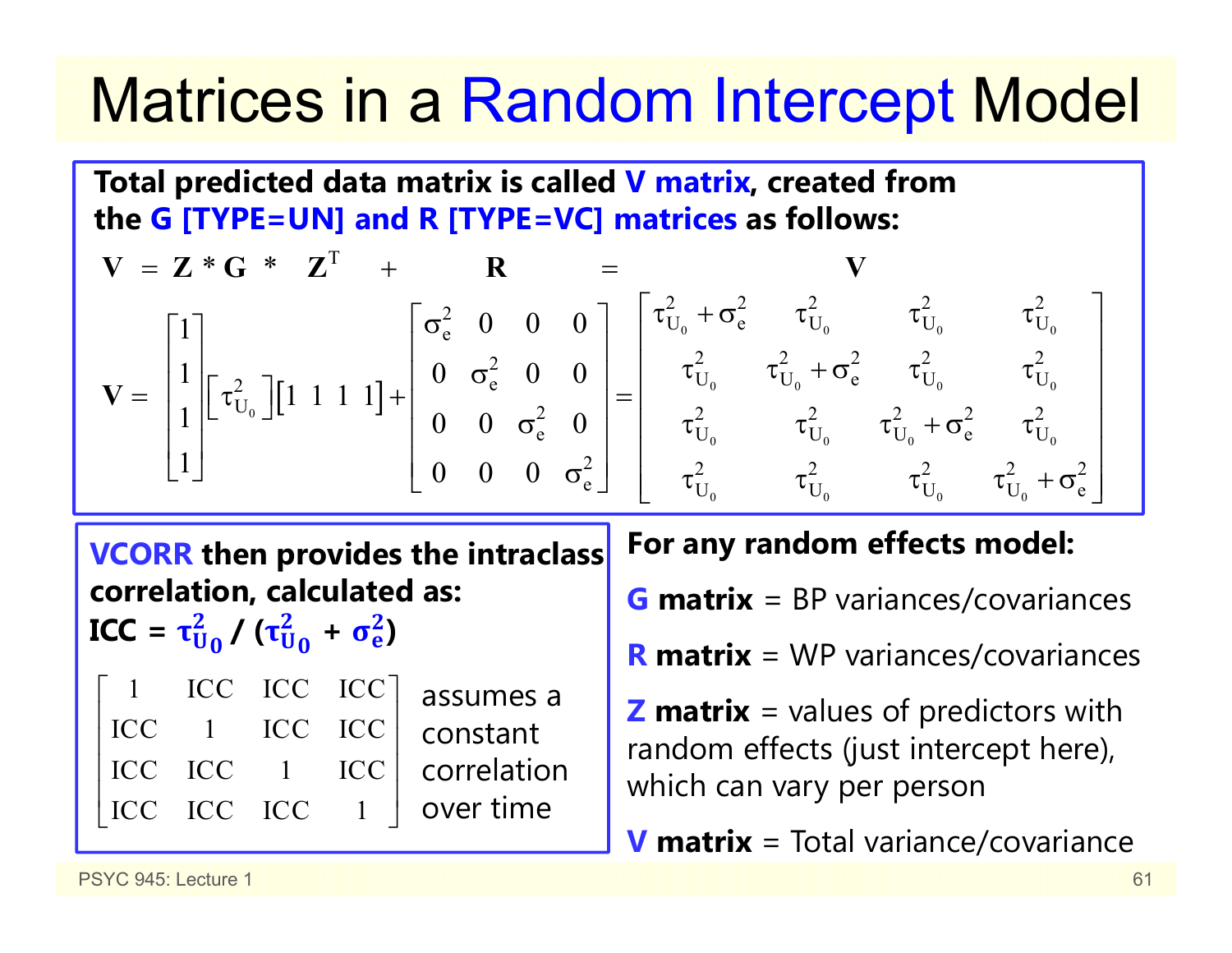### Random Linear Time Model (6 total parameters)

| Multilevel Model                                                  | Residual = time-specific deviation from individual's<br>predicted outcome $\rightarrow$ estimated variance of $\sigma_e^2$ |                                                               |                                                                             |
|-------------------------------------------------------------------|----------------------------------------------------------------------------------------------------------------------------|---------------------------------------------------------------|-----------------------------------------------------------------------------|
| Level 1:                                                          | \n $y_{ti} = \beta_{0i} + \beta_{1i} (Time_{ti}) + e_{ti}^j$ \n                                                            | \n $\frac{Fixed\text{ Internet}}{= predicted\text{ mean}}$ \n | \n $\frac{Fixed\text{ Linear Time Slope}}{= predicted\text{ mean rate}}$ \n |
| Level 2:                                                          | \n $\beta_{0i} = \gamma_{00}^j + U_{0i}$ \n                                                                                | \n $\beta_{1i} = \gamma_{10}^j + U_{1i}$ \n                   |                                                                             |
| Random\text{ Internetcept} = individual-specific\text{ deviation} | \n        and dividend-specific\text{ deviation}                                                                           | \n        and standard deviation                              |                                                                             |
| from fixed intercept at time 0                                    | \n        and individual-specific\text{ deviation}                                                                         | \n        and estimated\n        from fixed linear time slope | \n        and standard variance of $\tau_{U_1}^2$ \n                        |
| Composite Model                                                   | \n $\rightarrow$ estimated variance of $\tau_{U_1}^2$ \n                                                                   | \n $\rightarrow$ estimated variance of $\tau_{U_1}^2$ \n      | \n $\rightarrow$ estimated variance of $\tau_{U_1}^2$ \n                    |
| Composite Model                                                   | \n $y_{ti} = (\gamma_{00} + U_{0i}) + (\gamma_{10} + U_{1i})(Time_{ti}) + e_{ti}$ \n                                       | \n $\beta_{0i}$ \n                                            | \n $\beta_{1i}$ \n                                                          |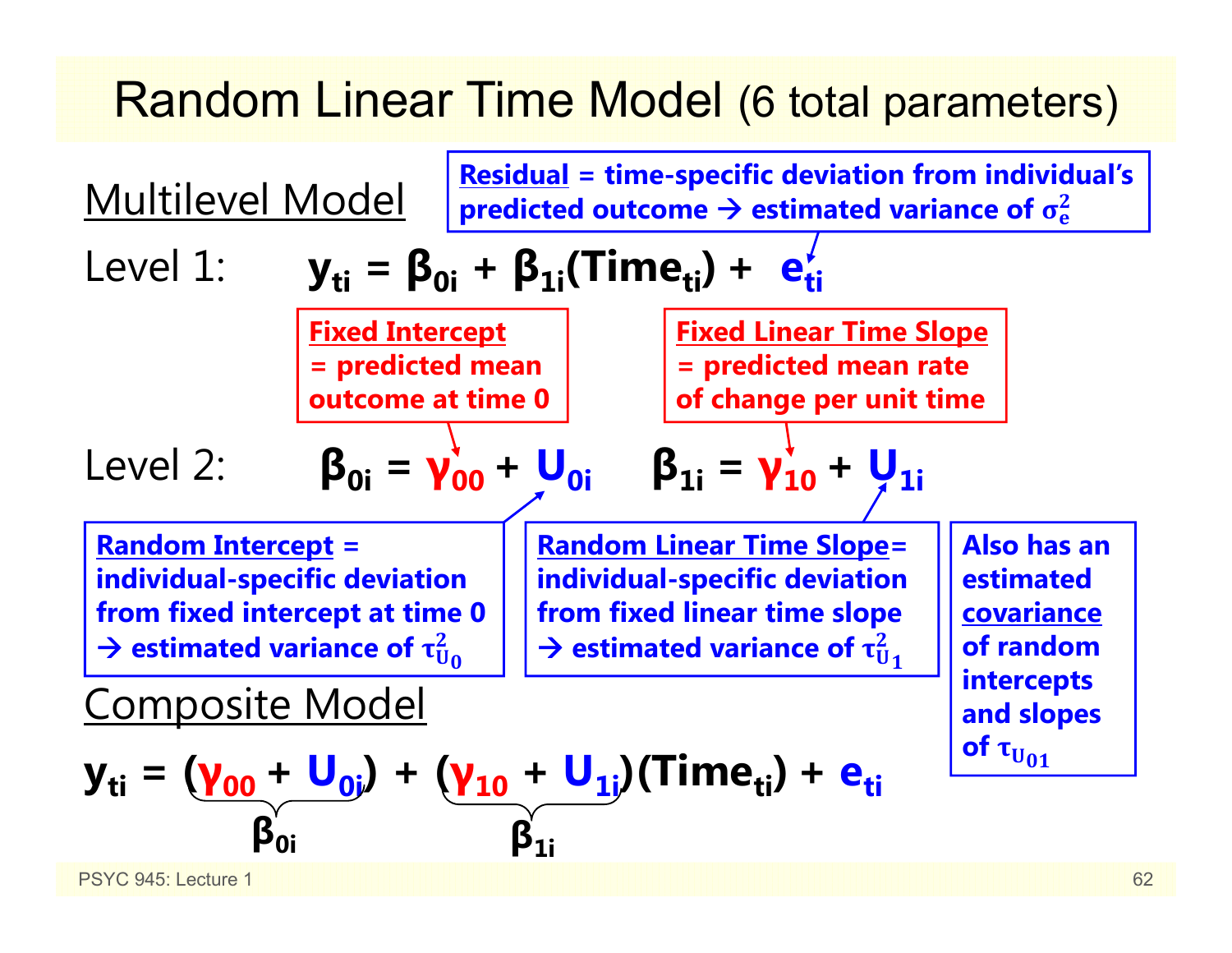## Random Linear Time Model

![](_page_62_Figure_1.jpeg)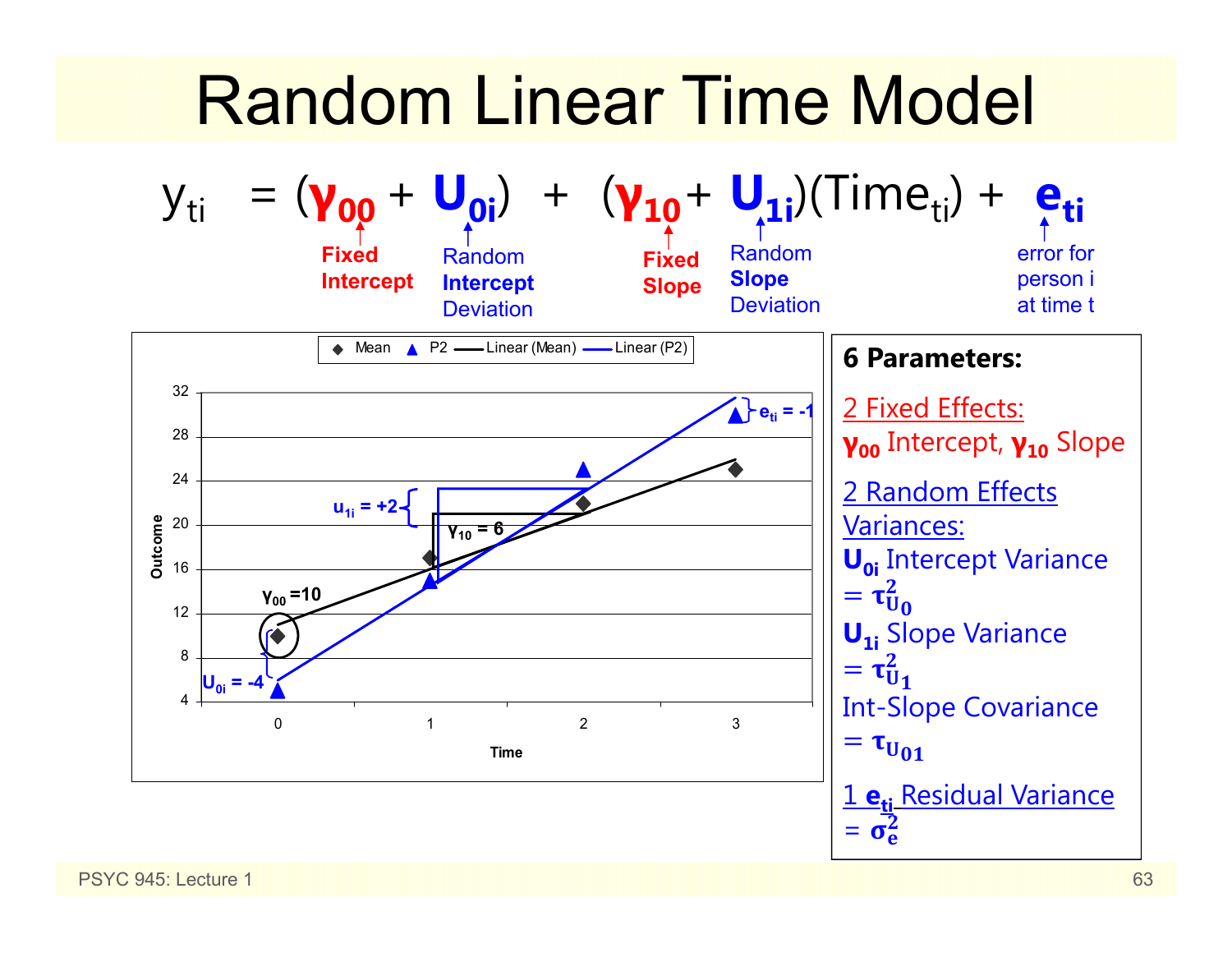## Quantification of Random Effects Variances

- • We can test if a random effect variance is significant, but the variance estimates are not likely to have inherent meaning
	- e.g., "I have a significant fixed linear time effect of **γ10 = 1.72**, so people increase by 1.72/time on average. I also have a significant random linear time slope variance of  $\tau_{\rm U}^2$  $\frac{2}{y_1}$  = **0.91**, so people need their own slopes (people change differently). But how much is a variance of **0.91**, really?"

#### •**95% Random Effects Confidence Intervals** can tell you

- $\triangleright\;$  Can be calculated for each effect <u>that is random i</u>n your model
- $\triangleright$  Provide range around the fixed effect within which 95% of your sample is predicted to fall, based on your random effect variance:

Random Effect 95% CI = fixed effect  $\pm (1.96*\sqrt{\text{Random Variance}})$ 

Linear Time Slope 95% CI =  $\gamma_{10} \pm \left(1.96*\sqrt{\tau_{U_1}^2}\right) \rightarrow 1.72 \pm \left(1.96*\sqrt{0.91}\right) = -0.15$  to 3.59

 $\triangleright$  So although people improve on average, individual slopes are predicted to range from <sup>−</sup>0.15 to 3.59 (so some people may actually decline)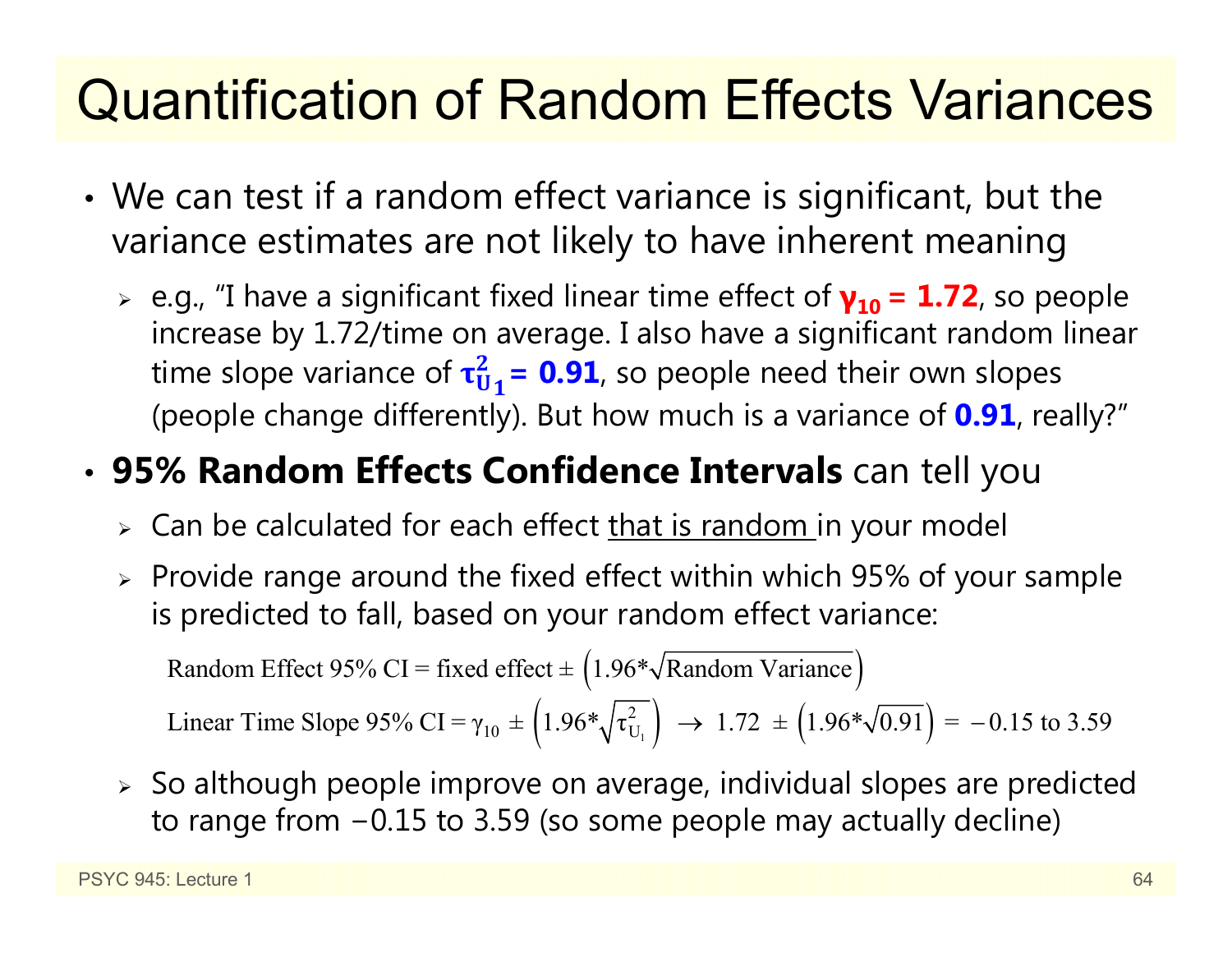# Random Linear Time Models Imply:

- • **People differ from each other systematically in TWO ways**—in intercept  $(U_{0i})$  and slope  $(U_{1i})$ , which implies **TWO kinds of BP variance**, which translates to **TWO sources of person dependency**  (covariance or correlation in the outcomes from the same person)
- •• If so, after controlling for both BP intercept and slope differences (by estimating the  $\tau_{\mathrm{U}}^{2}$  $_{\rm U_0}^2$  and  $\rm \tau_U^2$  $^2_{{\mathbf{U}}_{\mathbf{1}}}$  variances in the  $\mathbf G$  matrix), the  $\mathbf e_{\mathbf{t}}$ **residuals** (whose variance and covariance are estimated in the **R** matrix) should be **uncorrelated with homogeneous variance across time**, as shown:

| Level-2          | Level-1 <b>R</b> matrix: |  |  |  |  |
|------------------|--------------------------|--|--|--|--|
| <b>G</b> matrix: | REPEATED TYPE=VC         |  |  |  |  |
| <b>RANDOM</b>    |                          |  |  |  |  |
| TYPE=UN          |                          |  |  |  |  |
|                  |                          |  |  |  |  |
|                  |                          |  |  |  |  |
|                  |                          |  |  |  |  |

**G** and **R** combine to create a total **V** matrix whose per-person structure depends on the specific time occasions each person has (very flexible for unbalanced time)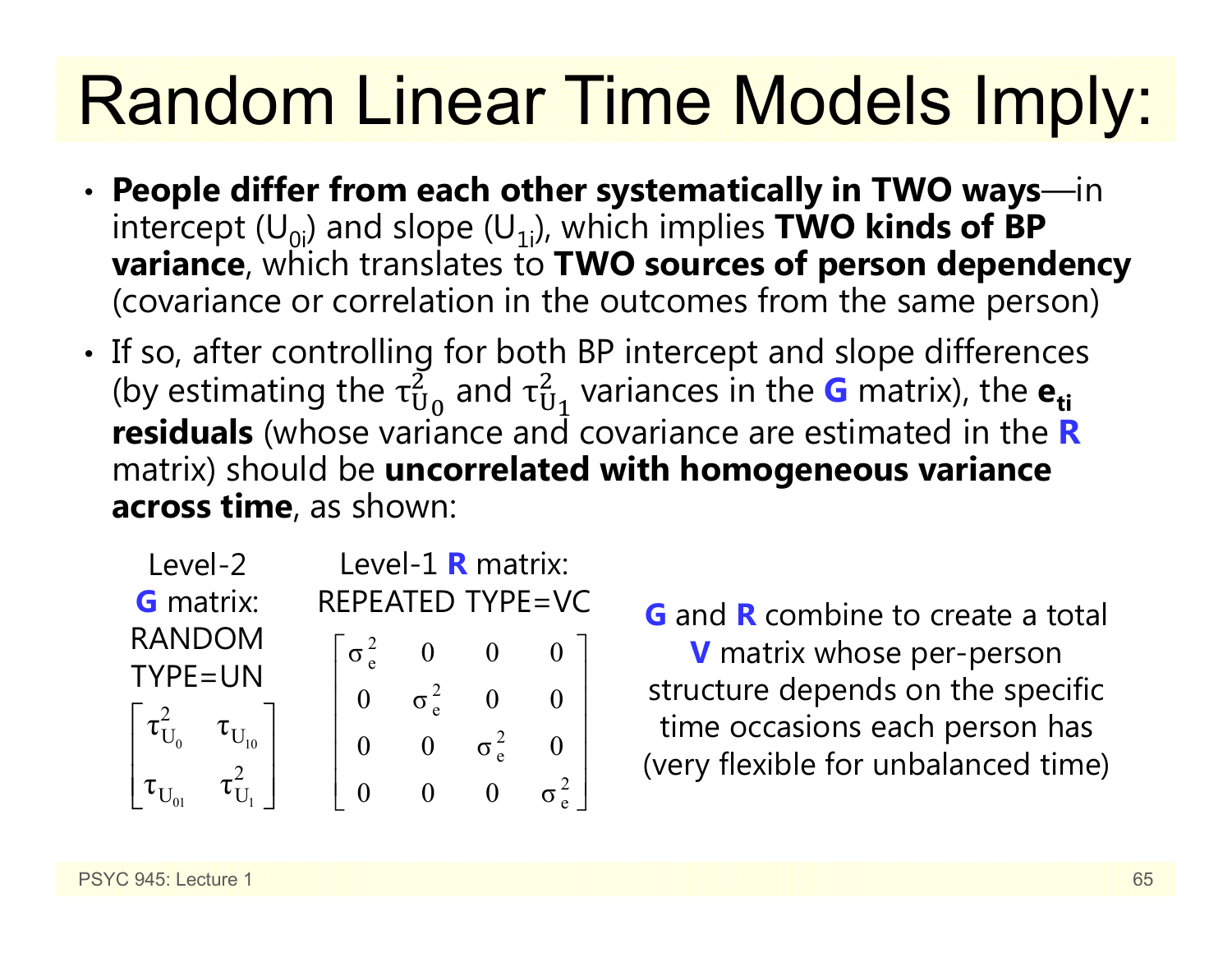•How the model predicts each element of the **V** matrix:

Level 1: 
$$
y_{ti} = \beta_{0i} + \beta_{1i}(Time_{ti}) + e_{ti}
$$
\nLevel 2:  $\beta_{0i} = \gamma_{00} + U_{0i}$ \n $\beta_{1i} = \gamma_{10} + U_{0i}$ 

Composite Model:  $y_{ti} = (y_{00} + U_{0i}) + (y_{10} + U_{0i})$ (Time<sub>ti</sub>) + e<sub>ti</sub>

#### **Predicted** *Time-Specific* **Variance:**

Var[y<sub>ti</sub>] = Var[(
$$
\gamma_{00}
$$
 + U<sub>0i</sub>) + ( $\gamma_{10}$  + U<sub>1i</sub>)(Time<sub>i</sub>) + e<sub>ti</sub>]  
\n= Var[(U<sub>0i</sub>) + (U<sub>1i</sub> \* Time<sub>i</sub>) + e<sub>ti</sub>]  
\n= {Var(U<sub>0i</sub>)} + {Var(U<sub>1i</sub> \* Time<sub>i</sub>)} + {2 \* Cov(U<sub>0i</sub>, U<sub>1i</sub> \* Time<sub>i</sub>)} + {Var(e<sub>ti</sub>)}  
\n= {Var(U<sub>0i</sub>)} + {Time<sub>i</sub><sup>2</sup> \* Var(U<sub>1i</sub>)} + {2 \* Time<sub>i</sub> \* Cov(U<sub>0i</sub>, U<sub>1i</sub>)} + {Var(e<sub>ti</sub>)}  
\n= { $\tau_{U_0}^2$ } + {Time<sub>i</sub><sup>2</sup> \*  $\tau_{U_1}^2$ } + {2 \* Time<sub>i</sub> \*  $\tau_{U_0}$ } + { $\sigma_e^2$ }  
\nPSTC 945: Lecture 1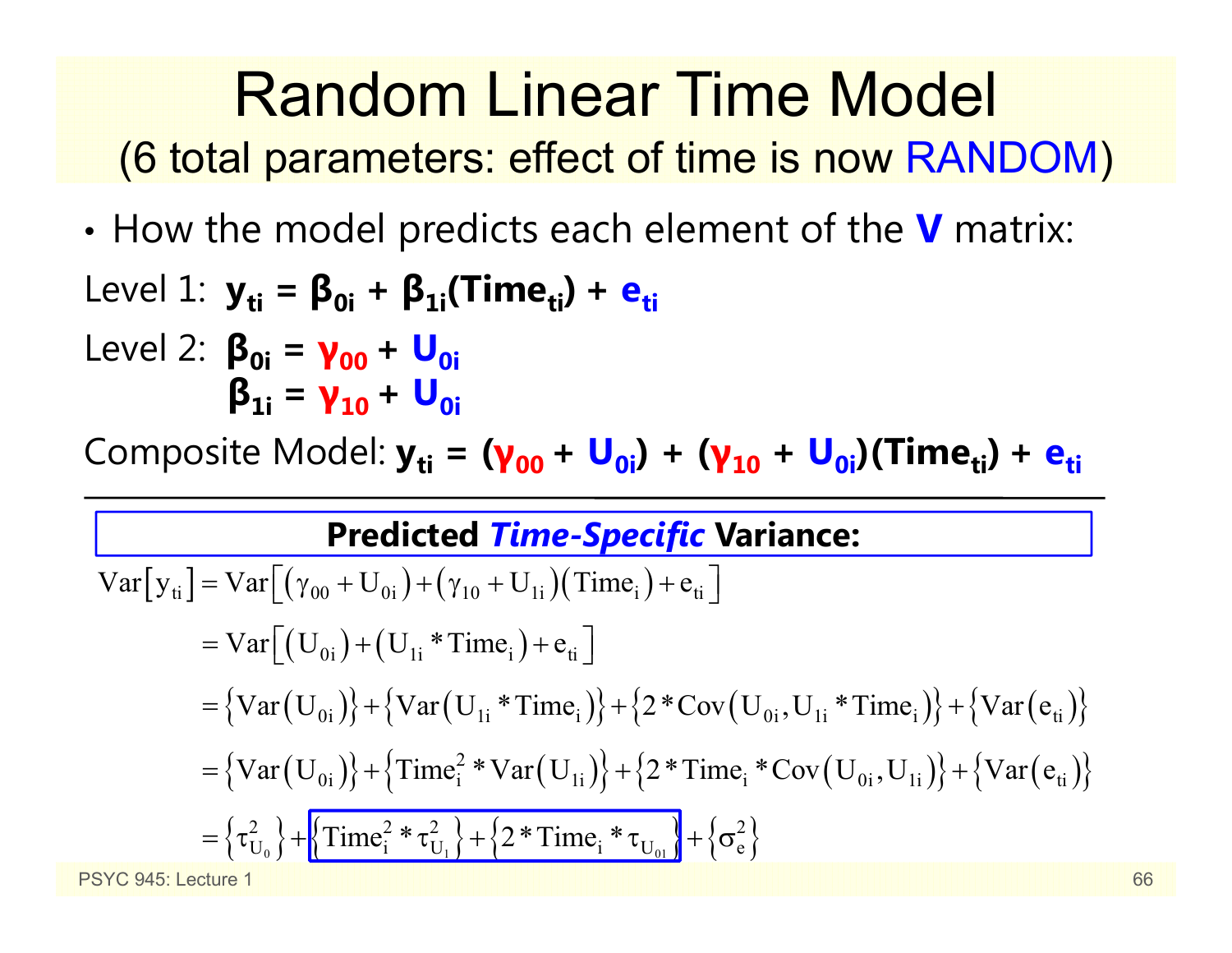•How the model predicts each element of the **V** matrix:

Level 1: 
$$
y_{ti} = \beta_{0i} + \beta_{1i}(Time_{ti}) + e_{ti}
$$
\nLevel 2:  $\beta_{0i} = \gamma_{00} + U_{0i}$ \n $\beta_{1i} = \gamma_{10} + U_{1i}$ 

Composite Model:  $y_{ti}$  = ( $y_{00}$  + U<sub>0i</sub>) + ( $y_{10}$  + U<sub>1i</sub>)(Time<sub>ti</sub>) + e<sub>ti</sub>

#### **Predicted** *Time-Specific* **Covariances (Time A with Time B):**

$$
Cov[y_{Ai}, y_{Bi}] = Cov\Big[\{(\gamma_{00} + U_{0i}) + (\gamma_{10} + U_{1i})(A_i) + e_{Ai}\}, \{(\gamma_{00} + U_{0i}) + (\gamma_{10} + U_{1i})(B_i) + e_{Bi}\}\Big]
$$
  
\n
$$
= Cov\Big[\{U_{0i} + (U_{1i}A_i)\}, \{U_{0i} + (U_{1i}B_i)\}\Big]
$$
  
\n
$$
= Cov\Big[U_{0i}, U_{0i}\Big] + Cov\Big[U_{0i}, U_{1i}B_i\Big] + Cov\Big[U_{0i}, U_{1i}A_i\Big] + Cov\Big[U_{1i}A_i, U_{1i}B_i\Big]
$$
  
\n
$$
= \{Var\Big(U_{0i}\Big)\} + \{ (A_i + B_i) * Cov\Big(U_{0i}, U_{1i}\Big)\} + \{ (A_iB_i) Var\Big(U_{1i}\Big)\}
$$
  
\n
$$
= \{ \tau_{U_0}^2 \} + \Big[\{ (A_i + B_i) \tau_{U_{0i}} \} + \{ (A_iB_i) \tau_{U_{1i}}^2 \}
$$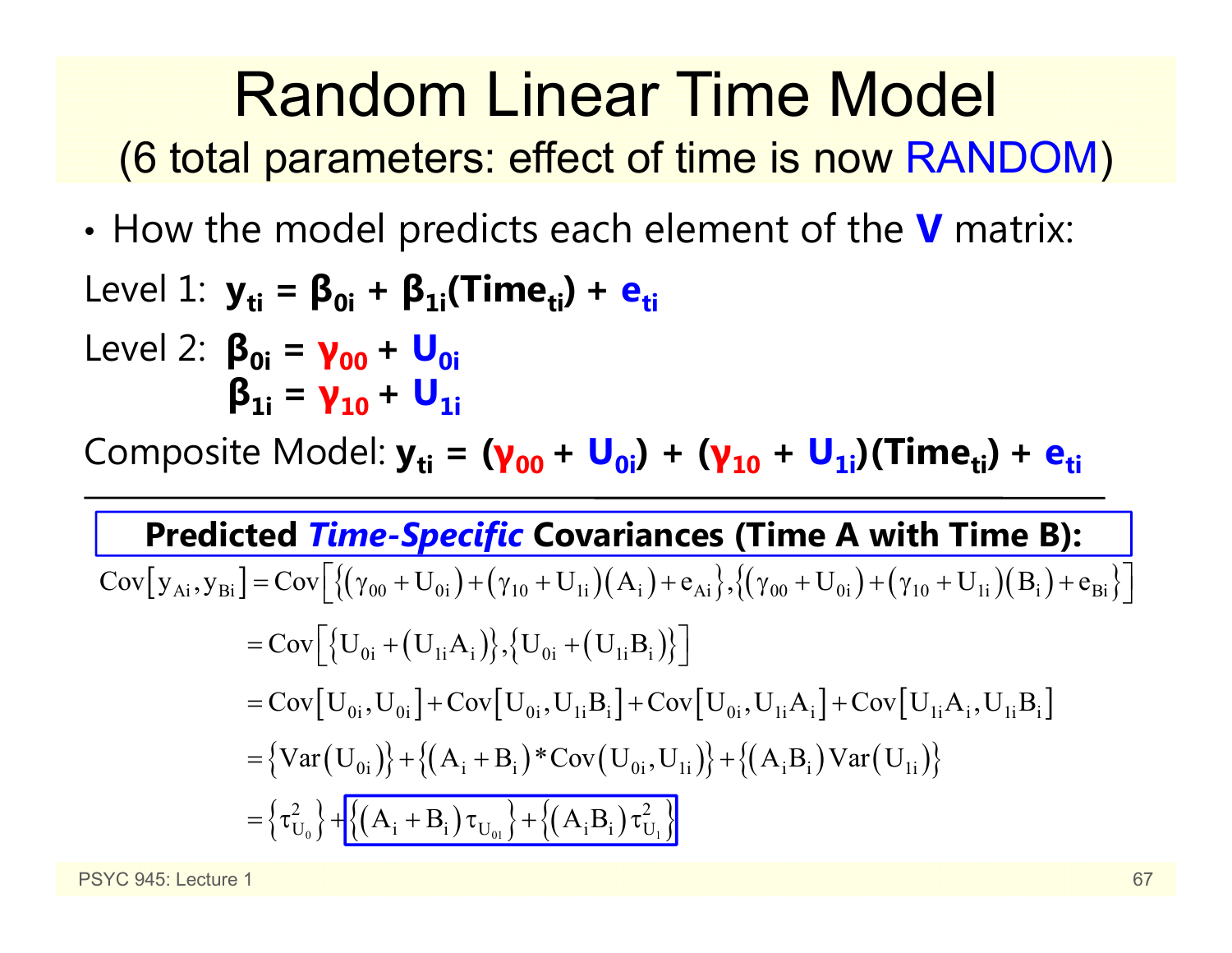•• Scalar "mixed" model equation per person:

$$
Y_{i} = \begin{bmatrix} X_{i} * \gamma \\ Y_{0i} \\ Y_{2i} \\ Y_{3i} \end{bmatrix} = \begin{bmatrix} 1 & 0 \\ 1 & 1 \\ 1 & 2 \\ 1 & 3 \end{bmatrix} \begin{bmatrix} \gamma_{00} \\ \gamma_{10} \\ \gamma_{10} \end{bmatrix} + \begin{bmatrix} 1 & 0 \\ 1 & 1 \\ 1 & 2 \\ 1 & 3 \end{bmatrix} \begin{bmatrix} U_{0i} \\ U_{0i} \\ U_{1i} \end{bmatrix} + \begin{bmatrix} e_{0i} \\ e_{1i} \\ e_{2i} \\ e_{3i} \end{bmatrix}
$$
\n
$$
Y_{i} = n \times k \text{ values of predictors with fixed effects, so can differ per person}
$$
\n
$$
\gamma = k \times 1 \text{ estimated fixed effects, so will be the same for all persons with the same for all persons with the same for all persons with the same for all persons with the same for all persons with the same for all persons with the same for all persons with the same for all persons with the same for all persons with the same for all persons with the same for all persons with the same for all persons with the same for all persons with the same for all persons with the same for all persons with the same for all persons with the same for the same. The first is, so can differ per person, the second is, we can differ per person. The second is, we can differ the second is, we can differ the second. The second is, we can differ the second. The second is, we can differ the second. The second is, we can define the second. The second is, we can define the second. The second is, we can define the second. The second is, we can define the second. The second is, we can define the second. The second is, we can define the second. The second is, we can define the second. The second is, we can use the second. The second is, we can use the second. The second is, we can use the second. The second is, we can use the second. The second is, we can use the second. The second is, we can use the second. The second is, we can use the second. The second is, we can use the second. The second is, we can use the second. The second is, we can use the second. The second is, we can use the second. The second is, we can use the second. The second is, we can use the second. The second is, we can use the second. The second is, we can use the second. The second is, we can use the second. The second is, we can use the second. The second is, we can use the second. The second is, we can use the second. The second is, we can use the second. The second is, we can use the second. The second is, we can use the second. The second is, we can use the second. The second is, we can use the second. The second is, we can use the second. The second is, we can use the second
$$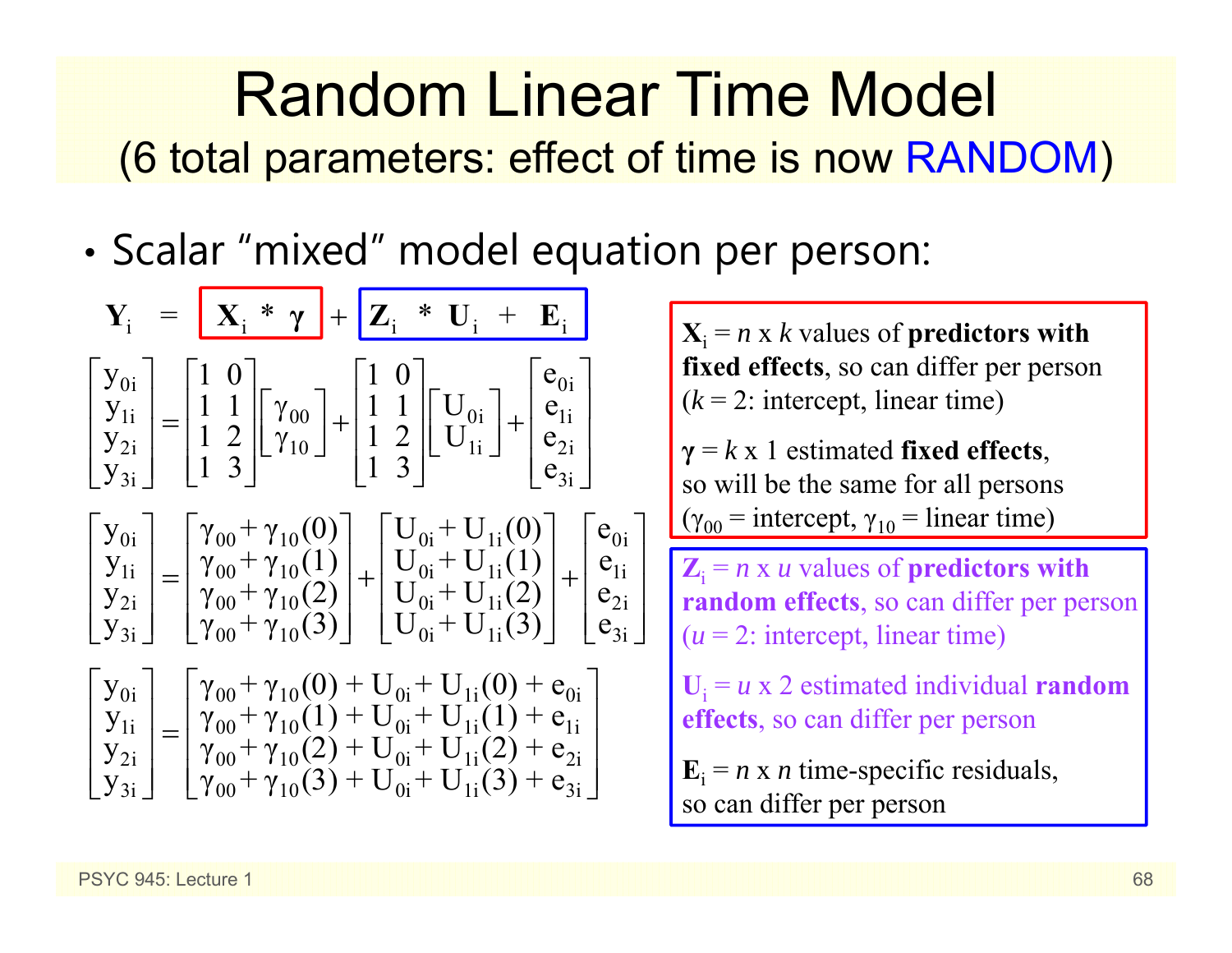•Predicted total variances and covariances per person:

$$
V_{i} = Z_{i} * G_{i} * Z_{i}^{T} + R_{i}
$$
\n
$$
V_{i} = \begin{bmatrix} 1 & 0 \\ 1 & 1 \\ 1 & 2 \\ 1 & 3 \end{bmatrix} \begin{bmatrix} \tau_{U_{0}}^{2} & \tau_{U_{0}} \\ \tau_{U_{0}} & \tau_{U_{1}}^{2} \end{bmatrix} \begin{bmatrix} 1 & 1 & 1 & 1 \\ 0 & 1 & 2 & 3 \end{bmatrix} + \begin{bmatrix} \sigma_{e}^{2} & 0 & 0 & 0 \\ 0 & \sigma_{e}^{2} & 0 & 0 \\ 0 & 0 & \sigma_{e}^{2} & 0 \\ 0 & 0 & 0 & \sigma_{e}^{2} \end{bmatrix}
$$
\n
$$
= \tau_{U_{0}}^{2} + \left[ (\text{time})^{2} \tau_{U_{1}}^{2} \right] + \left[ 2 (\text{time}) \tau_{U_{01}} \right] + \left[ (AB) \tau_{U_{1}}^{2} \right]
$$
\n
$$
= \tau_{U_{0}}^{2} + \left[ (A + B) \tau_{U_{01}} \right] + \left[ (AB) \tau_{U_{1}}^{2} \right]
$$
\n
$$
= \tau_{U_{0}}^{2} + \left[ (AB) \tau_{U_{1}}^{2} \right] + \left[ (AB) \tau_{U_{1}}^{2} \right]
$$
\n
$$
= \tau_{U_{0}}^{2} + \left[ (AB) \tau_{U_{1}}^{2} \right] + \left[ (AB) \tau_{U_{1}}^{2} \right]
$$
\n
$$
= \tau_{U_{0}}^{2} + \left[ (AB) \tau_{U_{1}}^{2} \right] + \left[ (AB) \tau_{U_{1}}^{2} \right]
$$
\n
$$
= \tau_{U_{1}}^{2} + \left[ (AB) \tau_{U_{1}}^{2} \right] + \left[ (AB) \tau_{U_{1}}^{2} \right]
$$
\n
$$
= \tau_{U_{1}}^{2} + \left[ (AB) \tau_{U_{1}}^{2} \right] + \left[ (AB) \tau_{U_{1}}^{2} \right]
$$
\n
$$
= \tau_{U_{1}}^{2} + \left[ (AB) \tau_{U_{1}}^{2} \right] + \left[ (AB) \tau_{U_{1}}^{2} \right]
$$
\n<math display="block</math>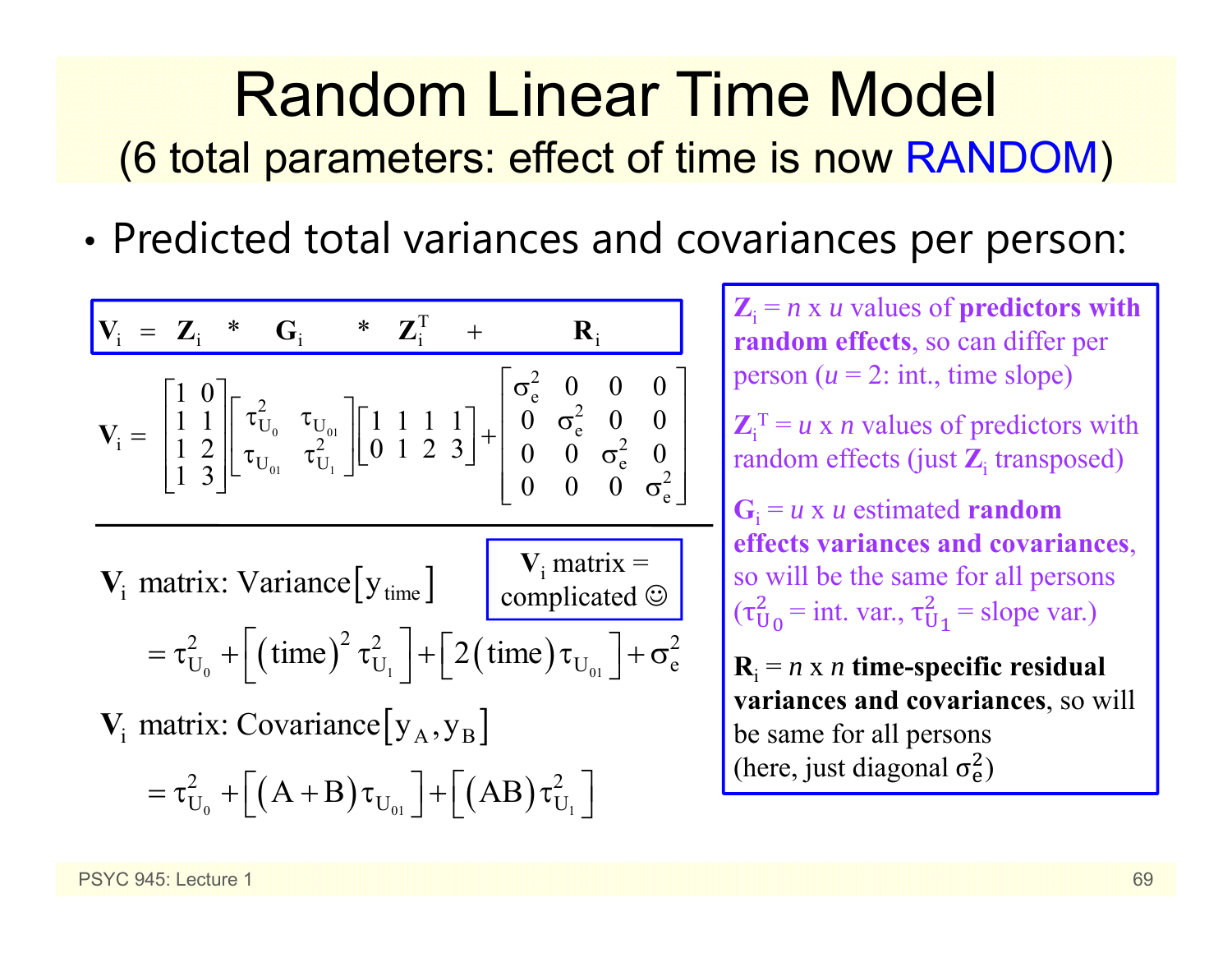## Building **V** across persons: Random Linear Time Model

• **V** for two persons with **unbalanced time** observations:

![](_page_69_Figure_2.jpeg)

- • The giant combined **V** matrix across persons is how the multilevel or mixed model is actually estimated
- •• Known as "**block diagonal**" structure  $\rightarrow$  predictions are given for each person, but 0's are given for the elements that describe relationships between persons (because persons are supposed to be independent here!)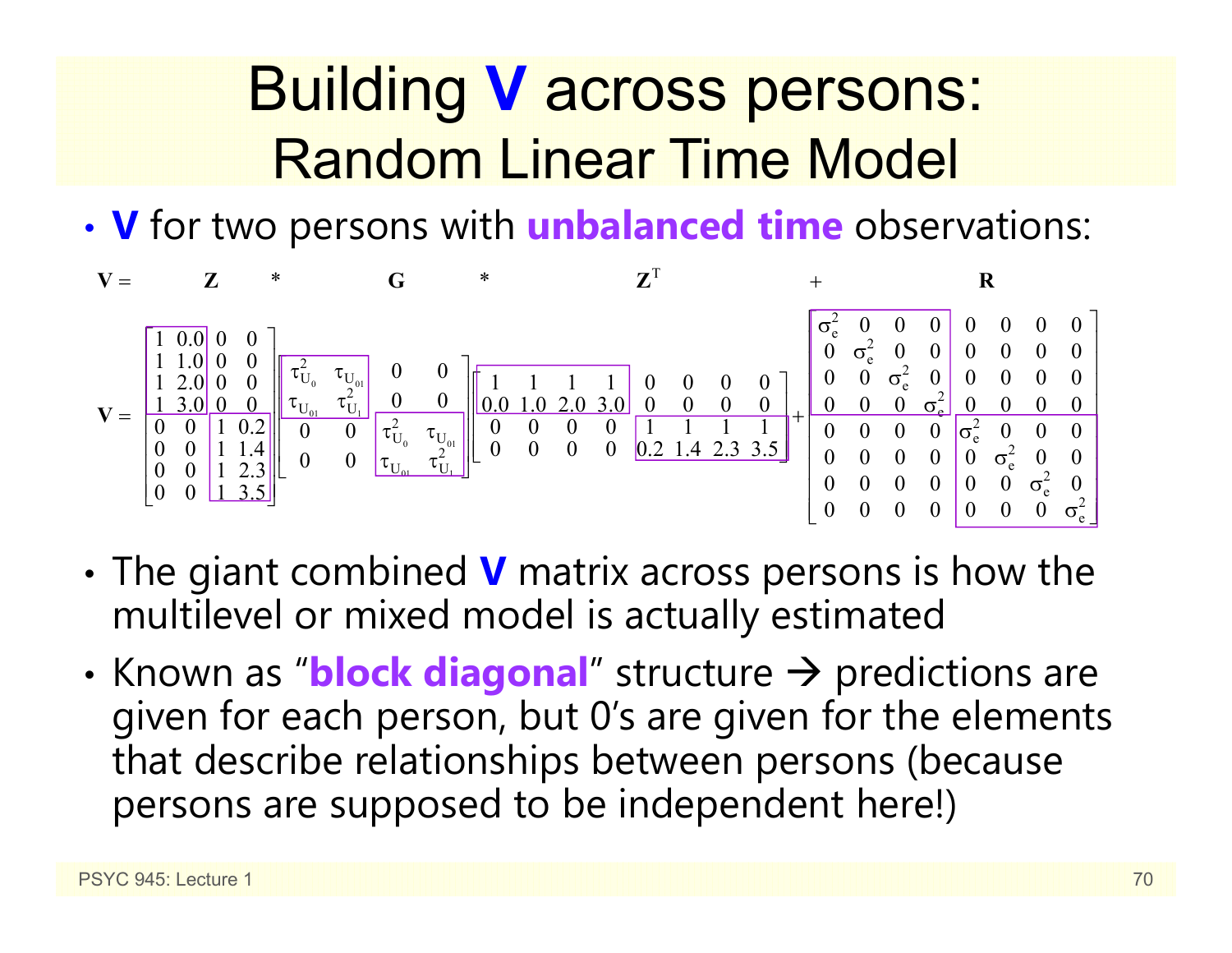## Building **V** across persons: Random Linear Time Model

• **V** for two persons also with **different** *<sup>n</sup>* per person:

![](_page_70_Figure_2.jpeg)

- • The "block diagonal" does not need to be the same size or contain the same time observations per person…
- **R** matrix can also include non-0 covariance or differential residual variance across time (as in ACS models), although the models based on the idea of a "lag" won't work for unbalanced or unequal-interval time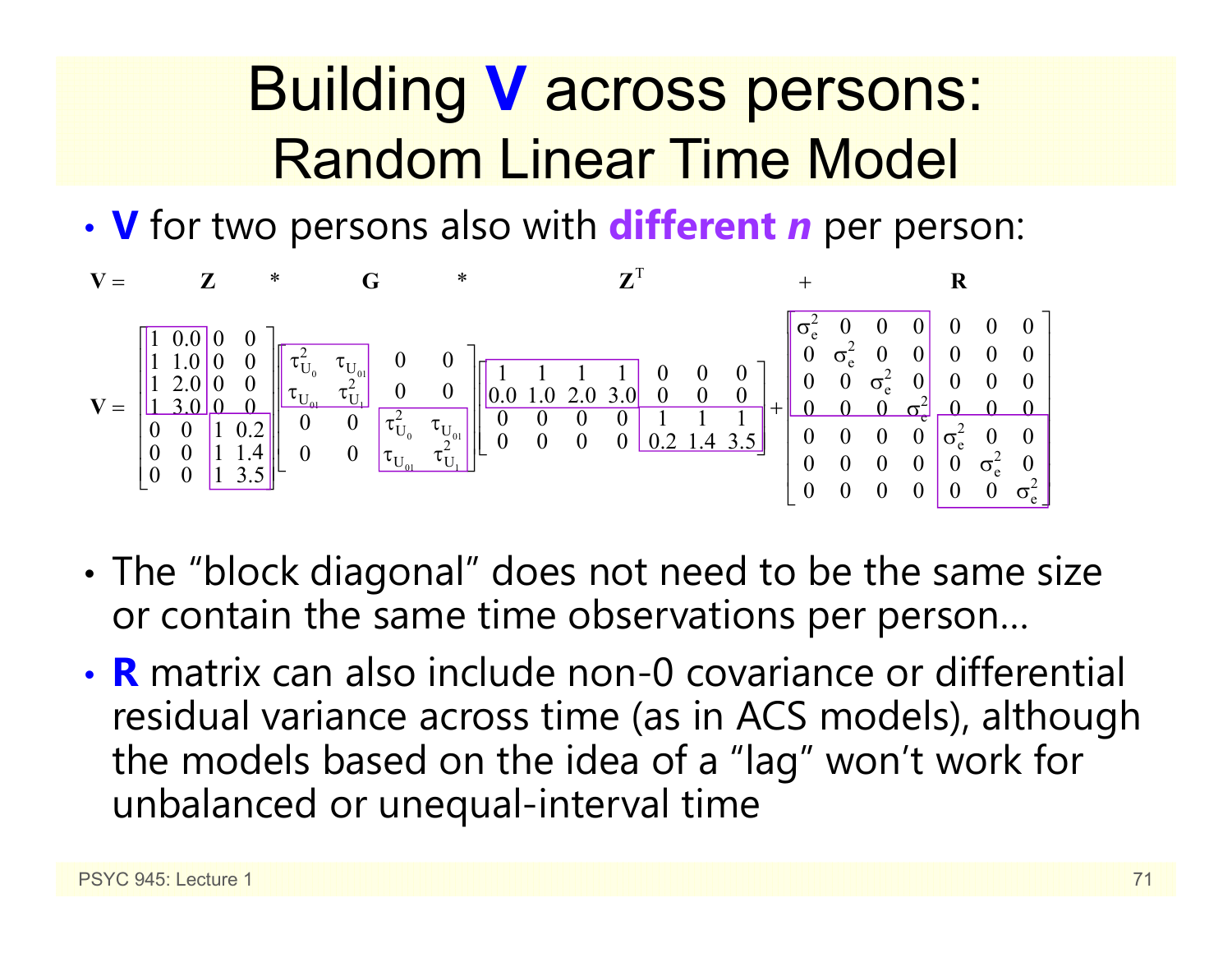# **G**, **R**, and **V**: The Take-Home Point

- • The partitioning of variance into piles…
	- **► Level 2 = BP → G** matrix of random effects variances/covariances
	- **► Level 1 = WP → R** matrix of residual variances/covariances
	- ➤ **G** and **R** combine via **Z** to create **V** matrix of total variances/covariances
	- $\triangleright$  Many flexible options that allows the variances and covariances to vary in a time-dependent way that better matches the actual data
		- Can allow differing variance and covariance due to other predictors, too

![](_page_71_Figure_7.jpeg)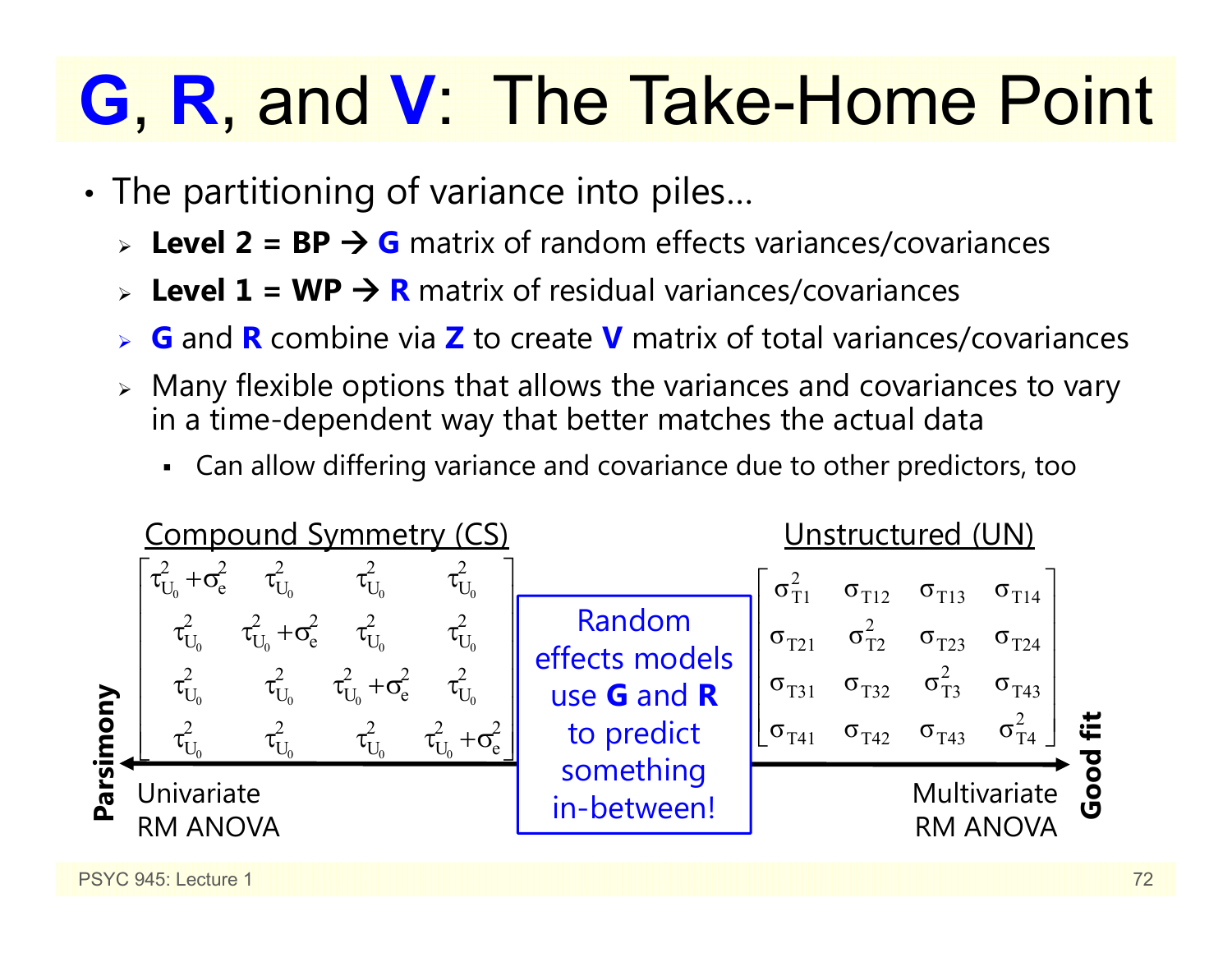## How MLM "Handles" Dependency

- • Common description of the purpose of MLM is that it "addresses" or "handles" correlated (dependent) data…
- $\bullet$  But where does this correlation come from? 3 places (here, an example with health as an outcome):
	- *1. Mean differences across persons*
		- Some people are just healthier than others (at every time point)
		- $\blacksquare$ This is what a random intercept is for
	- *2. Differences in effects of predictors across persons*
		- $\blacksquare$ Does *time* (or *stress*) affect health more in some persons than others?
		- $\blacksquare$ This is what random slopes are for
	- 3. Non-constant within-person correlation for unknown reasons
		- F Occasions closer together may just be more related
		- This is what alternative covariance structure models are for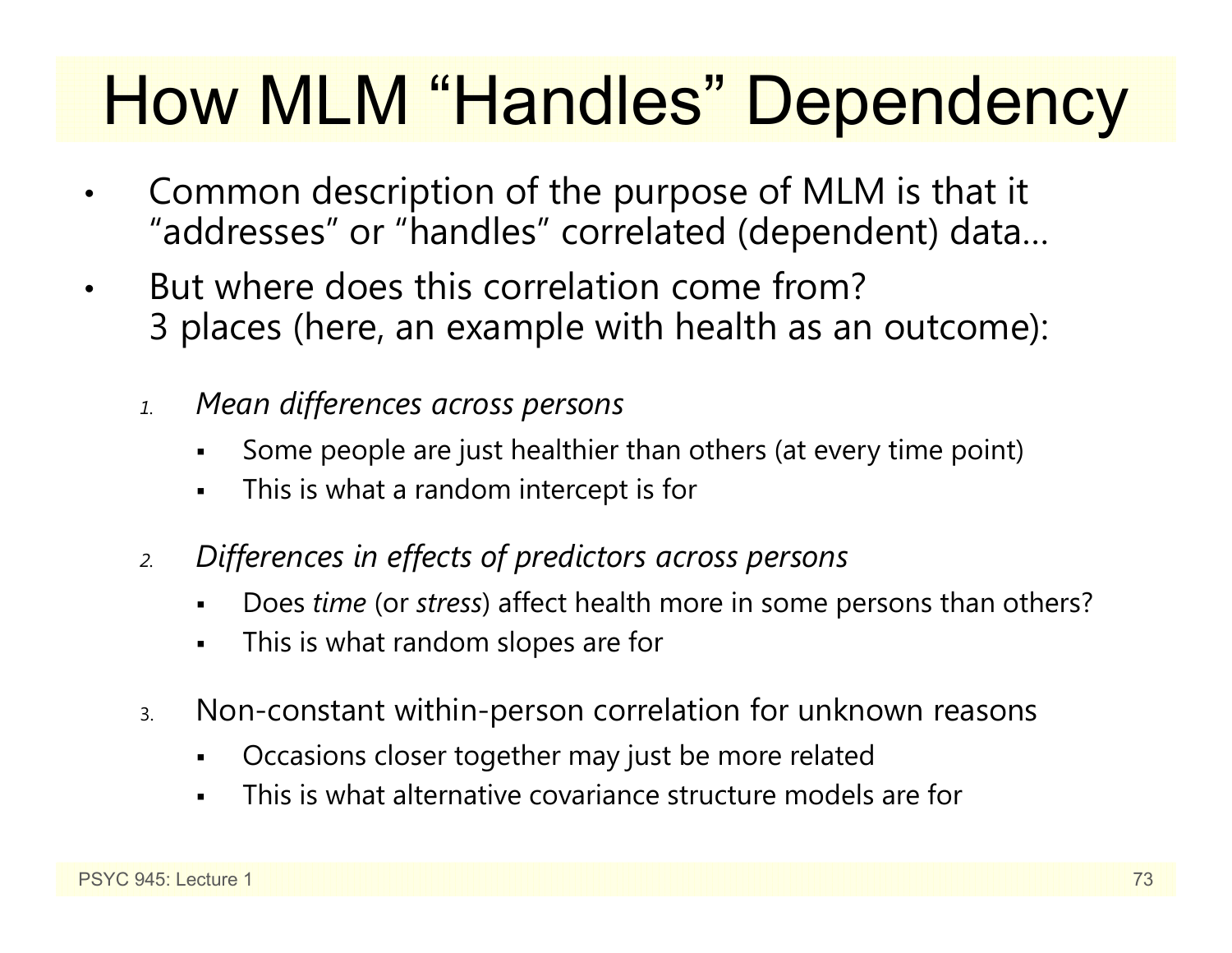## MLM "Handles" Dependency

• Where does each kind of person dependency go? Into a new random effects variance component (or "pile" of variance):

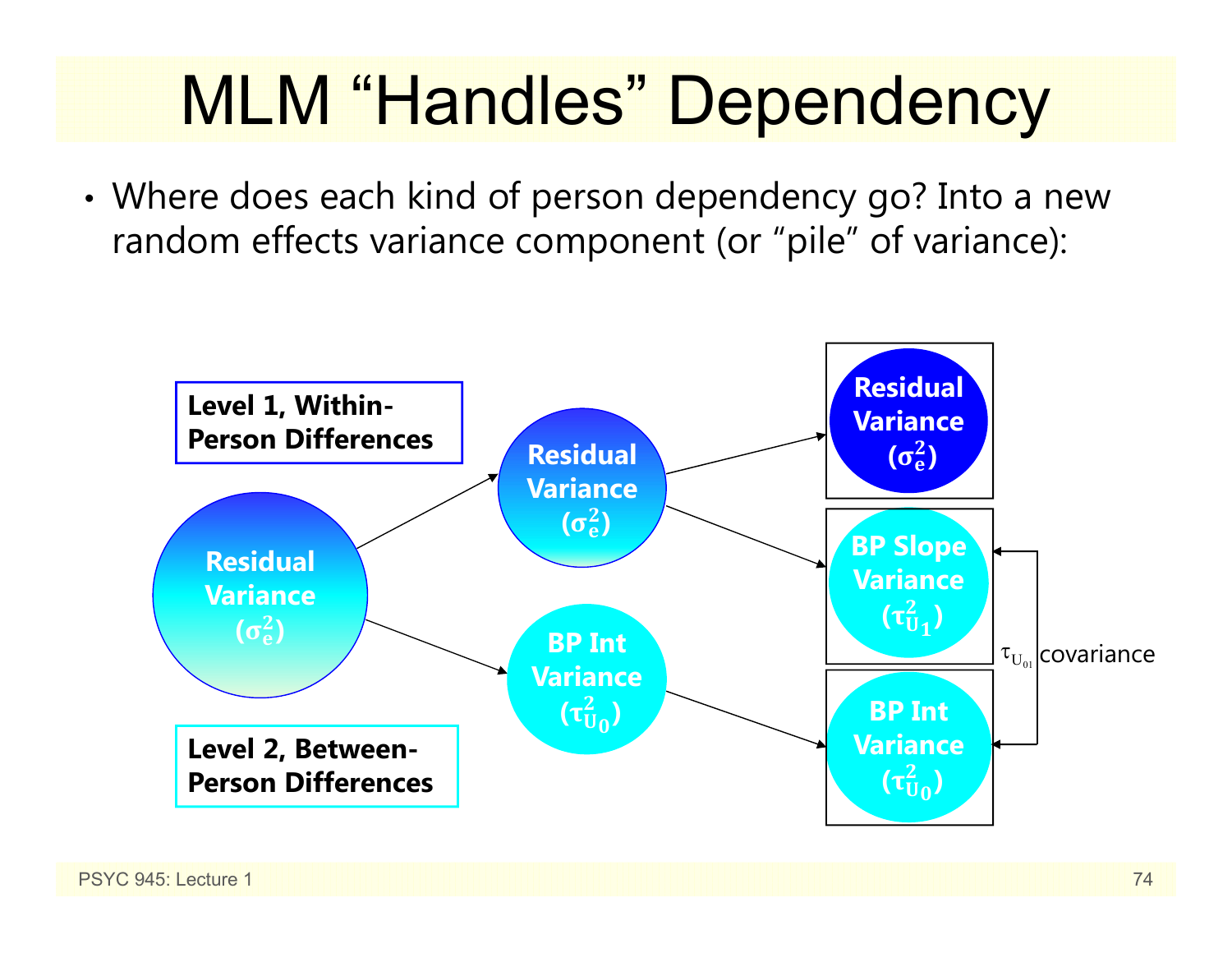## Piles of Variance

- By adding a random slope, we **carve up** our total variance into 3 piles:
	- $\triangleright$  BP (error) variance around intercept
	- $\triangleright$  BP (error) variance around slope
	- WP (error) residual variance

These 2 piles are 1 pile of "error variance" in Univ. RM ANOVA

#### •**But making piles does NOT make error variance go away…**

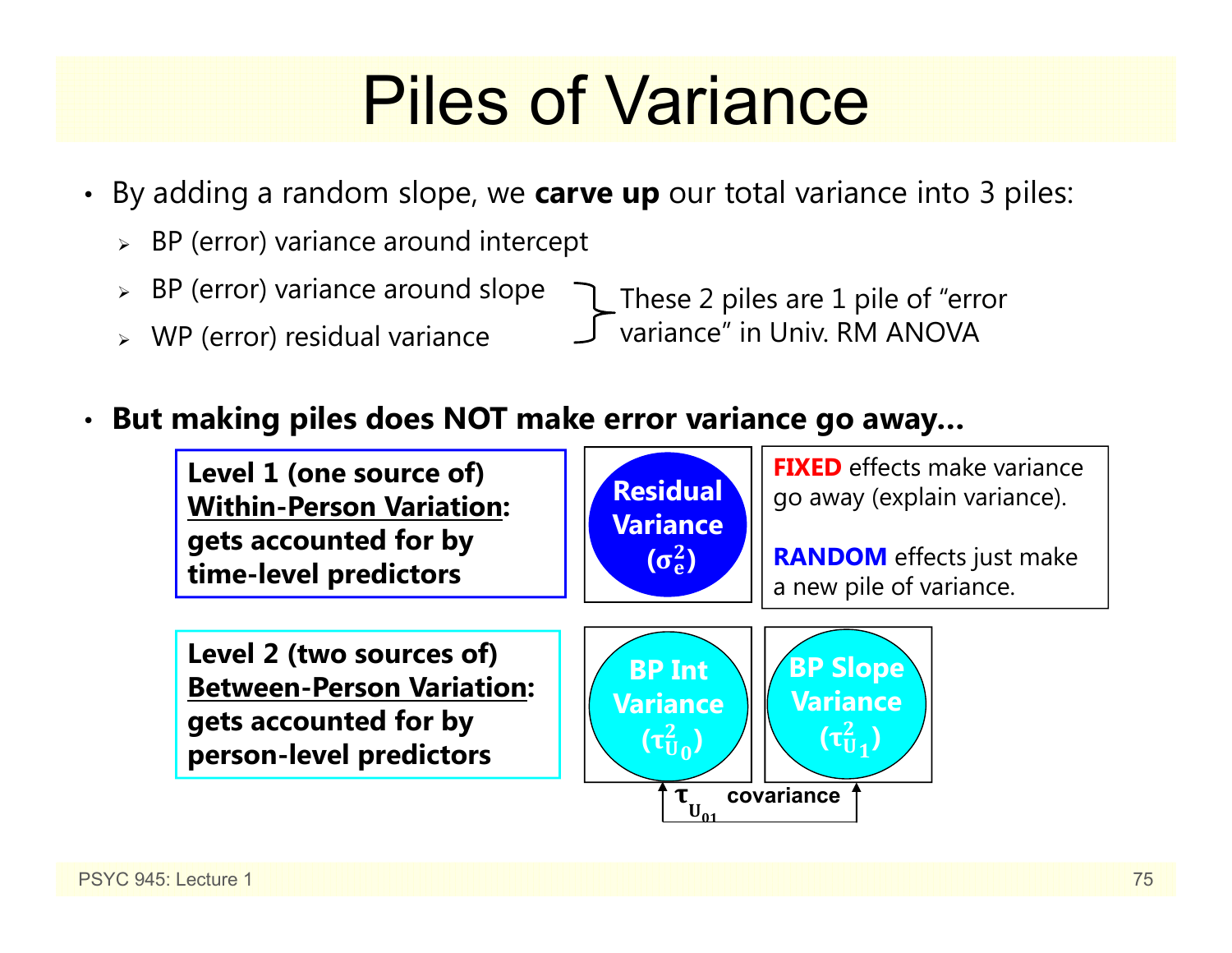#### Fixed vs. Random Effects of Persons

- • Person dependency: via **fixed effects in the model for the means** or via **random effects in the model for the variance**?
	- $\triangleright$  Individual intercept differences can be included as:
		- **N-1 person dummy code fixed main effects OR 1 random U<sub>0i</sub>**
	- $\triangleright$  Individual time slope differences can be included as:
		- **-** N-1\*time person dummy code interactions OR 1 random U<sub>1i</sub>\*time<sub>ti</sub>
	- $\triangleright$  Either approach would appropriately control for dependency (fixed) effects are used in some programs that 'control' SEs for sampling)
- • Two important advantages of **random effects**:
	- > Quantification: Direct measure of how much of the outcome variance is due to person differences (in intercept or in effects of predictors)
	- > Prediction: Person differences (main effects and effects of time) then become predictable quantities – this can't happen using fixed effects
	- **Summary: Random effects give you** *predictable* **control of dependency**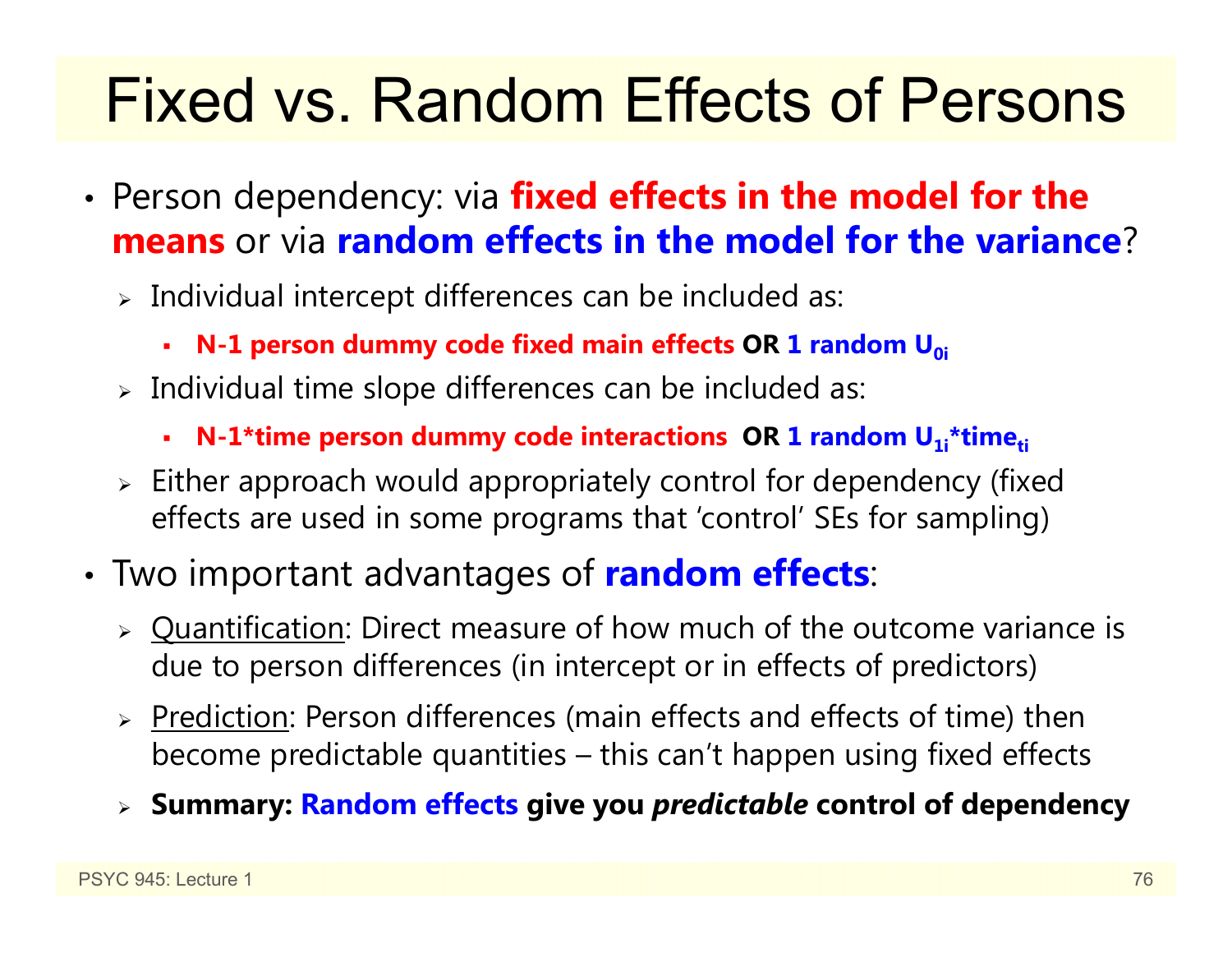# Review of Multilevel Models for Longitudinal Data

- •• Topics:
	- $\triangleright$  Concepts in longitudinal multilevel modeling
	- Describing within-person fluctuation using ACS models
	- Describing within-person change using random effects
	- **Likelihood estimation in random effects models**
	- Describing nonlinear patterns of change
	- $\triangleright$  Time-invariant predictors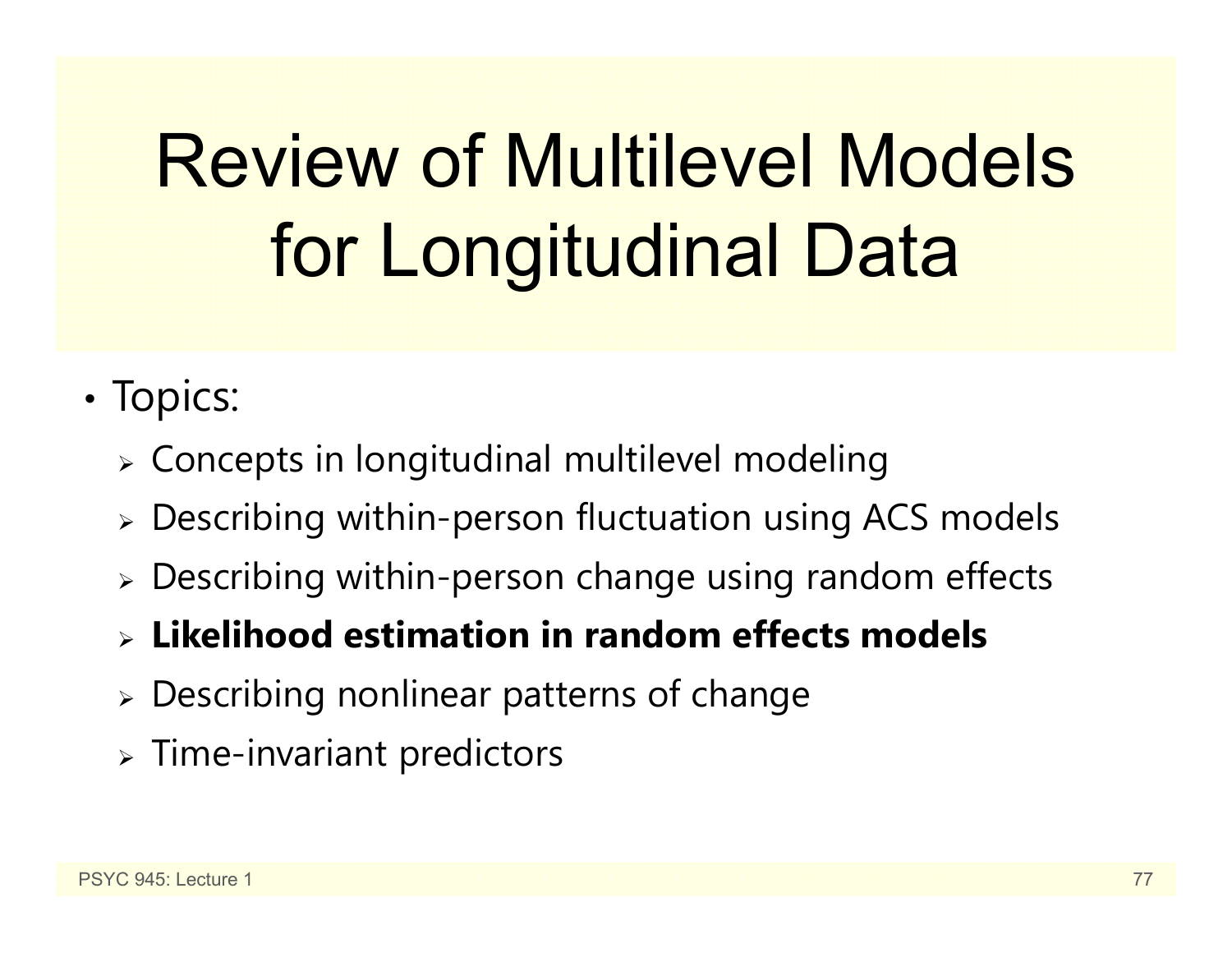#### 3 Decision Points for Model Comparisons

- 1. Are the models **nested** or **non-nested** ?
	- Nested: have to add OR subtract effects to go from one to other
		- Can conduct significance tests for improvement in fit
	- Non-nested: have to add AND subtract effects
		- No significance tests available for these comparisons
- 2. Differ in model for the **means**, **variances**, or **both** ?
	- Means? Can only use ML − 2 ∆LL tests (or *p*-value of each fixed effect)
	- Variances? Can use ML (or preferably REML) − 2 ∆LL tests, no *p*-values
	- $\triangleright$  Both sides? Can only use ML − 2 ∆LL tests
- 3. Models estimated using **ML** or **REML** ?
	- $\triangleright$  ML: All model comparisons are ok
	- $\triangleright$  REML: Model comparisons are ok for the variance parameters only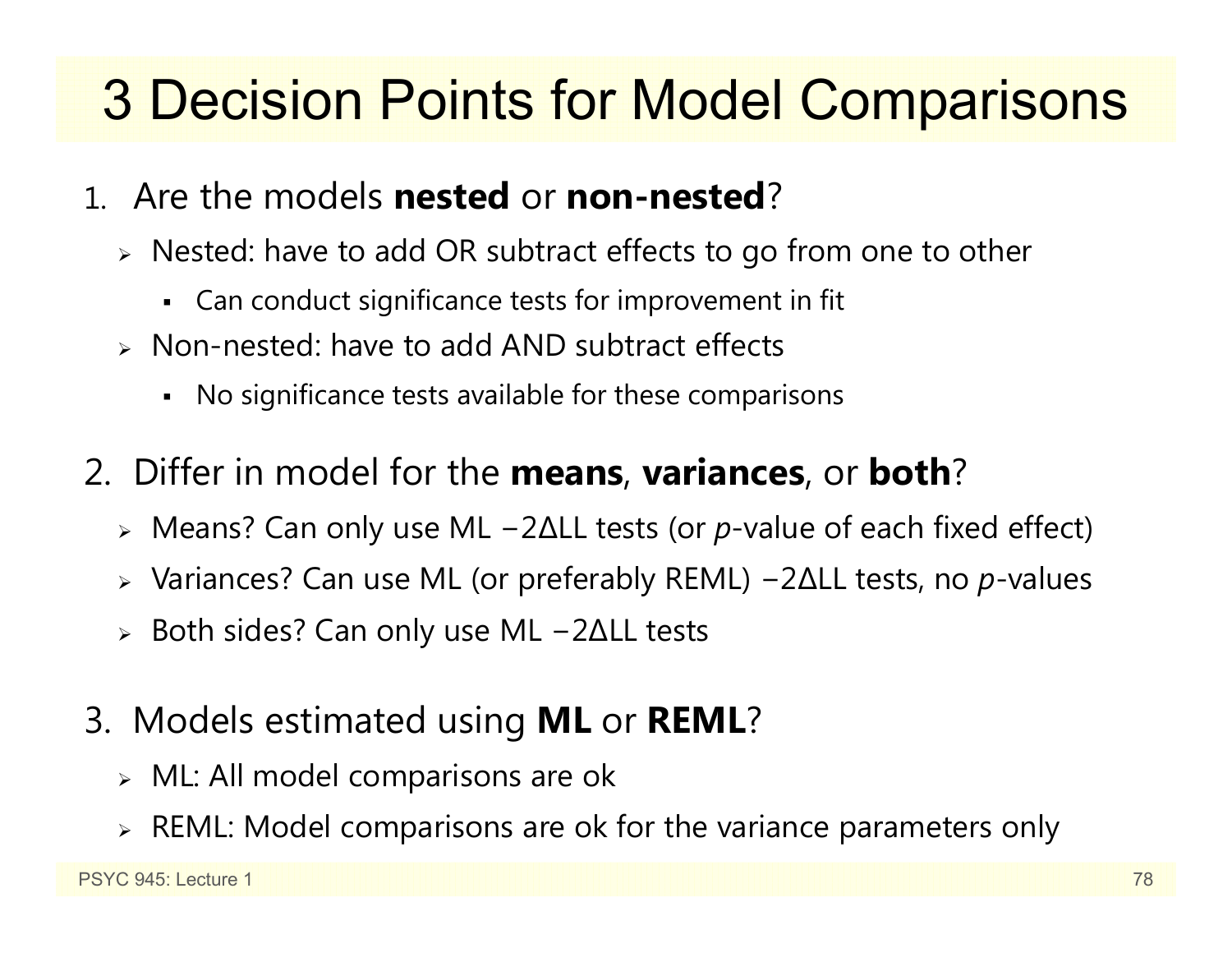#### Likelihood-Based Model Comparisons

- **Relative model fit** is indexed by a "**deviance**" statistic **−2LL**
	- **<sup>−</sup>2LL indicates BADNESS of fit, so smaller values = better models**
	- **Two estimation flavors** (given as <sup>−</sup>2 log likelihood in SAS, SPSS, but given as LL instead in STATA): Maximum Likelihood (**ML**) or Restricted (Residual) ML (**REML**)
- **Nested models are compared using their deviance values: − 2 ∆LL Test**  (i.e., Likelihood Ratio Test, Deviance Difference Test)
- 1.. Calculate −2ΔLL: (−2LL<sub>fewer</sub>) – (−2LL<sub>more</sub>)
- 2.. Calculate Δdf: (# Parms<sub>more</sub>) – (# Parms<sub>fewer</sub>)



- 3.. Compare −2ΔLL to  $\chi^2$  distribution with df = Δdf *CHIDIST in excel will give exact p-values for the difference test; so will STATA*
- Nested or non-nested models can also be compared by **Information Criteria** that reflect **−2LL** AND # parameters used and/or sample size
	- > AIC = Akaike IC = −2LL + 2 \*(#parameters)
	- > BIC = Bayesian IC = -2LL + log(N)\*(#parameters) → penalty for complexity
	- $\triangleright$   $\,$  No significance tests or critical values, just "smaller is better"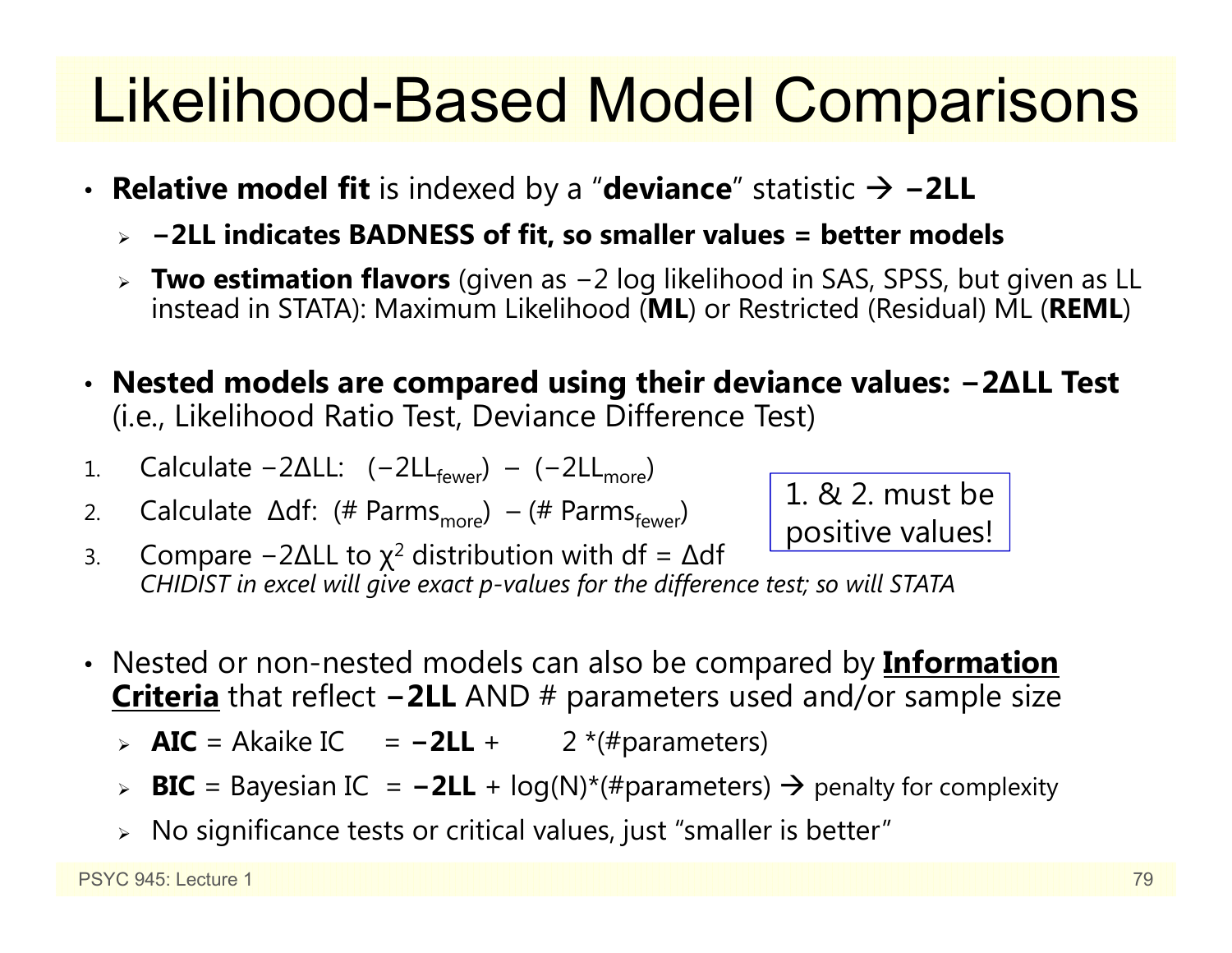# ML vs. REML

| Remember "population"<br>vs. "sample" formulas for Population: $\sigma_e^2 = \frac{\overline{1} + \overline{1}}{2}$ | $\sum (y_i - \mu)^2$ | $\sum (y_i - \overline{y})^2$<br>Sample: $\sigma_e^2 = \frac{i-1}{2}$ |
|---------------------------------------------------------------------------------------------------------------------|----------------------|-----------------------------------------------------------------------|
| calculating variance?                                                                                               |                      | $N-1$                                                                 |

| <b>All comparisons</b><br>must have same N!!!             | ML                                                                                   | <b>REML</b>                                                                   |
|-----------------------------------------------------------|--------------------------------------------------------------------------------------|-------------------------------------------------------------------------------|
| To select, type                                           | METHOD=ML<br>(-2 log likelihood)                                                     | METHOD=REML default<br>(-2 res log likelihood)                                |
| In estimating<br>variances, it treats<br>fixed effects as | <b>Known</b> (df for having to<br>also estimate fixed effects<br>is not factored in) | <b>Unknown</b> (df for having<br>to estimate fixed effects<br>is factored in) |
| So, in small samples,<br>L2 variances will be             | Too small (by a factor of<br>$(N - k) / N$ , N=# persons)                            | <b>Unbiased</b> (correct)                                                     |
| But because it indexes<br>the fit of the                  | <b>Entire model</b><br>(means + variances)                                           | <b>Variances model only</b>                                                   |
| You can compare<br>models differing in                    | <b>Fixed and/or random</b><br>effects (either/both)                                  | <b>Random effects only</b><br>(same fixed effects)                            |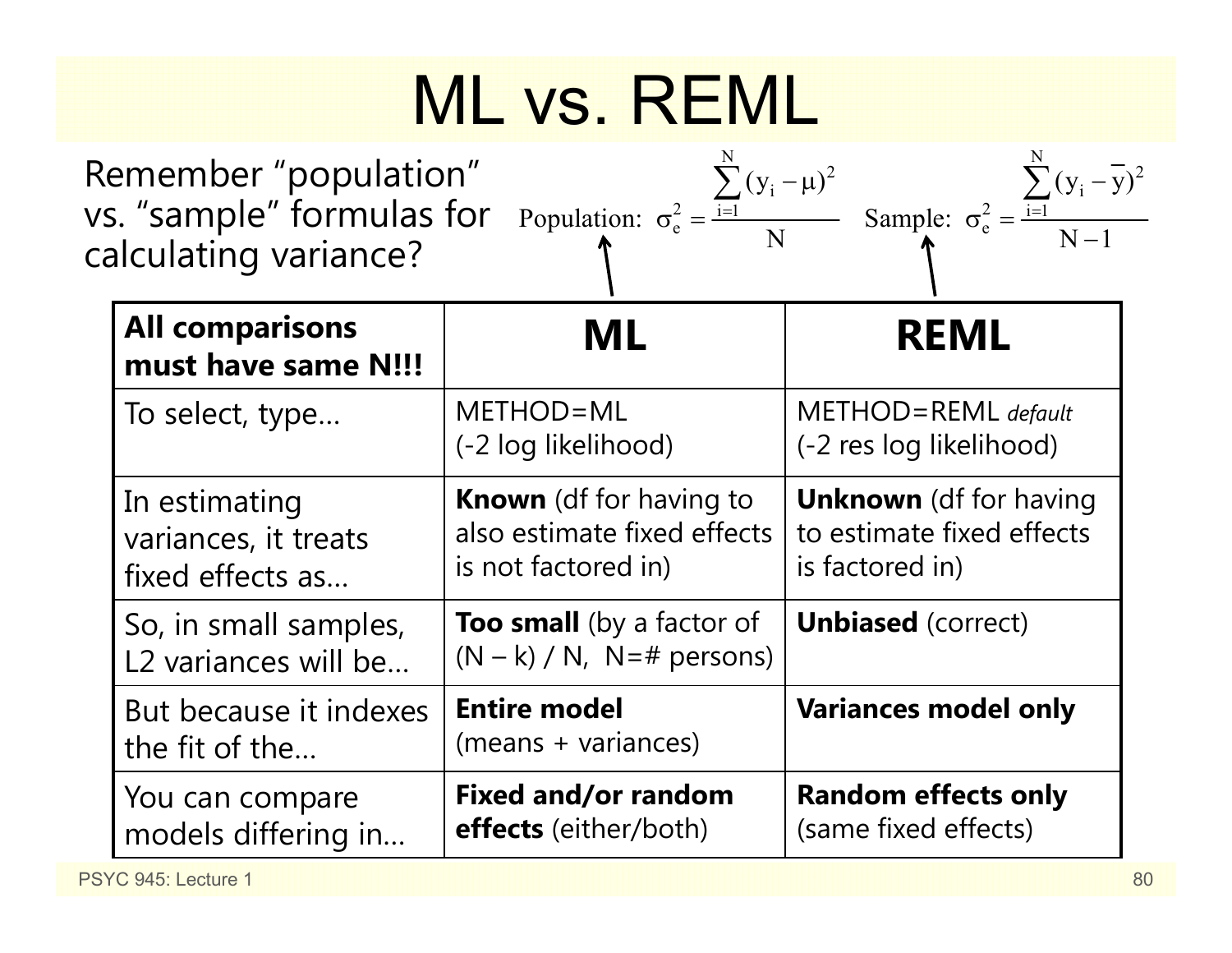### Rules for Comparing Multilevel Models

#### **All observations must be the same across models!**

| <b>Type of</b><br><b>Comparison:</b>                       | <b>Means Model</b><br>(Fixed)<br>Only                                                                 | <b>Variance Model</b><br>(Random)<br>Only                             | <b>Both Means and</b><br><b>Variance Model</b><br><b>(Fixed and Random)</b> |
|------------------------------------------------------------|-------------------------------------------------------------------------------------------------------|-----------------------------------------------------------------------|-----------------------------------------------------------------------------|
| <b>Nested?</b><br>YES, can do<br>significance<br>tests via | Fixed effect<br>$p$ -values from<br>ML or REML<br>$-$ OR $-$<br>$ML -2ALL$ only<br>$(NO REML - 2ALL)$ | NO $p$ -values<br>$REML -2ALL$<br>$(ML - 2\Delta LL)$<br>ok if big N) | $ML -2\Delta LL$ only<br>(NO REML $-2\Delta L$ )                            |
| <b>Non-Nested?</b><br>NO signif. tests,<br>instead see     | ML AIC, BIC<br>(NO REML AIC, BIC)                                                                     | REML AIC, BIC<br>(ML ok if big N)                                     | ML AIC, BIC only<br>(NO REML AIC, BIC)                                      |

#### **Compare Models Differing In:**

Nested = one model is a direct subset of the other

Non-Nested = one model is not a direct subset of the other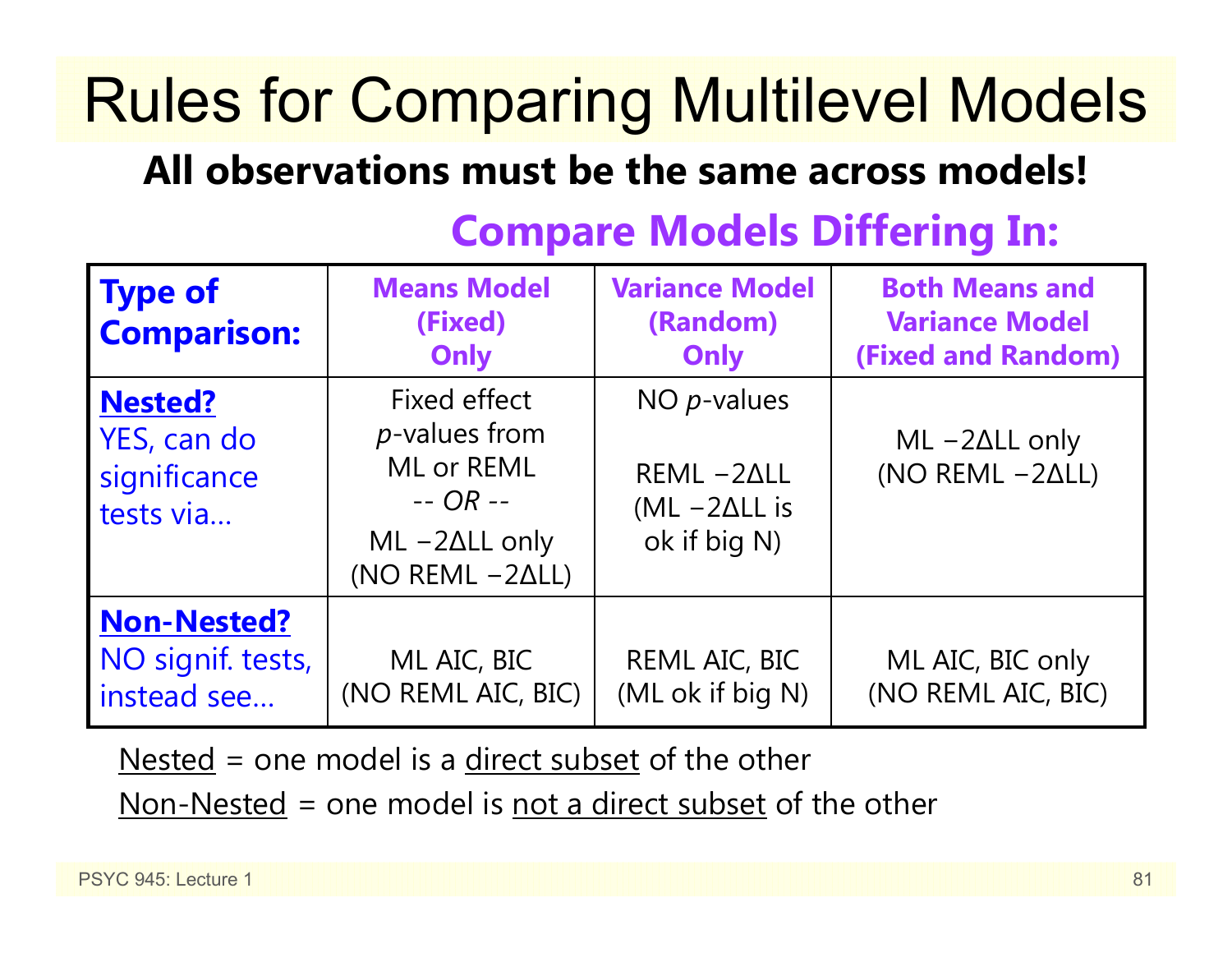## Summary: Model Comparisons

- Significance of **fixed effects** can be tested with EITHER their *p***-values** OR **ML** − 2 ∆LL (LRT, deviance difference) tests
	- *p*-value Is EACH of these effects significant? (fine under ML or REML)
	- > ML -2ΔLL test → Does this SET of predictors make my model better?
	- *REML − 2∆LL tests are WRONG for comparing models differing in fixed effects*
- Significance of **random effects** can only be tested with **− 2 ∆LL tests** (preferably using REML; here ML is not wrong, but results in too small variance components and fixed effect SEs in smaller samples)
	- Can get *p*-values as part of output but \*shouldn't\* use them
	- $\triangleright$  #parms added (df) should always include the random effect covariances
- My recommended approach to building models:
	- Stay in REML (for best estimates), test new fixed effects with their *p*-values
	- THEN add new random effects, testing − 2 ∆LL against previous model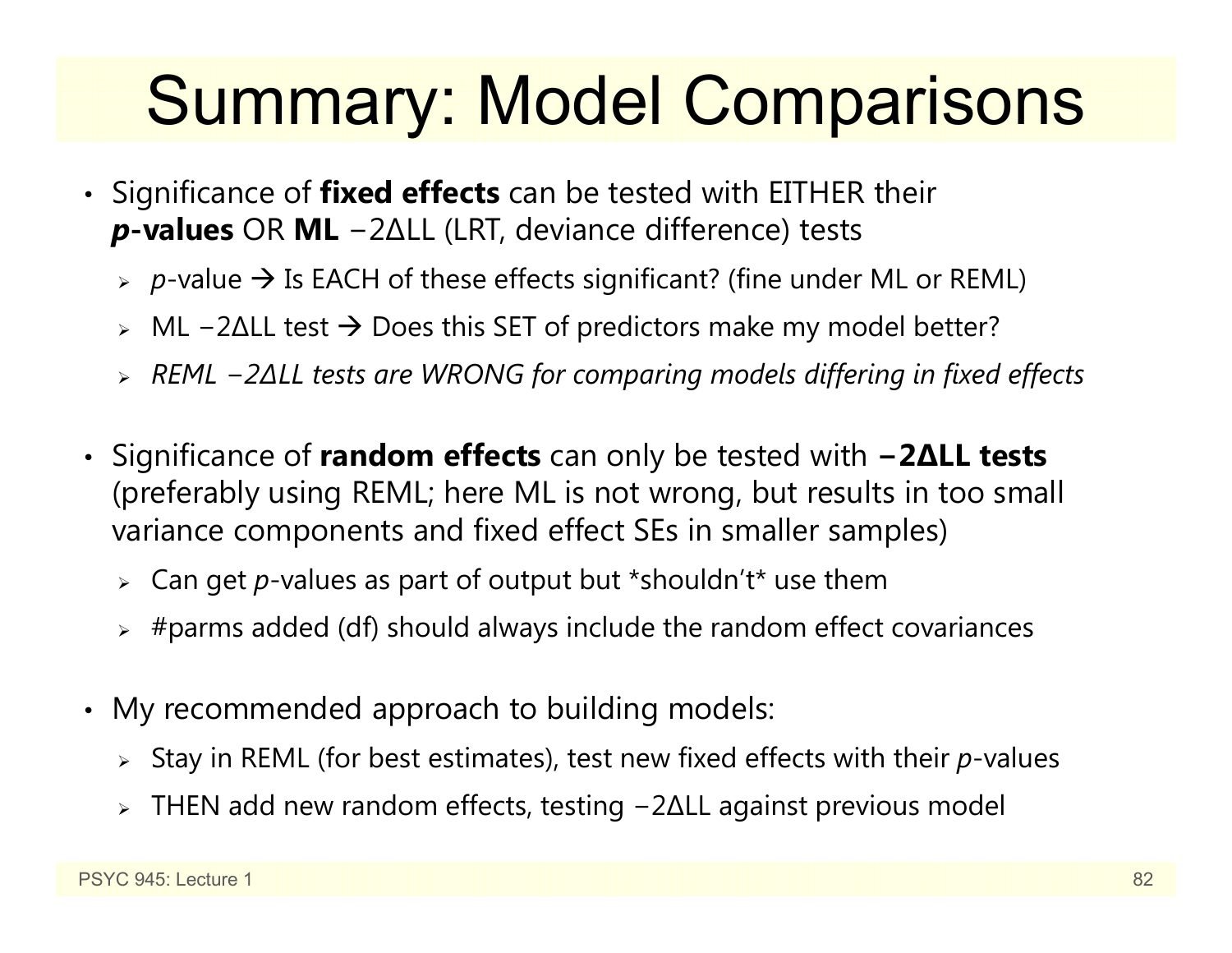# Two Sides of Any Model: Estimation

#### • **Fixed Effects in the Model for the Means:**

- $\triangleright$  How the expected outcome for a given observation varies as a function of values on *known* predictor variables
- Fixed effects predict the Y values per se *but are not parameters that are solved for iteratively in maximum likelihood estimation*

#### • **Random Effects in the Model for the Variances:**

- $\triangleright$  How model residuals are related across observations (persons, groups, time, etc) – *unknown* things due to sampling
- $\triangleright$  Random effects variances and covariances are a mechanism by which complex patterns of variance and covariance among the Y residuals can be predicted (not the Y values, but their dispersion)
- $>$  Anything besides level-1 residual variance  $\sigma_{\rm e}^2$  iteratively – increases the dimensionality of estimation process  $<sup>2</sup>$  must be solved for</sup>
- Estimation utilizes the predicted **V** matrix for each person
- In the material that follows, **V** will be based on a random linear model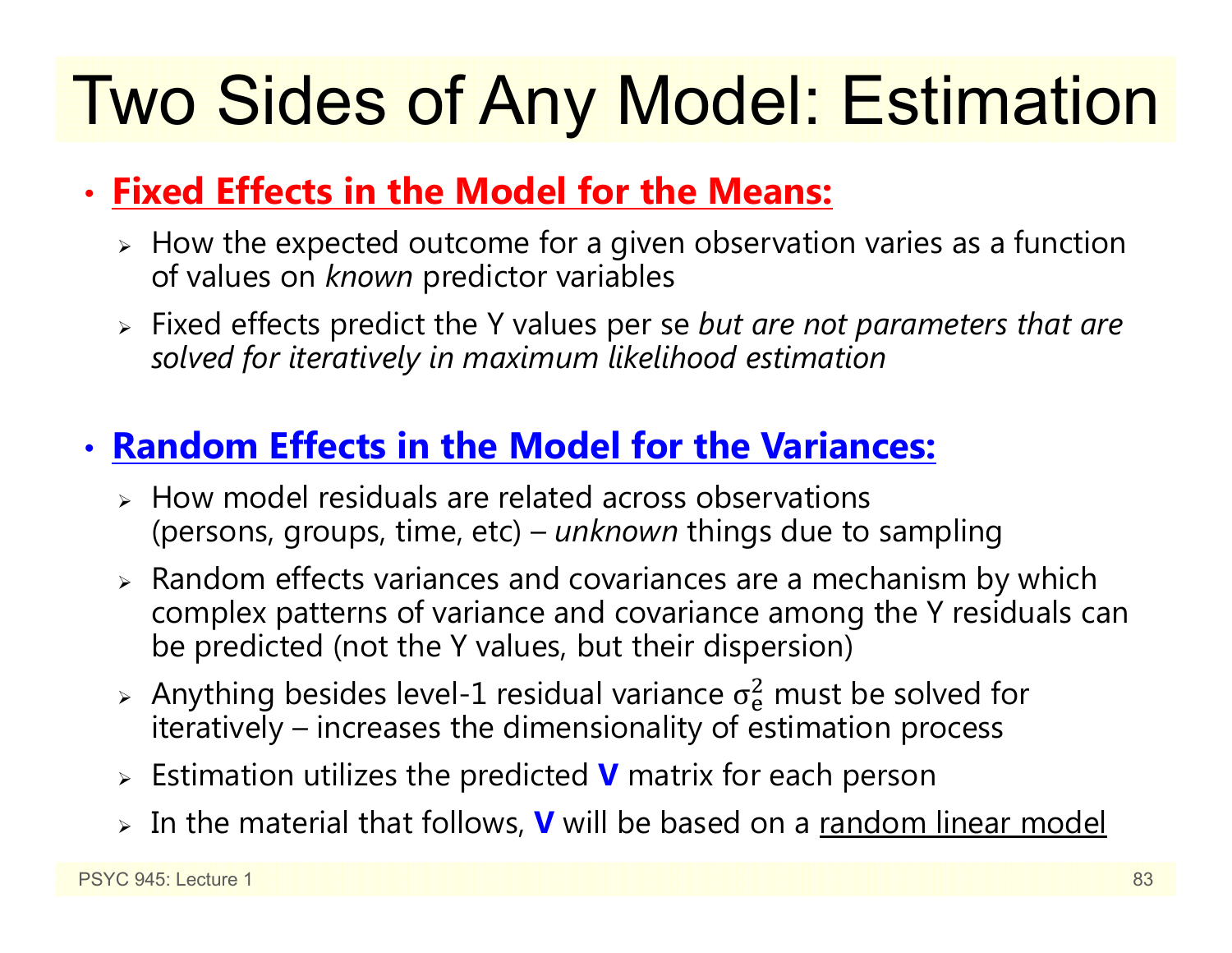#### End Goals of Maximum Likelihood Estimation

- 1. Obtain "most likely" values for each unknown model parameter (random effects variances and covariances, residual variances and covariances, which then are used to calculate the fixed effects) **the estimates**
- 2. Obtain an index as to how likely each parameter value actually is (i.e., "really likely" or pretty much just a guess?) **the standard error (SE) of the estimates**
- 3. Obtain an index as to how well the model we've specified actually describes the data **the model fit indices**

#### **How does all this happen? The magic of multivariate normal…(but let's start with univariate normal first)**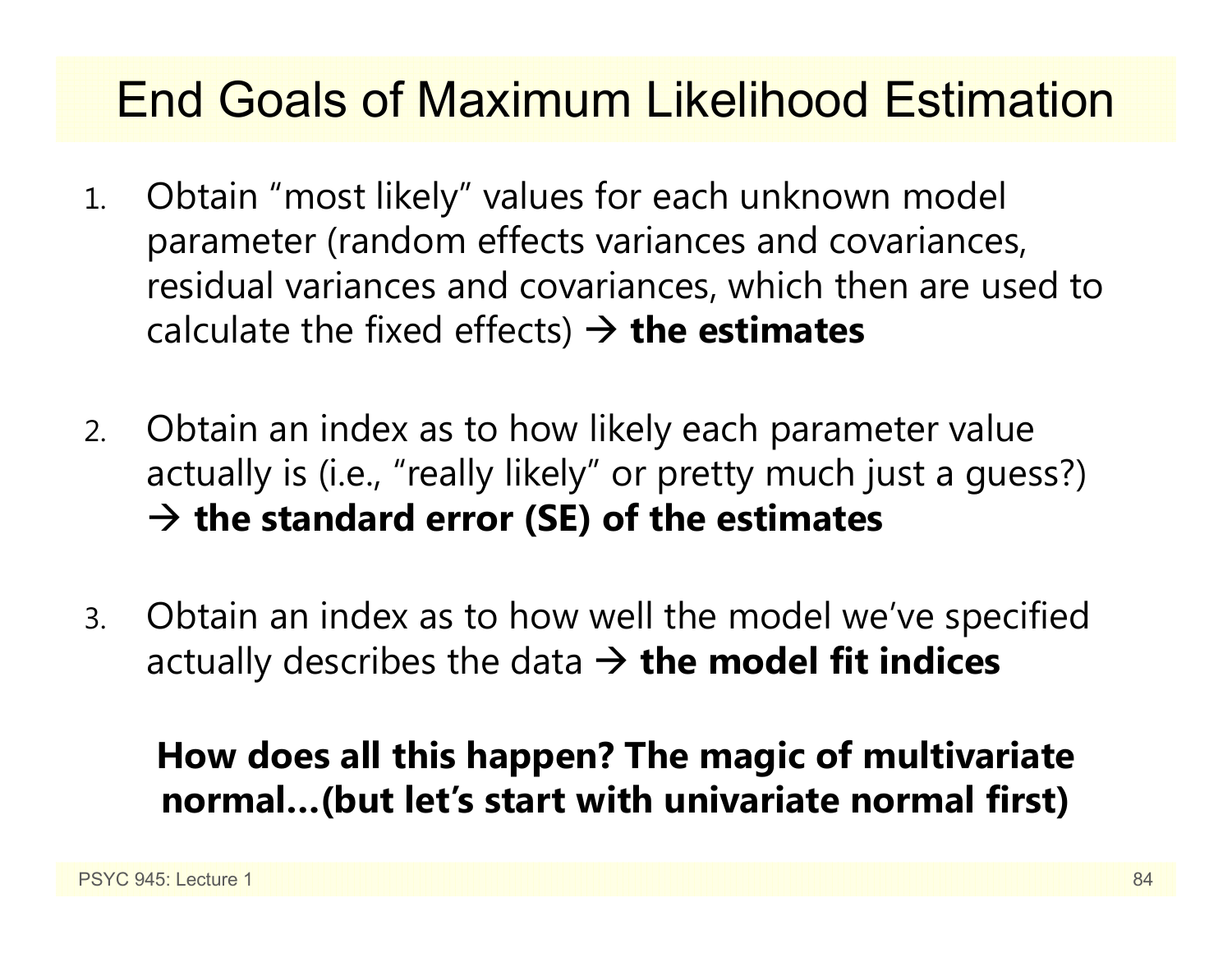## Univariate Normal



- This function tells us how **likely** any value of y<sub>i</sub> is given two pieces of info:
	- $\triangleright$   $\,$  predicted value  $\widehat y_{\rm i}$
	- $\triangleright$  residual variance  $\sigma_{\rm e}^2$  $\overline{c}$

Univariate Normal PDF (two ways):

$$
f(y_i) = \frac{1}{\sqrt{2\pi\sigma_e^2}} * \exp\left[-\frac{1}{2} * \frac{(y_i - \hat{y}_i)^2}{\sigma_e^2}\right]
$$
  

$$
f(y_i) = (2\pi\sigma_e^2)^{-1/2} * \exp\left[-\frac{1}{2} * (y_i - \hat{y}_i)(\sigma_e^2)^{-1} (y_i - \hat{y}_i)\right]
$$

•• Example: regression

 $\lceil$ 

 $\overline{\phantom{a}}$ 

$$
\left[\begin{array}{c}y_i=\beta_0+\beta_1X_i+e_i\\\hat{y}_i=\beta_0+\beta_1X_i\\\vdots\\\hat{e}_i=y_i-\hat{y}_i\end{array}\right]_{\sigma_e^2=\frac{1}{N-2}}
$$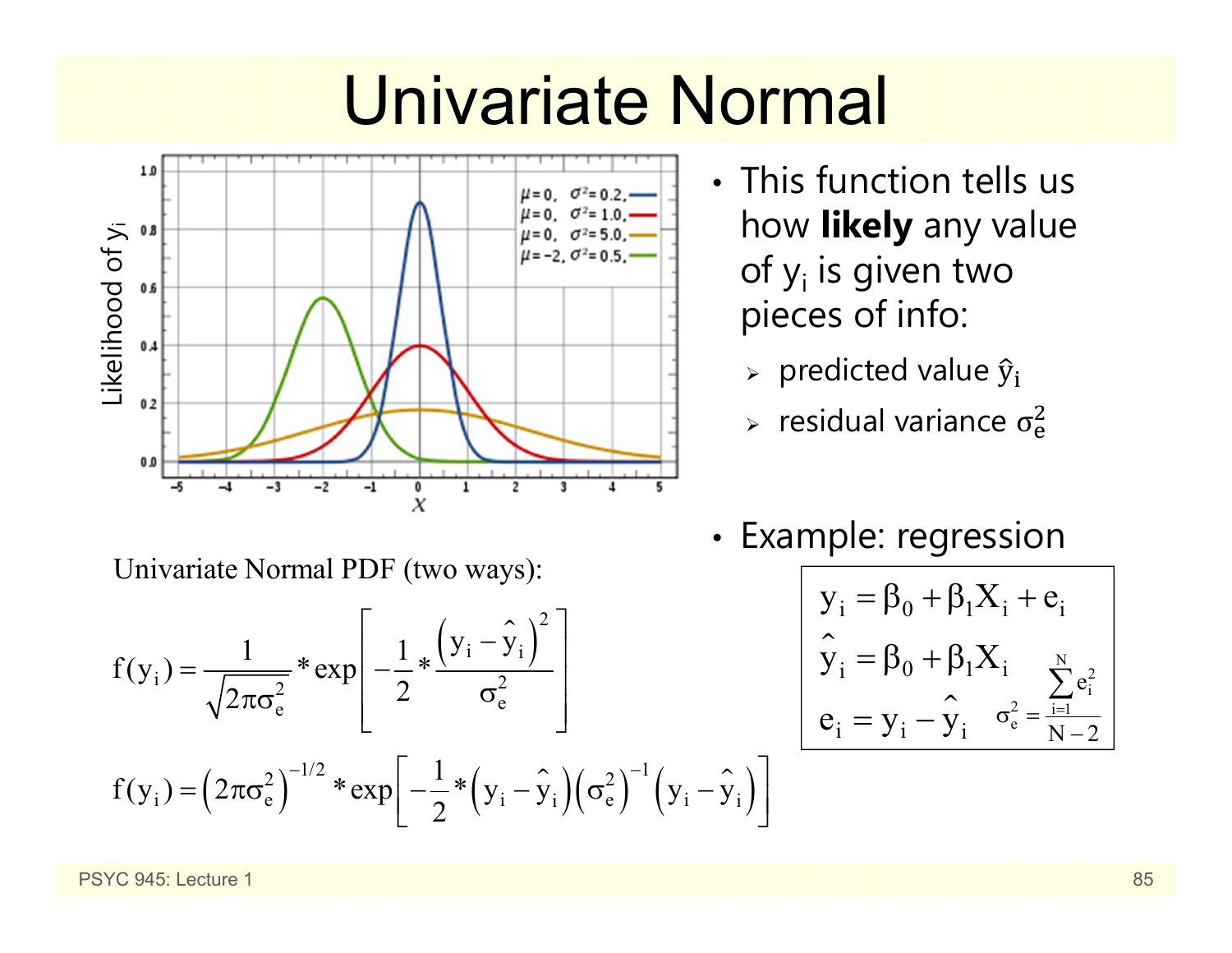#### Multivariate Normal for Y<sub>i</sub> (height for all *n* outcomes for person *i*)

 $\mathbf{I}_{i} = (2\pi\sigma_{e}^{2})^{-1/2} * \exp\left(-\frac{1}{2} * (y_{i} - \hat{y}_{i})(\sigma_{e}^{2})^{-1} (y_{i} - \hat{y}_{i})\right)$ 1Univariate Normal PDF:  $f(y_i) = (2\pi\sigma_e^2)$  \*  $\exp\left(-\frac{1}{2} * (y_i - y_i)(\sigma_e^2)$   $(y_i - y_i)(\sigma_e^2)$  $= (2\pi\sigma_e^2)^{-1/2} * \exp \left[ -\frac{1}{2} * (y_i - \hat{y}_i) (\sigma_e^2)^{-1} (y_i - \hat{y}_i) \right]$ 

 $\left(2\pi\right)^{-n/2} \sqrt[*]{\text{V}_{\text{i}}} \left|^{-1/2} \sqrt[*]{\text{exp}}\right| - \frac{1}{2} \sqrt[*]{\text{V}_{\text{i}}} - \bar{\textbf{X}}_{\text{i}} \gamma \right)^\text{T} \bar{\textbf{(}} \textbf{V}_{\text{i}})^{-1} \left(\textbf{V}_{\text{i}} - \textbf{X}_{\text{i}} \gamma\right)$ i i ii i ii 1Multivariate Normal PDF:  $f(Y_i) = (2\pi)^{-m/2} * |V_i|^{-m/2} * exp(-\frac{1}{2})$  $\frac{-11}{2}$  at  $\frac{1}{2}$   $\frac{1}{2}$  at  $\frac{1}{2}$  at  $\frac{1}{2}$  at  $\frac{1}{2}$  at  $\frac{1}{2}$   $\frac{1}{2}$   $\frac{1}{2}$   $\frac{1}{2}$   $\frac{1}{2}$  $\mathbf{Y}_{i}$  =  $(2\pi)^{-n/2}$  \*  $|\mathbf{V}_{i}|^{-1/2}$  \*  $\exp\left[-\frac{1}{2}*(\mathbf{Y}_{i}-\mathbf{X}_{i}\boldsymbol{\gamma})^{T}(\mathbf{V}_{i})^{-1}(\mathbf{Y}_{i}-\mathbf{X}_{i}\boldsymbol{\gamma})\right]$ **γ**  $(\mathbf{V}_i)$   $(\mathbf{V}_i - \mathbf{X}_i \mathbf{y})$ 

- In a random linear time model, the only fixed effects (in **γ**) that predict the **Y**i outcome values are the fixed intercept and fixed linear time slope
- The model also gives us  $\mathbf{V}_i \to$  the model-predicted total variance and covariance matrix across the occasions, taking into account the time values
- Uses  $|V_i|$  = determinant of  $V_i$  = summary of *non-redundant* info
	- $\triangleright$  Reflects sum of variances across occasions controlling for covariances
- $\bm{\cdot}$  (**V**<sub>i</sub>)<sup>-1</sup>  $\bm{\rightarrow}$  matrix inverse  $\bm{\rightarrow}$  like dividing (so can't be 0 or negative)
	- **► (V**<sub>i</sub>)<sup>-1</sup> must be "positive definite", which in practice means no 0 random variances and no out-of-bound correlations between random effects
	- $\triangleright$  Otherwise, software uses "generalized inverse"  $\rightarrow$  questionable results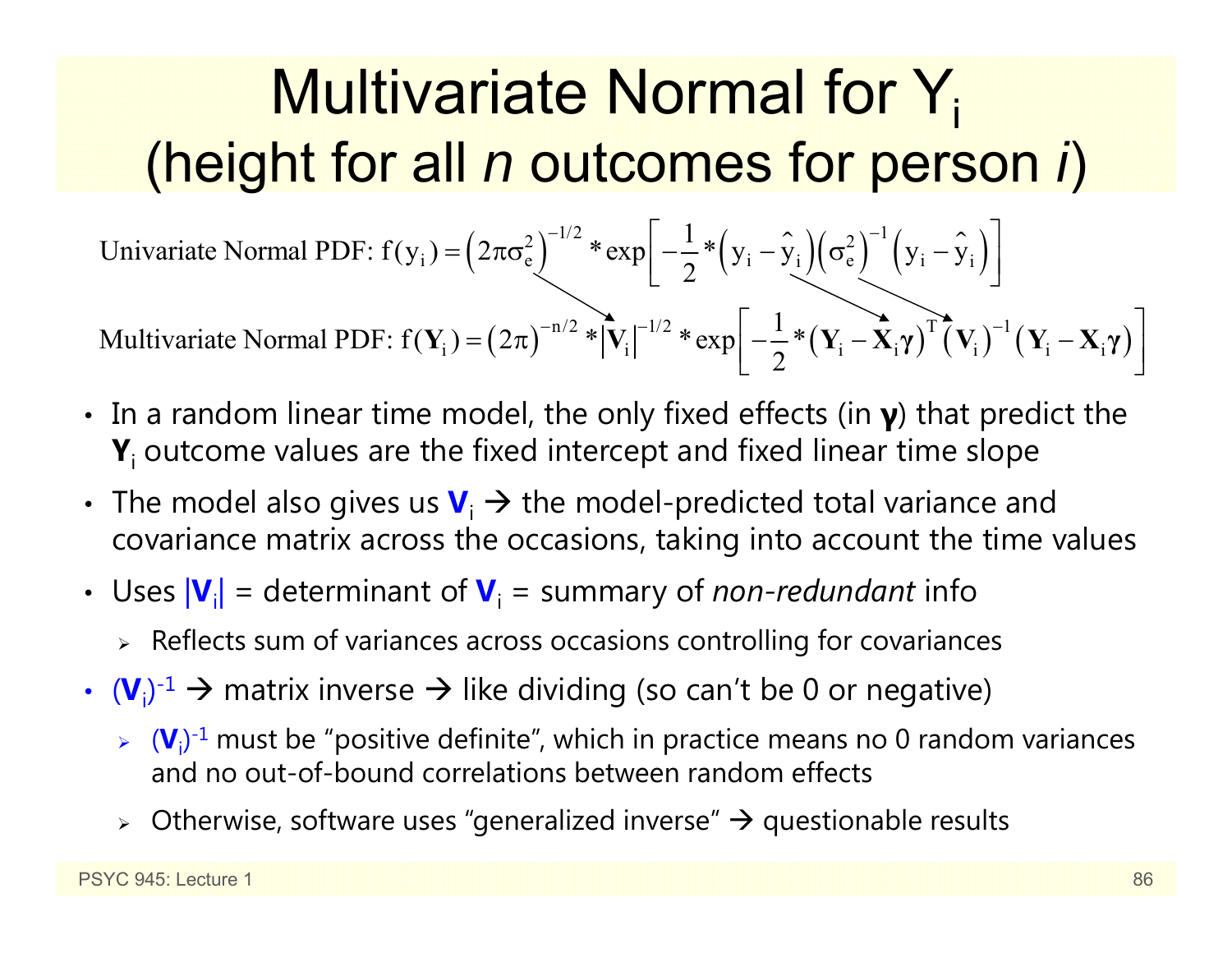Now Try Some Possible Answers... (e.g., for the 4 **V** parameters in this random linear model example)

• Plug  $\mathbf{V}_\text{i}$  predictions into log-likelihood function, sum over persons:

$$
L = \prod_{i=1}^{N} \left\{ \left( 2\pi \right)^{-n/2} * \left| \mathbf{V}_{i} \right|^{-1/2} * \exp \left[ -\frac{1}{2} \left( \mathbf{Y}_{i} - \mathbf{X}_{i} \gamma \right)^{T} \left( \mathbf{V}_{i} \right)^{-1} \left( \mathbf{Y}_{i} - \mathbf{X}_{i} \gamma \right) \right] \right\}
$$
  
\n
$$
LL = \sum_{i=1}^{N} \left\{ \left[ -\frac{n}{2} \log \left( 2\pi \right) \right] + \left[ -\frac{1}{2} \log \left| \mathbf{V}_{i} \right| \right] + \left[ -\frac{1}{2} \left( \mathbf{Y}_{i} - \mathbf{X}_{i} \gamma \right)^{T} \left( \mathbf{V}_{i} \right)^{-1} \left( \mathbf{Y}_{i} - \mathbf{X}_{i} \gamma \right) \right] \right\}
$$

- •• Try one set of possible parameter values for  $\mathbf{V}_{i}$ , compute LL
- •• Try another possible set for  $\bm{\mathsf{V}}_{\mathsf{i} \bm{\mathsf{r}}}$  compute LL....
	- $\triangleright$  Different algorithms are used to decide which values to try given that each parameter has its own distribution  $\boldsymbol{\rightarrow}$  like an uncharted mountain
	- $\triangleright$  Calculus helps the program scale this multidimensional mountain
		- n -  $\;$  At the top, all first partial derivatives (linear slopes at that point)  $\approx 0$
		- n Positive first partial derivative? Too *low*, try again. Negative? Too *high*, try again.
		- n Matrix of partial first derivatives = "score function" = "gradient" (as in NLMIXED output for models with truly nonlinear effects)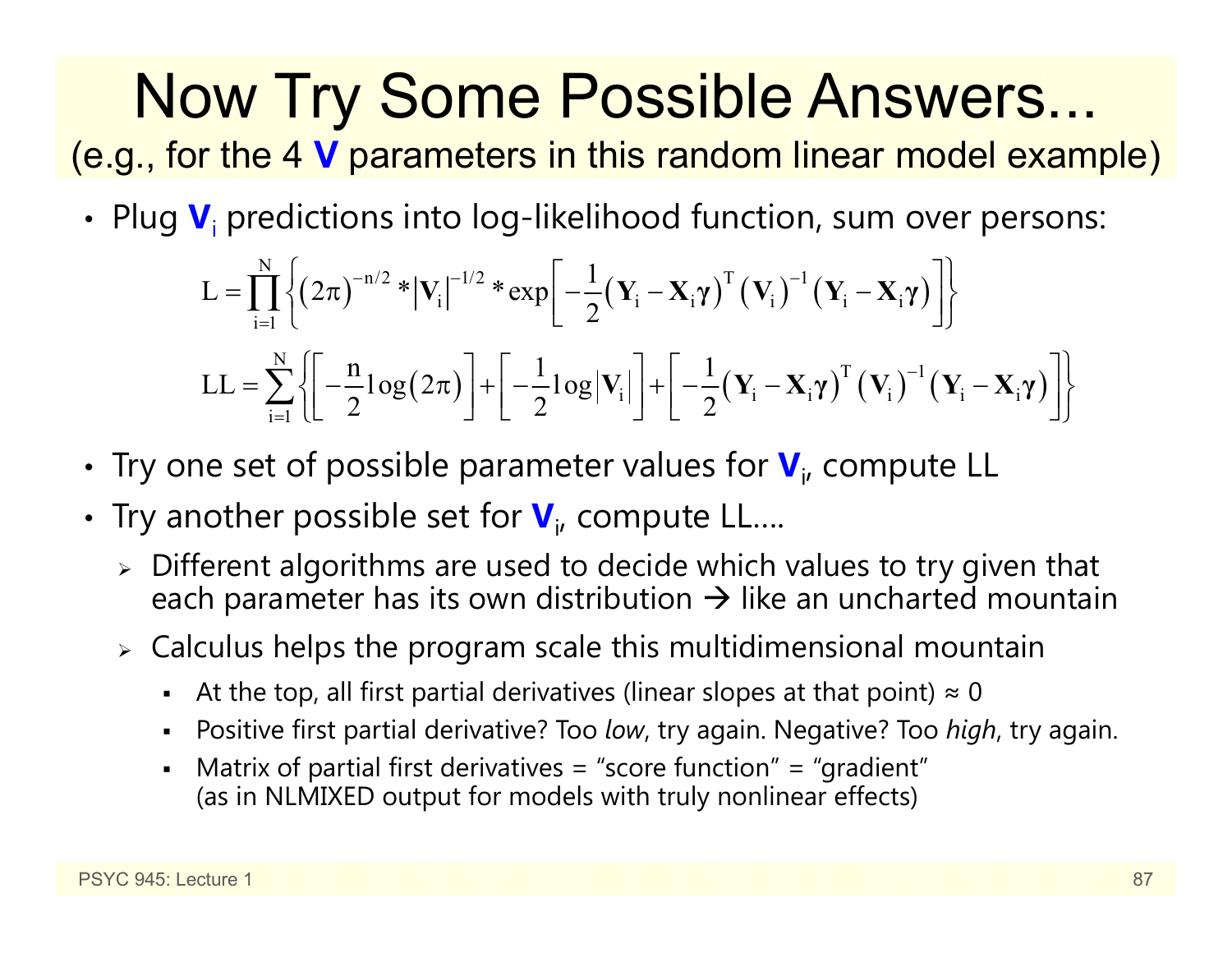#### End Goals 1 and 2: Model Estimates and SEs

- • Process terminates (the model "converges") when the next set of tried values for Vi don't improve the LL very much…
	- $\triangleright$  e.g., SAS default convergence criteria = .00000001
	- $\triangleright$  Those are the values for the parameters that, relative to the other possible values tried, are "most likely"  $\rightarrow$  the variance estimates
- • But we need to know how trustworthy those estimates are…
	- $\triangleright$  Precision is indexed by the steepness of the multidimensional mountain, where steepness  $\rightarrow$  more negative partial second derivatives
	- $\triangleright$  Matrix of partial second derivatives = "Hessian matrix"
	- $\triangleright$  Hessian matrix  $\cdot$  -1 = "information matrix"
	- $\triangleright$  So steeper function = more information = more precision = smaller SE

Each parameter 
$$
SE = \frac{1}{\sqrt{\text{information}}}
$$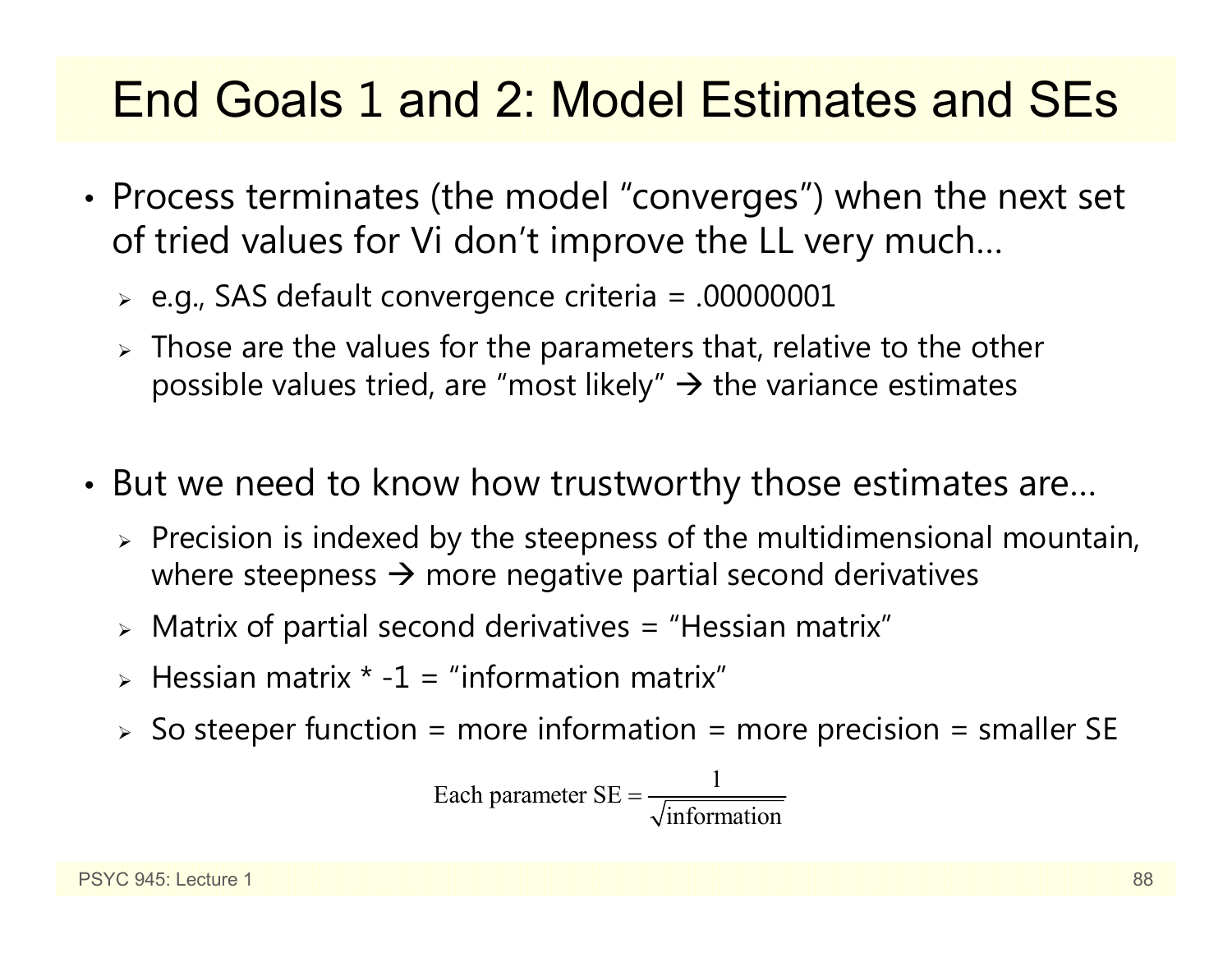## What about the Fixed Effects?

- Likelihood mountain does NOT include fixed effects as additional search dimensions (only variances and covariances that make  $\textbf{V}_{\rm i}$ )
- •**• Fixed effects are determined** given the parameters for  $V_i$ :

 $\left\{ \mathbf{X}_{\text{i}}^{\text{T}} \mathbf{V}_{\text{i}}^{-1} \mathbf{X}_{\text{i}} \right\} \geq \sum_{i} \left( \mathbf{X}_{\text{i}}^{\text{T}} \mathbf{V}_{\text{i}}^{-1} \mathbf{Y}_{\text{i}} \right), \qquad \text{Cov}(\gamma) = \left\{ \sum_{i} \left( \mathbf{X}_{\text{i}}^{\text{T}} \mathbf{V}_{\text{i}}^{-1} \mathbf{X}_{\text{i}} \right) \right\}$  $\sum_{i=1}^{N} \left(\mathbf{X}_{i}^{T} \mathbf{V}_{i}^{-1} \mathbf{X}_{i}\right) \Bigg\}^{-1} \sum_{i=1}^{N} \left(\mathbf{X}_{i}^{T} \mathbf{V}_{i}^{-1} \mathbf{Y}_{i}\right), \qquad \mathrm{Cov}(\gamma) = \left\{\sum_{i=1}^{N} \left(\mathbf{X}_{i}^{T} \mathbf{V}_{i}^{-1} \mathbf{X}_{i}\right)\right\}^{-1}$ , Cov  $\overline{a}$   $\overline{a}$   $\overline{a}$   $\overline{a}$   $\overline{a}$   $\overline{a}$   $\overline{a}$   $\overline{a}$   $\overline{a}$   $\overline{a}$   $\overline{a}$   $\overline{a}$   $\overline{a}$   $\overline{a}$   $\overline{a}$   $\overline{a}$   $\overline{a}$   $\overline{a}$   $\overline{a}$   $\overline{a}$   $\overline{a}$   $\overline{a}$   $\overline{a}$   $\overline{a}$   $\overline{$  $\sim$   $\mathbf{V}$   $\mathbf{V}$   $\mathbf{V}$   $\mathbf{V}$   $\mathbf{V}$   $\mathbf{V}$   $\mathbf{V}$   $\mathbf{V}$   $\mathbf{V}$   $\mathbf{V}$   $\mathbf{V}$   $\mathbf{V}$   $\mathbf{V}$   $\mathbf{V}$   $\mathbf{V}$   $\mathbf{V}$   $\mathbf{V}$   $\mathbf{V}$   $\mathbf{V}$   $\mathbf{V}$   $\mathbf{V}$   $\mathbf{V}$   $\mathbf{V}$   $\mathbf{V}$   $=$   $\begin{array}{ccc} & & & \end{array}$   $\begin{array}{ccc} & & & \end{array}$   $=$   $\begin{array}{ccc} & & & \end{array}$   $\begin{array}{ccc} & & & \end{array}$   $\begin{array}{ccc} & & & \end{array}$  **<sup>γ</sup> XV <sup>X</sup> XV <sup>Y</sup> <sup>γ</sup> XV <sup>X</sup>** All we need is **Vi** and the data: **X**, **Y γ <sup>=</sup>fixed effect estimates Cov( γ) = γ sampling variance (SQRT of diagonal = SE)**

• This is actually what happens in regular regression (GLM), too:

GLM matrix solution:  $\beta = (X^T X)^{-1} (X^T Y)$ ,  $Cov(\beta) = (X^T X)^{-1} \sigma_e^2$ **g** =  $(X^{\mathsf{T}}X)$   $(X^{\mathsf{T}}Y)$ ,  $Cov(\beta) = (X^{\mathsf{T}}X)$   $\sigma$ 

GLM scalar solution: 
$$
\beta = \frac{\sum_{i=1}^{N} (x_i - \overline{x})(y_i - \overline{y})}{\sum_{i=1}^{N} (x_i - \overline{x})^2}, \quad Cov(\beta) = \frac{\sigma_e^2}{\sum_{i=1}^{N} (x_i - \overline{x})^2}
$$

• **Implication: fixed effects don't cause estimation problems** … (at least in general models with normally distributed residuals)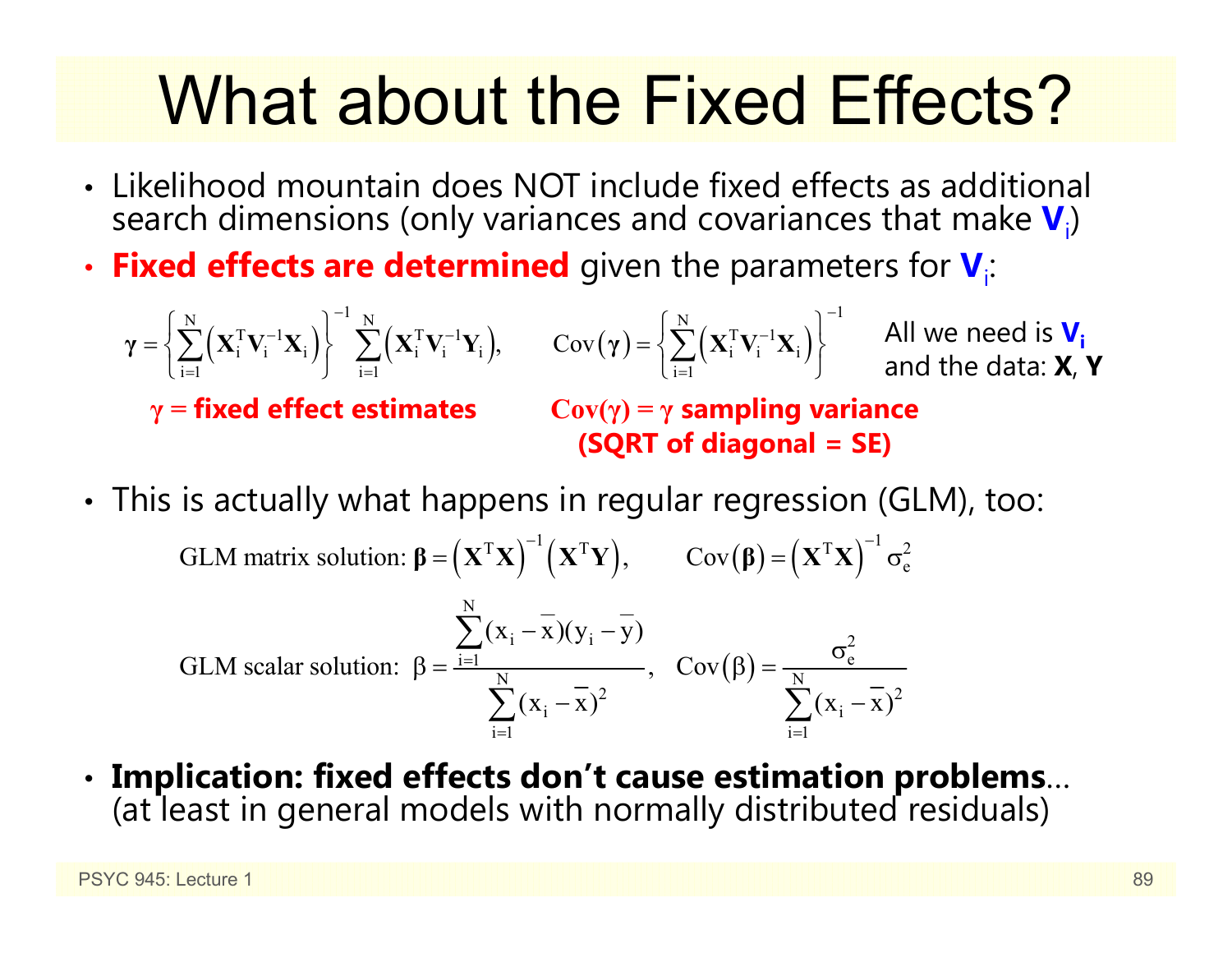#### What about ML vs. REML?  $\mathcal{L}\left(2\pi\right)\left|+\right|-\frac{1}{2}\sum\log\left|\mathbf{V}_{\mathrm{i}}\right|\left|+\right|-\frac{1}{2}\sum\left(\mathbf{Y}_{\mathrm{i}}-\mathbf{X}_{\mathrm{i}}\boldsymbol{\gamma}\right)^{\mathrm{T}}\mathbf{V}_{\mathrm{i}}^{-1}\left(\mathbf{Y}_{\mathrm{i}}-\mathbf{X}_{\mathrm{i}}\boldsymbol{\gamma}\right)$  $\mathcal{L}\left(2\pi\right)\left|+\right|-\frac{1}{2}\sum\log\left|\mathbf{V}_{\mathrm{i}}\right|\left|+\right|-\frac{1}{2}\sum\left(\mathbf{Y}_{\mathrm{i}}-\mathbf{X}_{\mathrm{i}}\boldsymbol{\gamma}\right)^{\mathrm{T}}\mathbf{V}_{\mathrm{i}}^{-1}\left(\mathbf{Y}_{\mathrm{i}}-\mathbf{X}_{\mathrm{i}}\boldsymbol{\gamma}\right)$  $\sum_{i=1}^{N} \log \lvert \mathbf{V}_i \rvert \, \bigg\lvert + \bigg\rvert - \frac{1}{2} \sum_{i=1}^{N} \big(\mathbf{Y}_i - \mathbf{X}_i \boldsymbol{\gamma}\big)^{\text{T}} \, \mathbf{V}_i^{-1} \big(\mathbf{Y}_i - \mathbf{X}_i \big)$  $\sum_{i=1}^{N} \log \lvert \mathbf{V}_i \rvert \left\lvert + \right\rvert - \frac{1}{2} \sum_{i=1}^{N} \left(\mathbf{Y}_i - \mathbf{X}_i \boldsymbol{\gamma}\right)^{\text{T}} \mathbf{V}_i^{-1} \left(\mathbf{Y}_i - \mathbf{X}_i\right)$  $+\left(-\frac{1}{2}\log\left|\sum_{i=1}^{N} \mathbf{X}_{i}^{T} \mathbf{V}_{i}^{-1} \mathbf{X}_{i}\right|\right)$  $T-0$ ,  $(2, 1)$   $1 \sum_{i=1}^{N}$ ,  $|z_i|$   $1 \sum_{i=1}^{N}$ ML:  $LL = \left[ -\frac{T-0}{2} \log(2\pi) \right] + \left[ -\frac{1}{2} \sum_{i=1}^{N} \log |\mathbf{V}_i| \right] + \left[ -\frac{1}{2} \sum_{i=1}^{N} (\mathbf{Y}_i - \mathbf{X}_i \boldsymbol{\gamma})^T \mathbf{V}_i^{-1} (\mathbf{Y}_i - \mathbf{X}_i \boldsymbol{\gamma}) \right]$  $T-k$ ,  $(2, 1)$   $1 \sum_{i=1}^{N}$ REML: LL =  $\left[-\frac{T-k}{2} \log(2\pi)\right] + \left[-\frac{1}{2} \sum_{i=1}^{N} \log|\mathbf{V}_i|\right] + \left[-\frac{1}{2} \sum_{i=1}^{N} (\mathbf{Y}_i - \mathbf{X}_i \boldsymbol{\gamma})^T \mathbf{V}_i^{-1} (\mathbf{Y}_i - \mathbf{X}_i \boldsymbol{\gamma})\right]$ = Ξ = Ξ Ξ =  $+$  $|$   $\log$  $|$  $\sum$  $X$ <sup>1</sup> $\sum$ <sub>i</sub> $X$ <sup>2</sup> $\sum$  $\sum \log |\mathbf{V}_i| \left| + \right| - \frac{1}{2}\sum (\mathbf{Y}_i - \mathbf{X}_i\boldsymbol{\gamma})^\top \mathbf{V}_i^{-1} (\mathbf{Y}_i - \mathbf{X}_i\boldsymbol{\gamma})$  $\sum \log |\mathbf{V}_i| \left| + \right| - \frac{1}{2}\sum (\mathbf{Y}_i - \mathbf{X}_i\boldsymbol{\gamma})^{\text{T}} \mathbf{V}_i^{-1} (\mathbf{Y}_i - \mathbf{X}_i\boldsymbol{\gamma})$  $(\gamma)$ N  $\sum_{\mathrm{i}=1}^{\mathrm{N}}\mathbf{X}_{\mathrm{i}}^{\mathrm{T}}\mathbf{V}_{\mathrm{i}}^{-1}\mathbf{X}_{\mathrm{i}}\Bigg)^{\!-1}$ 1 1where:  $\Box \longrightarrow = \Big| \frac{1}{2} \log \Big| \Big| \sum_{i=1}^N \mathbf{X}_i^T \mathbf{V}_i^{-1} \mathbf{X}_i \Big| \Big| \Big| = \Big| \frac{1}{2} \log |\text{Cov}|$ Ξ Ξ Ξ  $\left[-\frac{1}{2} \log \middle| \sum_{\mathrm{i=1}}^{\mathrm{N}} \mathbf{X}_{\mathrm{i}}^{\mathrm{T}} \mathbf{V}_{\mathrm{i}}^{-1} \mathbf{X}_{\mathrm{i}}\right]\right]$  $=\left[\frac{1}{2}\log\left(\sum_{i=1}^{N} \mathbf{X}^{T} \mathbf{V}^{-1} \mathbf{X}\right)^{-1}\right] = \left[\frac{1}{2}\log|\cos(\mathbf{x})| \right]$  $\left[\frac{1}{2}\log\left\|\sum_{i=1}\mathbf{X}_i^{\mathrm{T}}\mathbf{V}_i^{-1}\mathbf{X}_i\right]\right\| = \left[\frac{1}{2}\log|\mathrm{Cov}(\gamma)|\right]$  $\sum$

- Extra part in REML is the sampling variance of the fixed effects… it is added back in to account for uncertainty in estimating fixed effects
- REML maximizes the likelihood of the residuals specifically, so models with different fixed effects are not on the same scale and are not comparable
	- This is why you can't do -2 ∆LL tests in REML when the models to be compared have different fixed effects  $\bm{\rightarrow}$  the model residuals are defined differently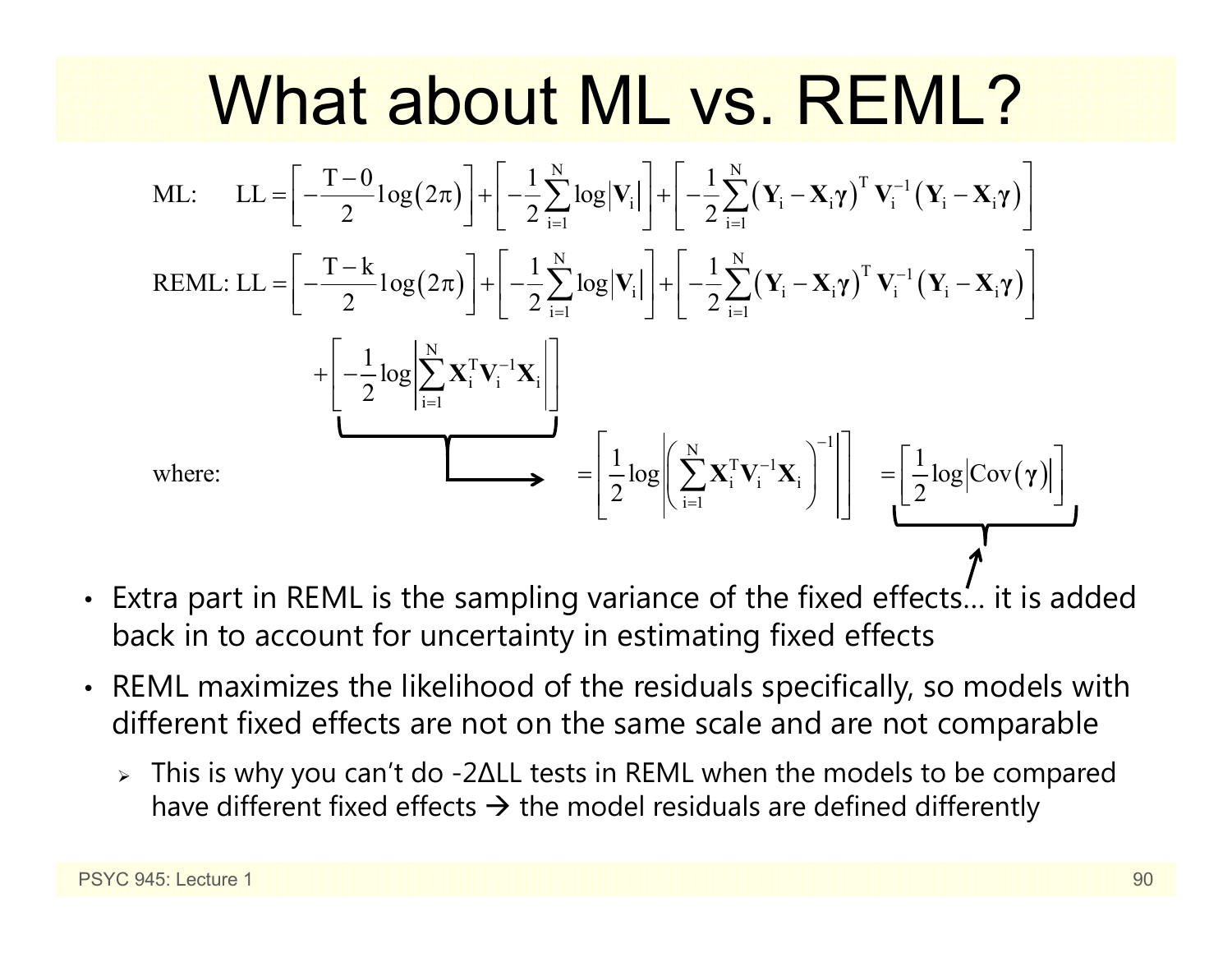#### End Goal #3: How well do the model predictions match the data?

- End up with ML or REML LL from predicting  $\mathbf{V}_\text{i} \rightarrow$  so how good is it?
- Absolute model fit assessment is only possible when the  $\mathbf{V}_{\text{i}}$  matrix is organized the same for everyone – in other words, balanced data
	- $\triangleright$  Items are usually fixed, so can get absolute fit in CFA and SEM  $\rightarrow$   $\chi^2$  test is based on match between actual and predicted data matrix
	- $\triangleright$  Time is often a continuous variable, so no absolute fit provided in MLM (or in SEM when using random slopes or T-scores for unbalanced time)
		- n Can compute absolute fit when the saturated means, unstructured variance model is estimable in ML  $\bm{\rightarrow}$  is -2∆LL versus "perfect" model for time
- Relative model fit is given as **<sup>−</sup>2LL** in SAS, in which smaller is better
	- −2\* needed to conduct "likelihood ratio" or "deviance difference" tests
	- $\triangleright$  Also information criteria:
		- **AIC**:  $-2LL + 2*(\#params)$ ; **BIC**:  $-2LL + log(N)*(#params)$
		- ML #parms = all parameters; REML #parms = variance model parameters only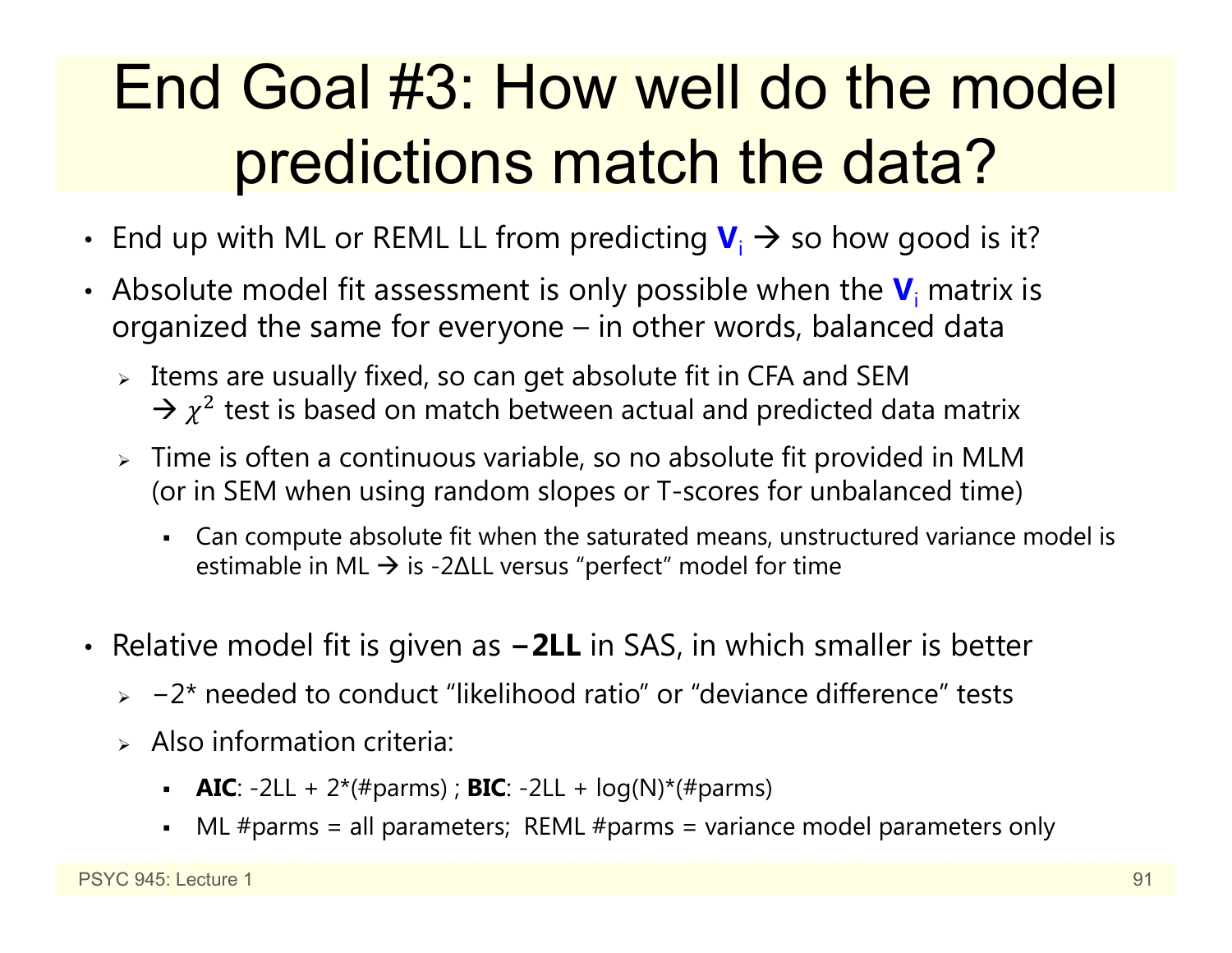## What about testing variances > 0?

- -2 $\Delta$ LL between two nested models is  $\chi^2$ -distributed only when the added parameters do not have a boundary (like 0 or 1)
	- $\triangleright$  Ok for fixed effects (could be any positive or negative value)
	- $\triangleright$  NOT ok for tests of random effects variances (must be  $>0$ )
	- Ok for tests of heterogeneous variances and covariances (extra parameters can be phrased as unbounded deviations)
- • When testing addition of parameters that have a boundary, − 2 ∆LL will follow a **mixture** of χ <sup>2</sup> distributions instead
	- $\triangleright$  e.g., when adding random intercept variance (test  $>$  0?)
		- When estimated as positive, will follow  $\chi^2$  with df=1
		- When estimated as negative... can't happen, will follow  $\chi^2$  with df=0
	- End result: **− 2 ∆LL will be too conservative in boundary cases**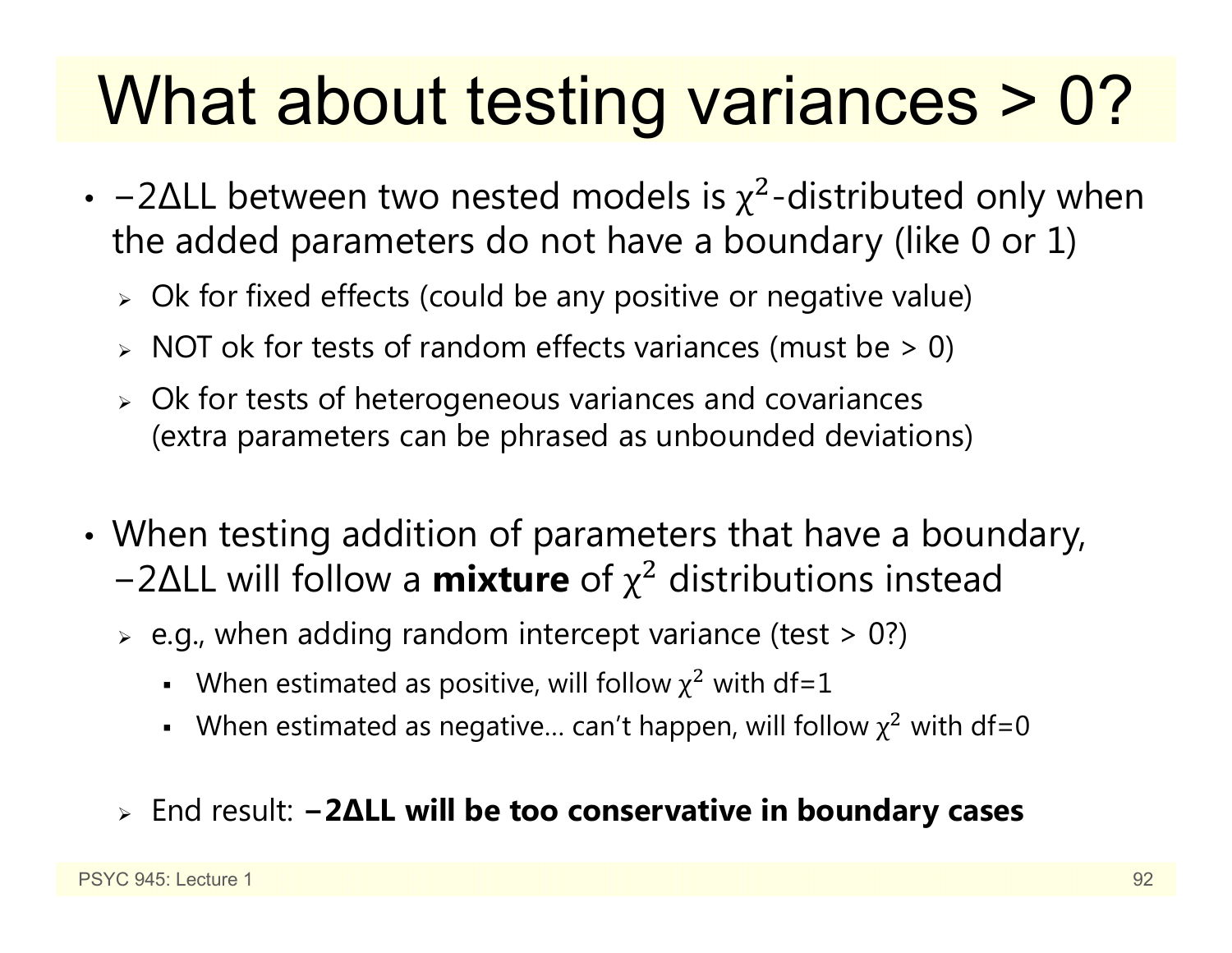#### Solutions for Boundary Problems when using 2 ∆LL tests

- If adding random intercept variance only, use  $p < .10$ ;  $\chi^2(1) > 2.71$ 
	- ► Because  $\chi^2$  (0) = 0, can just cut *p*-value in half to get correct *p*-value
- If adding ONE random slope variance (and covariance with random intercept), can use mixture p-value from  $\chi^2(1)$  and  $\chi^2(2)$

Mixture p-value =  $0.5*prob(\chi_1^2 > -2\Delta L L) + 0.5*prob(\chi_2^2 > -2\Delta L L)$ 

so critical χ<sup>2</sup> = 5.14, not 5.99

- However—using a 50/50 mixture assumes a diagonal information matrix for the random effects variances (assumes the estimated values for each are arrived at independently, which pry isn't the case)
- Two options for more complex cases:
	- Simulate data to determine actual mixture for calculating *p*-value
	- Accept that − 2 ∆LL is conservative in these cases, and use it anyway  $\rightarrow$  I'm using  $\sim$  to acknowledge this: e.g.,  $-2\Delta LL(\sim 2) > 5.99$ ,  $p < .05$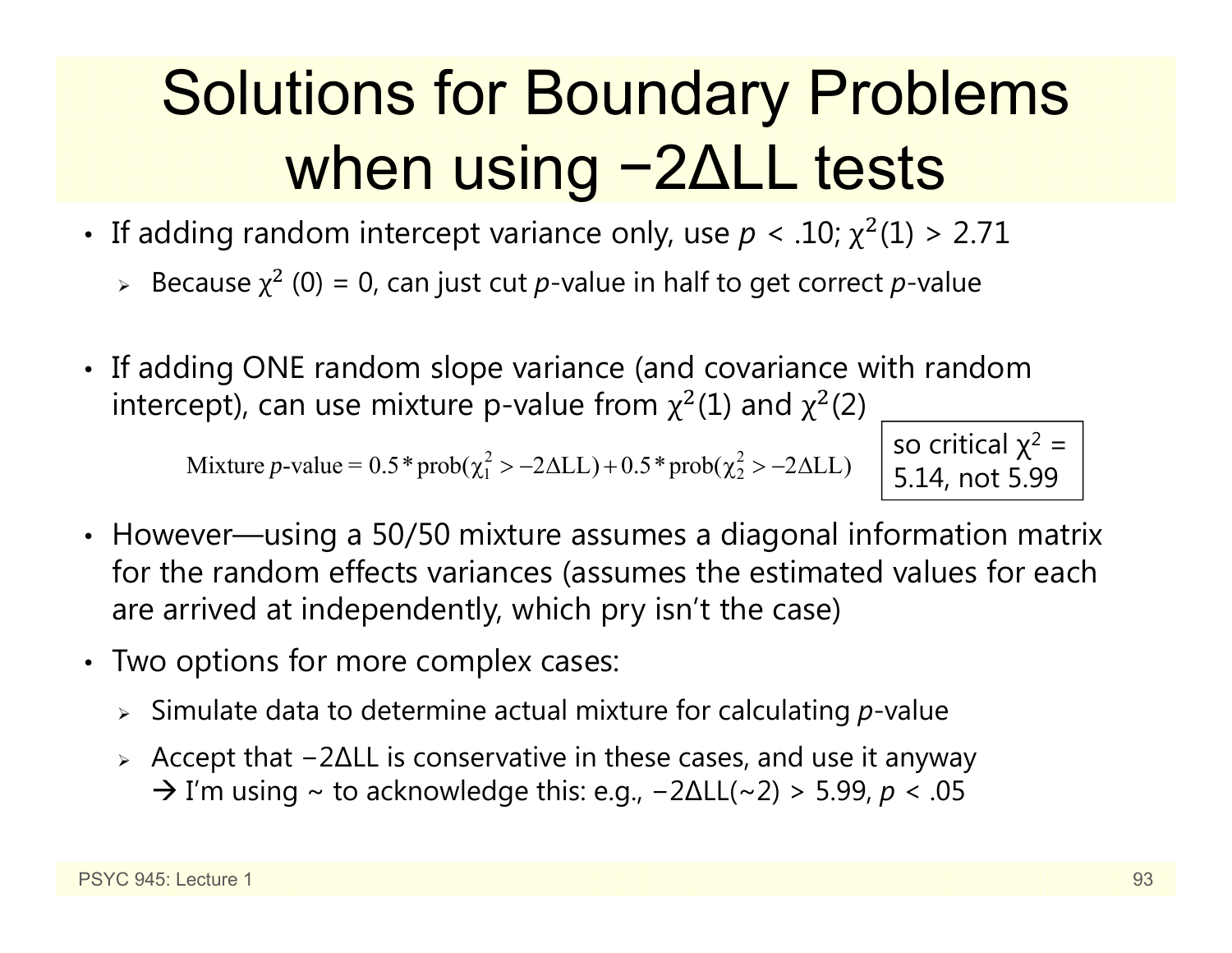## Estimation: The Grand Finale

- Estimation in MLM is all about the random effects variances and covariances
	- $\triangleright$  The more there are, the harder it is to find them (the more dimensions of the likelihood mountain there are to scale)
	- "Non-positive-definite" **G** matrix means "broken model"
	- Fixed effects are solved for after-the-fact, so they rarely cause estimation problems (at least in general models)
	- $\triangleright$  Individual random effects are not model parameters, but can be predicted after-the-fact (with some problems in doing so)
- Estimation comes in two flavors:
	- $\triangleright$  ML  $\rightarrow$  maximize the data; compare any nested models
	- $\triangleright$  REML  $\rightarrow$  maximize the residuals; compare models that differ in their model for the variance only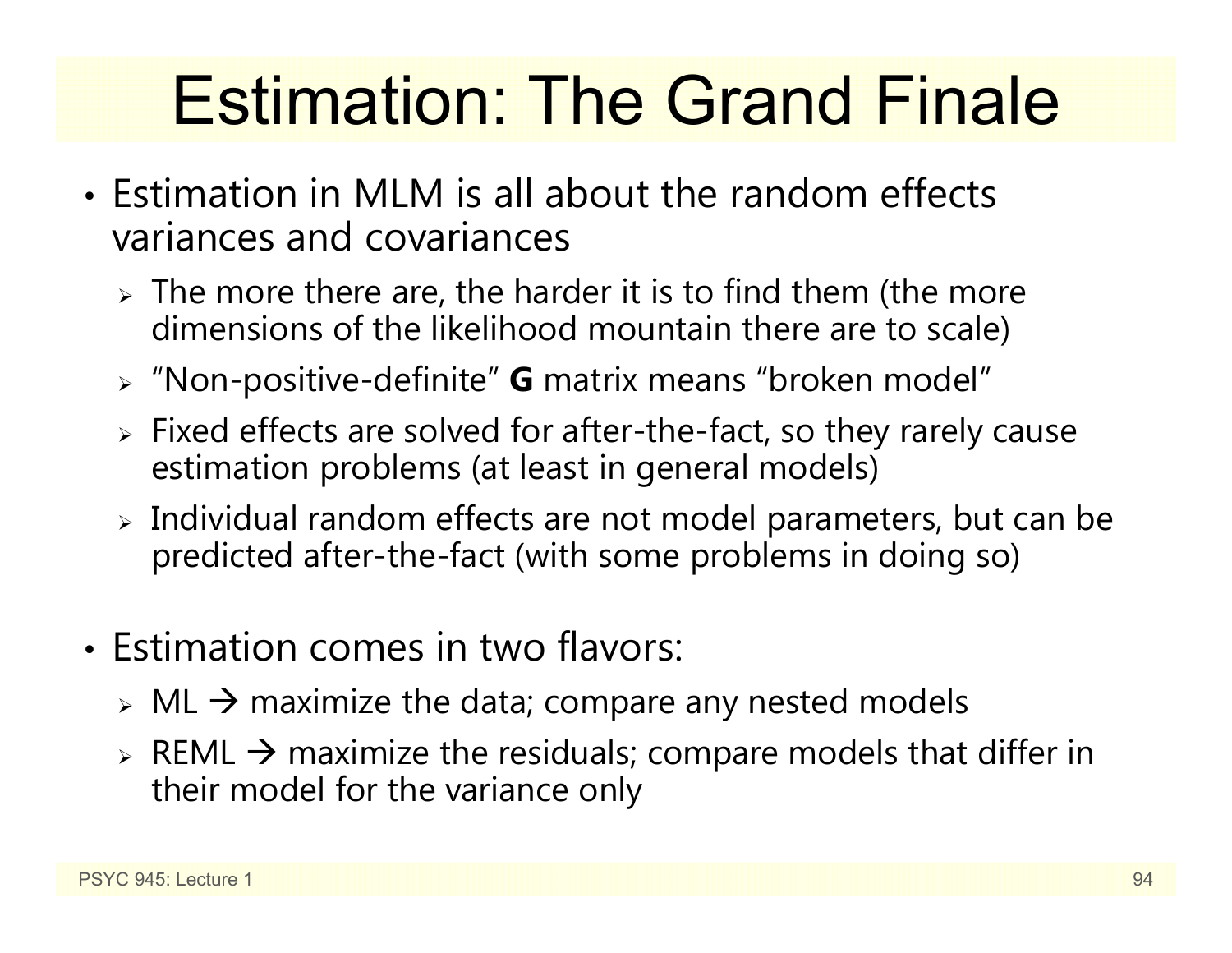# Review of Multilevel Models for Longitudinal Data

- •• Topics:
	- $\triangleright$  Concepts in longitudinal multilevel modeling
	- Describing within-person fluctuation using ACS models
	- Describing within-person change using random effects
	- $\triangleright$  Likelihood estimation in random effects models
	- **Describing nonlinear patterns of change**
	- $\triangleright$  Time-invariant predictors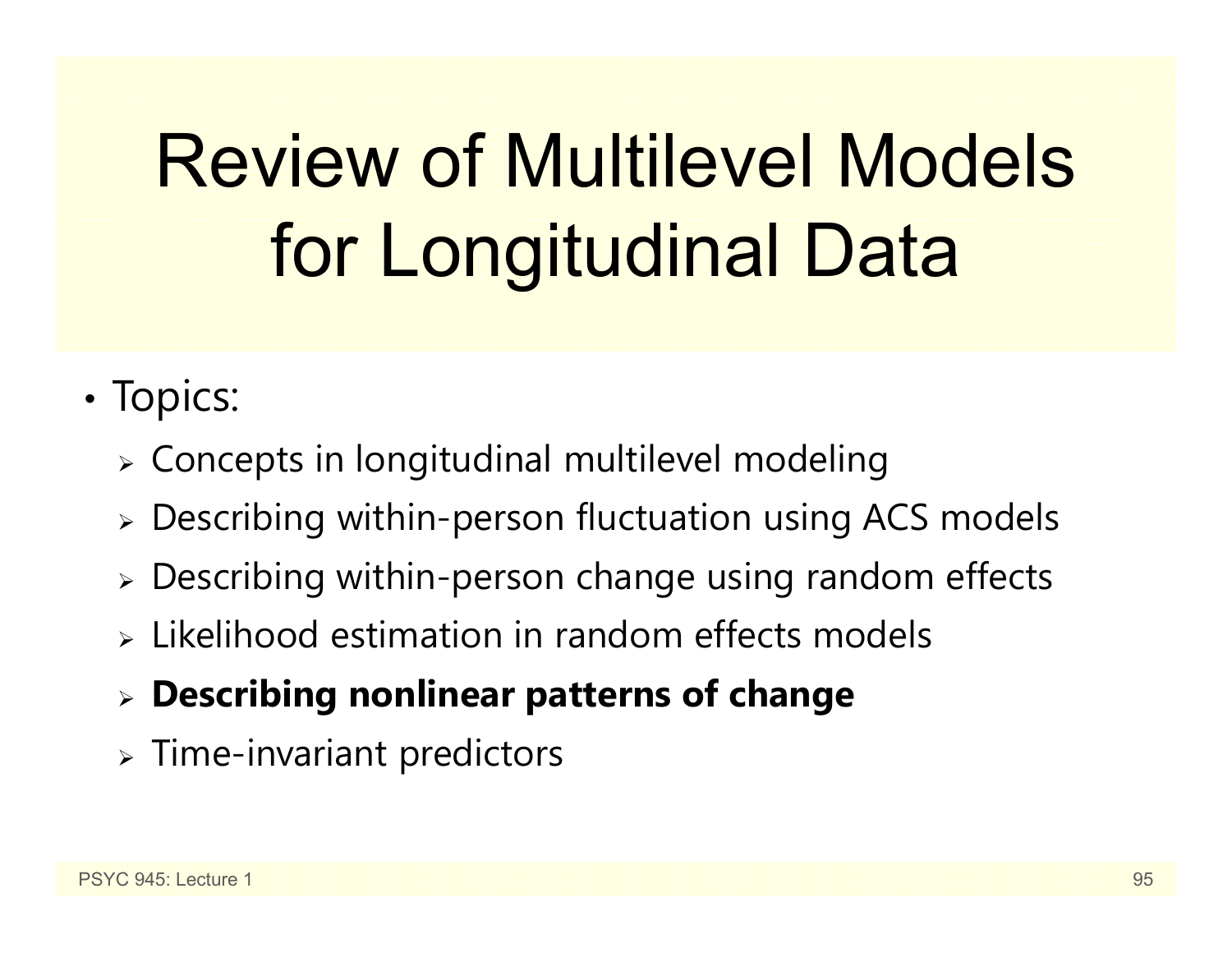#### Summary: Modeling Means and Variances

•We have two tasks in describing within-person change:

#### • **Choose a Model for the Means**

- What kind of change in the outcome do we have **on average** ?
- What kind and how many **fixed effects** do we need to predict that mean change as parsimoniously but accurately as possible?

#### • **Choose a Model for the Variances**

- What pattern do the variances and covariances of the outcome show over time because of **individual differences** in change?
- What kind and how many **random effects** do we need to predict that pattern as parsimoniously but accurately as possible?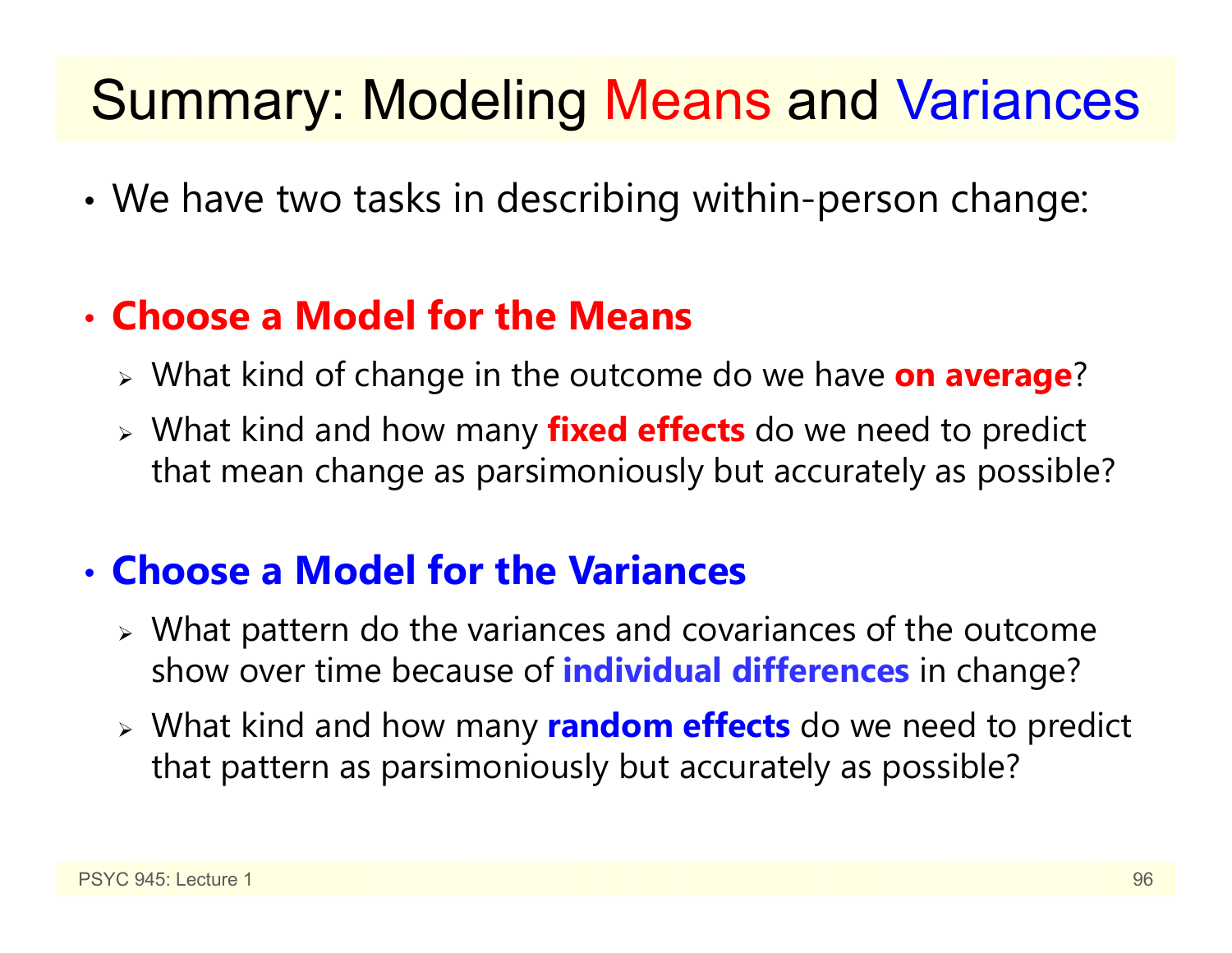### The Big Picture of Longitudinal Data: Model for the Means (Fixed Effects)

- • What kind of change occurs on average over "time"?
	- What is the most appropriate **metric of time** ?
		- Time in study (with predictors for BP differences in time)?
		- Time since birth (age)? Time to event (time since diagnosis)?
		- Measurement occasions need not be the same across persons or equally spaced (code time as exactly as possible)
	- What kind of **theoretical process** generated the observed trajectories, and thus what kind of model do we need?
		- Linear or nonlinear? Continuous or discontinuous? Does change keep happening or does it eventually stop?
		- Many options: polynomial, piecewise, and nonlinear families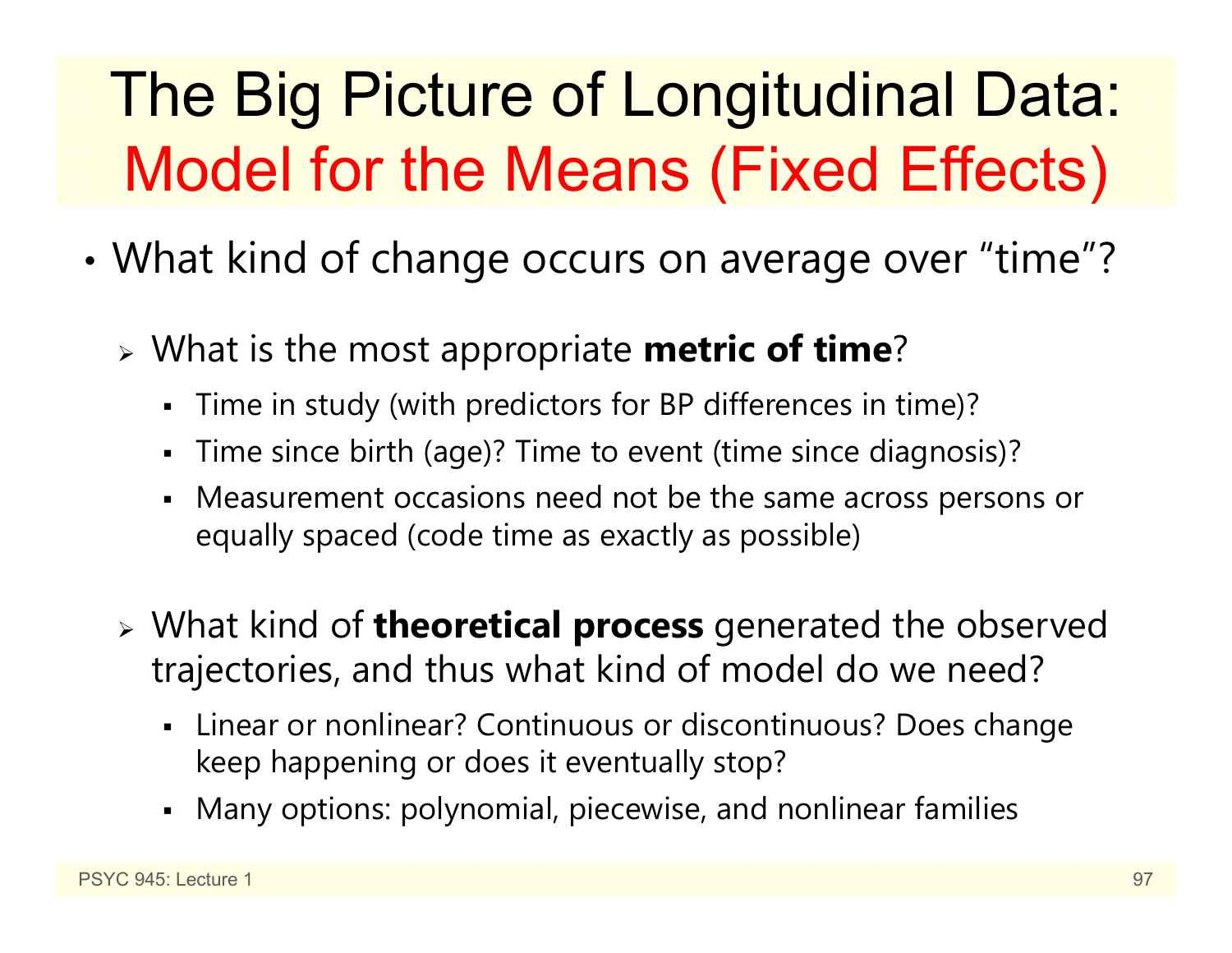# Options for Nonlinear Change\*

- • Polynomial models (linear, quadratic, cubic…)
	- Twice the quadratic coefficient is how the linear rate of change *changes* per unit time (becomes more/less positive/negative)
- • Piecewise models *(aka*, spline models)
	- Use discrete slopes to describe sections of time (e.g., before or after an event), each of which can be linear or nonlinear
- • Truly nonlinear models (with asymptotes)
	- $\triangleright$  e.g., exponential or logistic change for learning)
- • Complexity possible depends on your (balanced) data:
	- **► Fixed slopes for time → can have up to**  $n-1$
	- **► Random slopes for time → can have up to** *n* **2**
- \* These models are useful for predictors other than time…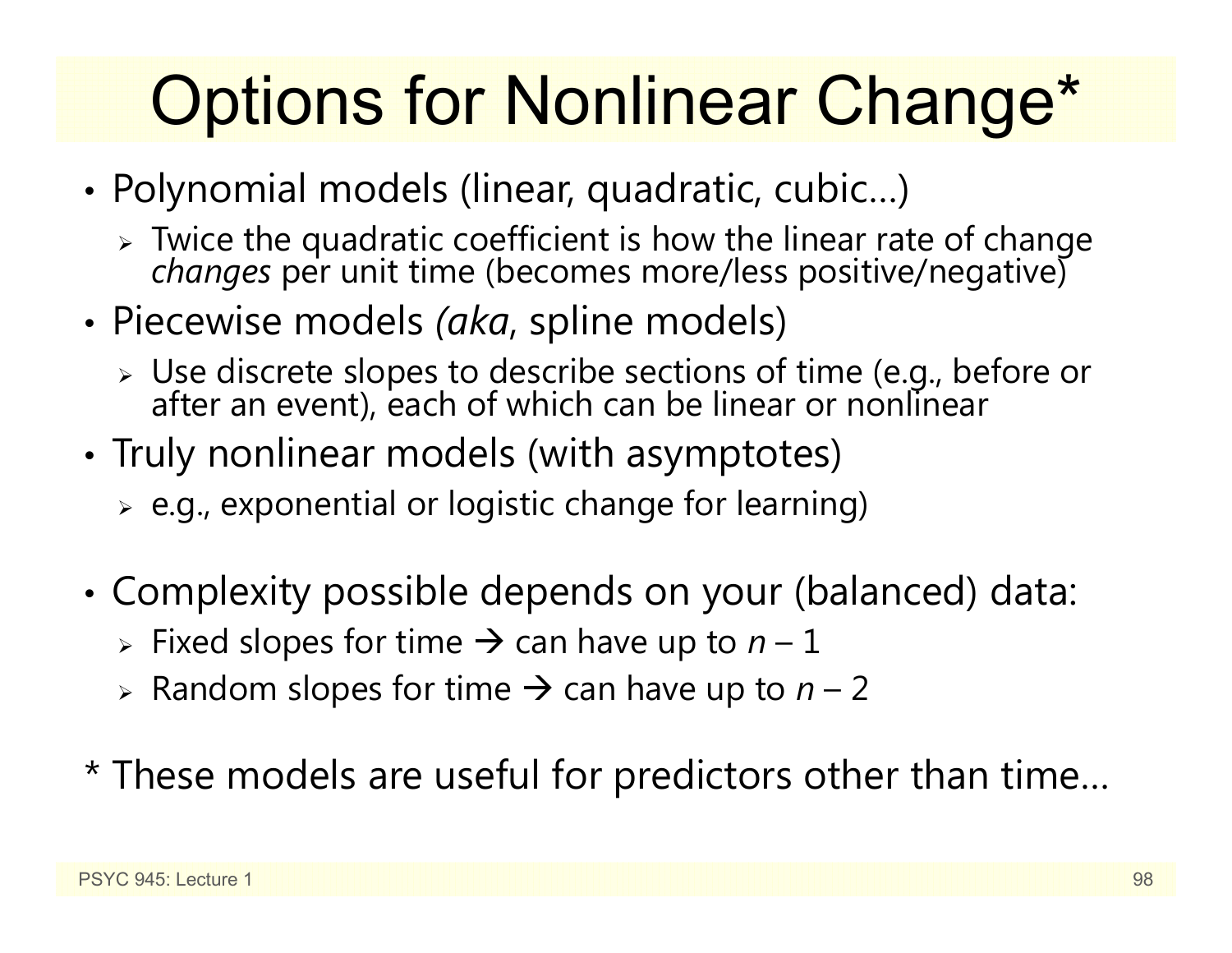# Competing Models of Change

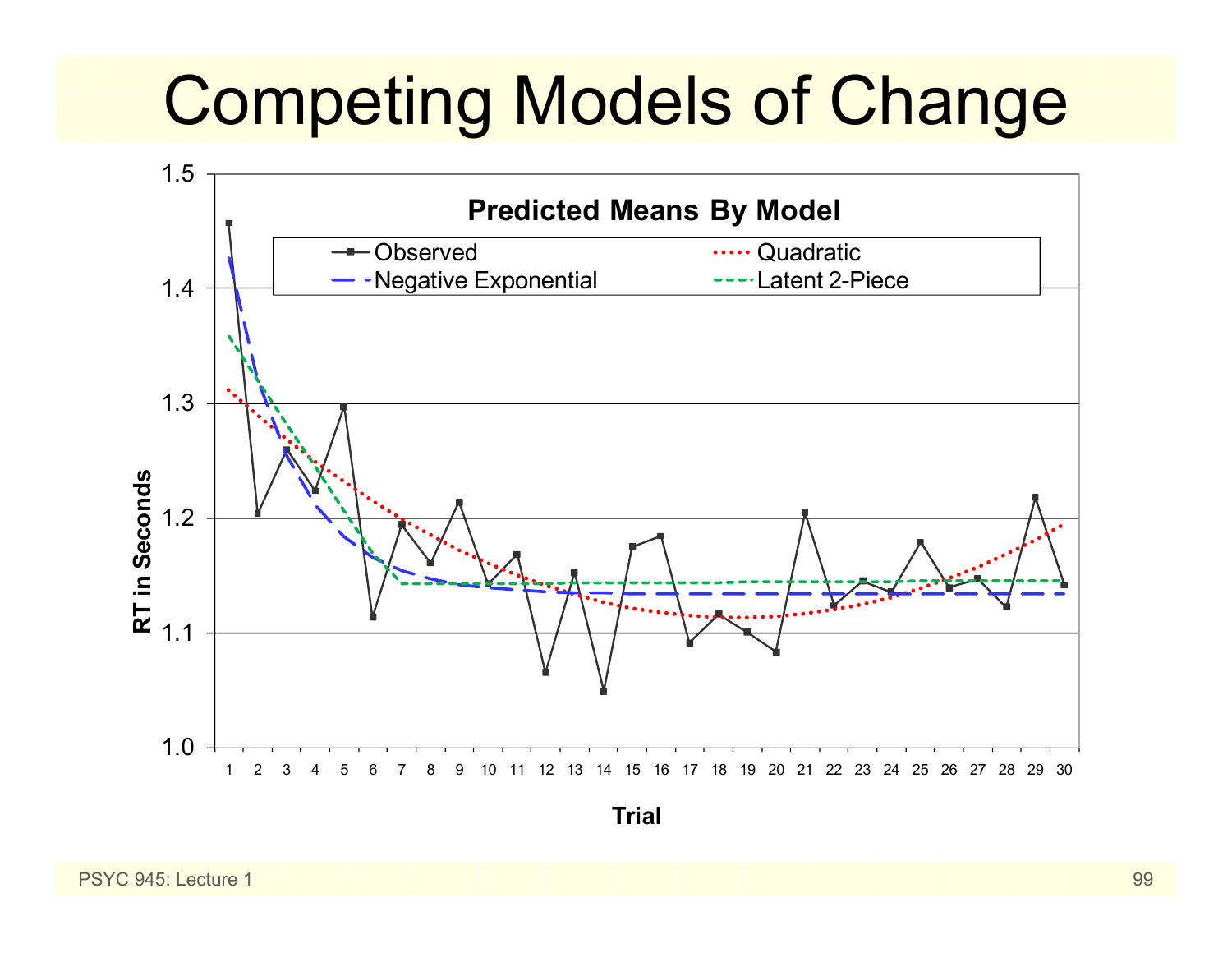# Which family should I choose?

- • Within a given family of models of change, nested models can usually be compared to judge the need for each term
	- e.g., linear vs. quadratic? one slope vs. two slopes?
	- Usual nested model comparison rules apply (*p*-values for fixed effects, − 2 ∆LL tests for assessing random effects)
- • Between families, however, alternative models of change may not be nested, so deciding among them can be tricky
	- e.g., quadratic vs. two-slope vs. exponential?
	- $\triangleright$  Use ML AIC and BIC to see what is "preferred" among the families
	- $\triangleright$  In balanced data, can also compare each alternative to a saturated means, UN model using ML as test of exact fit
	- Also consider plausibility of alternative models in terms of both data predictions and theoretical predictions in deciding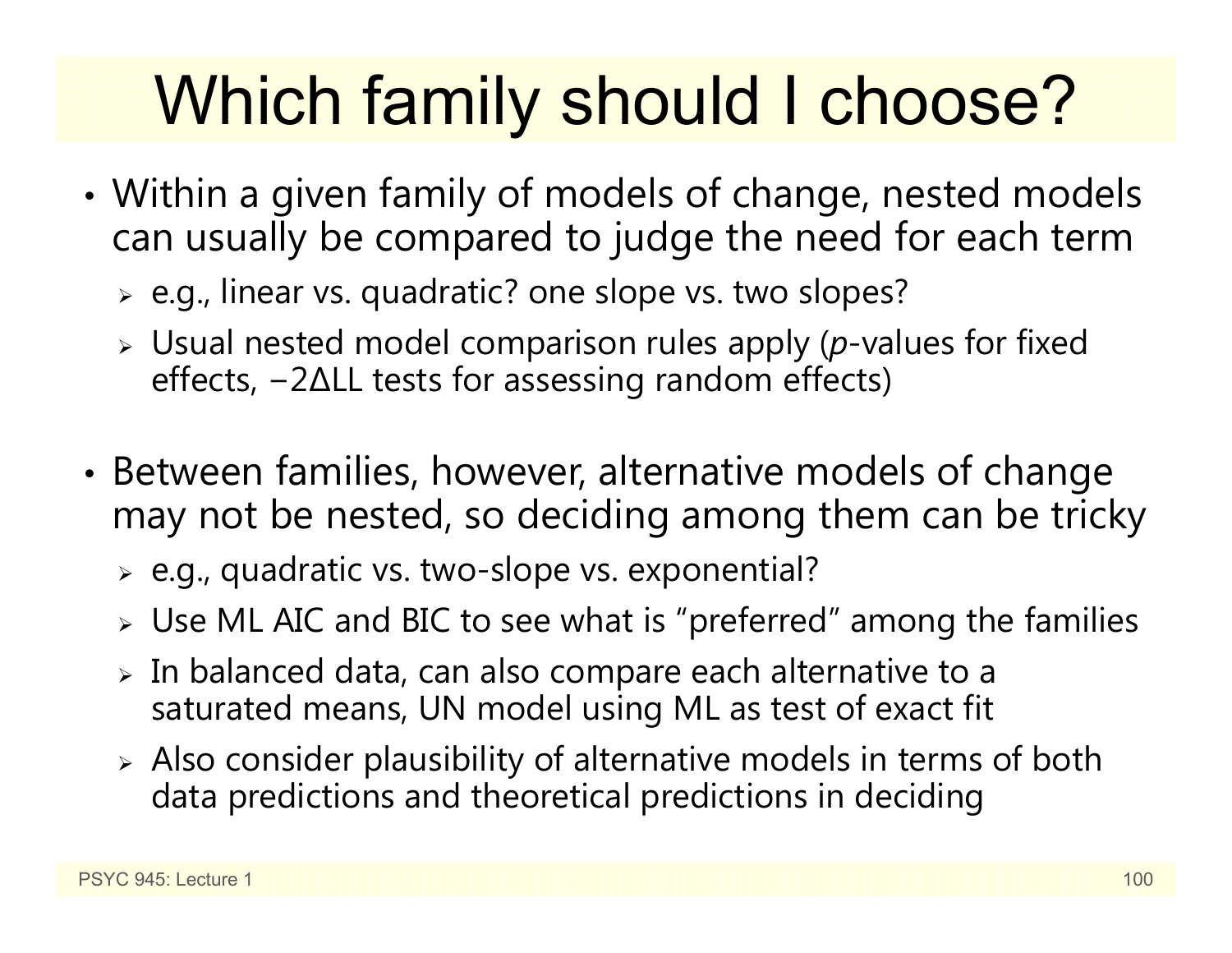# Review of Multilevel Models for Longitudinal Data

- •• Topics:
	- $\triangleright$  Concepts in longitudinal multilevel modeling
	- Describing within-person fluctuation using ACS models
	- Describing within-person change using random effects
	- $\triangleright$  Likelihood estimation in random effects models
	- Describing nonlinear patterns of change
	- **Time-invariant predictors**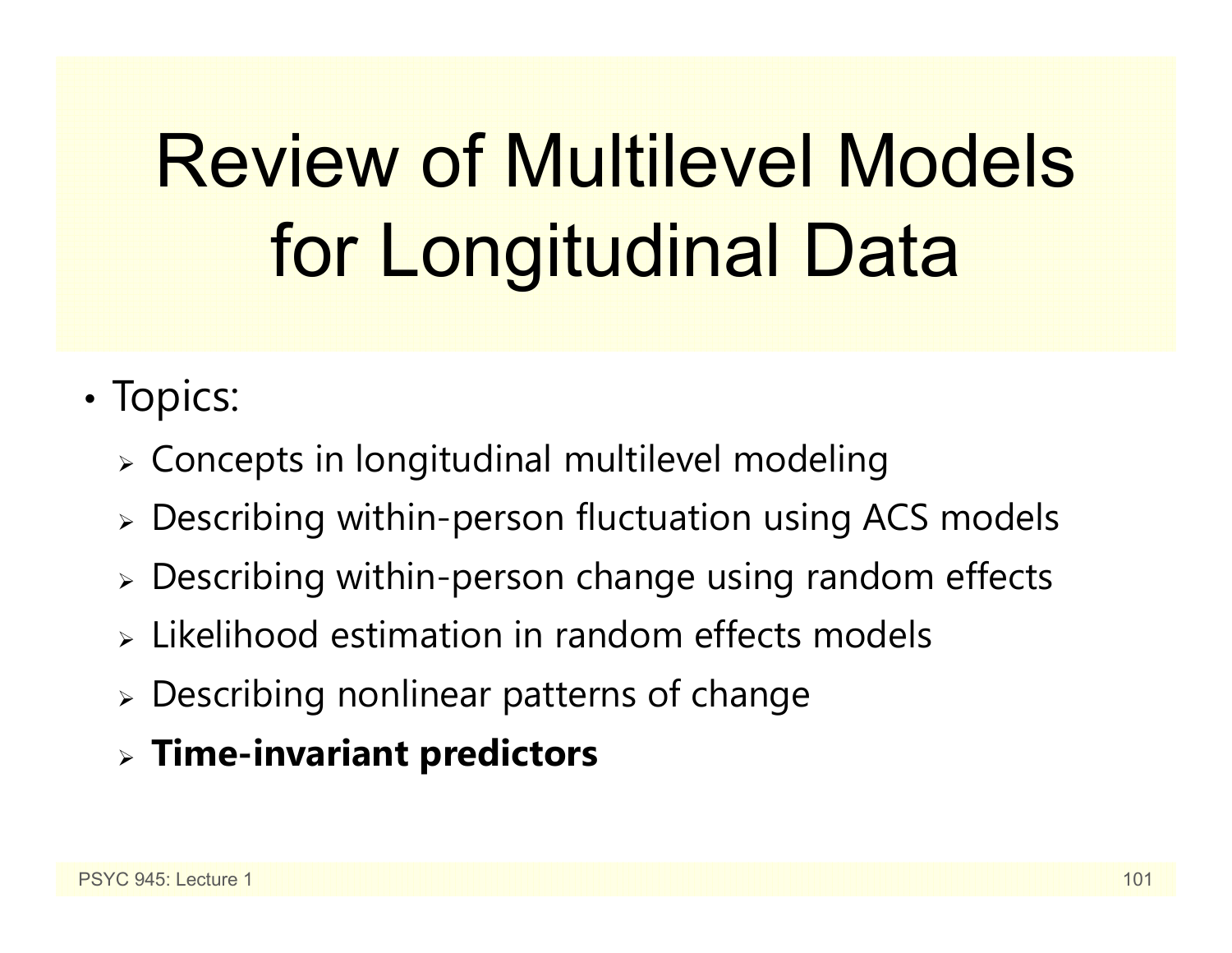# Missing Data in MLM

#### •**Missing outcomes are assumed MAR**

 $\triangleright$  Because the likelihood function is for predicted Y, just estimated on whatever Y responses a person does have (can be incomplete)

#### •**Missing time-varying predictors are MAR-to-MCAR ish**

 $\triangleright$  Would be MCAR because X is not in the likelihood function (is Y given X instead), but other occasions may have predictors (so MAR-ish)

#### •**Missing time-invariant predictors are assumed MCAR**

- $\triangleright$  Because the predictor would be missing for all occasions, whole people will be deleted (may lead to bias)
- • Missingness on predictors can be accommodated:
	- $\triangleright$  In Multilevel SEM with certain assumptions ( $\approx$  outcomes then)
	- $\triangleright$  Via multilevel multiple imputation in Mplus v 6.0+ (but careful!)
		- n Must preserve all effects of potential interest in imputation model, including random effects; − 2 ∆LL tests are not done in same way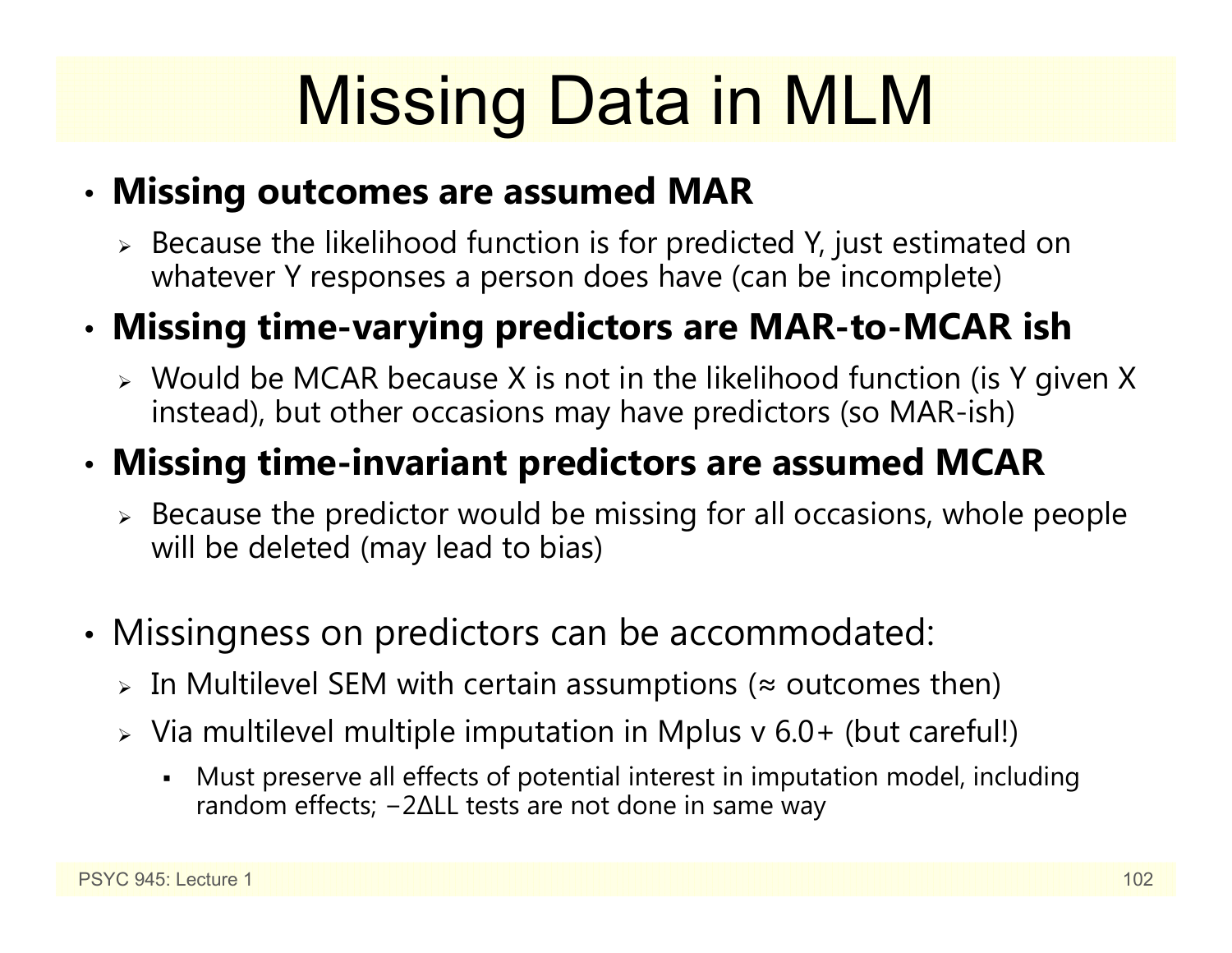### Centering Predictors

- Very useful to center all predictors such that 0 is a meaningful value:
	- $\triangleright$  Same significance level of main effect, different interpretation of intercept
	- Different (more interpretable) main effects within higher-order interactions
		- n With interactions, main effects = simple effects when other predictor =  $0$
- • Choices for centering **continuous** predictors:
	- At Mean: Reference point is *average level of predictor within the sample*
		- Useful if predictor is on arbitrary metric (e.g., unfamiliar test)
	- > <u>Better → At Meaningful Point</u>: Reference point is *chosen level of predictor* 
		- n Useful if predictor is already on a meaningful metric (e.g., age, education)
- • Choices for centering **categorical** predictors:
	- Re-code group so that your chosen reference group = **reference (0) category!** (highest is the default in SAS and SPSS; lowest is default in STATA)
	- $\triangleright\;$  I do not recommend mean-centering categorical predictors (because who is at the mean of a categorical variable ?!?)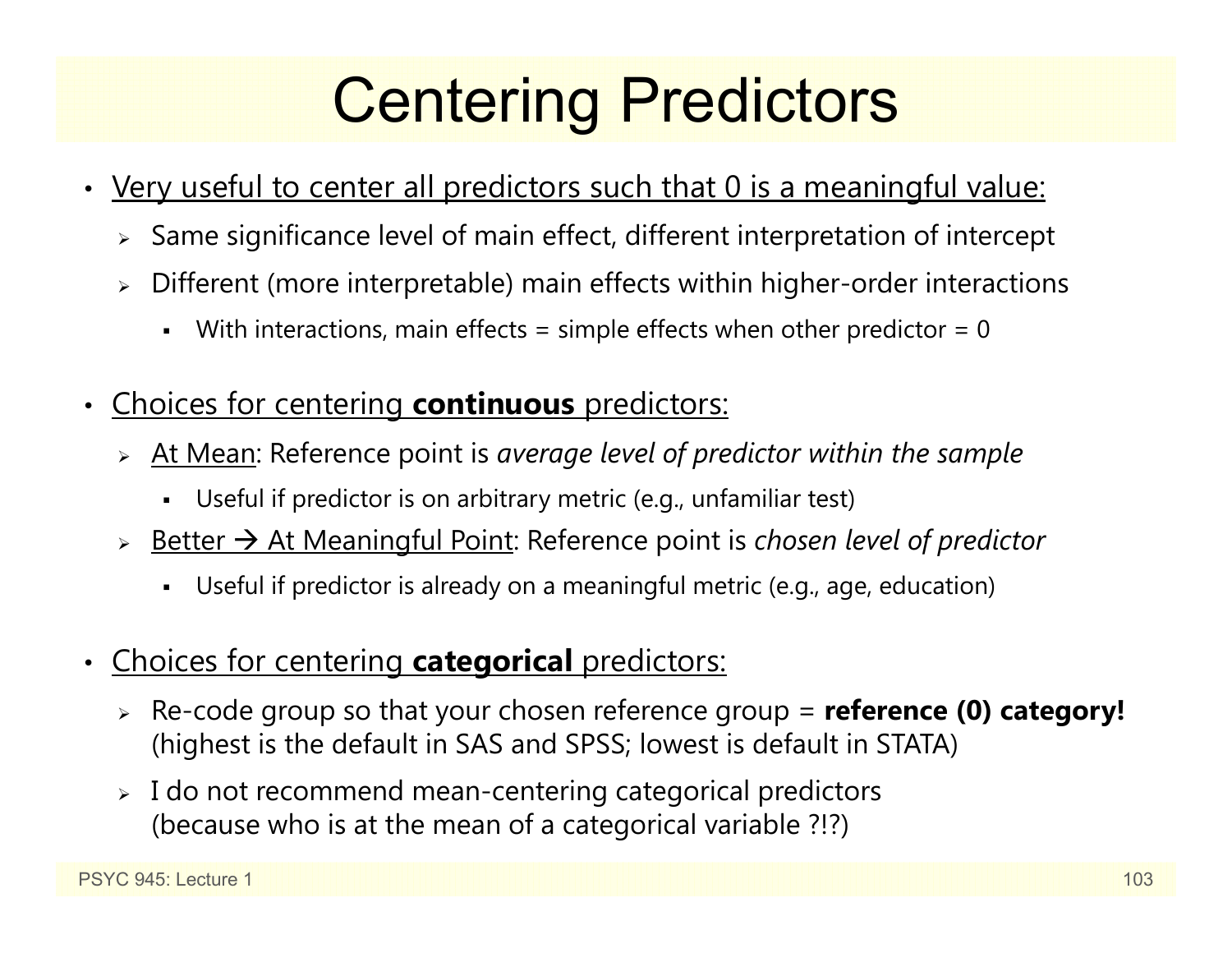## What Level-2 Predictors Do…

- • The purpose of level-2 predictors in the model for the means is to moderate the effects of level-1 predictors
	- $\triangleright$  Main effects moderate the intercept
	- $\triangleright$  Interactions with time moderate the time slopes
	- $\triangleright$  Interactions with other time-varying predictors moderate their effect between persons
- •• In addition, level-2 predictors can be used to allow heterogeneity of variance (stay tuned for next week)
	- At level 2: different **G** matrix variances and covariances
	- At level 1: different **R** matrix variances and covariances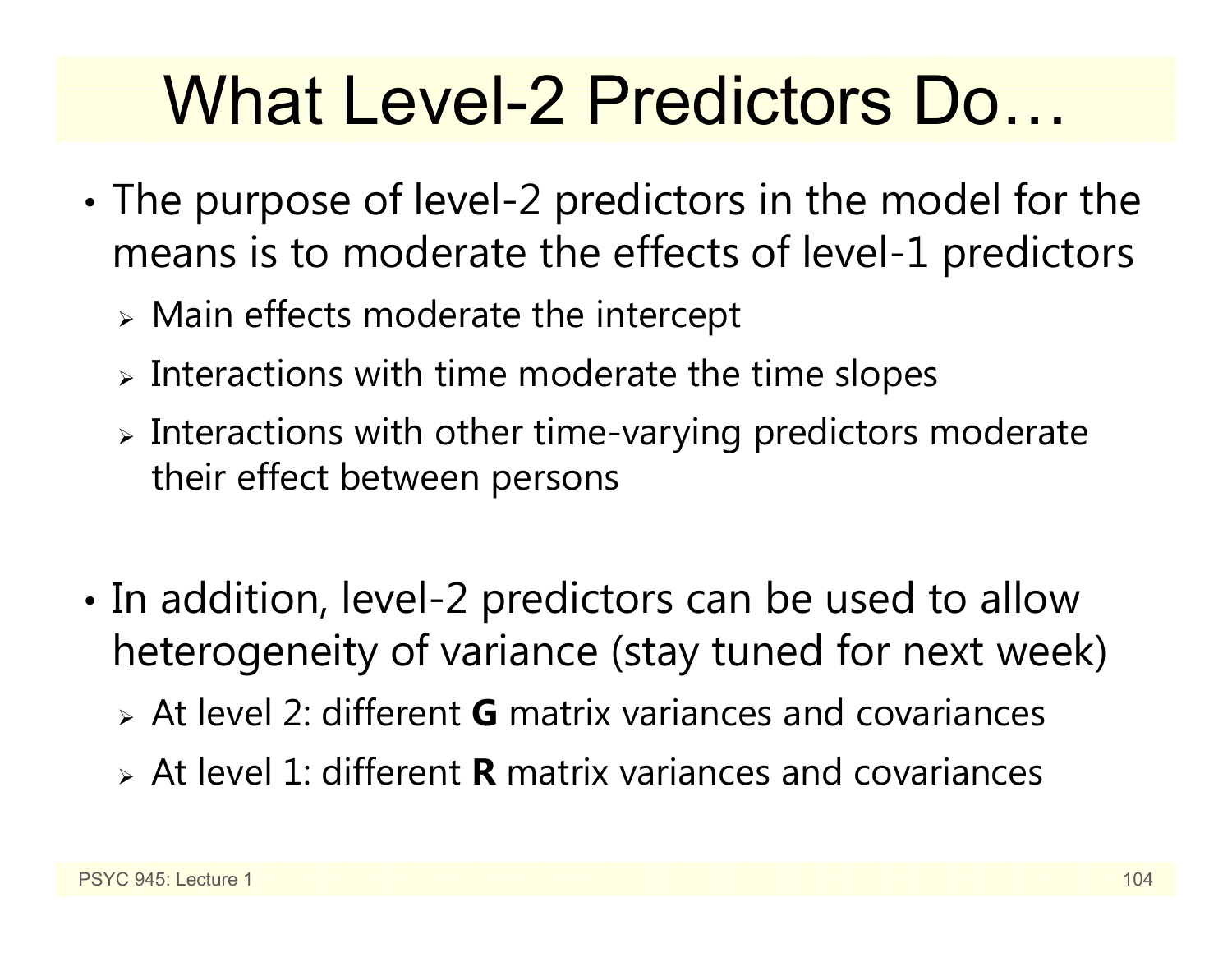#### Variance Accounted For By Level-2 Time-Invariant Predictors

#### •**Fixed effects of level 2 predictors** *by themselves***:**

- L2 (BP) main effects (e.g., sex) reduce L2 (BP) random intercept variance
- L2 (BP) interactions (e.g., sex by ed) also reduce L2 (BP) random intercept variance

#### • **Fixed effects of** *cross-level interactions* **(level 1\* level 2):**

- $\triangleright$  If the interacting level-1 predictor is  $\overline{\text{random}}$ , any cross-level interaction with it will reduce its corresponding level-2 BP random slope variance
	- e.g., if *time* is random, then sex\**time,* ed\**time*, and sex\*ed\**time* can each reduce the random linear time slope variance
- > If the interacting level-1 predictor <u>not random</u>, any cross-level interaction with it will reduce the level-1 WP residual variance instead
	- e.g., if *time<sup>2</sup>* is fixed, then sex\**time<sup>2</sup>,* ed\**time<sup>2</sup>,* and sex\*ed\**time<sup>2</sup> will reduce* the L1 (WP) residual variance  $\bm{\rightarrow}$  Different quadratic slopes from sex and ed will allow better trajectories, reduce the variance around trajectories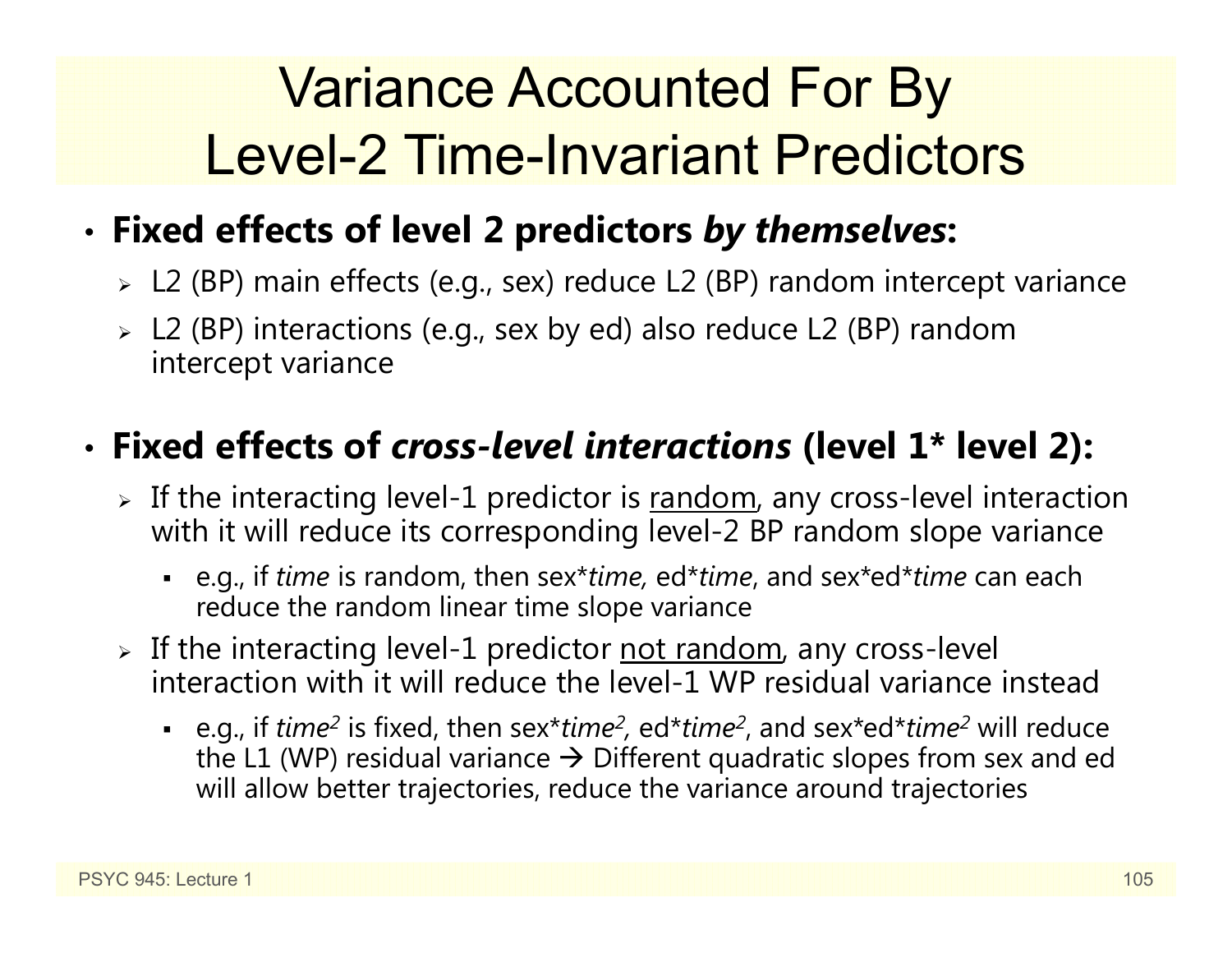#### **3 Types of Effects: Fixed, Random, and Systematically (Non-Randomly) Varying**

Let's say we have a significant fixed linear effect of time. What happens after we test a sex\*time interaction?

|                                                       | Non-Significant<br>Sex*Time effect? | Significant<br>Sex*Time effect?                    |
|-------------------------------------------------------|-------------------------------------|----------------------------------------------------|
| Random time slope                                     | Linear effect of time               | Linear effect of time is                           |
| initially not significant                             | is <b>FIXED</b>                     | systematically varying                             |
| Random time initially sig,<br>not sig. after sex*time |                                     | Linear effect of time is<br>systematically varying |
| Random time initially sig,                            | Linear effect of time               | Linear effect of time                              |
| still sig. after sex*time                             | is <b>RANDOM</b>                    | is <b>RANDOM</b>                                   |

The effects of level-1 predictors (time-level) can be fixed, random, or systematically varying. The effects of level-2 predictors (person-level) can only be fixed or systematically varying (nothing to be random over…yet).